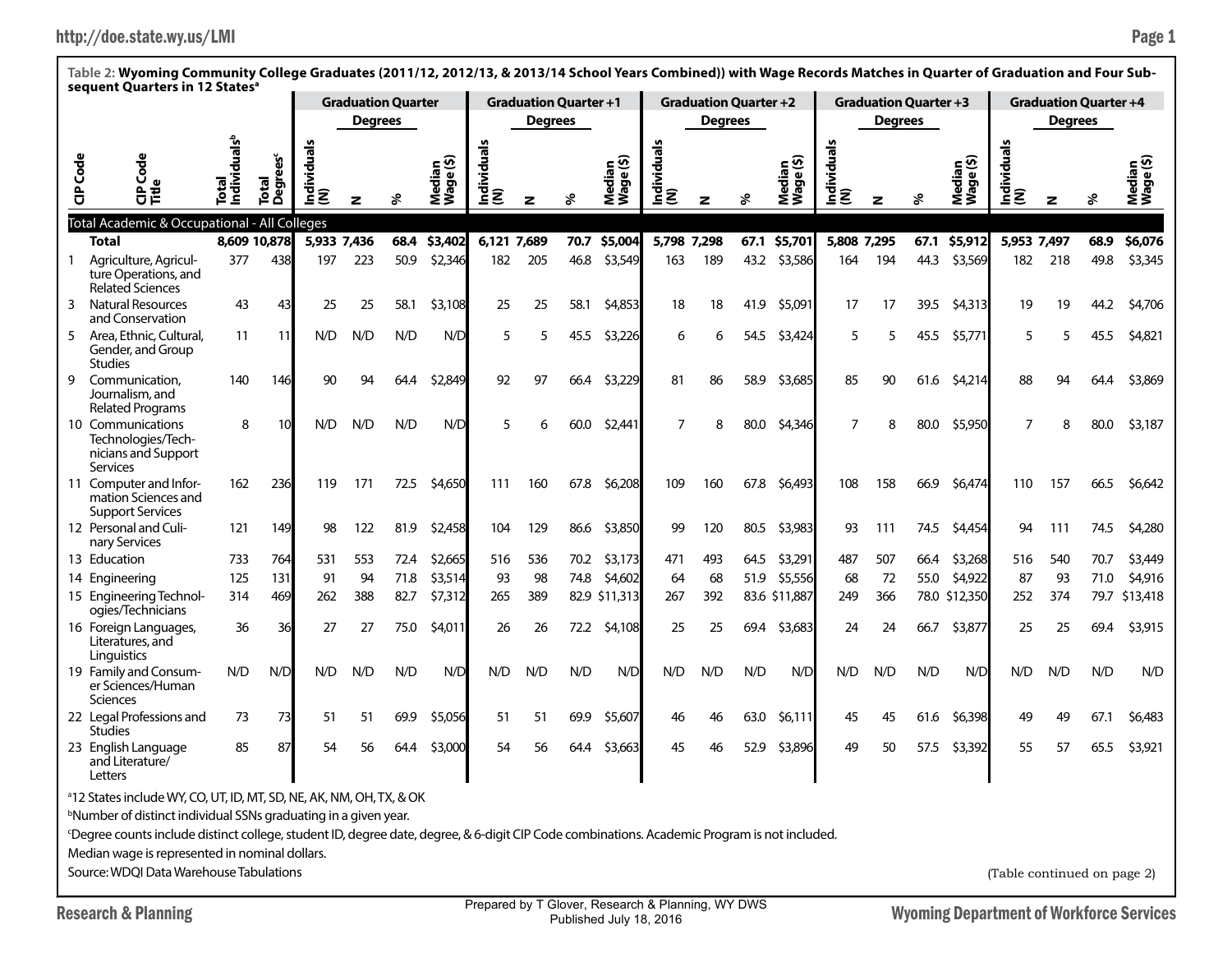### (Table continued from page 1)

**Table 2: Wyoming Community College Graduates (2011/12, 2012/13, & 2013/14 School Years Combined)) with Wage Records Matches in Quarter of Graduation and Four Subsequent Quarters in 12 Statesa**

|                 |                                                                                |                                      |                      |         |                | <b>Graduation Quarter</b> |                                   |                    | <b>Graduation Quarter +1</b> |      |                     |                    | <b>Graduation Quarter +2</b> |      |                                                 |                    | <b>Graduation Quarter +3</b> |      |                     |             |                | <b>Graduation Quarter +4</b> |                  |
|-----------------|--------------------------------------------------------------------------------|--------------------------------------|----------------------|---------|----------------|---------------------------|-----------------------------------|--------------------|------------------------------|------|---------------------|--------------------|------------------------------|------|-------------------------------------------------|--------------------|------------------------------|------|---------------------|-------------|----------------|------------------------------|------------------|
|                 |                                                                                |                                      |                      |         | <b>Degrees</b> |                           |                                   |                    | <b>Degrees</b>               |      |                     |                    | <b>Degrees</b>               |      |                                                 |                    | <b>Degrees</b>               |      |                     |             | <b>Degrees</b> |                              |                  |
| <b>CIP</b> Code | 응                                                                              | uals <sup>b</sup><br>Total<br>Indivi | ັຽ<br>Total<br>Degre | Ē<br>ΞΞ | z              |                           | ledian<br>``a (\$)<br>Nedi<br>Vag | Individuals<br>(N) | z                            | వి   | Median<br>Wage (\$) | Individual:<br>(N) | z                            | శి   | ⊆ ତି<br>edja<br>T<br>$\pmb{\omega}$<br>ē,<br>ŽΞ | Individuals<br>(N) | z                            | వి   | Median<br>Wage (\$) | nivia<br>E≷ |                |                              | eibə<br>ā,<br>ŹŠ |
|                 | 24 Liberal Arts and<br>Sciences, General<br><b>Studies and Human-</b><br>ities | 1.790                                | 1,815                | 1.213   | .222           | 67.3                      | \$3,053                           | 1.193              | 1,206                        | 66.4 | \$3,992             | 1,096              | 1,108                        | 61.0 | \$4,483                                         | 1,112              | 1,124                        | 61.9 | \$4,485             | 1,132       | 1,143          | 63.0                         | \$4,566          |
|                 | 26 Biological and Bio-<br>medical Sciences                                     | 94                                   | 94                   | 71      | 71             | 75.5                      | \$2,800                           | 65                 | 65                           | 69.1 | \$3,983             | 48                 | 48                           | 51.1 | \$3,491                                         | 50                 | 50                           | 53.2 | \$3,567             | 58          | 58             | 61.7                         | \$3,328          |
|                 | 27 Mathematics and<br><b>Statistics</b>                                        | 71                                   | 71                   | 52      | 52             | 73.2                      | \$2,156                           | 45                 | 45                           | 63.4 | \$3,112             | 27                 | 27                           | 38.0 | \$1,904                                         | 29                 | 29                           | 40.8 | \$2,103             | 42          | 42             | 59.2                         | \$3,203          |
|                 | 30 Multi/Interdisciplin-<br>ary Studies                                        | 138                                  | 138                  | 89      | 89             | 64.5                      | \$3,512                           | 94                 | 94                           | 68.1 | \$3,392             | 76                 | 76                           | 55.1 | \$2,845                                         | 80                 | 80                           | 58.0 | \$3,400             | 82          | 82             | 59.4                         | \$3,873          |
|                 | 31 Parks, Recreation,<br>Leisure, and Fitness<br><b>Studies</b>                | 99                                   | 122                  | 63      | 80             | 65.6                      | \$2,324                           | 64                 | 81                           | 66.4 | \$3,844             | 56                 | 67                           | 54.9 | \$4,108                                         | 57                 | 70                           | 57.4 | \$3,242             | 59          | 73             | 59.8                         | \$3,378          |
|                 | 40 Physical Sciences                                                           | 37                                   | 40                   | 26      | 27             | 67.5                      | \$2,736                           | 24                 | 25                           | 62.5 | \$4,125             | 23                 | 23                           | 57.5 | \$3,559                                         | 21                 | 21                           | 52.5 | \$4,218             | 24          | 24             | 60.0                         | \$4,487          |
|                 | 41 Science Technolo-<br>gies/Technicians                                       | 45                                   | 45                   | 33      | 33             | 73.3                      | \$3,621                           | 34                 | 34                           | 75.6 | \$9,147             | 34                 | 34                           |      | 75.6 \$12,005                                   | 33                 | 33                           |      | 73.3 \$12,220       | 29          | 29             | 64.4                         | \$13,179         |
|                 | 42 Psychology                                                                  | 227                                  | 227                  | 156     | 156            | 68.7                      | \$3,120                           | 152                | 152                          | 67.0 | \$3,228             | 141                | 141                          | 62.1 | \$3,205                                         | 137                | 137                          | 60.4 | \$3,686             | 134         | 134            | 59.0                         | \$4,241          |
|                 | 43 Security and Protec-<br>tive Services                                       | 361                                  | 463                  | 270     | 351            | 75.8                      | \$4,194                           | 269                | 348                          | 75.2 | \$5,791             | 249                | 325                          | 70.2 | \$6,324                                         | 253                | 325                          | 70.2 | \$6,544             | 260         | 333            | 71.9                         | \$7,132          |
|                 | 44 Public Adminis-<br>tration and Social<br><b>Service Professions</b>         | 56                                   | 56                   | 33      | 33             | 58.9                      | \$3,388                           | 38                 | 38                           | 67.9 | \$3,528             | 36                 | 36                           | 64.3 | \$3,565                                         | 31                 | 31                           | 55.4 | \$4,078             | 35          | 35             | 62.5                         | \$4,304          |
|                 | 45 Social Sciences                                                             | 223                                  | 252                  | 153     | 174            | 69.0                      | \$3,050                           | 159                | 181                          | 71.8 | \$3,637             | 140                | 160                          | 63.5 | \$3,969                                         | 148                | 168                          | 66.7 | \$4,494             | 146         | 169            | 67.1                         | \$4,288          |
|                 | 46 Construction Trades                                                         | 44                                   | 56                   | 33      | 43             | 76.8                      | \$3,098                           | 31                 | 39                           | 69.6 | \$4,860             | 27                 | 34                           | 60.7 | \$6,439                                         | 31                 | 38                           | 67.9 | \$4,649             | 28          | 36             | 64.3                         | \$6,549          |
|                 | 47 Mechanic and Repair<br>Technologies/Tech-<br>nicians                        | 457                                  | 645                  | 369     | 522            | 80.9                      | \$6,306                           | 382                | 540                          | 83.7 | \$9,223             | 379                | 534                          |      | 82.8 \$10,445                                   | 376                | 529                          |      | 82.0 \$10,813       | 375         | 523            | 81.1                         | \$12,176         |
|                 | 48 Precision Production                                                        | 395                                  | 534                  | 220     | 314            | 58.8                      | \$3,955                           | 267                | 378                          | 70.8 | \$7,350             | 259                | 357                          | 66.9 | \$8,257                                         | 260                | 359                          | 67.2 | \$8,000             | 265         | 367            | 68.7                         | \$8,241          |
|                 | 49 Transportation and<br><b>Materials Moving</b>                               | N/D                                  | N/D                  | N/D     | N/D            | N/D                       | N/D                               | N/D                | N/D                          | N/D  | N/D                 | N/D                | N/D                          | N/D  | N/D                                             | N/D                | N/D                          | N/D  | N/D                 | N/D         | N/D            | N/D                          | N/D              |
|                 | 50 Visual and Perform-<br>ing Arts                                             | 440                                  | 482                  | 290     | 315            | 65.4                      | \$1,821                           | 292                | 317                          | 65.8 | \$3,276             | 250                | 272                          | 56.4 | \$3,410                                         | 258                | 281                          | 58.3 | \$3,580             | 266         | 288            | 59.8                         | \$3,467          |

a 12 States include WY, CO, UT, ID, MT, SD, NE, AK, NM, OH, TX, & OK

b Number of distinct individual SSNs graduating in a given year.

c Degree counts include distinct college, student ID, degree date, degree, & 6-digit CIP Code combinations. Academic Program is not included.

Median wage is represented in nominal dollars.

Source: WDQI Data Warehouse Tabulations

(Table continued on page 3)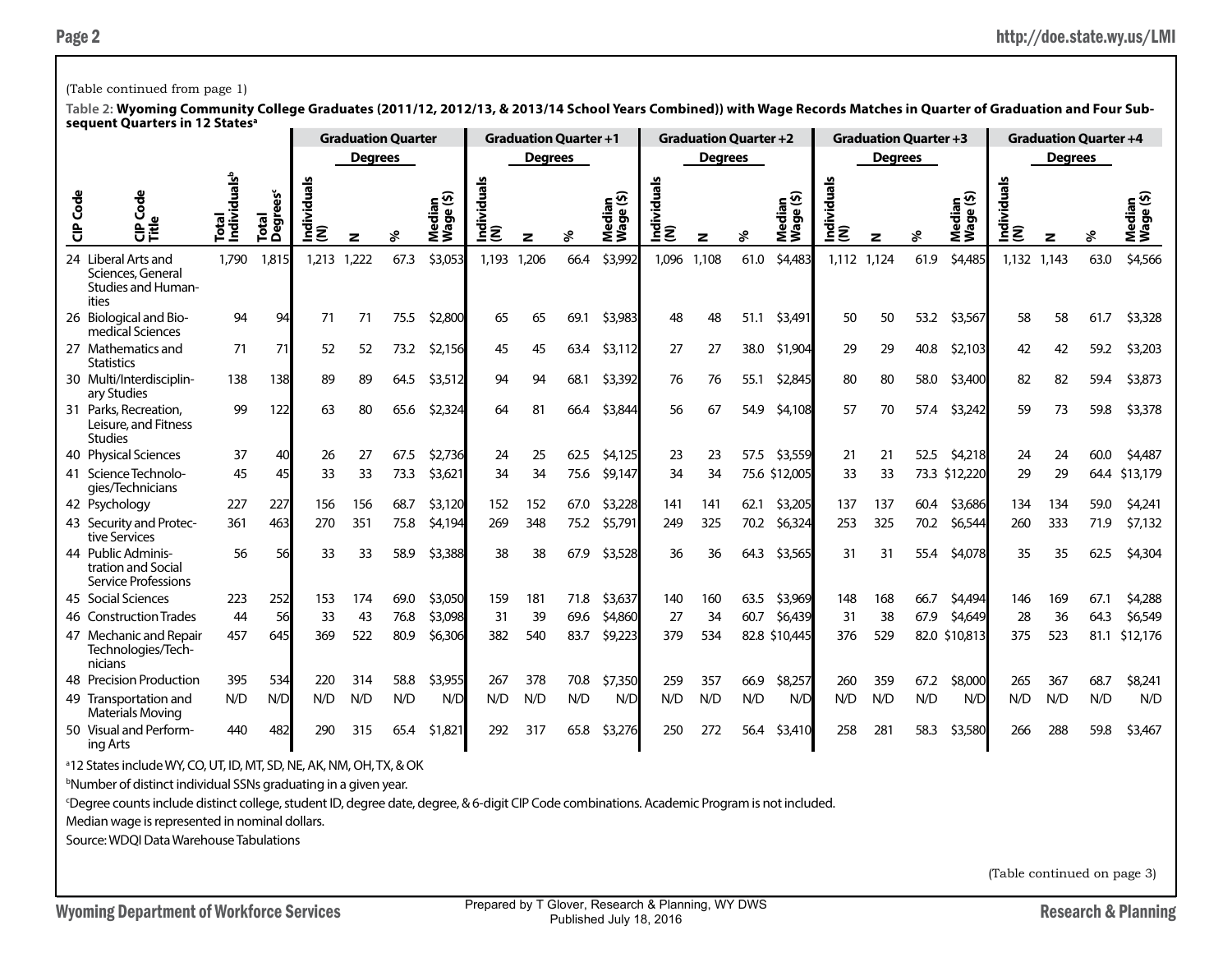Research & Planning Research & Planning Prepared by 1 Glover, Research & Planning, WY DWS Wyoming Department of Workforce Services Prepared by T Glover, Research & Planning, WY DWS Published July 18, 2016

(Table continued on page 4)

## (Table continued from page 2)

**Table 2: Wyoming Community College Graduates (2011/12, 2012/13, & 2013/14 School Years Combined)) with Wage Records Matches in Quarter of Graduation and Four Subsequent Quarters in 12 Statesa**

|                 |                                                                                    |                                   |                    |                  |                | <b>Graduation Quarter</b> |                                             |                    |                | <b>Graduation Quarter +1</b> |                     |                    | <b>Graduation Quarter +2</b> |      |                                          |                    | <b>Graduation Quarter +3</b> |      |                     |                    | <b>Graduation Quarter +4</b> |      |                     |
|-----------------|------------------------------------------------------------------------------------|-----------------------------------|--------------------|------------------|----------------|---------------------------|---------------------------------------------|--------------------|----------------|------------------------------|---------------------|--------------------|------------------------------|------|------------------------------------------|--------------------|------------------------------|------|---------------------|--------------------|------------------------------|------|---------------------|
|                 |                                                                                    |                                   |                    |                  | <b>Degrees</b> |                           |                                             |                    | <b>Degrees</b> |                              |                     |                    | <b>Degrees</b>               |      |                                          |                    | <b>Degrees</b>               |      |                     |                    | <b>Degrees</b>               |      |                     |
| <b>CIP</b> Code | Code<br>으<br>문<br>다른                                                               | Total<br>Individuals <sup>b</sup> | ັຽ<br>Total<br>Deg | g<br>ndivid<br>ξ | z              |                           | ୁ⊕<br>edia<br>$\pmb{\omega}$<br>Medi<br>Wag | Individuals<br>(N) | z              | వి                           | Median<br>Wage (\$) | Individuals<br>(N) | z                            | ళ    | ⊆ত<br>œ<br>$\mathbf{v}$<br>힣<br>ā.<br>ΣŠ | Individuals<br>(N) | z                            | s    | Median<br>Wage (\$) | Individuals<br>(N) | z                            |      | Median<br>Wage (\$) |
|                 | 51 Health Professions<br>and Related Clinical<br>Sciences                          | 2.046                             | 2,491              | 1,360            | 1,628          | 65.4                      | \$3,209                                     | 1,538              | 1,830          | 73.5                         | \$6,213             | 1,586              | 1,885                        | 75.7 | \$7,915                                  | 1.576              | 1,867                        | 74.9 | \$8,435             | 1,577              | 1,897                        | 76.2 | \$9,371             |
|                 | 52 Business, Manage-<br>ment, Marketing,<br>and Related Support<br><b>Services</b> | 623                               | 707                | 421              | 484            | 68.5                      | \$4,355                                     | 438                | 502            | 71.0                         | \$5,175             | 426                | 490                          | 69.3 | \$5,754                                  | 418                | 478                          | 67.6 | \$5,904             | 425                | 479                          | 67.8 | \$6,227             |
|                 | 54 History                                                                         | 40                                | 40                 | 26               | 26             | 65.0                      | \$3,139                                     | 25                 | 25             | 62.5                         | \$3,938             | 18                 | 18                           | 45.0 | \$4,643                                  | 21                 | 21                           | 52.5 | \$3,776             | 29                 | 29                           | 72.5 | \$2,336             |
|                 | <b>Total Academic - All Colleges</b>                                               |                                   |                    |                  |                |                           |                                             |                    |                |                              |                     |                    |                              |      |                                          |                    |                              |      |                     |                    |                              |      |                     |
|                 | <b>Total</b>                                                                       | 4,993                             | 5,495              | 3,466 3,767      |                | 68.6                      | \$2,966                                     | 3,425 3,727        |                |                              | 67.8 \$3,798        | 3,047 3,296        |                              |      | 60.0 \$4,058                             | 3,112 3,371        |                              |      | 61.3 \$4,107        | 3,258 3,545        |                              | 64.5 | \$4,102             |
|                 | Agriculture, Agricul-<br>ture Operations, and<br><b>Related Sciences</b>           | 210                               | 235                | 122              | 130            | 55.3                      | \$2,317                                     | 109                | 118            | 50.2                         | \$3,563             | 94                 | 104                          | 44.3 | \$3,656                                  | 93                 | 105                          | 44.7 | \$3,329             | 108                | 122                          | 51.9 | \$2,868             |
| 3               | <b>Natural Resources</b><br>and Conservation                                       | 43                                | 43                 | 25               | 25             | 58.1                      | \$3,108                                     | 25                 | 25             | 58.1                         | \$4,853             | 18                 | 18                           | 41.9 | \$5,091                                  | 17                 | 17                           | 39.5 | \$4,313             | 19                 | 19                           | 44.2 | \$4,706             |
| 5               | Area, Ethnic, Cultural,<br>Gender, and Group<br><b>Studies</b>                     | N/D                               | N/D                | N/D              | N/D            | N/D                       | N/D                                         | N/D                | N/D            | N/D                          | N/D                 | N/D                | N/D                          | N/D  | N/D                                      | N/D                | N/D                          | N/D  | N/D                 | N/D                | N/D                          | N/D  | N/D                 |
| q               | Communication.<br>Journalism, and<br><b>Related Programs</b>                       | 128                               | 132                | 83               | 87             | 65.9                      | \$2,894                                     | 84                 | 88             | 66.7                         | \$2,960             | 72                 | 76                           | 57.6 | \$3,685                                  | 77                 | 81                           | 61.4 | \$3,895             | 80                 | 84                           | 63.6 | \$3,921             |
|                 | 11 Computer and Infor-<br>mation Sciences and<br><b>Support Services</b>           | 47                                | 47                 | 32               | 32             | 68.1                      | \$3,427                                     | 31                 | 31             | 66.0                         | \$3,755             | 24                 | 24                           | 51.1 | \$4,135                                  | 24                 | 24                           | 51.1 | \$3,921             | 24                 | 24                           | 51.1 | \$4,666             |
|                 | 13 Education                                                                       | 706                               | 732                | 514              | 533            | 72.8                      | \$2,654                                     | 498                | 515            | 70.4                         | \$3,173             | 454                | 472                          | 64.5 | \$3,220                                  | 470                | 487                          | 66.5 | \$3,169             | 496                | 516                          | 70.5 | \$3,444             |
|                 | 14 Engineering                                                                     | 112                               | 112                | 80               | 80             | 71.4                      | \$3,276                                     | 81                 | 81             | 72.3                         | \$4,537             | 52                 | 52                           | 46.4 | \$5,040                                  | 56                 | 56                           | 50.0 | \$4,579             | 76                 | 76                           | 67.9 | \$4,036             |
|                 | 15 Engineering Technol-<br>ogies/Technicians                                       | 11                                | 11                 | 10               | 10             | 90.9                      | \$9,327                                     | 10                 | 10             |                              | 90.9 \$11,966       | 11                 | 11                           |      | 100.0 \$11,813                           | 10                 | 10                           |      | 90.9 \$11,565       | 9                  | 9                            | 81.8 | \$12,548            |
|                 | 16 Foreign Languages,<br>Literatures, and<br>Linguistics                           | 36                                | 36                 | 27               | 27             | 75.0                      | \$4,011                                     | 26                 | 26             | 72.2                         | \$4,108             | 25                 | 25                           | 69.4 | \$3,683                                  | 24                 | 24                           | 66.7 | \$3,877             | 25                 | 25                           | 69.4 | \$3,915             |
|                 | 22 Legal Professions and<br><b>Studies</b>                                         | 44                                | 44                 | 29               | 29             | 65.9                      | \$4,071                                     | 29                 | 29             | 65.9                         | \$4,785             | 24                 | 24                           | 54.5 | \$6,141                                  | 25                 | 25                           | 56.8 | \$5,938             | 28                 | 28                           | 63.6 | \$6,057             |
|                 | <sup>a</sup> 12 States include WY, CO, UT, ID, MT, SD, NE, AK, NM, OH, TX, & OK    |                                   |                    |                  |                |                           |                                             |                    |                |                              |                     |                    |                              |      |                                          |                    |                              |      |                     |                    |                              |      |                     |

b Number of distinct individual SSNs graduating in a given year. c Degree counts include distinct college, student ID, degree date, degree, & 6-digit CIP Code combinations. Academic Program is not included.

Median wage is represented in nominal dollars.

Source: WDQI Data Warehouse Tabulations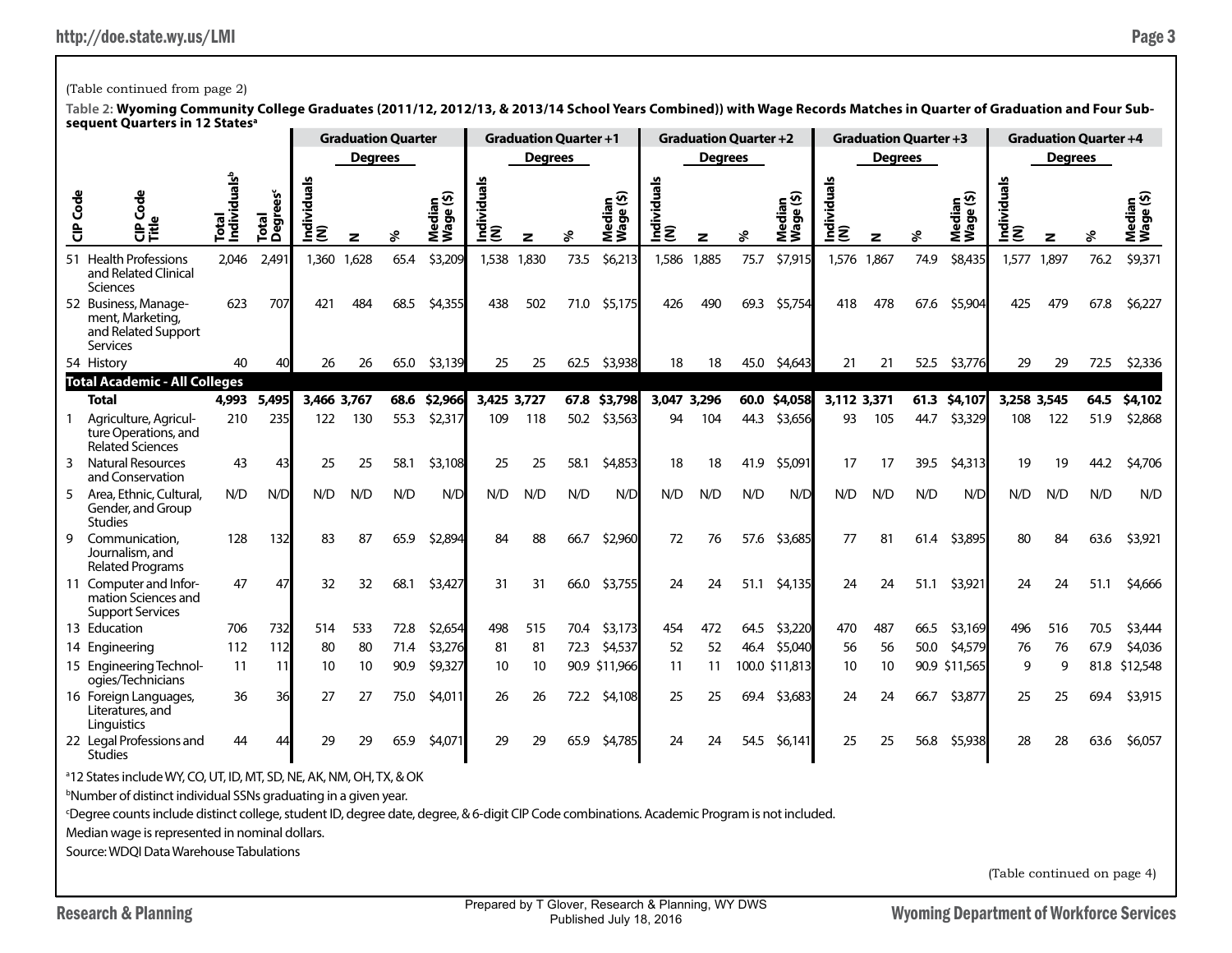### (Table continued from page 3)

| <b>Degrees</b><br><b>Degrees</b><br><b>Degrees</b><br><b>Degrees</b><br><b>Degrees</b><br>ndividuals <sup>b</sup><br>Individuals<br>(N)<br>Individuals<br>(N)<br>Individuals<br>(N)<br>Individuals<br>(N)<br>ividual<br>Total<br>Degrees <sup>c</sup><br>CIP Code<br>ledian<br>'¬ge (\$)<br>Median<br>Wage (\$)<br>ledian<br><sup>Jaqe</sup> (\$)<br>Median<br>Wage (\$)<br>Median<br>Wage (\$)<br><b>Go</b><br>Mediar<br>Wage (<br>Total<br>D<br>혿<br>응<br>Ê<br>వి<br>℅<br>%<br>వి<br>z<br>z<br>z<br>z<br>$\overline{z}$<br>82<br>N/D<br>N/D<br>N/D<br>N/D<br>23 English Language<br>82<br>N/D<br>N/D<br>N/D<br>N/D<br>N/D<br>N/D<br>N/D<br>N/D<br>N/D<br>N/D<br>N/D<br>N/D<br>N/D<br>N/D<br>N/D<br>and Literature/<br>Letters<br>1,790<br>1,207<br>67.9<br>\$3,060<br>1,187 1,199<br>\$3,992<br>1,089<br>1,100<br>62.3<br>24 Liberal Arts and<br>1.767<br>1,215<br>67.0<br>61.5<br>\$4,510<br>1,104 1,115<br>\$4,499<br>1.124<br>1,134<br>63.4<br>Sciences, General<br><b>Studies and Human-</b><br>ities<br>26 Biological and Bio-<br>94<br>94<br>71<br>71<br>75.5<br>\$2,800<br>65<br>65<br>69.1<br>\$3,983<br>48<br>48<br>51.1<br>\$3,491<br>50<br>50<br>53.2<br>\$3,567<br>58<br>58<br>61.7<br>medical Sciences<br>27 Mathematics and<br>71<br>71<br>52<br>52<br>73.2<br>\$2,156<br>45<br>45<br>63.4<br>\$3,112<br>27<br>27<br>38.0<br>\$1,904<br>29<br>29<br>40.8<br>\$2,103<br>42<br>42<br>59.2<br><b>Statistics</b><br>30 Multi/Interdisciplin-<br>89<br>64.5<br>\$3,512<br>76<br>\$2,845<br>82<br>59.4<br>138<br>138<br>89<br>94<br>94<br>68.1<br>\$3,392<br>76<br>55.1<br>80<br>80<br>58.0<br>\$3,400<br>82<br>ary Studies<br>31 Parks, Recreation,<br>90<br>90<br>55<br>55<br>61.1<br>\$2,324<br>56<br>62.2<br>\$3,819<br>49<br>49<br>\$3,759<br>50<br>50<br>55.6<br>\$3,290<br>52<br>52<br>57.8<br>56<br>54.4<br>Leisure, and Fitness<br><b>Studies</b><br>37<br>40<br>40 Physical Sciences<br>27<br>67.5<br>\$2,736<br>24<br>25<br>62.5<br>\$4,125<br>23<br>23<br>57.5<br>\$3,559<br>21<br>21<br>52.5<br>\$4,218<br>24<br>24<br>60.0<br>26<br>156<br>68.7<br>\$3,120<br>152<br>137<br>60.4<br>\$3,686<br>134<br>42 Psychology<br>227<br>227<br>156<br>152<br>67.0<br>\$3,228<br>141<br>141<br>62.1<br>\$3,205<br>137<br>134<br>59.0<br>43 Security and Protec-<br>153<br>72.5<br>\$3,808<br>151<br>\$5,110<br>63.5<br>\$5,468<br>67.8<br>152<br>211<br>211<br>153<br>151<br>71.6<br>134<br>134<br>143<br>143<br>\$5,659<br>152<br>72.0<br>tive Services<br>44 Public Adminis-<br>56<br>33<br>58.9<br>38<br>\$3,528<br>\$4,078<br>35<br>62.5<br>56<br>33<br>\$3,388<br>38<br>67.9<br>36<br>36<br>64.3<br>\$3,565<br>31<br>31<br>55.4<br>35<br>tration and Social<br><b>Service Professions</b> |  |     | <b>Graduation Quarter</b> |         | <b>Graduation Quarter +1</b> |         | <b>Graduation Quarter +2</b> |  |     | <b>Graduation Quarter +3</b> |  |     | <b>Graduation Quarter +4</b> |         |
|-------------------------------------------------------------------------------------------------------------------------------------------------------------------------------------------------------------------------------------------------------------------------------------------------------------------------------------------------------------------------------------------------------------------------------------------------------------------------------------------------------------------------------------------------------------------------------------------------------------------------------------------------------------------------------------------------------------------------------------------------------------------------------------------------------------------------------------------------------------------------------------------------------------------------------------------------------------------------------------------------------------------------------------------------------------------------------------------------------------------------------------------------------------------------------------------------------------------------------------------------------------------------------------------------------------------------------------------------------------------------------------------------------------------------------------------------------------------------------------------------------------------------------------------------------------------------------------------------------------------------------------------------------------------------------------------------------------------------------------------------------------------------------------------------------------------------------------------------------------------------------------------------------------------------------------------------------------------------------------------------------------------------------------------------------------------------------------------------------------------------------------------------------------------------------------------------------------------------------------------------------------------------------------------------------------------------------------------------------------------------------------------------------------------------------------------------------------------------------------------------------------------------------------------------------------------------------------------------------------------------------------------------------------------------------------------------------------|--|-----|---------------------------|---------|------------------------------|---------|------------------------------|--|-----|------------------------------|--|-----|------------------------------|---------|
|                                                                                                                                                                                                                                                                                                                                                                                                                                                                                                                                                                                                                                                                                                                                                                                                                                                                                                                                                                                                                                                                                                                                                                                                                                                                                                                                                                                                                                                                                                                                                                                                                                                                                                                                                                                                                                                                                                                                                                                                                                                                                                                                                                                                                                                                                                                                                                                                                                                                                                                                                                                                                                                                                                             |  |     |                           |         |                              |         |                              |  |     |                              |  |     |                              |         |
|                                                                                                                                                                                                                                                                                                                                                                                                                                                                                                                                                                                                                                                                                                                                                                                                                                                                                                                                                                                                                                                                                                                                                                                                                                                                                                                                                                                                                                                                                                                                                                                                                                                                                                                                                                                                                                                                                                                                                                                                                                                                                                                                                                                                                                                                                                                                                                                                                                                                                                                                                                                                                                                                                                             |  |     |                           |         |                              |         |                              |  |     |                              |  |     |                              |         |
|                                                                                                                                                                                                                                                                                                                                                                                                                                                                                                                                                                                                                                                                                                                                                                                                                                                                                                                                                                                                                                                                                                                                                                                                                                                                                                                                                                                                                                                                                                                                                                                                                                                                                                                                                                                                                                                                                                                                                                                                                                                                                                                                                                                                                                                                                                                                                                                                                                                                                                                                                                                                                                                                                                             |  |     |                           |         |                              |         |                              |  |     |                              |  |     |                              | N/D     |
|                                                                                                                                                                                                                                                                                                                                                                                                                                                                                                                                                                                                                                                                                                                                                                                                                                                                                                                                                                                                                                                                                                                                                                                                                                                                                                                                                                                                                                                                                                                                                                                                                                                                                                                                                                                                                                                                                                                                                                                                                                                                                                                                                                                                                                                                                                                                                                                                                                                                                                                                                                                                                                                                                                             |  |     |                           |         |                              |         |                              |  |     |                              |  |     |                              | \$4,582 |
|                                                                                                                                                                                                                                                                                                                                                                                                                                                                                                                                                                                                                                                                                                                                                                                                                                                                                                                                                                                                                                                                                                                                                                                                                                                                                                                                                                                                                                                                                                                                                                                                                                                                                                                                                                                                                                                                                                                                                                                                                                                                                                                                                                                                                                                                                                                                                                                                                                                                                                                                                                                                                                                                                                             |  |     |                           |         |                              |         |                              |  |     |                              |  |     |                              | \$3,328 |
|                                                                                                                                                                                                                                                                                                                                                                                                                                                                                                                                                                                                                                                                                                                                                                                                                                                                                                                                                                                                                                                                                                                                                                                                                                                                                                                                                                                                                                                                                                                                                                                                                                                                                                                                                                                                                                                                                                                                                                                                                                                                                                                                                                                                                                                                                                                                                                                                                                                                                                                                                                                                                                                                                                             |  |     |                           |         |                              |         |                              |  |     |                              |  |     |                              | \$3,203 |
|                                                                                                                                                                                                                                                                                                                                                                                                                                                                                                                                                                                                                                                                                                                                                                                                                                                                                                                                                                                                                                                                                                                                                                                                                                                                                                                                                                                                                                                                                                                                                                                                                                                                                                                                                                                                                                                                                                                                                                                                                                                                                                                                                                                                                                                                                                                                                                                                                                                                                                                                                                                                                                                                                                             |  |     |                           |         |                              |         |                              |  |     |                              |  |     |                              | \$3,873 |
|                                                                                                                                                                                                                                                                                                                                                                                                                                                                                                                                                                                                                                                                                                                                                                                                                                                                                                                                                                                                                                                                                                                                                                                                                                                                                                                                                                                                                                                                                                                                                                                                                                                                                                                                                                                                                                                                                                                                                                                                                                                                                                                                                                                                                                                                                                                                                                                                                                                                                                                                                                                                                                                                                                             |  |     |                           |         |                              |         |                              |  |     |                              |  |     |                              | \$2,875 |
|                                                                                                                                                                                                                                                                                                                                                                                                                                                                                                                                                                                                                                                                                                                                                                                                                                                                                                                                                                                                                                                                                                                                                                                                                                                                                                                                                                                                                                                                                                                                                                                                                                                                                                                                                                                                                                                                                                                                                                                                                                                                                                                                                                                                                                                                                                                                                                                                                                                                                                                                                                                                                                                                                                             |  |     |                           |         |                              |         |                              |  |     |                              |  |     |                              | \$4,487 |
|                                                                                                                                                                                                                                                                                                                                                                                                                                                                                                                                                                                                                                                                                                                                                                                                                                                                                                                                                                                                                                                                                                                                                                                                                                                                                                                                                                                                                                                                                                                                                                                                                                                                                                                                                                                                                                                                                                                                                                                                                                                                                                                                                                                                                                                                                                                                                                                                                                                                                                                                                                                                                                                                                                             |  |     |                           |         |                              |         |                              |  |     |                              |  |     |                              | \$4,241 |
|                                                                                                                                                                                                                                                                                                                                                                                                                                                                                                                                                                                                                                                                                                                                                                                                                                                                                                                                                                                                                                                                                                                                                                                                                                                                                                                                                                                                                                                                                                                                                                                                                                                                                                                                                                                                                                                                                                                                                                                                                                                                                                                                                                                                                                                                                                                                                                                                                                                                                                                                                                                                                                                                                                             |  |     |                           |         |                              |         |                              |  |     |                              |  |     |                              | \$5,365 |
|                                                                                                                                                                                                                                                                                                                                                                                                                                                                                                                                                                                                                                                                                                                                                                                                                                                                                                                                                                                                                                                                                                                                                                                                                                                                                                                                                                                                                                                                                                                                                                                                                                                                                                                                                                                                                                                                                                                                                                                                                                                                                                                                                                                                                                                                                                                                                                                                                                                                                                                                                                                                                                                                                                             |  |     |                           |         |                              |         |                              |  |     |                              |  |     |                              | \$4,304 |
| 45 Social Sciences<br>209<br>68.7<br>151<br>152<br>71.0<br>132<br>132<br>61.7<br>\$3,607<br>138<br>64.5<br>\$4,199<br>136<br>64.0<br>144                                                                                                                                                                                                                                                                                                                                                                                                                                                                                                                                                                                                                                                                                                                                                                                                                                                                                                                                                                                                                                                                                                                                                                                                                                                                                                                                                                                                                                                                                                                                                                                                                                                                                                                                                                                                                                                                                                                                                                                                                                                                                                                                                                                                                                                                                                                                                                                                                                                                                                                                                                    |  | 214 | 147                       | \$2,921 |                              | \$3,577 |                              |  | 138 |                              |  | 137 |                              | \$3,936 |
| N/D<br>N/D<br>N/D<br>N/D<br>N/D<br>N/D<br>N/D<br>N/D<br>N/D<br>N/D<br>N/D<br>N/D<br>49 Transportation and<br>N/D<br>N/D<br>N/D<br>N/D<br>N/D<br>N/D<br>N/D<br>N/D<br>N/D<br>Materials Moving                                                                                                                                                                                                                                                                                                                                                                                                                                                                                                                                                                                                                                                                                                                                                                                                                                                                                                                                                                                                                                                                                                                                                                                                                                                                                                                                                                                                                                                                                                                                                                                                                                                                                                                                                                                                                                                                                                                                                                                                                                                                                                                                                                                                                                                                                                                                                                                                                                                                                                                |  |     |                           |         |                              |         |                              |  |     |                              |  |     |                              | N/D     |
| 50 Visual and Perform-<br>338<br>229<br>67.8<br>188<br>194<br>\$3,513<br>211<br>323<br>220<br>\$1,714<br>217<br>224<br>66.3<br>\$3,083<br>183<br>55.6<br>\$3,260<br>188<br>57.4<br>205<br>62.4<br>ing Arts                                                                                                                                                                                                                                                                                                                                                                                                                                                                                                                                                                                                                                                                                                                                                                                                                                                                                                                                                                                                                                                                                                                                                                                                                                                                                                                                                                                                                                                                                                                                                                                                                                                                                                                                                                                                                                                                                                                                                                                                                                                                                                                                                                                                                                                                                                                                                                                                                                                                                                  |  |     |                           |         |                              |         |                              |  |     |                              |  |     |                              | \$3,136 |
| 51 Health Professions<br>336<br>340<br>242<br>244<br>71.8<br>\$2,865<br>250<br>252<br>74.1<br>\$4,004<br>211<br>213<br>62.6<br>\$4,270<br>224<br>226<br>66.5<br>\$4,126<br>237<br>240<br>70.6<br>and Related Clinical<br><b>Sciences</b>                                                                                                                                                                                                                                                                                                                                                                                                                                                                                                                                                                                                                                                                                                                                                                                                                                                                                                                                                                                                                                                                                                                                                                                                                                                                                                                                                                                                                                                                                                                                                                                                                                                                                                                                                                                                                                                                                                                                                                                                                                                                                                                                                                                                                                                                                                                                                                                                                                                                    |  |     |                           |         |                              |         |                              |  |     |                              |  |     |                              | \$4,076 |
| 260<br>\$4,923<br>52 Business, Manage-<br>333<br>360<br>239<br>72.2<br>\$4,366<br>246<br>267<br>233<br>254<br>70.6<br>\$5,393<br>232<br>253<br>70.3<br>\$5,612<br>235<br>252<br>70.0<br>74.2<br>ment. Marketing.<br>and Related Support<br>Services                                                                                                                                                                                                                                                                                                                                                                                                                                                                                                                                                                                                                                                                                                                                                                                                                                                                                                                                                                                                                                                                                                                                                                                                                                                                                                                                                                                                                                                                                                                                                                                                                                                                                                                                                                                                                                                                                                                                                                                                                                                                                                                                                                                                                                                                                                                                                                                                                                                         |  |     |                           |         |                              |         |                              |  |     |                              |  |     |                              | \$6,267 |
| <sup>a</sup> 12 States include WY, CO, UT, ID, MT, SD, NE, AK, NM, OH, TX, & OK                                                                                                                                                                                                                                                                                                                                                                                                                                                                                                                                                                                                                                                                                                                                                                                                                                                                                                                                                                                                                                                                                                                                                                                                                                                                                                                                                                                                                                                                                                                                                                                                                                                                                                                                                                                                                                                                                                                                                                                                                                                                                                                                                                                                                                                                                                                                                                                                                                                                                                                                                                                                                             |  |     |                           |         |                              |         |                              |  |     |                              |  |     |                              |         |
| <sup>b</sup> Number of distinct individual SSNs graduating in a given year.                                                                                                                                                                                                                                                                                                                                                                                                                                                                                                                                                                                                                                                                                                                                                                                                                                                                                                                                                                                                                                                                                                                                                                                                                                                                                                                                                                                                                                                                                                                                                                                                                                                                                                                                                                                                                                                                                                                                                                                                                                                                                                                                                                                                                                                                                                                                                                                                                                                                                                                                                                                                                                 |  |     |                           |         |                              |         |                              |  |     |                              |  |     |                              |         |
| <sup>c</sup> Degree counts include distinct college, student ID, degree date, degree, & 6-digit CIP Code combinations. Academic Program is not included.                                                                                                                                                                                                                                                                                                                                                                                                                                                                                                                                                                                                                                                                                                                                                                                                                                                                                                                                                                                                                                                                                                                                                                                                                                                                                                                                                                                                                                                                                                                                                                                                                                                                                                                                                                                                                                                                                                                                                                                                                                                                                                                                                                                                                                                                                                                                                                                                                                                                                                                                                    |  |     |                           |         |                              |         |                              |  |     |                              |  |     |                              |         |
| Median wage is represented in nominal dollars.                                                                                                                                                                                                                                                                                                                                                                                                                                                                                                                                                                                                                                                                                                                                                                                                                                                                                                                                                                                                                                                                                                                                                                                                                                                                                                                                                                                                                                                                                                                                                                                                                                                                                                                                                                                                                                                                                                                                                                                                                                                                                                                                                                                                                                                                                                                                                                                                                                                                                                                                                                                                                                                              |  |     |                           |         |                              |         |                              |  |     |                              |  |     |                              |         |
| (Table continued on page 5)<br>Source: WDQI Data Warehouse Tabulations                                                                                                                                                                                                                                                                                                                                                                                                                                                                                                                                                                                                                                                                                                                                                                                                                                                                                                                                                                                                                                                                                                                                                                                                                                                                                                                                                                                                                                                                                                                                                                                                                                                                                                                                                                                                                                                                                                                                                                                                                                                                                                                                                                                                                                                                                                                                                                                                                                                                                                                                                                                                                                      |  |     |                           |         |                              |         |                              |  |     |                              |  |     |                              |         |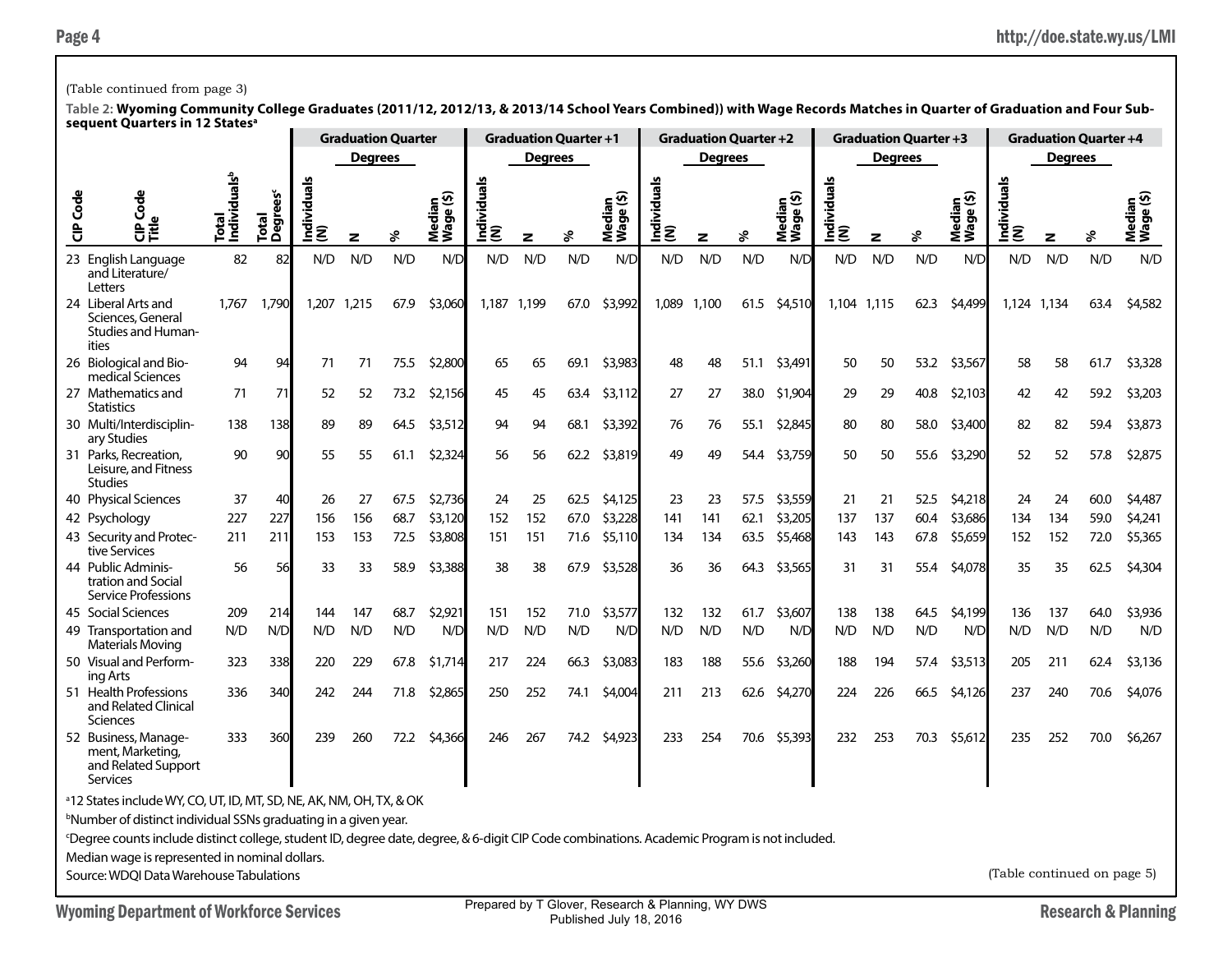## (Table continued from page 4)

**Table 2: Wyoming Community College Graduates (2011/12, 2012/13, & 2013/14 School Years Combined)) with Wage Records Matches in Quarter of Graduation and Four Subsequent Quarters in 12 Statesa**

|                 |                                                                                 |                                   |                               |                     | <b>Graduation Quarter</b> |      |                     |                 | <b>Graduation Quarter +1</b> |      |                     |                    |                | <b>Graduation Quarter +2</b> |                          |                    |                | <b>Graduation Quarter +3</b> |                     |                 |                | <b>Graduation Quarter +4</b> |                     |
|-----------------|---------------------------------------------------------------------------------|-----------------------------------|-------------------------------|---------------------|---------------------------|------|---------------------|-----------------|------------------------------|------|---------------------|--------------------|----------------|------------------------------|--------------------------|--------------------|----------------|------------------------------|---------------------|-----------------|----------------|------------------------------|---------------------|
|                 |                                                                                 |                                   |                               |                     | <b>Degrees</b>            |      |                     |                 | <b>Degrees</b>               |      |                     |                    | <b>Degrees</b> |                              |                          |                    | <b>Degrees</b> |                              |                     |                 | <b>Degrees</b> |                              |                     |
| <b>CIP</b> Code | 횽<br>Ũ<br>이<br>이 문<br>디자                                                        | Total<br>Individuals <sup>b</sup> | Total<br>Degrees <sup>c</sup> | dividuals<br>Ē<br>⊆ | z                         | వి   | Median<br>Wage (\$) | Individual<br>ξ | z                            | ℅    | Median<br>Wage (\$) | Individuals<br>(N) | z              | ళి                           | ledian<br>/age(\$)<br>ĔŠ | Individuals<br>(N) | z              |                              | Median<br>Wage (\$) | ndividuals<br>ξ | z              |                              | Median<br>Wage (\$) |
|                 | 54 History                                                                      | 40                                | 40                            | 26                  | 26                        | 65.0 | \$3,139             | 25              | 25                           | 62.5 | \$3,938             | 18                 | 18             | 45.0                         | \$4,643                  | 21                 | 21             | 52.5                         | \$3,776             | 29              | 29             | 72.5                         | \$2,336             |
|                 | <b>Total Occupational 1 &amp; 2 Year - All Colleges</b>                         |                                   |                               |                     |                           |      |                     |                 |                              |      |                     |                    |                |                              |                          |                    |                |                              |                     |                 |                |                              |                     |
|                 | <b>Total</b>                                                                    | 4,078                             | 5,383                         | 2,765 3,669         |                           | 68.2 | \$4,063             | 3,022 3,962     |                              |      | 73.6 \$6,746        | 3,072 4,002        |                |                              | 74.3 \$7,949             | 3,017 3,924        |                |                              | 72.9 \$8,386        | 3,014 3,952     |                | 73.4                         | \$8,958             |
|                 | Agriculture, Agricul-<br>ture Operations, and<br><b>Related Sciences</b>        | 184                               | 203                           | 84                  | 93                        | 45.8 | \$2,467             | 79              | 87                           | 42.9 | \$3,484             | 75                 | 85             | 41.9                         | \$3,477                  | 77                 | 89             | 43.8                         | \$4,511             | 82              | 96             | 47.3                         | \$4,291             |
| 5               | Area, Ethnic, Cultural,<br>Gender, and Group<br>Studies                         | N/D                               | N/D                           | N/D                 | N/D                       | N/D  | N/D                 | N/D             | N/D                          | N/D  | N/D                 | N/D                | N/D            | N/D                          | N/D                      | N/D                | N/D            | N/D                          | N/D                 | N/D             | N/D            | N/D                          | N/D                 |
| 9               | Communication.<br>Journalism, and<br><b>Related Programs</b>                    | 12                                | 14                            | 7                   |                           | 50.0 | \$2,445             | 8               | 9                            | 64.3 | \$3,548             | 9                  | 10             | 71.4                         | \$3,545                  | 8                  | q              | 64.3                         | \$4,441             | 8               | 10             | 71.4                         | \$2,590             |
|                 | 10 Communications<br>Technologies/Tech-<br>nicians and Support<br>Services      | 8                                 | 10                            | N/D                 | N/D                       | N/D  | N/D                 | 5               | 6                            | 60.0 | \$2,441             | 7                  | 8              | 80.0                         | \$4,346                  | $\overline{7}$     | 8              | 80.0                         | \$5,950             | 7               | 8              | 80.0                         | \$3,187             |
|                 | 11 Computer and Infor-<br>mation Sciences and<br><b>Support Services</b>        | 127                               | 189                           | 94                  | 139                       | 73.5 | \$4,941             | 88              | 129                          | 68.3 | \$6,746             | 92                 | 136            | 72.0                         | \$6,738                  | 90                 | 134            | 70.9                         | \$6,874             | 92              | 133            | 70.4                         | \$7,080             |
|                 | 12 Personal and Culi-<br>nary Services                                          | 121                               | 149                           | 98                  | 122                       | 81.9 | \$2,458             | 104             | 129                          | 86.6 | \$3,850             | 99                 | 120            | 80.5                         | \$3,983                  | 93                 | 111            | 74.5                         | \$4,454             | 94              | 111            | 74.5                         | \$4,280             |
|                 | 13 Education                                                                    | 30                                | 32                            | 19                  | 20                        | 62.5 | \$3,283             | 20              | 21                           | 65.6 | \$3,745             | 19                 | 21             | 65.6                         | \$3,930                  | 19                 | 20             | 62.5                         | \$4,872             | 22              | 24             | 75.0                         | \$4,504             |
|                 | 14 Engineering                                                                  | 13                                | 19                            | 11                  | 14                        | 73.7 | \$6,217             | 12              | 17                           | 89.5 | \$8,948             | 12                 | 16             | 84.2                         | \$8,676                  | 12                 | 16             | 84.2                         | \$9,284             | 11              | 17             | 89.5                         | \$8,896             |
|                 | 15 Engineering Technol-<br>ogies/Technicians                                    | 303                               | 458                           | 252                 | 378                       | 82.5 | \$7,312             | 255             | 379                          |      | 82.8 \$11,313       | 256                | 381            |                              | 83.2 \$11,928            | 239                | 356            |                              | 77.7 \$12,350       | 243             | 365            | 79.7                         | \$13,483            |
|                 | 19 Family and Consum-<br>er Sciences/Human<br>Sciences                          | N/D                               | N/D                           | N/D                 | N/D                       | N/D  | N/D                 | N/D             | N/D                          | N/D  | N/D                 | N/D                | N/D            | N/D                          | N/D                      | N/D                | N/D            | N/D                          | N/D                 | N/D             | N/D            | N/D                          | N/D                 |
|                 | 22 Legal Professions and<br>Studies                                             | 29                                | 29                            | 22                  | 22                        | 75.9 | \$5,494             | 22              | 22                           | 75.9 | \$5,887             | 22                 | 22             | 75.9                         | \$5,836                  | 20                 | 20             | 69.0                         | \$7,209             | 21              | 21             | 72.4                         | \$7,144             |
|                 | 23 English Language<br>and Literature/<br>Letters                               | 5                                 |                               | N/D                 | N/D                       | N/D  | N/D                 | N/D             | N/D                          | N/D  | N/D                 | N/D                | N/D            | N/D                          | N/D                      | N/D                | N/D            | N/D                          | N/D                 | N/D             | N/D            | N/D                          | N/D                 |
|                 | <sup>a</sup> 12 States include WY, CO, UT, ID, MT, SD, NE, AK, NM, OH, TX, & OK |                                   |                               |                     |                           |      |                     |                 |                              |      |                     |                    |                |                              |                          |                    |                |                              |                     |                 |                |                              |                     |

b Number of distinct individual SSNs graduating in a given year.

c Degree counts include distinct college, student ID, degree date, degree, & 6-digit CIP Code combinations. Academic Program is not included.

Median wage is represented in nominal dollars.

Source: WDQI Data Warehouse Tabulations

(Table continued on page 6)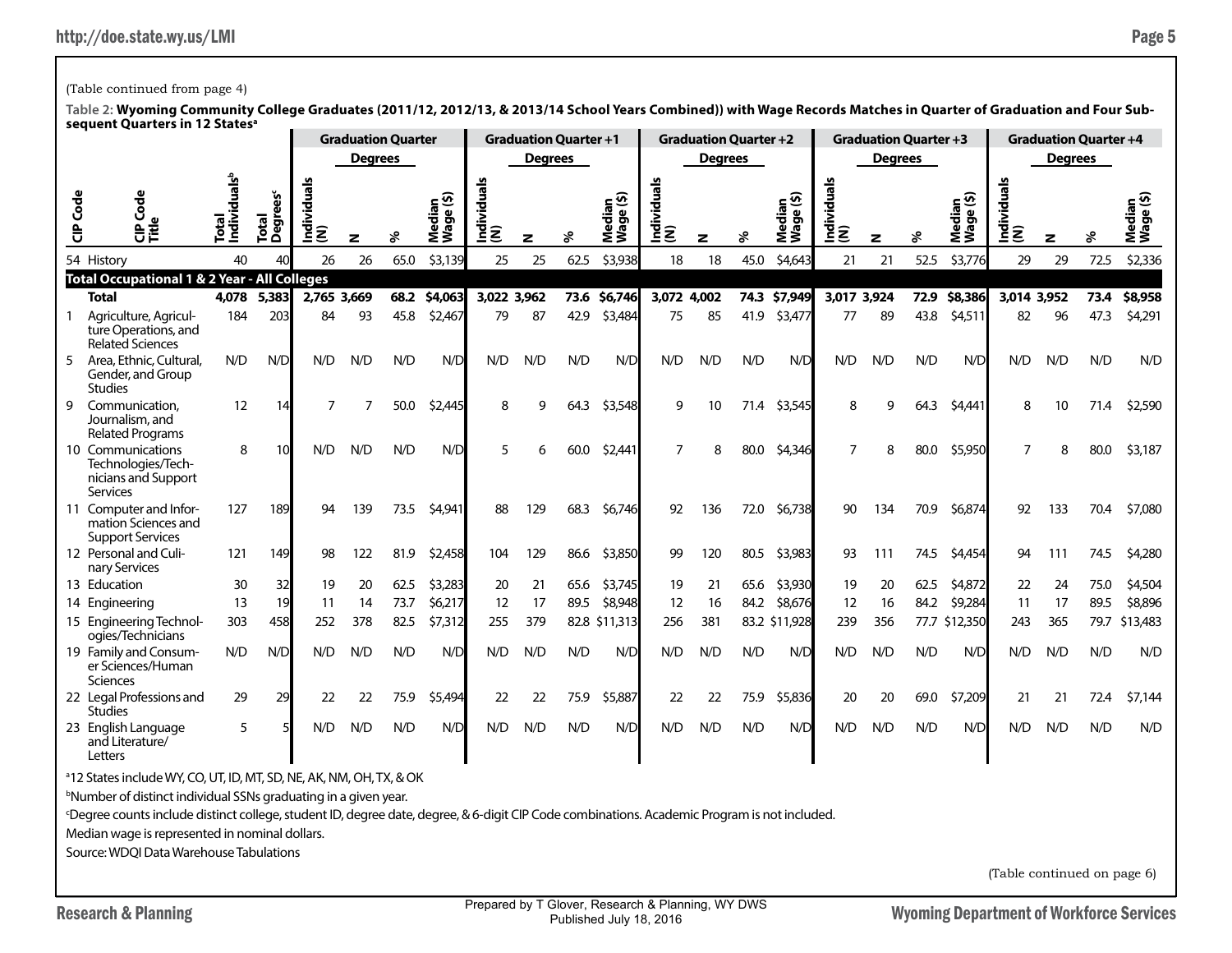## (Table continued from page 5)

**Table 2: Wyoming Community College Graduates (2011/12, 2012/13, & 2013/14 School Years Combined)) with Wage Records Matches in Quarter of Graduation and Four Subsequent Quarters in 12 Statesa**

|          | seguent Quarters III TZ States                                                                                                              |                                   |                               |                    | <b>Graduation Quarter</b> |      |                           |                    | <b>Graduation Quarter +1</b> |      |                     |                    | <b>Graduation Quarter +2</b> |      |                     |                    | <b>Graduation Quarter +3</b> |      |                     |                    | <b>Graduation Quarter +4</b> |      |                     |
|----------|---------------------------------------------------------------------------------------------------------------------------------------------|-----------------------------------|-------------------------------|--------------------|---------------------------|------|---------------------------|--------------------|------------------------------|------|---------------------|--------------------|------------------------------|------|---------------------|--------------------|------------------------------|------|---------------------|--------------------|------------------------------|------|---------------------|
|          |                                                                                                                                             |                                   |                               |                    | <b>Degrees</b>            |      |                           |                    | <b>Degrees</b>               |      |                     |                    | <b>Degrees</b>               |      |                     |                    | <b>Degrees</b>               |      |                     |                    | <b>Degrees</b>               |      |                     |
| CIP Code | Code<br>$\mathbf{v}$<br>응う                                                                                                                  | Total<br>Individuals <sup>b</sup> | Total<br>Degrees <sup>c</sup> | Individuals<br>(N) | z                         |      | ledian<br>age (\$)<br>≹Š. | Individuals<br>(N) | z                            | ℅    | Median<br>Wage (\$) | Individuals<br>(N) | $\mathbf{z}$                 | ℅    | Median<br>Wage (\$) | Individuals<br>(N) | z                            | వి   | Median<br>Wage (\$) | Individuals<br>(N) | z                            | ℅    | Median<br>Wage (\$) |
|          | 24 Liberal Arts and Sci-<br>ences, General Studies<br>and Humanities                                                                        | 25                                | 25                            | $\overline{7}$     | $\overline{7}$            | 28.0 | \$2,432                   | $\overline{7}$     | 7                            | 28.0 | \$3,310             | 8                  | 8                            | 32.0 | \$2,799             | 9                  | 9                            | 36.0 | \$2,363             | 9                  | 9                            | 36.0 | \$4,331             |
|          | 31 Parks, Recreation,<br>Leisure, and Fitness<br><b>Studies</b>                                                                             | 31                                | 32                            | 24                 | 25                        | 78.1 | \$2,324                   | 24                 | 25                           | 78.1 | \$4,069             | 18                 | 18                           | 56.3 | \$4,285             | 20                 | 20                           | 62.5 | \$3,242             | 20                 | 21                           | 65.6 | \$3,776             |
|          | 41 Science Technolo-<br>gies/Technicians                                                                                                    | 45                                | 45                            | 33                 | 33                        | 73.3 | \$3,621                   | 34                 | 34                           | 75.6 | \$9,147             | 34                 | 34                           |      | 75.6 \$12,005       | 33                 | 33                           |      | 73.3 \$12,220       | 29                 | 29                           |      | 64.4 \$13,179       |
|          | 43 Security and Protec-<br>tive Services                                                                                                    | 155                               | 252                           | 122                | 198                       | 78.6 | \$4,652                   | 123                | 197                          | 78.2 | \$6,355             | 119                | 191                          | 75.8 | \$6,562             | 113                | 182                          | 72.2 | \$7,680             | 113                | 181                          | 71.8 | \$9,092             |
|          | 45 Social Sciences                                                                                                                          | 38                                | 38                            | 27                 | 27                        | 71.1 | \$4,547                   | 29                 | 29                           | 76.3 | \$5,415             | 28                 | 28                           | 73.7 | \$6,529             | 30                 | 30                           | 78.9 | \$6,306             | 32                 | 32                           | 84.2 | \$6,499             |
|          | 46 Construction Trades                                                                                                                      | 44                                | 56                            | 33                 | 43                        | 76.8 | \$3,098                   | 31                 | 39                           | 69.6 | \$4,860             | 27                 | 34                           | 60.7 | \$6,439             | 31                 | 38                           | 67.9 | \$4,649             | 28                 | 36                           | 64.3 | \$6,549             |
|          | 47 Mechanic and Repair<br>Technologies/Tech-<br>nicians                                                                                     | 457                               | 645                           | 369                | 522                       | 80.9 | \$6,306                   | 382                | 540                          | 83.7 | \$9,223             | 379                | 534                          |      | 82.8 \$10,445       | 376                | 529                          |      | 82.0 \$10,813       | 375                | 523                          |      | 81.1 \$12,176       |
|          | 48 Precision Production                                                                                                                     | 395                               | 534                           | 220                | 314                       | 58.8 | \$3,955                   | 267                | 378                          | 70.8 | \$7,350             | 259                | 357                          | 66.9 | \$8,257             | 260                | 359                          | 67.2 | \$8,000             | 265                | 367                          | 68.7 | \$8,241             |
|          | 49 Transportation and<br><b>Materials Moving</b>                                                                                            | N/D                               | N/D                           | N/D                | N/D                       | N/D  | N/D                       | N/D                | N/D                          | N/D  | N/D                 | N/D                | N/D                          | N/D  | N/D                 | N/D                | N/D                          | N/D  | N/D                 | N/D                | N/D                          | N/D  | N/D                 |
|          | 50 Visual and Perform-<br>ing Arts                                                                                                          | 121                               | 144                           | 74                 | 86                        | 59.7 | \$2,071                   | 78                 | 93                           | 64.6 | \$3,562             | 71                 | 84                           | 58.3 | \$3,651             | 73                 | 87                           | 60.4 | \$3,885             | 64                 | 77                           | 53.5 | \$4,463             |
|          | 51 Health Professions<br>and Related Clinical<br>Sciences                                                                                   | 1.757                             | 2,151                         |                    | 1.152 1.384               | 64.3 | \$3,287                   | 1.331              | 1,578                        | 73.4 | \$6,764             | 1,418              | 1.672                        | 77.7 | \$8,841             | 1.395              | 1.641                        | 76.3 | \$9,205             | 1.382              | 1.657                        |      | 77.0 \$10,311       |
|          | 52 Business, Manage-<br>ment, Marketing,<br>and Related Support<br>Services                                                                 | 298                               | 347                           | 187                | 224                       | 64.6 | \$4,182                   | 198                | 235                          | 67.7 | \$5,506             | 200                | 236                          | 68.0 | \$5,929             | 192                | 225                          | 64.8 | \$6,173             | 195                | 227                          | 65.4 | \$6,225             |
|          | <b>Total Occupational 1 Year - All Colleges</b><br><b>Total</b>                                                                             | 2,346                             | 2,533                         |                    | 1,555 1,686               | 66.6 | \$4,042                   | 1,637 1,773        |                              | 70.0 | \$5,644             | 1,625 1,757        |                              |      | 69.4 \$5,838        | 1,614 1,743        |                              |      | 68.8 \$6,335        | 1,672 1,807        |                              | 71.3 | \$6,764             |
|          | Agriculture, Agricul-<br>ture Operations, and<br><b>Related Sciences</b>                                                                    | 85                                | 92                            | 27                 | 31                        | 33.7 | \$1,980                   | 32                 | 34                           | 37.0 | \$2,406             | 27                 | 30                           | 32.6 | \$3,288             | 33                 | 37                           | 40.2 | \$4,086             | 40                 | 47                           | 51.1 | \$4,283             |
|          | <sup>a</sup> 12 States include WY, CO, UT, ID, MT, SD, NE, AK, NM, OH, TX, & OK                                                             |                                   |                               |                    |                           |      |                           |                    |                              |      |                     |                    |                              |      |                     |                    |                              |      |                     |                    |                              |      |                     |
|          | <sup>b</sup> Number of distinct individual SSNs graduating in a given year.                                                                 |                                   |                               |                    |                           |      |                           |                    |                              |      |                     |                    |                              |      |                     |                    |                              |      |                     |                    |                              |      |                     |
|          | Degree counts include distinct college, student ID, degree date, degree, & 6-digit CIP Code combinations. Academic Program is not included. |                                   |                               |                    |                           |      |                           |                    |                              |      |                     |                    |                              |      |                     |                    |                              |      |                     |                    |                              |      |                     |

Median wage is represented in nominal dollars.

Source: WDQI Data Warehouse Tabulations

(Table continued on page 7)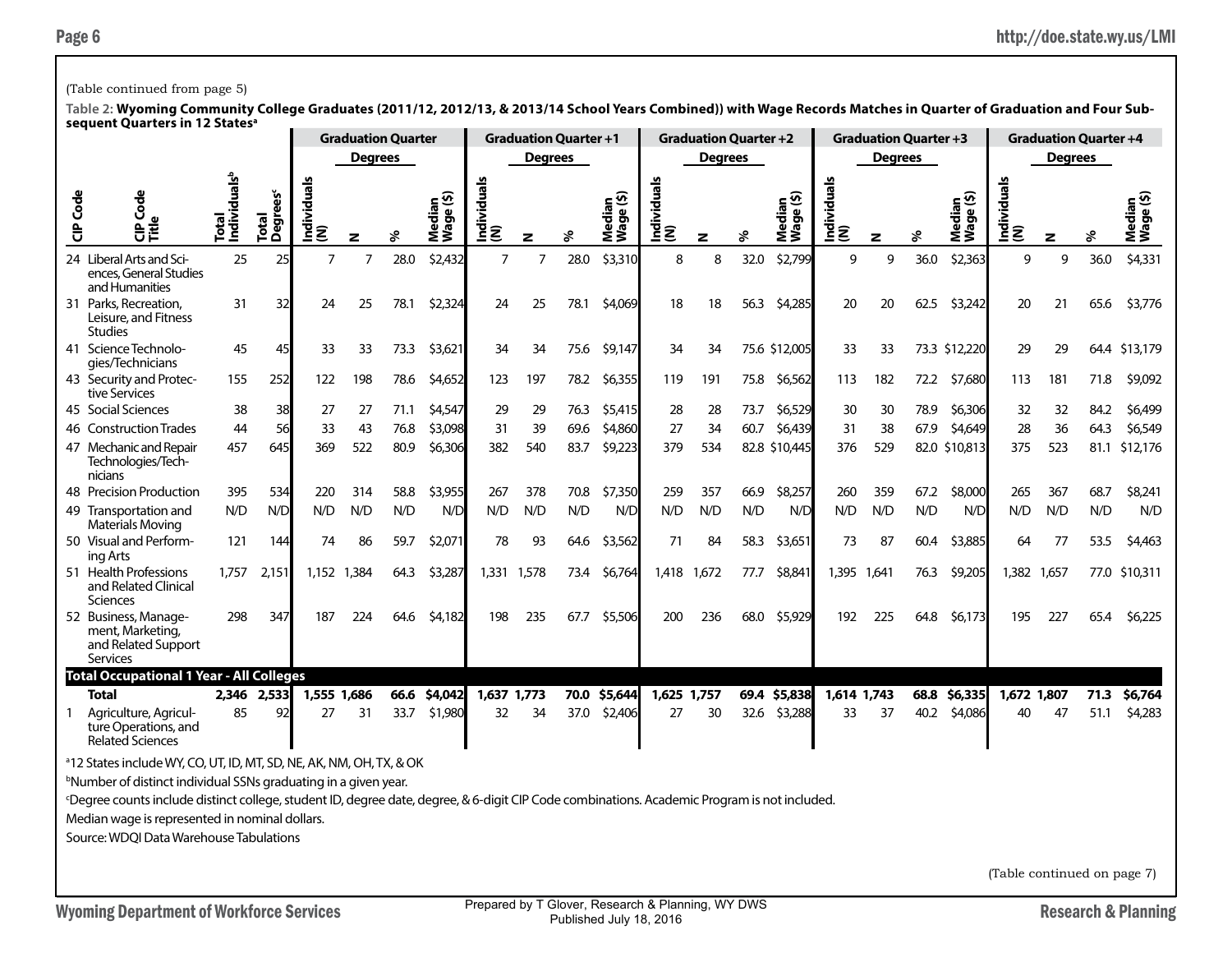| <b>CIP</b> Code | ලී                                                                                                                                                             | Total<br> Individuals <sup>b</sup> | ັຮ                     | Individuals<br>(N) |          |      | Median<br>Wage (\$) | Individual<br>(N) |              |      | Median<br>Wage (\$) | Individual:<br> (N) |              |      | Median<br>Wage (\$) | Individual |     |      | Median<br>Wage (\$) | Individual:<br> (N)         |     |      | Median<br>Wage (\$) |
|-----------------|----------------------------------------------------------------------------------------------------------------------------------------------------------------|------------------------------------|------------------------|--------------------|----------|------|---------------------|-------------------|--------------|------|---------------------|---------------------|--------------|------|---------------------|------------|-----|------|---------------------|-----------------------------|-----|------|---------------------|
|                 | 응                                                                                                                                                              |                                    | Degree<br><b>Total</b> |                    | z        | వి   |                     |                   | $\mathbf{z}$ | ४    |                     |                     | $\mathbf{z}$ | వి   |                     | ξ          | z   | వి   |                     |                             | z   | s    |                     |
| 5               | Area, Ethnic, Cultural,<br>Gender, and Group<br><b>Studies</b>                                                                                                 | N/D                                | N/D                    | N/D                | N/D      | N/D  | N/D                 | N/D               | N/D          | N/D  | N/D                 | N/D                 | N/D          | N/D  | N/D                 | N/D        | N/D | N/D  | N/D                 | N/D                         | N/D | N/D  | N/D                 |
| 9               | Communication.<br>Journalism, and<br><b>Related Programs</b>                                                                                                   | N/D                                | N/D                    | N/D                | N/D      | N/D  | N/D                 | N/D               | N/D          | N/D  | N/D                 | N/D                 | N/D          | N/D  | N/D                 | N/D        | N/D | N/D  | N/D                 | N/D                         | N/D | N/D  | N/D                 |
|                 | 10 Communications<br>Technologies/Tech-<br>nicians and Support<br>Services                                                                                     | N/D                                | N/D                    | $\Omega$           | $\Omega$ | 0.0  | \$0                 | $\Omega$          | $\mathbf 0$  | 0.0  | \$0                 | N/D                 | N/D          | N/D  | N/D                 | N/D        | N/D | N/D  | N/D                 | N/D                         | N/D | N/D  | N/D                 |
|                 | 11 Computer and Infor-<br>mation Sciences and<br><b>Support Services</b>                                                                                       | 90                                 | 109                    | 64                 | 76       | 69.7 | \$4,296             | 59                | 70           | 64.2 | \$6,271             | 63                  | 75           | 68.8 | \$6,738             | 60         | 72  | 66.1 | \$6,457             | 62                          | 73  | 67.0 | \$6,642             |
|                 | 12 Personal and Culi-<br>nary Services                                                                                                                         | 88                                 | 88                     | 73                 | 73       | 83.0 | \$2,317             | 80                | 80           | 90.9 | \$3,670             | 74                  | 74           | 84.1 | \$3,865             | 71         | 71  | 80.7 | \$4,176             | 71                          | 71  | 80.7 | \$4,055             |
|                 | 13 Education                                                                                                                                                   | 21                                 | 21                     | 14                 | 14       | 66.7 | \$2,062             | 14                | 14           | 66.7 | \$2,692             | 13                  | 13           | 61.9 | \$2,814             | 13         | 13  | 61.9 | \$4,612             | 15                          | 15  | 71.4 | \$4,874             |
|                 | 14 Engineering                                                                                                                                                 | N/D                                | N/D                    | N/D                | N/D      | N/D  | N/D                 | N/D               | N/D          | N/D  | N/D                 | N/D                 | N/D          | N/D  | N/D                 | N/D        | N/D | N/D  | N/D                 | N/D                         | N/D | N/D  | N/D                 |
|                 | 15 Engineering Technol-<br>ogies/Technicians                                                                                                                   | 194                                | 203                    | 160                | 167      | 82.3 | \$6,269             | 158               | 165          | 81.3 | \$9,748             | 158                 | 165          |      | 81.3 \$10,202       | 150        | 155 |      | 76.4 \$11.282       | 157                         | 162 | 79.8 | \$12,256            |
|                 | 19 Family and Consum-<br>er Sciences/Human<br>Sciences                                                                                                         | N/D                                | N/D                    | N/D                | N/D      | N/D  | N/D                 | N/D               | N/D          | N/D  | N/D                 | N/D                 | N/D          | N/D  | N/D                 | N/D        | N/D | N/D  | N/D                 | N/D                         | N/D | N/D  | N/D                 |
|                 | 22 Legal Professions and<br><b>Studies</b>                                                                                                                     | 11                                 | -11                    | 8                  | 8        | 72.7 | \$5,902             | 7                 | 7            | 63.6 | \$7,500             | 8                   | 8            | 72.7 | \$7,345             | 8          | 8   | 72.7 | \$7,304             | 10                          | 10  | 90.9 | \$5,380             |
|                 | 23 English Language<br>and Literature/<br>Letters                                                                                                              | 5                                  |                        | N/D                | N/D      | N/D  | N/D                 | N/D               | N/D          | N/D  | N/D                 | N/D                 | N/D          | N/D  | N/D                 | N/D        | N/D | N/D  | N/D                 | N/D                         | N/D | N/D  | N/D                 |
|                 | 24 Liberal Arts and Sci-<br>ences, General Studies<br>and Humanities                                                                                           | N/D                                | N/D                    | N/D                | N/D      | N/D  | N/D                 | N/D               | N/D          | N/D  | N/D                 | N/D                 | N/D          | N/D  | N/D                 | N/D        | N/D | N/D  | N/D                 | N/D                         | N/D | N/D  | N/D                 |
|                 | 31 Parks, Recreation,<br>Leisure, and Fitness<br><b>Studies</b>                                                                                                | N/D                                | N/D                    | N/D                | N/D      | N/D  | N/D                 | N/D               | N/D          | N/D  | N/D                 | N/D                 | N/D          | N/D  | N/D                 | N/D        | N/D | N/D  | N/D                 | N/D                         | N/D | N/D  | N/D                 |
|                 | 41 Science Technolo-<br>gies/Technicians                                                                                                                       | 45                                 | 45                     | 33                 | 33       | 73.3 | \$3,621             | 34                | 34           | 75.6 | \$9,147             | 34                  | 34           |      | 75.6 \$12,005       | 33         | 33  |      | 73.3 \$12,220       | 29                          | 29  | 64.4 | \$13,179            |
|                 | <sup>a</sup> 12 States include WY, CO, UT, ID, MT, SD, NE, AK, NM, OH, TX, & OK<br><sup>b</sup> Number of distinct individual SSNs graduating in a given year. |                                    |                        |                    |          |      |                     |                   |              |      |                     |                     |              |      |                     |            |     |      |                     |                             |     |      |                     |
|                 | <sup>c</sup> Degree counts include distinct college, student ID, degree date, degree, & 6-digit CIP Code combinations. Academic Program is not included.       |                                    |                        |                    |          |      |                     |                   |              |      |                     |                     |              |      |                     |            |     |      |                     |                             |     |      |                     |
|                 | Median wage is represented in nominal dollars.                                                                                                                 |                                    |                        |                    |          |      |                     |                   |              |      |                     |                     |              |      |                     |            |     |      |                     |                             |     |      |                     |
|                 | Source: WDOI Data Warehouse Tabulations                                                                                                                        |                                    |                        |                    |          |      |                     |                   |              |      |                     |                     |              |      |                     |            |     |      |                     | (Table continued on page 8) |     |      |                     |

## (Table continued from page 6)

**Table 2: Wyoming Community College Graduates (2011/12, 2012/13, & 2013/14 School Years Combined)) with Wage Records Matches in Quarter of Graduation and Four Subsequent Quarters in 12 Statesa Graduation Quarter Graduation Quarter +1 Graduation Quarter +2 Graduation Quarter +3 Graduation Quarter +4**

**Degrees Degrees Degrees Degrees Degrees**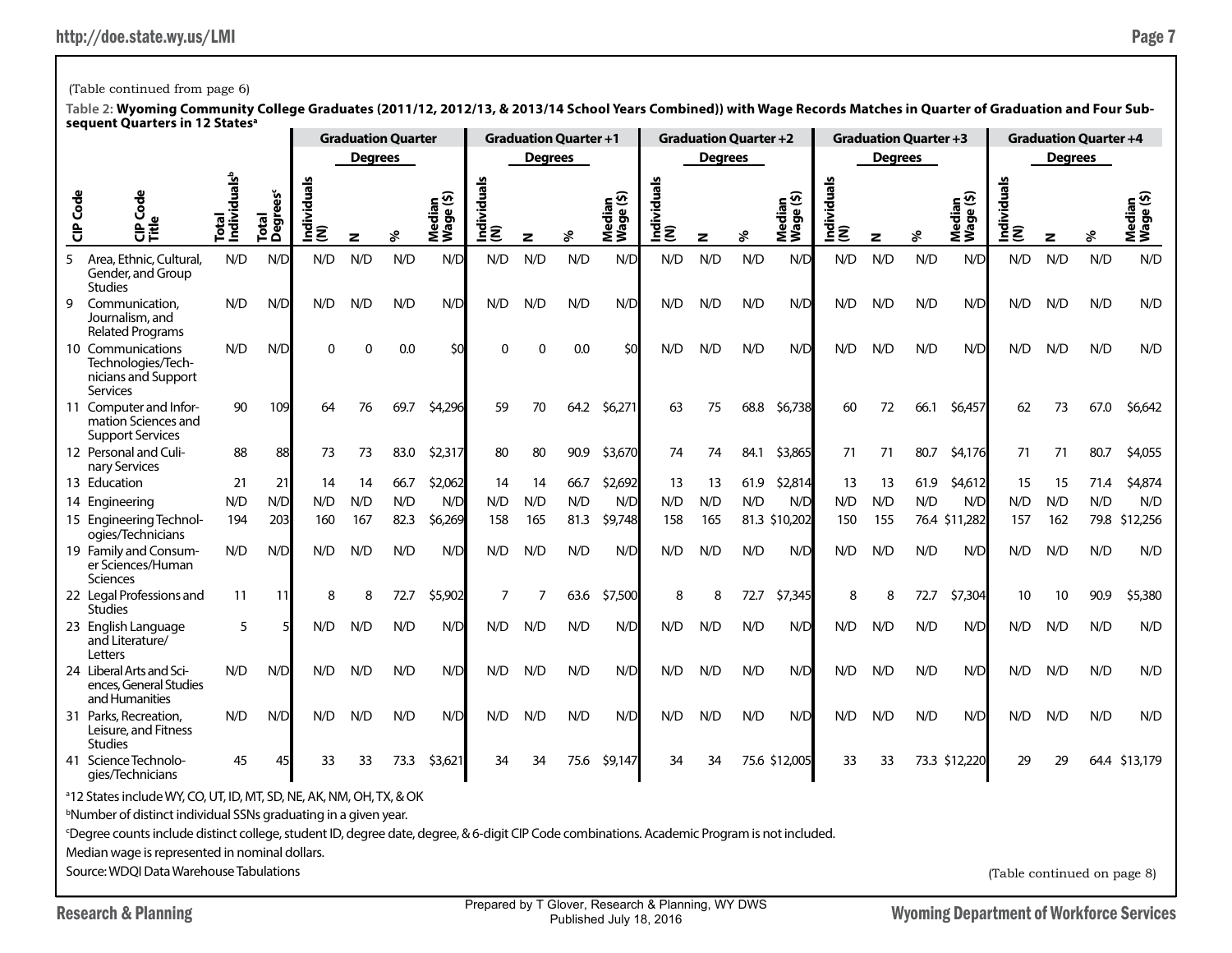## (Table continued from page 7)

|          |                                                                                                                                                                                                                                                                                                                                                                                                                                                               |                                   |                       |                   | <b>Graduation Quarter</b> |      |                                                    |                                                   | <b>Graduation Quarter +1</b> |      |                                    |                    | <b>Graduation Quarter +2</b> |      |                     |                     | <b>Graduation Quarter +3</b> |      |                     |                             |                | <b>Graduation Quarter +4</b> |                                |
|----------|---------------------------------------------------------------------------------------------------------------------------------------------------------------------------------------------------------------------------------------------------------------------------------------------------------------------------------------------------------------------------------------------------------------------------------------------------------------|-----------------------------------|-----------------------|-------------------|---------------------------|------|----------------------------------------------------|---------------------------------------------------|------------------------------|------|------------------------------------|--------------------|------------------------------|------|---------------------|---------------------|------------------------------|------|---------------------|-----------------------------|----------------|------------------------------|--------------------------------|
|          |                                                                                                                                                                                                                                                                                                                                                                                                                                                               |                                   |                       |                   | <b>Degrees</b>            |      |                                                    |                                                   | Degrees                      |      |                                    |                    | Degrees                      |      |                     |                     | <b>Degrees</b>               |      |                     |                             | <b>Degrees</b> |                              |                                |
| CIP Code | Code<br>o<br>문득                                                                                                                                                                                                                                                                                                                                                                                                                                               | Total<br>Individuals <sup>b</sup> | rees<br>Total<br>Degr | Individual<br>(N) | z                         | వి   | ledian<br><sup>Jaqe</sup> (\$)<br>Median<br>Wage ( | Individual<br>(N)                                 | z                            | వి   | ledian<br>/age (\$)<br>Nedi<br>Vag | Individuals<br>(N) | z                            | శి   | Median<br>Wage (\$) | Individuals<br> (N) | z                            | వి   | Median<br>Wage (\$) | Individual<br>(N)           | z              | శి                           | Median<br>Wage (\$)            |
|          | 43 Security and Protec-<br>tive Services                                                                                                                                                                                                                                                                                                                                                                                                                      | 110                               | 110                   | 86                | 86                        | 78.2 | \$4,612                                            | 86                                                | 86                           | 78.2 | \$6,417                            | 82                 | 82                           | 74.5 | \$6,565             | 79                  | 79                           | 71.8 | \$7,712             | 80                          | 80             | 72.7                         | \$8,898                        |
|          | 45 Social Sciences                                                                                                                                                                                                                                                                                                                                                                                                                                            | 38                                | 38                    | 27                | 27                        | 71.1 | \$4,547                                            | 29                                                | 29                           | 76.3 | \$5,415                            | 28                 | 28                           | 73.7 | \$6,529             | 30                  | 30                           | 78.9 | \$6,306             | 32                          | 32             | 84.2                         | \$6,499                        |
|          | 46 Construction Trades                                                                                                                                                                                                                                                                                                                                                                                                                                        | 41                                | 41                    | 31                | 31                        | 75.6 | \$3,728                                            | 28                                                | 28                           | 68.3 | \$5,451                            | 24                 | 24                           | 58.5 | \$6,604             | 28                  | 28                           | 68.3 | \$4,245             | 26                          | 26             | 63.4                         | \$7,647                        |
|          | 47 Mechanic and Re-<br>pair Technologies/<br>Technicians                                                                                                                                                                                                                                                                                                                                                                                                      | 346                               | 370                   | 277               | 298                       | 80.5 | \$5,973                                            | 284                                               | 307                          | 83.0 | \$8,166                            | 283                | 304                          | 82.2 | \$9,491             | 278                 | 299                          | 80.8 | \$9,790             | 278                         | 298            |                              | 80.5 \$10,147                  |
|          | 48 Precision Production                                                                                                                                                                                                                                                                                                                                                                                                                                       | 323                               | 341                   | 165               | 180                       | 52.8 | \$3,566                                            | 208                                               | 224                          | 65.7 | \$6,552                            | 198                | 212                          | 62.2 | \$7,710             | 201                 | 214                          | 62.8 | \$7,519             | 209                         | 225            | 66.0                         | \$7,227                        |
|          | 50 Visual and Perform-<br>ing Arts                                                                                                                                                                                                                                                                                                                                                                                                                            | 32                                | 33                    | 21                | 21                        | 63.6 | \$1,549                                            | 22                                                | 23                           | 69.7 | \$3,335                            | 20                 | 21                           | 63.6 | \$3,456             | 20                  | 21                           | 63.6 | \$3,220             | 19                          | 20             | 60.6                         | \$4,334                        |
|          | 51 Health Professions<br>and Related Clinical<br>Sciences                                                                                                                                                                                                                                                                                                                                                                                                     | 801                               | 810                   | 512               | 519                       | 64.1 | \$3,330                                            | 536                                               | 543                          | 67.0 | \$4,453                            | 557                | 564                          | 69.6 | \$4,401             | 554                 | 560                          | 69.1 | \$5,041             | 586                         | 592            | 73.1                         | \$5,454                        |
|          | 52 Business, Manage-<br>ment, Marketing,<br>and Related Sup-<br>port Services                                                                                                                                                                                                                                                                                                                                                                                 | 143                               | 151                   | 77                | 83                        | 55.0 | \$4,165                                            | 82                                                | 87                           | 57.6 | \$5,794                            | 84                 | 89                           | 58.9 | \$5,953             | 80                  | 85                           | 56.3 | \$6,153             | 81                          | 86             | 57.0                         | \$6,733                        |
|          | Total Occupational 2 Year - All Colleges                                                                                                                                                                                                                                                                                                                                                                                                                      |                                   |                       |                   |                           |      |                                                    |                                                   |                              |      |                                    |                    |                              |      |                     |                     |                              |      |                     |                             |                |                              |                                |
|          | <b>Total</b>                                                                                                                                                                                                                                                                                                                                                                                                                                                  | 2,759                             | 2,850                 | 1,917 1,983       |                           | 69.6 | \$4,075                                            | 2,119 2,189                                       |                              |      | 76.8 \$7,754                       | 2,174 2,245        |                              |      | 78.8 \$10,027       | 2,111 2,181         |                              |      | 76.5 \$9,940        | 2,080 2,145                 |                |                              | 75.3 \$10,699                  |
|          | Agriculture, Ag-<br>riculture Opera-                                                                                                                                                                                                                                                                                                                                                                                                                          | 110                               | <b>111</b>            | 61                | 62                        | 55.9 | \$2,618                                            | 52                                                | 53                           | 47.7 | \$3,878                            | 54                 | 55                           |      | 49.5 \$3,800        | 51                  | 52                           | 46.8 | \$4,689             | 48                          | 49             | 44.1                         | \$4,641                        |
|          | tions, and Related<br><b>Sciences</b>                                                                                                                                                                                                                                                                                                                                                                                                                         |                                   |                       |                   |                           |      |                                                    |                                                   |                              |      |                                    |                    |                              |      |                     |                     |                              |      |                     |                             |                |                              |                                |
| 9        | Communication,<br>Journalism, and<br><b>Related Programs</b>                                                                                                                                                                                                                                                                                                                                                                                                  | N/D                               | N/D                   | N/D               | N/D                       | N/D  | N/D                                                | N/D                                               | N/D                          | N/D  | N/D                                | N/D                | N/D                          | N/D  | N/D                 | N/D                 | N/D                          | N/D  | N/D                 | N/D                         | N/D            | N/D                          | N/D                            |
|          | 10 Communications<br>Technologies/Tech-<br>nicians and Support<br>Services                                                                                                                                                                                                                                                                                                                                                                                    | N/D                               | N/D                   | N/D               | N/D                       | N/D  | N/D                                                | 5                                                 | 6                            | 6.0  | \$2,441                            | N/D                | N/D                          | N/D  | N/D                 | N/D                 | N/D                          | N/D  | N/D                 | N/D                         | N/D            | N/D                          | N/D                            |
|          | 11 Computer and Infor-<br>mation Sciences and                                                                                                                                                                                                                                                                                                                                                                                                                 | 68                                | 80                    | 52                | 63                        | 78.8 | \$4,988                                            | 50                                                | 59                           | 73.8 | \$6,746                            | 51                 | 61                           | 76.3 | \$6,931             | 52                  | 62                           | 77.5 | \$7,283             | 51                          | 60             | 75.0                         | \$7,225                        |
|          | <b>Support Services</b><br>12 Personal and Culi-<br>nary Services                                                                                                                                                                                                                                                                                                                                                                                             | 61                                | 61                    | 49                | 49                        | 80.3 | \$2,735                                            | 49                                                | 49                           | 80.3 | \$4,102                            | 46                 | 46                           | 75.4 | \$4,282             | 40                  | 40                           | 65.6 | \$5,150             | 40                          | 40             | 65.6                         | \$5,734                        |
|          | <sup>a</sup> 12 States include WY, CO, UT, ID, MT, SD, NE, AK, NM, OH, TX, & OK<br><sup>b</sup> Number of distinct individual SSNs graduating in a given year.<br>Degree counts include distinct college, student ID, degree date, degree, & 6-digit CIP Code combinations. Academic Program is not included.<br>Median wage is represented in nominal dollars.<br>Source: WDOI Data Warehouse Tabulations<br><b>Wyoming Department of Workforce Services</b> |                                   |                       |                   |                           |      |                                                    | Prepared by T Glover, Research & Planning, WY DWS |                              |      |                                    |                    |                              |      |                     |                     |                              |      |                     | (Table continued on page 9) |                |                              | <b>Research &amp; Planning</b> |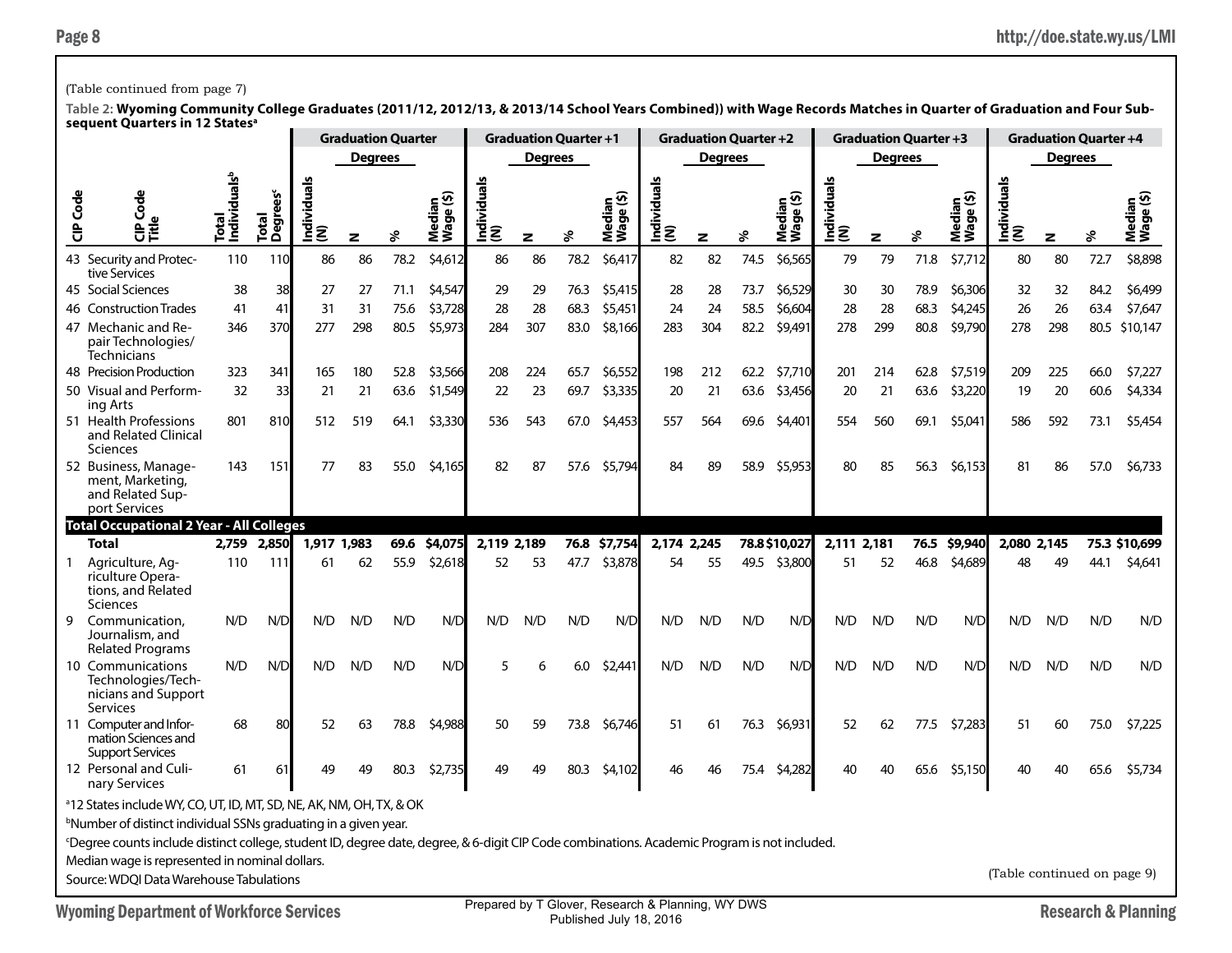Research & Planning Research & Planning Prepared by T Glover, Research & Planning, WY DWS<br>Published July 18, 2016 Prepared by T Glover, Research & Planning, WY DWS Published July 18, 2016

## (Table continued from page 8)

|          |                                                                                                                                                                                                                                         |                                   |                     |                |                | <b>Graduation Quarter</b> |                     |                | <b>Graduation Quarter +1</b> |      |                     |                 | <b>Graduation Quarter +2</b> |      |                     |                    | <b>Graduation Quarter +3</b> |      |                                                   |                              | <b>Graduation Quarter +4</b> |      |                     |
|----------|-----------------------------------------------------------------------------------------------------------------------------------------------------------------------------------------------------------------------------------------|-----------------------------------|---------------------|----------------|----------------|---------------------------|---------------------|----------------|------------------------------|------|---------------------|-----------------|------------------------------|------|---------------------|--------------------|------------------------------|------|---------------------------------------------------|------------------------------|------------------------------|------|---------------------|
|          |                                                                                                                                                                                                                                         |                                   |                     |                | <b>Degrees</b> |                           |                     |                | <b>Degrees</b>               |      |                     |                 | <b>Degrees</b>               |      |                     |                    | <b>Degrees</b>               |      |                                                   |                              | <b>Degrees</b>               |      |                     |
| CIP Code | Code<br>으<br>문<br>다른                                                                                                                                                                                                                    | Individuals <sup>b</sup><br>Total | ës<br>Total<br>Degi | ndividual<br>ξ | z              | శి                        | Median<br>Wage (\$) | g<br>흥<br>ΞΞ   | $\mathbf{z}$                 | ४    | Median<br>Wage (\$) | Individual<br>ξ | z                            | ℅    | Median<br>Wage (\$) | Individuals<br>(N) | $\mathbf{z}$                 | ℅    | ledian<br><sup>/age (\$)</sup><br>ত<br><b>New</b> | Individuals<br>(N)           | z                            | శి   | Median<br>Wage (\$) |
|          | 13 Education                                                                                                                                                                                                                            | 11                                | 11                  | 6              | 6              | 54.5                      | \$4,236             | $\overline{7}$ | $\overline{7}$               | 63.6 | \$4,737             | 8               | 8                            | 72.7 | \$4,896             | 7                  | $\overline{7}$               | 63.6 | \$5,225                                           | 9                            | 9                            | 81.8 | \$3,972             |
|          | 14 Engineering                                                                                                                                                                                                                          | N/D                               | N/D                 | N/D            | N/D            | N/D                       | N/D                 | N/D            | N/D                          | N/D  | N/D                 | N/D             | N/D                          | N/D  | N/D                 | N/D                | N/D                          | N/D  | N/D                                               | N/D                          | N/D                          | N/D  | N/D                 |
|          | 15 Engineering<br>Technologies/Tech-<br>nicians                                                                                                                                                                                         | 253                               | 255                 | 210            | 211            | 82.7                      | \$8,833             | 212            | 214                          |      | 83.9 \$12,133       | 214             | 216                          |      | 84.7 \$13,952       | 200                | 201                          |      | 78.8 \$13,643                                     | 201                          | 203                          |      | 79.6 \$13,722       |
|          | 19 Family and Con-<br>sumer Sciences/<br><b>Human Sciences</b>                                                                                                                                                                          | N/D                               | N/D                 | N/D            | N/D            | N/D                       | N/D                 | $\Omega$       | $\Omega$                     | 0.0  | \$0                 | $\Omega$        | $\mathbf{0}$                 | 0.0  | \$0                 | N/D                | N/D                          | N/D  | N/D                                               | $\Omega$                     | $\Omega$                     | 0.0  | \$0                 |
|          | 22 Legal Professions<br>and Studies                                                                                                                                                                                                     | 18                                | 18                  | 14             | 14             | 77.8                      | \$5,309             | 15             | 15                           | 83.3 | \$5,607             | 14              | 14                           | 77.8 | \$5,380             | 12                 | 12                           | 66.7 | \$7,034                                           | 11                           | 11                           | 61.1 | \$7,206             |
|          | 24 Liberal Arts and Sci-<br>ences, General Studies<br>and Humanities                                                                                                                                                                    | N/D                               | N/D                 | N/D            | N/D            | N/D                       | N/D                 | N/D            | N/D                          | N/D  | N/D                 | N/D             | N/D                          | N/D  | N/D                 | N/D                | N/D                          | N/D  | N/D                                               | N/D                          | N/D                          | N/D  | N/D                 |
|          | 31 Parks, Recreation,<br>Leisure, and Fitness<br><b>Studies</b>                                                                                                                                                                         | N/D                               | N/D                 | N/D            | N/D            | N/D                       | N/D                 | N/D            | N/D                          | N/D  | N/D                 | N/D             | N/D                          | N/D  | N/D                 | N/D                | N/D                          | N/D  | N/D                                               | N/D                          | N/D                          | N/D  | N/D                 |
|          | 43 Security and Pro-<br>tective Services                                                                                                                                                                                                | 142                               | 142                 | 112            | 112            | 78.9                      | \$4,652             | 111            | 111                          | 78.2 | \$6,240             | 109             | 109                          | 76.8 | \$6,562             | 103                | 103                          | 72.5 | \$7,647                                           | 101                          | 101                          | 71.1 | \$9,345             |
|          | 46 Construction Trades                                                                                                                                                                                                                  | 15                                | 15                  | 12             | 12             | 80.0                      | \$1,707             | 11             | 11                           | 73.3 | \$4,827             | 10              | 10                           | 66.7 | \$6,348             | 10                 | 10                           | 66.7 | \$5,787                                           | 10                           | 10                           | 66.7 | \$4,978             |
|          | 47 Mechanic and Re-<br>pair Technologies/<br><b>Technicians</b>                                                                                                                                                                         | 263                               | 275                 | 214            | 224            | 81.5                      | \$6,667             | 223            | 233                          |      | 84.7 \$10,628       | 221             | 230                          |      | 83.6 \$11,657       | 221                | 230                          |      | 83.6 \$12,577                                     | 217                          | 225                          | 81.8 | \$14,190            |
|          | 48 Precision Production                                                                                                                                                                                                                 | 192                               | 193                 | 133            | 134            | 69.4                      | \$4,300             | 153            | 154                          | 79.8 | \$8,524             | 144             | 145                          | 75.1 | \$9,330             | 144                | 145                          | 75.1 | \$9,216                                           | 141                          | 142                          | 73.6 | \$9,444             |
|          | 49 Transportation and<br><b>Materials Moving</b>                                                                                                                                                                                        | N/D                               | N/D                 | N/D            | N/D            | N/D                       | N/D                 | N/D            | N/D                          | N/D  | N/D                 | N/D             | N/D                          | N/D  | N/D                 | N/D                | N/D                          | N/D  | N/D                                               | N/D                          | N/D                          | N/D  | N/D                 |
|          | 50 Visual and Perform-<br>ing Arts                                                                                                                                                                                                      | 106                               | 111                 | 63             | 65             | 58.6                      | \$2,121             | 67             | 70                           | 63.1 | \$3,594             | 59              | 63                           | 56.8 | \$3,816             | 62                 | 66                           | 59.5 | \$3,965                                           | 54                           | 57                           | 51.4 | \$4,657             |
|          | 51 Health Professions<br>and Related Clinical<br>Sciences                                                                                                                                                                               | 1,340                             | 1,341               | 865            | 865            | 64.5                      | \$3,249             | 1,035          | 1,035                        | 77.2 | \$8,440             | 1,108           | 1,108                        |      | 82.6 \$11,367       | 1,081              | 1,081                        |      | 80.6 \$10,912                                     | 1,065                        | 1,065                        |      | 79.4 \$11,811       |
|          | 52 Business, Manage-<br>ment, Marketing,<br>and Related Sup-<br>port Services                                                                                                                                                           | 191                               | 196                 | 137            | 141            | 71.9                      | \$4,186             | 144            | 148                          | 75.5 | \$5,488             | 143             | 147                          | 75.0 | \$5,838             | 136                | 140                          | 71.4 | \$6,214                                           | 137                          | 141                          | 71.9 | \$6,188             |
|          | <sup>a</sup> 12 States include WY, CO, UT, ID, MT, SD, NE, AK, NM, OH, TX, & OK                                                                                                                                                         |                                   |                     |                |                |                           |                     |                |                              |      |                     |                 |                              |      |                     |                    |                              |      |                                                   |                              |                              |      |                     |
|          | <sup>b</sup> Number of distinct individual SSNs graduating in a given year.<br><sup>c</sup> Degree counts include distinct college, student ID, degree date, degree, & 6-digit CIP Code combinations. Academic Program is not included. |                                   |                     |                |                |                           |                     |                |                              |      |                     |                 |                              |      |                     |                    |                              |      |                                                   |                              |                              |      |                     |
|          | Median wage is represented in nominal dollars.                                                                                                                                                                                          |                                   |                     |                |                |                           |                     |                |                              |      |                     |                 |                              |      |                     |                    |                              |      |                                                   |                              |                              |      |                     |
|          | Source: WDOI Data Warehouse Tabulations                                                                                                                                                                                                 |                                   |                     |                |                |                           |                     |                |                              |      |                     |                 |                              |      |                     |                    |                              |      |                                                   |                              |                              |      |                     |
|          |                                                                                                                                                                                                                                         |                                   |                     |                |                |                           |                     |                |                              |      |                     |                 |                              |      |                     |                    |                              |      |                                                   | (Table continued on page 10) |                              |      |                     |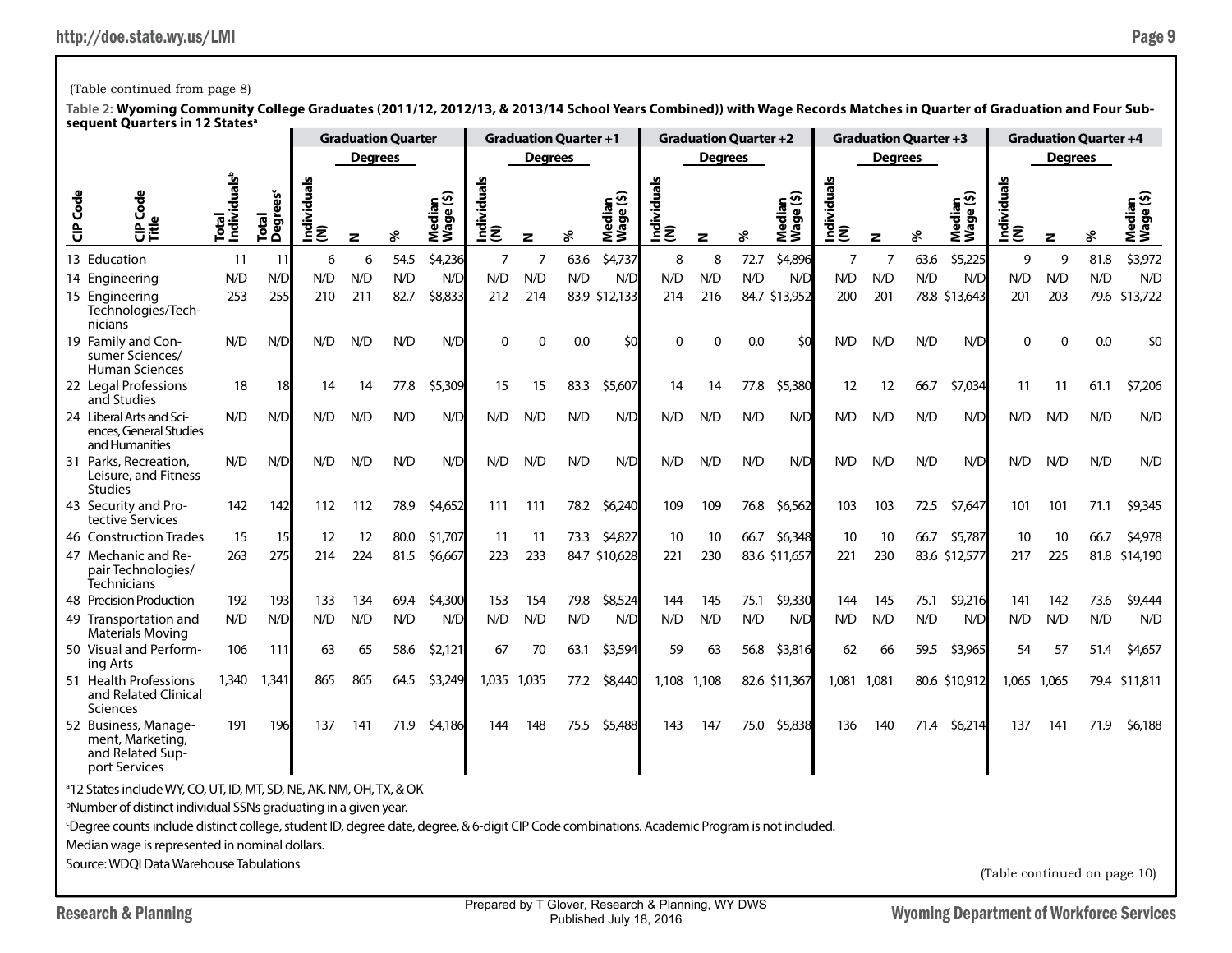### (Table continued from page 9)

**Table 2: Wyoming Community College Graduates (2011/12, 2012/13, & 2013/14 School Years Combined)) with Wage Records Matches in Quarter of Graduation and Four Subsequent Quarters in 12 Statesa**

|                 | sequent Quarters in TZ States                                                                                                               |                                  |                          |                       |                | <b>Graduation Quarter</b> |                     |                    | <b>Graduation Quarter +1</b> |              |                     |                    | <b>Graduation Quarter +2</b> |              |                     |                    | <b>Graduation Quarter +3</b> |              |                     |                    |                | <b>Graduation Quarter +4</b> |                    |
|-----------------|---------------------------------------------------------------------------------------------------------------------------------------------|----------------------------------|--------------------------|-----------------------|----------------|---------------------------|---------------------|--------------------|------------------------------|--------------|---------------------|--------------------|------------------------------|--------------|---------------------|--------------------|------------------------------|--------------|---------------------|--------------------|----------------|------------------------------|--------------------|
|                 |                                                                                                                                             |                                  |                          |                       | <b>Degrees</b> |                           |                     |                    | <b>Degrees</b>               |              |                     |                    | <b>Degrees</b>               |              |                     |                    | <b>Degrees</b>               |              |                     |                    | <b>Degrees</b> |                              |                    |
| <b>CIP</b> Code | 양                                                                                                                                           | ndividuals <sup>t</sup><br>Total | <b>Degrees®</b><br>Total | uals<br>Individu<br>Ē |                | వి                        | Median<br>Wage (\$) | Individuals<br>(N) | z                            | వి           | Median<br>Wage (\$) | Individuals<br>(N) | z                            |              | Median<br>Wage (\$) | Individuals<br>(N) | z                            |              | Median<br>Wage (\$) | Individuals<br>(N) | z              |                              | Nedi<br>Vag        |
|                 | <b>Total Academic &amp; Occupational - Casper College</b>                                                                                   |                                  |                          |                       |                |                           | \$3,909             |                    |                              |              |                     |                    |                              |              | \$6,057             |                    |                              |              | \$6,406             |                    |                |                              |                    |
| 1               | Total<br>Agriculture, Agricul-                                                                                                              | 1,823<br>82                      | 2,417<br>94              | 1,281 1,700<br>43     | 48             | 70.3<br>51.1              | \$2,815             | 1,334 1,773<br>40  | 44                           | 73.4<br>46.8 | \$5,330<br>\$3,532  | 1,294 1,729<br>35  | 39                           | 71.5<br>41.5 | \$5,045             | 1,301 1,727<br>29  | 33                           | 71.5<br>35.1 | \$4,804             | 1,322 1,757<br>39  | 47             | 72.7<br>50.0                 | \$6,892<br>\$2,746 |
|                 | ture Operations, and<br><b>Related Sciences</b>                                                                                             |                                  |                          |                       |                |                           |                     |                    |                              |              |                     |                    |                              |              |                     |                    |                              |              |                     |                    |                |                              |                    |
| 3               | <b>Natural Resources</b><br>and Conservation                                                                                                | 15                               | 15                       | 7                     |                | 46.7                      | \$3,108             | 7                  | 7                            | 46.7         | \$4,853             | 6                  |                              | 40.0         | \$5,581             | 6                  |                              | 40.0         | \$3,559             | 5                  |                | 33.3                         | \$5,259            |
| 5               | Area, Ethnic, Cultural,<br>Gender, and Group<br><b>Studies</b>                                                                              | N/D                              | N/D                      | $\Omega$              | $\Omega$       | 0.0                       | \$0                 | 0                  | 0                            | 0.0          | \$0                 | N/D                | N/D                          | N/D          | N/D                 | N/D                | N/D                          | N/D          | N/D                 | N/D                | N/D            | N/D                          | N/D                |
| 9               | Communication.<br>Journalism, and<br><b>Related Programs</b>                                                                                | 40                               | 41                       | 30                    | 31             | 75.6                      | \$3,082             | 30                 | 31                           | 75.6         | \$3,750             | 27                 | 28                           | 68.3         | \$5,433             | 28                 | 29                           | 70.7         | \$3,814             | 29                 | 30             | 73.2                         | \$5,242            |
|                 | 11 Computer and Infor-<br>mation Sciences and<br><b>Support Services</b>                                                                    | 21                               | 21                       | 12                    | 12             | 57.1                      | \$3,231             | 12                 | 12                           | 57.1         | \$2,988             | 8                  | 8                            | 38.1         | \$4,401             | q                  | Q                            | 42.9         | \$3,850             | q                  |                | 42.9                         | \$5,452            |
|                 | 13 Education                                                                                                                                | 158                              | 165                      | 105                   | 112            | 67.9                      | \$3,224             | 106                | 112                          | 67.9         | \$3,760             | 109                | 115                          | 69.7         | \$3,115             | 113                | 118                          | 71.5         | \$3,440             | 107                | 113            | 68.5                         | \$4,506            |
|                 | 14 Engineering                                                                                                                              | 32                               | 32                       | 24                    | 24             | 75.0                      | \$3,107             | 27                 | 27                           | 84.4         | \$3,413             | 17                 | 17                           | 53.1         | \$5,142             | 21                 | 21                           | 65.6         | \$3,706             | 20                 | 20             | 62.5                         | \$4,270            |
|                 | 15 Engineering Technol-<br>ogies/Technicians                                                                                                | 73                               | 128                      | 59                    | 104            | 81.3                      | \$5,128             | 57                 | 101                          | 78.9         | \$9,361             | 60                 | 106                          |              | 82.8 \$10,291       | 56                 | 98                           |              | 76.6 \$10,065       | 58                 | 100            | 78.1                         | \$9,602            |
|                 | 16 Foreign Languages,<br>Literatures, and<br>Linguistics                                                                                    | 12                               | 12                       | 9                     | q              | 75.0                      | \$3,495             | 9                  | 9                            | 75.0         | \$3,454             | 8                  | 8                            | 66.7         | \$2,512             | 9                  | 9                            | 75.0         | \$3,578             | q                  | q              | 75.0                         | \$3,256            |
|                 | 22 Legal Professions and<br><b>Studies</b>                                                                                                  | 26                               | 26                       | 19                    | 19             | 73.1                      | \$3,943             | 18                 | 18                           | 69.2         | \$5,834             | 16                 | 16                           | 61.5         | \$5,968             | N/D                | N/D                          | N/D          | N/D                 | 19                 | 19             | 73.1                         | \$6,777            |
|                 | 23 English Language<br>and Literature/<br>Letters                                                                                           | 26                               | 26                       | 19                    | 19             | 73.1                      | \$4,370             | 17                 | 17                           | 65.4         | \$4,178             | 15                 | 15                           | 57.7         | \$3,987             | 17                 | 17                           | 65.4         | \$3,406             | 20                 | 20             | 76.9                         | \$3,812            |
|                 | 24 Liberal Arts and<br>Sciences, General<br>Studies and Human-<br>ities                                                                     | 326                              | 326                      | 214                   | 214            | 65.6                      | \$3,457             | 223                | 223                          | 68.4         | \$3,960             | 209                | 209                          | 64.1         | \$4,240             | 206                | 206                          | 63.2         | \$4,637             | 202                | 202            | 62.0                         | \$4,498            |
|                 | 26 Biological and Bio-<br>medical Sciences                                                                                                  | 19                               | 19                       | 11                    | 11             | 57.9                      | \$3,703             | 11                 | 11                           | 57.9         | \$3,473             | 11                 | 11                           | 57.9         | \$2,945             | 10                 | 10                           | 52.6         | \$4,283             | 10                 | 10             | 52.6                         | \$5,797            |
|                 | <sup>a</sup> 12 States include WY, CO, UT, ID, MT, SD, NE, AK, NM, OH, TX, & OK                                                             |                                  |                          |                       |                |                           |                     |                    |                              |              |                     |                    |                              |              |                     |                    |                              |              |                     |                    |                |                              |                    |
|                 | <sup>b</sup> Number of distinct individual SSNs graduating in a given year.                                                                 |                                  |                          |                       |                |                           |                     |                    |                              |              |                     |                    |                              |              |                     |                    |                              |              |                     |                    |                |                              |                    |
|                 | Degree counts include distinct college, student ID, degree date, degree, & 6-digit CIP Code combinations. Academic Program is not included. |                                  |                          |                       |                |                           |                     |                    |                              |              |                     |                    |                              |              |                     |                    |                              |              |                     |                    |                |                              |                    |
|                 | Median wage is represented in nominal dollars.                                                                                              |                                  |                          |                       |                |                           |                     |                    |                              |              |                     |                    |                              |              |                     |                    |                              |              |                     |                    |                |                              |                    |

Source: WDQI Data Warehouse Tabulations

(Table continued on page 11)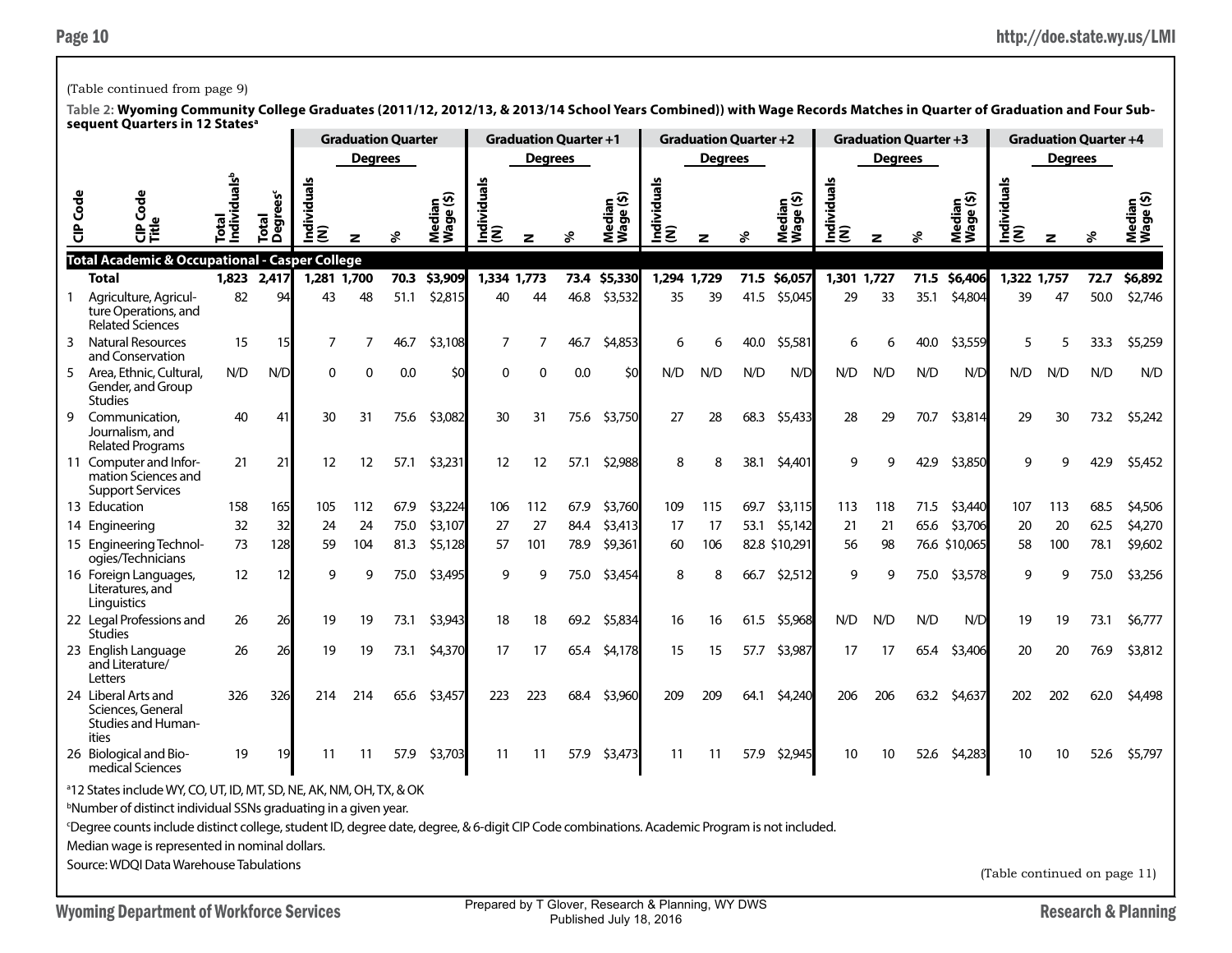# (Table continued from page 10)

|          |                                                                                                                                                                                                                                                                                                                                                                                                                         |                                   |                       |                |                | <b>Graduation Quarter</b> |                          |                  |                | <b>Graduation Quarter +1</b> |                              |                      | <b>Graduation Quarter +2</b> |      |                                       |                    |                | <b>Graduation Quarter +3</b> |                     |                    |                | <b>Graduation Quarter +4</b> |                     |
|----------|-------------------------------------------------------------------------------------------------------------------------------------------------------------------------------------------------------------------------------------------------------------------------------------------------------------------------------------------------------------------------------------------------------------------------|-----------------------------------|-----------------------|----------------|----------------|---------------------------|--------------------------|------------------|----------------|------------------------------|------------------------------|----------------------|------------------------------|------|---------------------------------------|--------------------|----------------|------------------------------|---------------------|--------------------|----------------|------------------------------|---------------------|
|          |                                                                                                                                                                                                                                                                                                                                                                                                                         |                                   |                       |                | <b>Degrees</b> |                           |                          |                  | <b>Degrees</b> |                              |                              |                      | <b>Degrees</b>               |      |                                       |                    | <b>Degrees</b> |                              |                     |                    | <b>Degrees</b> |                              |                     |
| CIP Code | Code<br>$\ddot{a}$<br>Ě                                                                                                                                                                                                                                                                                                                                                                                                 | Individuals <sup>b</sup><br>istal | rees<br>Total<br>Degn | ndividual<br>ξ | z              | వి                        | ⊆ ଦି<br>edia<br>შ,<br>ĔŠ | Individuals<br>ŝ | z              | శి                           | Median<br>Iwaqe (\$)<br>Wage | g<br>Individu<br>(N) | z                            | వి   | ledian<br>/aqe (\$)<br>Ō<br><b>ŠŠ</b> | Individuals<br>(N) | z              | శి                           | Median<br>Wage (\$) | Individuals<br>(N) | z              | వి                           | Median<br>Wage (\$) |
|          | 27 Mathematics and<br><b>Statistics</b>                                                                                                                                                                                                                                                                                                                                                                                 | 20                                | 20                    | 14             | 14             | 70.0                      | \$2,721                  | 14               | 14             | 70.0                         | \$3,462                      | 9                    | 9                            | 45.0 | \$1,711                               | $\overline{7}$     | $\overline{7}$ | 35.0                         | \$2,103             | 10                 | 10             | 50.0                         | \$3,499             |
|          | 30 Multi/Interdisciplin-<br>ary Studies                                                                                                                                                                                                                                                                                                                                                                                 | N/D                               | N/D                   | N/D            | N/D            | N/D                       | N/D                      | N/D              | N/D            | N/D                          | N/D                          | N/D                  | N/D                          | N/D  | N/D                                   | N/D                | N/D            | N/D                          | N/D                 | N/D                | N/D            | N/D                          | N/D                 |
|          | 40 Physical Sciences                                                                                                                                                                                                                                                                                                                                                                                                    | 15                                | 16                    | 9              | 9              | 56.3                      | \$5,168                  | 11               | 11             | 68.8                         | \$4,904                      | 12                   | 12                           | 75.0 | \$4,778                               | -11                | 11             | 68.8                         | \$4,218             | 11                 | 11             | 68.8                         | \$5,660             |
|          | 41 Science Technolo-<br>gies/Technicians                                                                                                                                                                                                                                                                                                                                                                                | 13                                | 13                    | 8              | 8              | 61.5                      | \$2,600                  | $\overline{7}$   | $\overline{7}$ | 53.8                         | \$4,332                      | 8                    | 8                            | 61.5 | \$3,350                               | 10                 | 10             | 76.9                         | \$4,619             | 8                  | 8              | 61.5                         | \$5,551             |
|          | 42 Psychology                                                                                                                                                                                                                                                                                                                                                                                                           | 29                                | 29                    | 19             | 19             | 65.5                      | \$3,026                  | 17               | 17             | 58.6                         | \$3,570                      | 18                   | 18                           | 62.1 | \$3,261                               | 18                 | 18             | 62.1                         | \$3,877             | 18                 | 18             | 62.1                         | \$3,837             |
|          | 43 Security and Protec-<br>tive Services                                                                                                                                                                                                                                                                                                                                                                                | 115                               | 193                   | 90             | 150            | 77.7                      | \$4,612                  | 89               | 147            | 76.2                         | \$6,862                      | 88                   | 145                          | 75.1 | \$6,568                               | 84                 | 138            | 71.5                         | \$7,586             | 83                 | 136            | 70.5                         | \$9,245             |
|          | 44 Public Adminis-<br>tration and Social<br>Service Professions                                                                                                                                                                                                                                                                                                                                                         | 27                                | 27                    | 11             | 11             | 40.7                      | \$3,561                  | 16               | 16             | 59.3                         | \$3,110                      | 17                   | 17                           | 63.0 | \$3,822                               | 16                 | 16             | 59.3                         | \$4,229             | 18                 | 18             | 66.7                         | \$4,304             |
|          | 45 Social Sciences                                                                                                                                                                                                                                                                                                                                                                                                      | 48                                | 71                    | 34             | 51             | 71.8                      | \$4,579                  | 40               | 61             | 85.9                         | \$5,370                      | 35                   | 55                           | 77.5 | \$6,604                               | 39                 | 59             | 83.1                         | \$6,517             | 39                 | 60             | 84.5                         | \$6,499             |
|          | 46 Construction Trades                                                                                                                                                                                                                                                                                                                                                                                                  | N/D                               | N/D                   | 6              | 10             | 10.0                      | \$3,186                  | 5                | 8              | 8.0                          | \$5,731                      | 5                    | 8                            | 8.0  | \$5,580                               | N/D                | N/D            | N/D                          | N/D                 | 6                  | 9              | 9.0                          | \$5,574             |
|          | 47 Mechanic and Repair<br>Technologies/Tech-<br>nicians                                                                                                                                                                                                                                                                                                                                                                 | 101                               | 143                   | 75             | 104            | 72.7                      | \$4,098                  | 78               | 108            | 75.5                         | \$6,588                      | 79                   | 110                          | 76.9 | \$7,206                               | 80                 | 110            | 76.9                         | \$7,941             | 78                 | 108            | 75.5                         | \$8,327             |
|          | 48 Precision Production                                                                                                                                                                                                                                                                                                                                                                                                 | 50                                | 84                    | 33             | 57             | 67.9                      | \$4,140                  | 37               | 65             | 77.4                         | \$8,227                      | 35                   | 62                           | 73.8 | \$8,610                               | 40                 | 69             | 82.1                         | \$8,000             | 37                 | 63             | 75.0                         | \$9,374             |
|          | 49 Transportation and<br><b>Materials Moving</b>                                                                                                                                                                                                                                                                                                                                                                        | N/D                               | N/D                   | N/D            | N/D            | N/D                       | N/D                      | N/D              | N/D            | N/D                          | N/D                          | N/D                  | N/D                          | N/D  | N/D                                   | N/D                | N/D            | N/D                          | N/D                 | N/D                | N/D            | N/D                          | N/D                 |
|          | 50 Visual and Perform-<br>ing Arts                                                                                                                                                                                                                                                                                                                                                                                      | 103                               | 107                   | 67             | 70             | 65.4                      | \$2,098                  | 71               | 74             | 69.2                         | \$3,130                      | 58                   | 62                           | 57.9 | \$3,461                               | 57                 | 60             | 56.1                         | \$4,059             | 67                 | 70             | 65.4                         | \$3,191             |
|          | 51 Health Professions<br>and Related Clinical<br>Sciences                                                                                                                                                                                                                                                                                                                                                               | 490                               | 641                   | 361            | 473            | 73.8                      | \$4,013                  | 397              | 518            | 80.8                         | \$6,942                      | 412                  | 536                          | 83.6 | \$7,976                               | 412                | 533            | 83.2                         | \$8,531             | 417                | 544            | 84.9                         | \$9,420             |
|          | 52 Business, Manage-<br>ment, Marketing,<br>and Related Support<br>Services                                                                                                                                                                                                                                                                                                                                             | 118                               | 132                   | 92             | 103            | 78.0                      | \$4,800                  | 89               | 101            | 76.5                         | \$6,456                      | 85                   | 96                           | 72.7 | \$6,676                               | 86                 | 97             | 73.5                         | \$7,223             | 92                 | 103            | 78.0                         | \$6,892             |
|          | 54 History                                                                                                                                                                                                                                                                                                                                                                                                              | 5                                 |                       | N/D            | N/D            | N/D                       | N/D                      | N/D              | N/D            | N/D                          | N/D                          | N/D                  | N/D                          | N/D  | N/D                                   | N/D                | N/D            | N/D                          | N/D                 | N/D                | N/D            | N/D                          | N/D                 |
|          | <b>Total Academic &amp; Occupational - Casper College</b>                                                                                                                                                                                                                                                                                                                                                               |                                   |                       |                |                |                           |                          |                  |                |                              |                              |                      |                              |      |                                       |                    |                |                              |                     |                    |                |                              |                     |
|          | <b>Total</b>                                                                                                                                                                                                                                                                                                                                                                                                            |                                   | 1,106 1,228           | 749            | 822            |                           | 66.9 \$3,295             | 770              | 846            |                              | 68.9 \$3,918                 | 713                  | 777                          |      | 63.3 \$4,204                          | 720                | 783            |                              | 63.8 \$4,462        | 739                | 810            | 66.0                         | \$4,502             |
|          | <sup>a</sup> 12 States include WY, CO, UT, ID, MT, SD, NE, AK, NM, OH, TX, & OK<br><sup>b</sup> Number of distinct individual SSNs graduating in a given year.<br><sup>c</sup> Degree counts include distinct college, student ID, degree date, degree, & 6-digit CIP Code combinations. Academic Program is not included.<br>Median wage is represented in nominal dollars.<br>Source: WDOI Data Warehouse Tabulations |                                   |                       |                |                |                           |                          |                  |                |                              |                              |                      |                              |      | (Table continued on page 12)          |                    |                |                              |                     |                    |                |                              |                     |
|          |                                                                                                                                                                                                                                                                                                                                                                                                                         |                                   |                       |                |                |                           |                          |                  |                |                              |                              |                      |                              |      |                                       |                    |                |                              |                     |                    |                |                              |                     |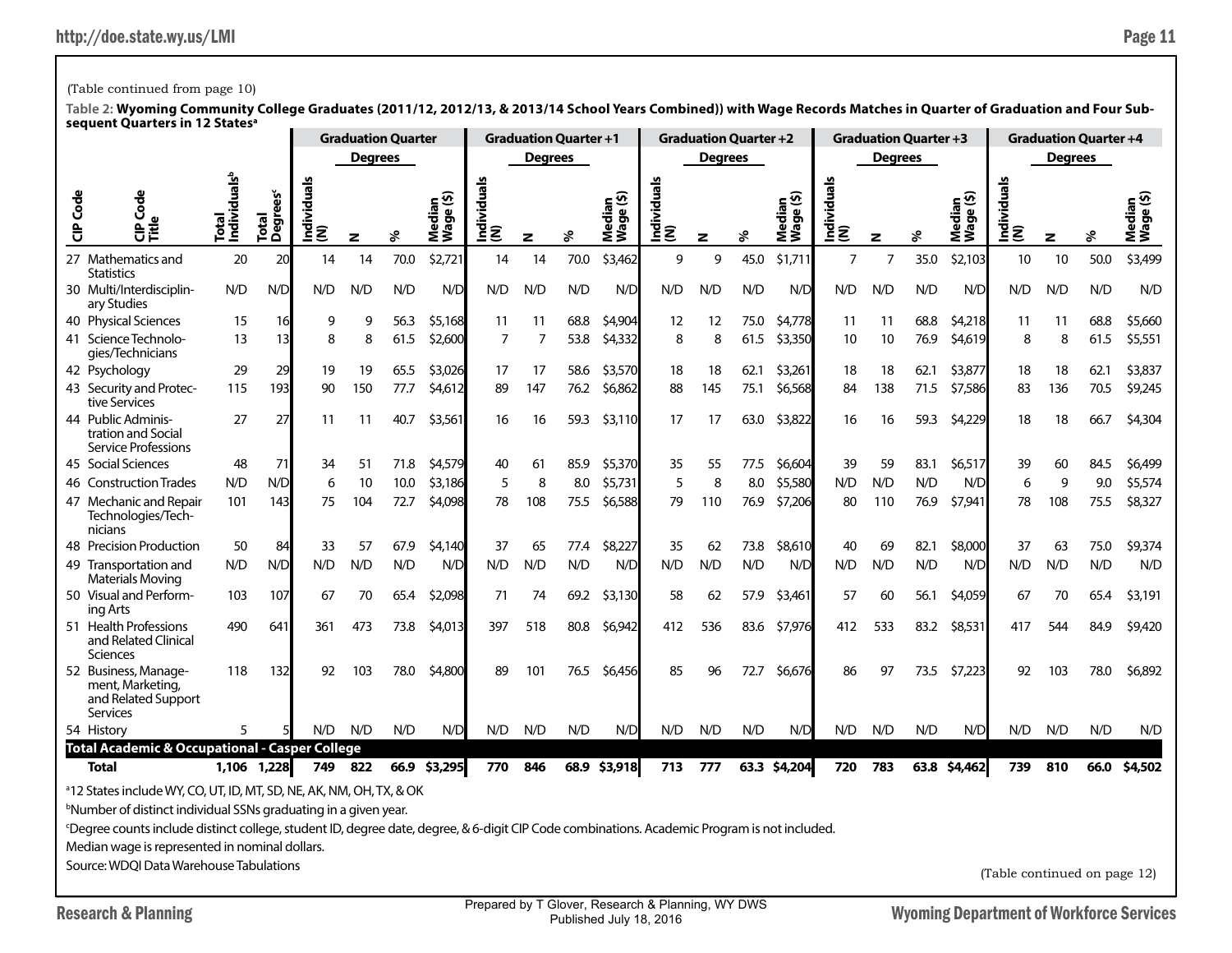### (Table continued from page 11)

|                 | <b>SEQUEIIL QUALIEIS III IZ</b>                                                                                                                                                                                                                                                                                                                                                                                   |                                   |                         |                 |                | <b>Graduation Quarter</b> |                          |                 |                | <b>Graduation Quarter +1</b> |                     |                    | <b>Graduation Quarter +2</b> |      |                     |                    |                | <b>Graduation Quarter +3</b> |                     |                              |                | <b>Graduation Quarter +4</b> |                 |
|-----------------|-------------------------------------------------------------------------------------------------------------------------------------------------------------------------------------------------------------------------------------------------------------------------------------------------------------------------------------------------------------------------------------------------------------------|-----------------------------------|-------------------------|-----------------|----------------|---------------------------|--------------------------|-----------------|----------------|------------------------------|---------------------|--------------------|------------------------------|------|---------------------|--------------------|----------------|------------------------------|---------------------|------------------------------|----------------|------------------------------|-----------------|
|                 |                                                                                                                                                                                                                                                                                                                                                                                                                   |                                   |                         |                 | <b>Degrees</b> |                           |                          |                 | <b>Degrees</b> |                              |                     |                    | <b>Degrees</b>               |      |                     |                    | <b>Degrees</b> |                              |                     |                              | <b>Degrees</b> |                              |                 |
| <b>CIP</b> Code | රි<br>$\mathbf{\tilde{e}}$                                                                                                                                                                                                                                                                                                                                                                                        | Individuals <sup>b</sup><br>Total | <b>Degrees</b><br>Total | Individual<br>ξ | z              | ళ                         | ∈ ທີ<br>Median<br>Wage ( | Individual<br>ξ | z              | శి                           | Median<br>Wage (\$) | Individuals<br>(N) | z                            | %    | Median<br>Wage (\$) | Individuals<br>(N) | z              | శి                           | Median<br>Wage (\$) | ౨<br> Individual:<br> (N)    | $\mathbf{z}$   | ४                            | Media<br>Wage ( |
| $\mathbf{1}$    | Agriculture, Agricul-<br>ture Operations, and<br><b>Related Sciences</b>                                                                                                                                                                                                                                                                                                                                          | 69                                | 80                      | 36              | 40             | 50.0                      | \$2,705                  | 35              | 38             | 47.5                         | \$3,381             | 30                 | 33                           | 41.3 | \$5,045             | N/D                | N/D            | N/D                          | N/D                 | N/D                          | N/D            | N/D                          | N/D             |
| 3               | <b>Natural Resources</b><br>and Conservation                                                                                                                                                                                                                                                                                                                                                                      | 15                                | 15                      | $\overline{7}$  | 7              | 46.7                      | \$3,108                  | $\overline{7}$  | $\overline{7}$ | 46.7                         | \$4,853             | 6                  |                              | 40.0 | \$5,581             | 6                  | 6              | 40.0                         | \$3,559             | 5                            |                | 33.3                         | \$5,259         |
| 5               | Area, Ethnic, Cultural,<br>Gender, and Group<br><b>Studies</b>                                                                                                                                                                                                                                                                                                                                                    | N/D                               | N/D                     | $\Omega$        | O              | 0.0                       | \$C                      | $\Omega$        | $\mathbf 0$    | 0.0                          | \$0                 | N/D                | N/D                          | N/D  | N/D                 | N/D                | N/D            | N/D                          | N/D                 | N/D                          | N/D            | N/D                          | N/D             |
| 9               | Communication,<br>Journalism, and<br><b>Related Programs</b>                                                                                                                                                                                                                                                                                                                                                      | 40                                | 41                      | 30              | 31             | 75.6                      | \$3,082                  | 30              | 31             | 75.6                         | \$3,750             | 27                 | 28                           | 68.3 | \$5,433             | 28                 | 29             | 70.7                         | \$3,814             | 29                           | 30             | 73.2                         | \$5,242         |
|                 | 11 Computer and Infor-<br>mation Sciences and<br><b>Support Services</b>                                                                                                                                                                                                                                                                                                                                          | N/D                               | N/D                     | N/D             | N/D            | N/D                       | N/D                      | N/D             | N/D            | N/D                          | N/D                 | N/D                | N/D                          | N/D  | N/D                 | N/D                | N/D            | N/D                          | N/D                 | N/D                          | N/D            | N/D                          | N/D             |
|                 | 13 Education                                                                                                                                                                                                                                                                                                                                                                                                      | N/D                               | N/D                     | N/D             | N/D            | N/D                       | N/D                      | N/D             | N/D            | N/D                          | N/D                 | N/D                | N/D                          | N/D  | N/D                 | N/D                | N/D            | N/D                          | N/D                 | N/D                          | N/D            | N/D                          | N/D             |
|                 | 14 Engineering                                                                                                                                                                                                                                                                                                                                                                                                    | 32                                | 32                      | 24              | 24             | 75.0                      | \$3,107                  | 27              | 27             | 84.4                         | \$3,413             | 17                 | 17                           | 53.1 | \$5,142             | 21                 | 21             | 65.6                         | \$3,706             | 20                           | 20             | 62.5                         | \$4,270         |
|                 | 16 Foreign Languages,<br>Literatures, and<br>Linguistics                                                                                                                                                                                                                                                                                                                                                          | 12                                | 12                      | 9               | 9              | 75.0                      | \$3,495                  | 9               | 9              | 75.0                         | \$3,454             | 8                  | 8                            | 66.7 | \$2,512             | 9                  | 9              | 75.0                         | \$3,578             | 9                            | 9              | 75.0                         | \$3,256         |
|                 | 22 Legal Professions and<br><b>Studies</b>                                                                                                                                                                                                                                                                                                                                                                        | 20                                | 20                      | 14              | 14             | 70.0                      | \$3,917                  | 13              | 13             | 65.0                         | \$5,888             | 11                 | 11                           | 55.0 | \$6,048             | 14                 | 14             | 70.0                         | \$5,804             | 13                           | 13             | 65.0                         | \$6,777         |
|                 | 23 English Language<br>and Literature/<br>Letters                                                                                                                                                                                                                                                                                                                                                                 | 26                                | 26                      | 19              | 19             | 73.1                      | \$4,370                  | 17              | 17             | 65.4                         | \$4,178             | 15                 | 15                           | 57.7 | \$3,987             | 17                 | 17             | 65.4                         | \$3,406             | 20                           | 20             | 76.9                         | \$3,812         |
|                 | 24 Liberal Arts and<br>Sciences, General<br>Studies and Human-<br>ities                                                                                                                                                                                                                                                                                                                                           | N/D                               | N/D                     | N/D             | N/D            | N/D                       | N/D                      | N/D             | N/D            | N/D                          | N/D                 | N/D                | N/D                          | N/D  | N/D                 | N/D                | N/D            | N/D                          | N/D                 | N/D                          | N/D            | N/D                          | N/D             |
|                 | 26 Biological and Bio-<br>medical Sciences                                                                                                                                                                                                                                                                                                                                                                        | 19                                | 19                      | 11              | 11             | 57.9                      | \$3,703                  | 11              | 11             | 57.9                         | \$3,473             | 11                 | 11                           | 57.9 | \$2,945             | 10                 | 10             | 52.6                         | \$4,283             | 10                           | 10             | 52.6                         | \$5,797         |
|                 | 27 Mathematics and<br><b>Statistics</b>                                                                                                                                                                                                                                                                                                                                                                           | 20                                | 20                      | 14              | 14             | 70.0                      | \$2,721                  | 14              | 14             | 70.0                         | \$3,462             | 9                  | 9                            | 45.0 | \$1,711             | 7                  | 7              | 35.0                         | \$2,103             | 10                           | 10             | 50.0                         | \$3,499         |
|                 | 30 Multi/Interdisciplin-<br>ary Studies                                                                                                                                                                                                                                                                                                                                                                           | N/D                               | N/D                     | N/D             | N/D            | N/D                       | N/D                      | N/D             | N/D            | N/D                          | N/D                 | N/D                | N/D                          | N/D  | N/D                 | N/D                | N/D            | N/D                          | N/D                 | N/D                          | N/D            | N/D                          | N/D             |
|                 | 40 Physical Sciences                                                                                                                                                                                                                                                                                                                                                                                              | 15                                | 16                      | 9               | q              | 56.3                      | \$5,168                  | 11              | 11             | 68.8                         | \$4,904             | 12                 | 12                           | 75.0 | \$4,778             | 11                 | 11             | 68.8                         | \$4,218             | 11                           | 11             | 68.8                         | \$5,660         |
|                 | <sup>a</sup> 12 States include WY, CO, UT, ID, MT, SD, NE, AK, NM, OH, TX, & OK<br><b>Number of distinct individual SSNs graduating in a given year.</b><br><sup>c</sup> Degree counts include distinct college, student ID, degree date, degree, & 6-digit CIP Code combinations. Academic Program is not included.<br>Median wage is represented in nominal dollars.<br>Source: WDQI Data Warehouse Tabulations |                                   |                         |                 |                |                           |                          |                 |                |                              |                     |                    |                              |      |                     |                    |                |                              |                     | (Table continued on page 13) |                |                              |                 |
|                 |                                                                                                                                                                                                                                                                                                                                                                                                                   |                                   |                         |                 |                |                           |                          |                 |                |                              |                     |                    |                              |      |                     |                    |                |                              |                     |                              |                |                              |                 |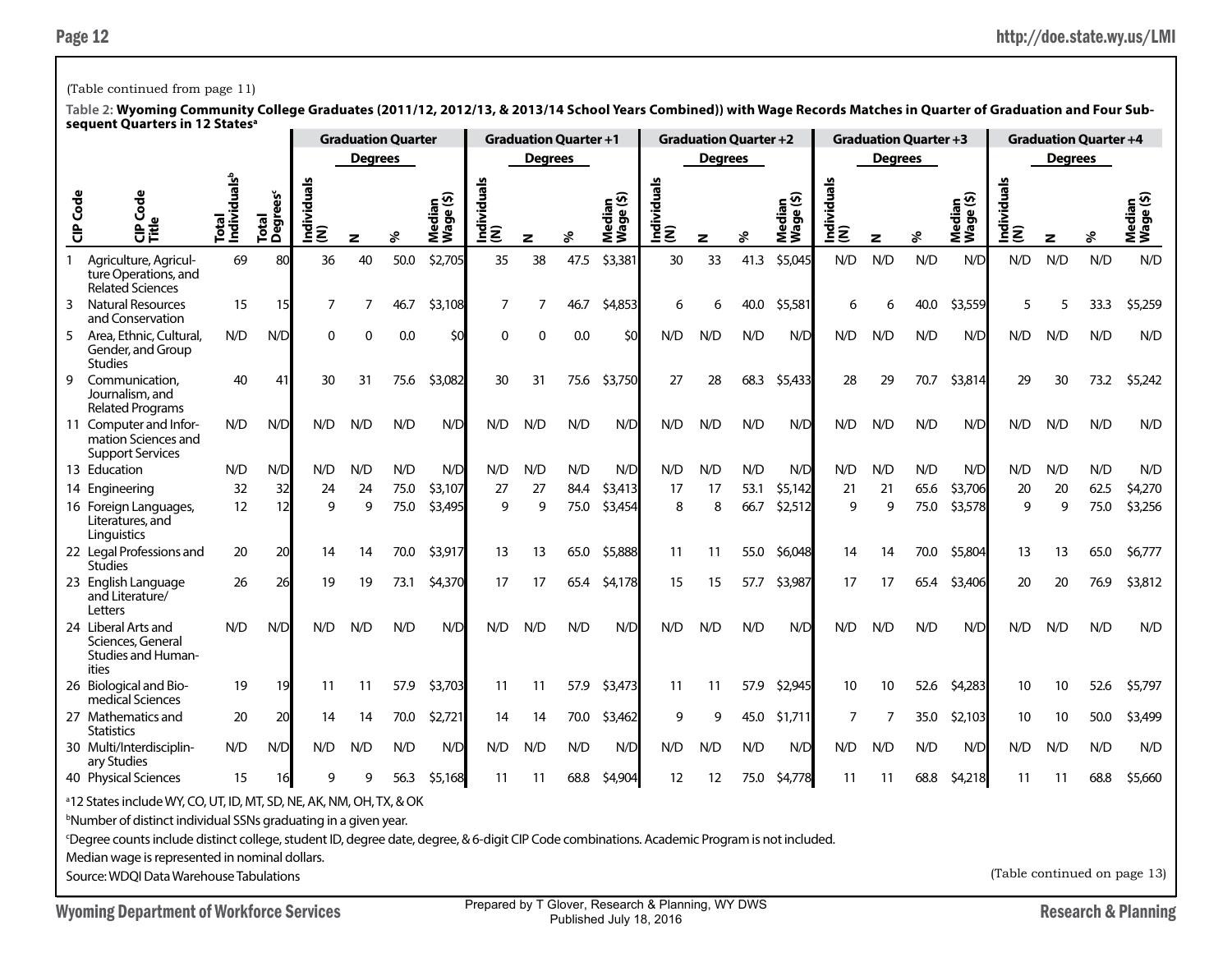# (Table continued from page 12)

|                 |                                                                                                                                                          |                                   |                               |                    | <b>Graduation Quarter</b> |      |                     |                    | <b>Graduation Quarter +1</b> |      |                     |                       |         | <b>Graduation Quarter +2</b> |                        |                  |         | <b>Graduation Quarter +3</b> |                     |                                  |                | <b>Graduation Quarter +4</b> |                     |
|-----------------|----------------------------------------------------------------------------------------------------------------------------------------------------------|-----------------------------------|-------------------------------|--------------------|---------------------------|------|---------------------|--------------------|------------------------------|------|---------------------|-----------------------|---------|------------------------------|------------------------|------------------|---------|------------------------------|---------------------|----------------------------------|----------------|------------------------------|---------------------|
|                 |                                                                                                                                                          |                                   |                               |                    | <b>Degrees</b>            |      |                     |                    | <b>Degrees</b>               |      |                     |                       | Degrees |                              |                        |                  | Degrees |                              |                     |                                  | <b>Degrees</b> |                              |                     |
| <b>CIP</b> Code | Š<br>ĚĔ                                                                                                                                                  | Individuals <sup>b</sup><br>Total | Total<br>Degrees <sup>c</sup> | ढ<br>Individu<br>ξ | z                         | శి   | Median<br>Wage (\$) | ত<br>Individu<br>ξ | z                            | ℅    | Median<br>Wage (\$) | ᠊ᢛ<br>Individu<br>(N) | z       | ४                            | ⊆ॐ<br>Median<br>Wage ( | Individuals<br>ξ | z       | ℅                            | Median<br>Wage (\$) | <u>ທ</u><br>g<br>Individu<br>(N) | z              | వి                           | Median<br>Wage (\$) |
|                 | 42 Psychology                                                                                                                                            | 29                                | 29                            | 19                 | 19                        | 65.5 | \$3,026             | 17                 | 17                           | 58.6 | \$3,570             | 18                    | 18      | 62.1                         | \$3,261                | 18               | 18      | 62.1                         | \$3,877             | 18                               | 18             | 62.1                         | \$3,837             |
|                 | 43 Security and Protec-<br>tive Services                                                                                                                 | 20                                | 20                            | 16                 | 16                        | 80.0 | \$4,818             | 14                 | 14                           | 70.0 | \$7,363             | 16                    | 16      | 80.0                         | \$4,822                | 15               | 15      | 75.0                         | \$7,053             | 16                               | 16             | 80.0                         | \$6,587             |
|                 | 44 Public Adminis-<br>tration and Social<br>Service Professions                                                                                          | 27                                | 27                            | 11                 | 11                        | 40.7 | \$3,561             | 16                 | 16                           | 59.3 | \$3,110             | 17                    | 17      | 63.0                         | \$3,822                | 16               | 16      | 59.3                         | \$4,229             | 18                               | 18             | 66.7                         | \$4,304             |
|                 | 45 Social Sciences                                                                                                                                       | N/D                               | N/D                           | N/D                | N/D                       | N/D  | N/D                 | 32                 | 32                           | 32.0 | \$4,559             | N/D                   | N/D     | N/D                          | N/D                    | N/D              | N/D     | N/D                          | N/D                 | N/D                              | N/D            | N/D                          | N/D                 |
|                 | 50 Visual and Perform-<br>ing Arts                                                                                                                       | 103                               | 107                           | 67                 | 70                        | 65.4 | \$2,098             | 71                 | 74                           | 69.2 | \$3,130             | 58                    | 62      | 57.9                         | \$3,461                | 57               | 60      | 56.1                         | \$4,059             | 67                               | 70             | 65.4                         | \$3,191             |
|                 | 51 Health Professions<br>and Related Clinical<br>Sciences                                                                                                | 122                               | 96                            | \$3,224            | 96                        | 96   | 78.7                | \$4,028            | 87                           | 87   | 71.3                | \$3,967               | 91      | 91                           | 74.6                   | \$3,700          | 92      | 92                           | 75.4                | \$4,144                          |                |                              |                     |
|                 | 52 Business, Manage-<br>ment, Marketing,<br>and Related Support<br>Services                                                                              | 81                                | 86                            | 61                 | 65                        | 75.6 | \$5,162             | 61                 | 65                           | 75.6 | \$6,136             | 58                    | 61      | 70.9                         | \$6,596                | 57               | 60      | 69.8                         | \$6,822             | 61                               | 65             | 75.6                         | \$6,892             |
|                 | 54 History                                                                                                                                               | 5                                 |                               | N/D                | N/D                       | N/D  | N/D                 | N/D                | N/D                          | N/D  | N/D                 | N/D                   | N/D     | N/D                          | N/D                    | N/D              | N/D     | N/D                          | N/D                 | N/D                              | N/D            | N/D                          | N/D                 |
|                 | <b>Total Occupational 1 &amp; 2 Year - Casper College</b>                                                                                                |                                   |                               |                    |                           |      |                     |                    |                              |      |                     |                       |         |                              |                        |                  |         |                              |                     |                                  |                |                              |                     |
|                 | <b>Total</b>                                                                                                                                             | 824                               | 1.189                         | 607                | 878                       | 73.8 | \$4,378             | 650                | 927                          | 78.0 | \$7,299             | 668                   | 952     | 80.1                         | \$8,204                | 668              | 944     | 79.4                         | \$8,815             | 668                              | 947            | 79.6                         | \$9,560             |
|                 | Agriculture, Agricul-<br>ture Operations, and<br><b>Related Sciences</b>                                                                                 | 14                                | 14                            | 8                  | 8                         | 57.1 | \$3,259             | 6                  | 6                            | 42.9 | \$8,227             | 6                     | 6       | 42.9                         | \$5,669                | N/D              | N/D     | N/D                          | N/D                 | N/D                              | N/D            | N/D                          | N/D                 |
|                 | 11 Computer and Infor-<br>mation Sciences and<br><b>Support Services</b>                                                                                 | N/D                               | N/D                           | N/D                | N/D                       | N/D  | N/D                 | N/D                | N/D                          | N/D  | N/D                 | N/D                   | N/D     | N/D                          | N/D                    | N/D              | N/D     | N/D                          | N/D                 | N/D                              | N/D            | N/D                          | N/D                 |
|                 | 13 Education                                                                                                                                             | N/D                               | N/D                           | N/D                | N/D                       | N/D  | N/D                 | N/D                | N/D                          | N/D  | N/D                 | N/D                   | N/D     | N/D                          | N/D                    | N/D              | N/D     | N/D                          | N/D                 | N/D                              | N/D            | N/D                          | N/D                 |
|                 | 15 Engineering Technol-<br>ogies/Technicians                                                                                                             | 73                                | 128                           | 59                 | 104                       | 81.3 | \$5,128             | 57                 | 101                          | 78.9 | \$9,361             | 60                    | 106     |                              | 82.8 \$10,291          | 56               | 98      |                              | 76.6 \$10,065       | 58                               | 100            | 78.1                         | \$9,602             |
|                 | 22 Legal Professions and<br><b>Studies</b>                                                                                                               | 6                                 |                               | 5                  | 5                         | 83.3 | \$5,427             | 5                  | 5                            | 83.3 | \$5,780             | 5                     | 5       | 83.3                         | \$5,498                | N/D              | N/D     | N/D                          | N/D                 | 6                                | 6              | 100.0                        | \$6,852             |
|                 | 24 Liberal Arts and<br>Sciences, General<br>Studies and Human-<br>ities                                                                                  | N/D                               | N/D                           | N/D                | N/D                       | N/D  | N/D                 | N/D                | N/D                          | N/D  | N/D                 | N/D                   | N/D     | N/D                          | N/D                    | N/D              | N/D     | N/D                          | N/D                 | N/D                              | N/D            | N/D                          | N/D                 |
|                 | <sup>a</sup> 12 States include WY, CO, UT, ID, MT, SD, NE, AK, NM, OH, TX, & OK                                                                          |                                   |                               |                    |                           |      |                     |                    |                              |      |                     |                       |         |                              |                        |                  |         |                              |                     |                                  |                |                              |                     |
|                 | <sup>b</sup> Number of distinct individual SSNs graduating in a given year.                                                                              |                                   |                               |                    |                           |      |                     |                    |                              |      |                     |                       |         |                              |                        |                  |         |                              |                     |                                  |                |                              |                     |
|                 | <sup>c</sup> Degree counts include distinct college, student ID, degree date, degree, & 6-digit CIP Code combinations. Academic Program is not included. |                                   |                               |                    |                           |      |                     |                    |                              |      |                     |                       |         |                              |                        |                  |         |                              |                     |                                  |                |                              |                     |
|                 | Median wage is represented in nominal dollars.                                                                                                           |                                   |                               |                    |                           |      |                     |                    |                              |      |                     |                       |         |                              |                        |                  |         |                              |                     |                                  |                |                              |                     |
|                 | Source: WDQI Data Warehouse Tabulations                                                                                                                  |                                   |                               |                    |                           |      |                     |                    |                              |      |                     |                       |         |                              |                        |                  |         |                              |                     | (Table continued on page 14)     |                |                              |                     |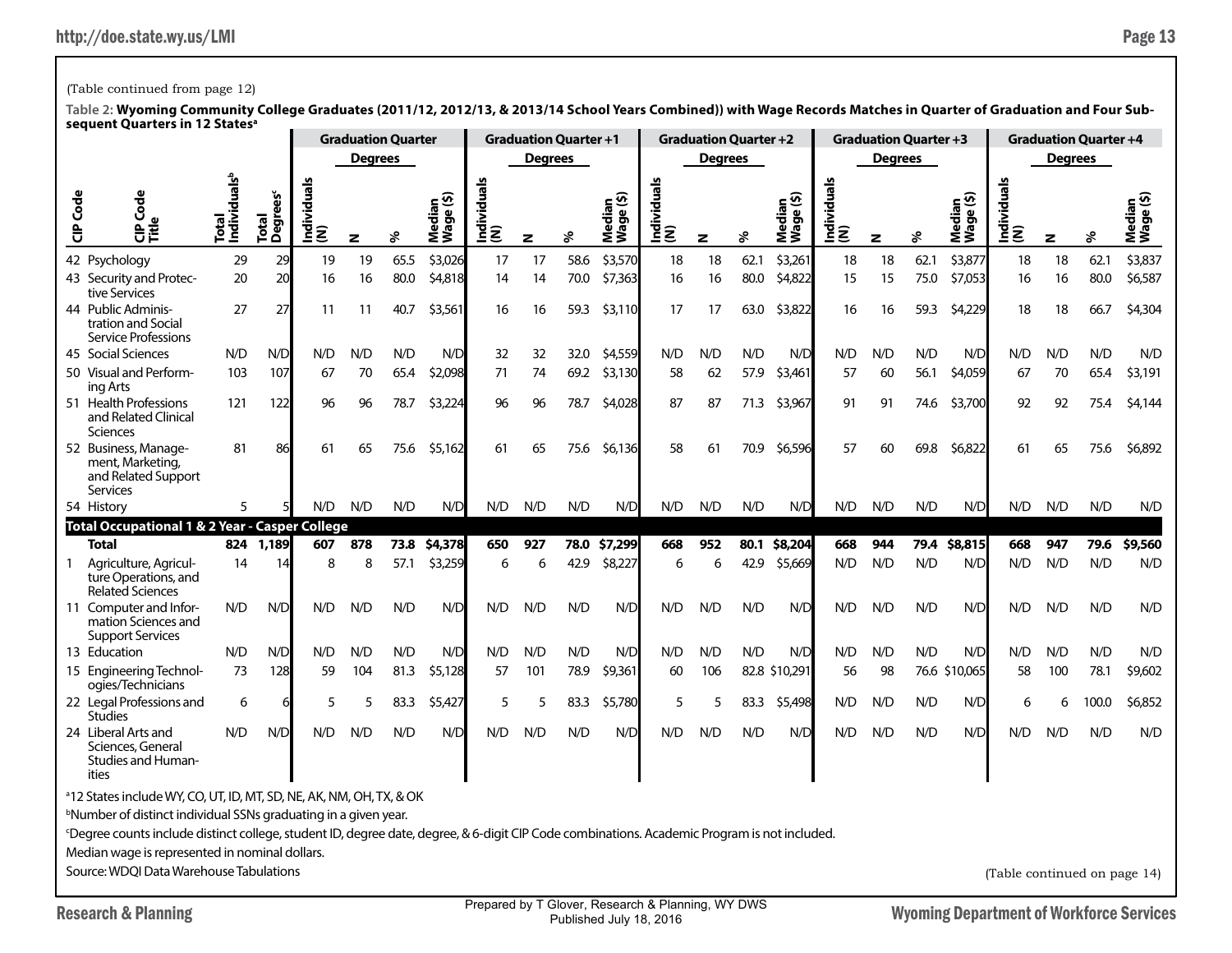# (Table continued from page 13)

**Table 2: Wyoming Community College Graduates (2011/12, 2012/13, & 2013/14 School Years Combined)) with Wage Records Matches in Quarter of Graduation and Four Subsequent Quarters in 12 Statesa**

|                                                                             |                  |                |           |                                                                         | <b>Graduation Quarter</b> |         |     |                | <b>Graduation Quarter +1</b> |                     |                |                | <b>Graduation Quarter +2</b> |                   |                        |                | <b>Graduation Quarter +3</b> |                                                  |     |                | <b>Graduation Quarter +4</b> |                  |
|-----------------------------------------------------------------------------|------------------|----------------|-----------|-------------------------------------------------------------------------|---------------------------|---------|-----|----------------|------------------------------|---------------------|----------------|----------------|------------------------------|-------------------|------------------------|----------------|------------------------------|--------------------------------------------------|-----|----------------|------------------------------|------------------|
|                                                                             |                  |                |           | <b>Degrees</b>                                                          |                           |         |     | <b>Degrees</b> |                              |                     |                | <b>Degrees</b> |                              |                   |                        | <b>Degrees</b> |                              |                                                  |     | <b>Degrees</b> |                              |                  |
| $\frac{8}{10}$                                                              | Total<br>Individ | Total<br>ខេត្ត | <u>ξ3</u> | Median<br>Wage (\$)<br>Individ<br>(N)<br>z<br>\$2,600<br>61.5<br>8<br>8 |                           |         |     | z              | ∗                            | Median<br>Wage (\$) | Individ<br>(N) | z              | ҂                            | ⊆ છે<br>္တိ<br>Σ≧ | als<br>Individu<br>(N) | z              | వ్                           | ledian<br><sup>r</sup> aqe (\$)<br>Media<br>Wage |     |                |                              | eib<br>T<br>ร็≋ิ |
| 41 Science Technolo-<br>gies/Technicians                                    | 13               |                |           |                                                                         |                           |         |     |                | 53.8                         | \$4,332             | 8              | 8              | 61.5                         | \$3,350           | 10                     | 10             | 76.9                         | \$4,619                                          | 8   | 8              | 61.5                         | \$5,551          |
| 43 Security and Protec-<br>tive Services                                    | 95               | 173            | 74        | 134                                                                     | 77.5                      | \$4,546 | 75  | 133            | 76.9                         | \$6,621             | 72             | 129            | 74.6                         | \$6,636           | 69                     | 123            | 71.1                         | \$7,647                                          | 67  | 120            | 69.4                         | \$10,087         |
| 45 Social Sciences                                                          | N/D              | N/D            | N/D       | N/D                                                                     | N/D                       | N/D     | 29  | 29             | 29.0                         | \$5,415             | N/D            | N/D            | N/D                          | N/D               | N/D                    | N/D            | N/D                          | N/D                                              | N/D | N/D            | N/D                          | N/D              |
| 46 Construction Trades                                                      | N/D              | N/D            | 6         | 10                                                                      | 10.0                      | \$3,186 | 5   | 8              | 8.0                          | \$5,731             |                | 8              | 8.0                          | \$5,580           | N/D                    | N/D            | N/D                          | N/D                                              | 6   |                | 9.0                          | \$5,574          |
| 47 Mechanic and Repair<br>Technologies/Tech-<br>nicians                     | 101              | 143            | 75        | 104                                                                     | 72.7                      | \$4,098 | 78  | 108            | 75.5                         | \$6,588             | 79             | 110            | 76.9                         | \$7,206           | 80                     | 110            | 76.9                         | \$7,941                                          | 78  | 108            | 75.5                         | \$8,327          |
| 48 Precision Production                                                     | 50               | 84             | 33        | 57                                                                      | 67.9                      | \$4,140 | 37  | 65             | 77.4                         | \$8,227             | 35             | 62             | 73.8                         | \$8,610           | 40                     | 69             | 82.1                         | \$8,000                                          | 37  | 63             | 75.0                         | \$9,374          |
| 49 Transportation and<br>Materials Moving                                   | N/D              | N/D            | N/D       | N/D                                                                     | N/D                       | N/D     | N/D | N/D            | N/D                          | N/D                 | N/D            | N/D            | N/D                          | N/D               | N/D                    | N/D            | N/D                          | N/D                                              | N/D | N/D            | N/D                          | N/D              |
| 51 Health Professions<br>and Related Clinical<br><b>Sciences</b>            | 396              | 519            | 286       | 377                                                                     | 72.6                      | \$4,272 | 327 | 422            | 81.3                         | \$7,981             | 350            | 449            | 86.5                         | \$9,132           | 346                    | 442            | 85.2                         | \$9,823                                          | 349 | 452            | 87.1                         | \$10,498         |
| 52 Business, Manage-<br>ment, Marketing,<br>and Related Support<br>Services | 40               |                | 33        | 38                                                                      | 82.6                      | \$4,394 | 30  | 36             | 78.3                         | \$6,862             | 29             | 35             | 76.1                         | \$7,732           | 31                     | 37             | 80.4                         | \$7,545                                          | 32  | 38             | 82.6                         | \$6,857          |

a 12 States include WY, CO, UT, ID, MT, SD, NE, AK, NM, OH, TX, & OK

b Number of distinct individual SSNs graduating in a given year.

c Degree counts include distinct college, student ID, degree date, degree, & 6-digit CIP Code combinations. Academic Program is not included.

Median wage is represented in nominal dollars.

Source: WDQI Data Warehouse Tabulations

(Table continued on page 15)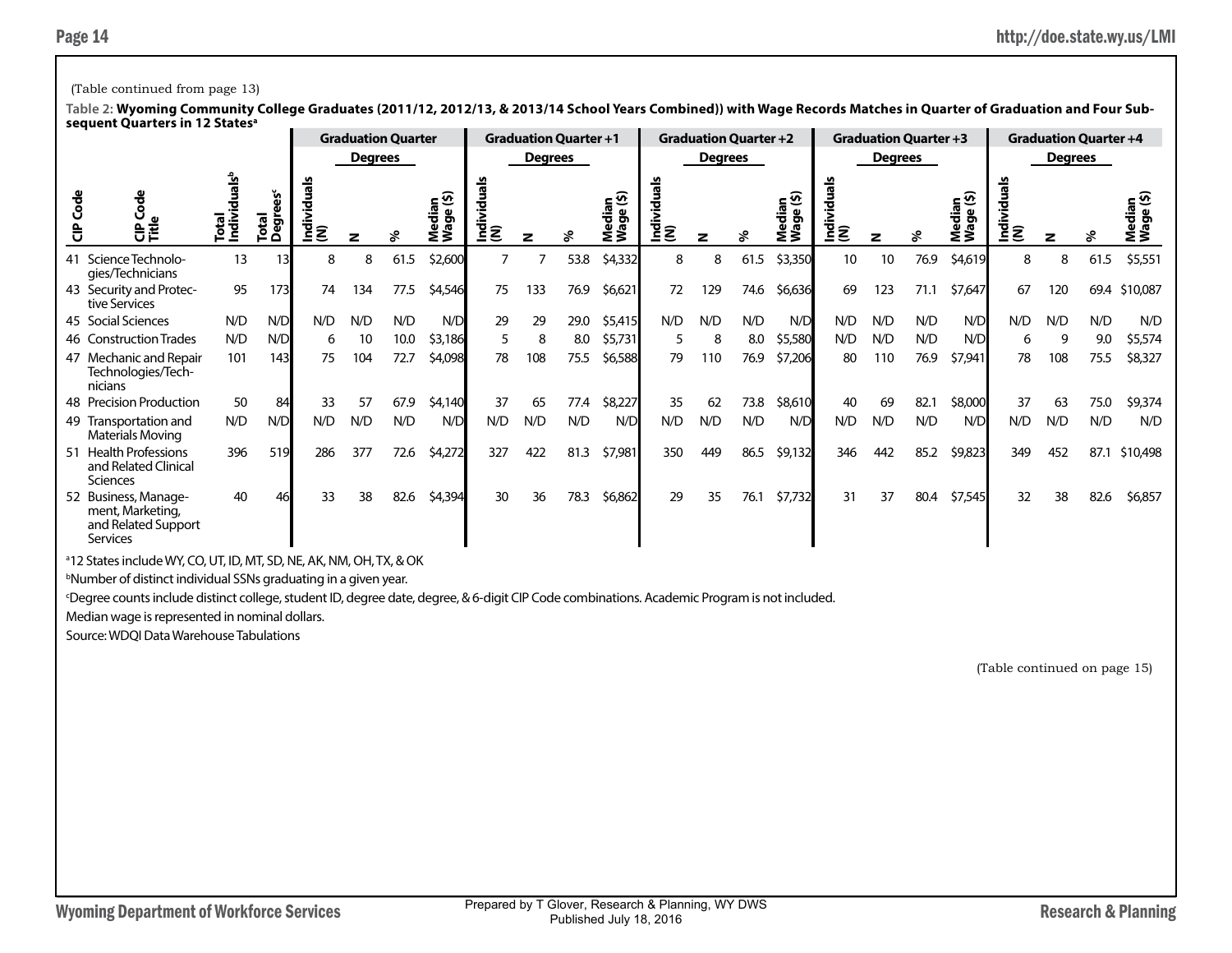## (Table continued from page 14)

|                 |                                                                                                                                                                                                                                                                                                                            |                        |                     |                   |                | <b>Graduation Quarter</b> |                                           |                 |             | <b>Graduation Quarter +1</b> |                     |                                                   |                | <b>Graduation Quarter +2</b> |                            |                     |                | <b>Graduation Quarter +3</b> |                    |                              |                | <b>Graduation Quarter +4</b> |                     |
|-----------------|----------------------------------------------------------------------------------------------------------------------------------------------------------------------------------------------------------------------------------------------------------------------------------------------------------------------------|------------------------|---------------------|-------------------|----------------|---------------------------|-------------------------------------------|-----------------|-------------|------------------------------|---------------------|---------------------------------------------------|----------------|------------------------------|----------------------------|---------------------|----------------|------------------------------|--------------------|------------------------------|----------------|------------------------------|---------------------|
|                 |                                                                                                                                                                                                                                                                                                                            |                        |                     |                   | <b>Degrees</b> |                           |                                           |                 | Degrees     |                              |                     |                                                   | <b>Degrees</b> |                              |                            |                     | <b>Degrees</b> |                              |                    |                              | <b>Degrees</b> |                              |                     |
| <b>CIP</b> Code | g<br>Ü<br>₿Ĕ                                                                                                                                                                                                                                                                                                               | dividuals <sup>t</sup> | ິຮ<br>Degr<br>Total | ᠊ᢛ<br>ndivid<br>Ē | z              |                           | ین<br>edia<br>$\mathbf{Q}$<br>Nedi<br>Vag | Individual<br>Ē | z           |                              | Median<br>Wage (\$) | g<br>Individu<br>(N)                              | z              | శి                           | ⊆ທີ<br>œ<br>Wage<br>ᅘ<br>Σ | Individuals<br> (N) | z              | వి                           | Median<br>Tre (\$) | Individuals<br>(N)           | z              |                              | Median<br>Wage (\$) |
|                 | Total Academic & Occupational - Central Wyoming College<br><b>Total</b>                                                                                                                                                                                                                                                    | 749                    | 931                 | 489               | 589            | 63.3                      | \$3,252                                   | 502             | 607         | 65.2                         | \$4,752             | 470                                               | 571            | 61.3                         | \$5,110                    | 474                 | 578            | 62.1                         | \$5,404            | 503                          | 616            | 66.2                         | \$5,324             |
|                 | Agriculture, Agricul-<br>ture Operations, and<br><b>Related Sciences</b>                                                                                                                                                                                                                                                   | 27                     | 44                  | 17                | 27             | 61.4                      | \$2,649                                   | 15              | 23          | 52.3                         | \$2,455             | 11                                                | 21             | 47.7                         | \$2,619                    | 14                  | 25             | 56.8                         | \$2,151            | 17                           | 32             | 72.7                         | \$2,721             |
| 3               | <b>Natural Resources</b><br>and Conservation                                                                                                                                                                                                                                                                               | N/D                    | N/D                 | N/D               | N/D            | N/D                       | N/D                                       | N/D             | N/D         | N/D                          | N/D                 | N/D                                               | N/D            | N/D                          | N/D                        | N/D                 | N/D            | N/D                          | N/D                | N/D                          | N/D            | N/D                          | N/D                 |
| 5               | Area, Ethnic, Cultural,<br>Gender, and Group<br><b>Studies</b>                                                                                                                                                                                                                                                             | N/D                    | N/D                 | N/D               | N/D            | N/D                       | N/D                                       | 5               | 5           | 5.0                          | \$3,226             | N/D                                               | N/D            | N/D                          | N/D                        | N/D                 | N/D            | N/D                          | N/D                | N/D                          | N/D            | N/D                          | N/D                 |
| 9               | Communication.<br>Journalism, and<br><b>Related Programs</b>                                                                                                                                                                                                                                                               | N/D                    | N/D                 | N/D               | N/D            | N/D                       | N/D                                       | N/D             | N/D         | N/D                          | N/D                 | N/D                                               | N/D            | N/D                          | N/D                        | N/D                 | N/D            | N/D                          | N/D                | N/D                          | N/D            | N/D                          | N/D                 |
|                 | 12 Personal and Culi-<br>nary Services                                                                                                                                                                                                                                                                                     | 11                     | 14                  | 11                | 14             | 100.0                     | \$2,122                                   | 9               | 12          | 85.7                         | \$4,239             | 9                                                 | 12             | 85.7                         | \$3,925                    | 8                   | 10             | 71.4                         | \$5,257            | 8                            | 10             | 71.4                         | \$5,765             |
|                 | 13 Education                                                                                                                                                                                                                                                                                                               | 36                     | 36                  | 26                | 26             | 72.2                      | \$1,919                                   | 26              | 26          | 72.2                         | \$3,369             | 22                                                | 22             | 61.1                         | \$5,441                    | 23                  | 23             | 63.9                         | \$4,779            | 28                           | 28             | 77.8                         | \$4,074             |
|                 | 14 Engineering                                                                                                                                                                                                                                                                                                             | 22                     | 28                  | 19                | 22             | 78.6                      | \$3,909                                   | 17              | 22          | 78.6                         | \$6,531             | 14                                                | 18             | 64.3                         | \$8,244                    | 13                  | 17             | 60.7                         | \$9,116            | 14                           | 20             | 71.4                         | \$8,309             |
|                 | 15 Engineering Technol-<br>ogies/Technicians                                                                                                                                                                                                                                                                               | 30                     | 39                  | 21                | 25             | 64.1                      | \$7,795                                   | 22              | 28          | 71.8                         | \$7,362             | 21                                                | 26             | 66.7                         | \$6,526                    | 22                  | 27             | 69.2                         | \$8,813            | 25                           | 30             | 76.9                         | \$8,974             |
|                 | 19 Family and Consum-<br>er Sciences/Human<br><b>Sciences</b>                                                                                                                                                                                                                                                              | N/D                    | N/D                 | N/D               | N/D            | N/D                       | N/D                                       | $\mathbf 0$     | $\mathbf 0$ | 0.0                          | \$0                 | $\Omega$                                          | $\mathbf 0$    | 0.0                          | \$0                        | N/D                 | N/D            | N/D                          | N/D                | $\Omega$                     | 0              | 0.0                          | \$0                 |
|                 | 22 Legal Professions and<br><b>Studies</b>                                                                                                                                                                                                                                                                                 | N/D                    | N/D                 | N/D               | N/D            | N/D                       | N/D                                       | N/D             | N/D         | N/D                          | N/D                 | N/D                                               | N/D            | N/D                          | N/D                        | $\Omega$            | 0              | 0.0                          | \$0                | N/D                          | N/D            | N/D                          | N/D                 |
|                 | 23 English Language<br>and Literature/<br>Letters                                                                                                                                                                                                                                                                          | 14                     | 14                  | q                 | q              | 64.3                      | \$1,308                                   | 8               | 8           | 57.1                         | \$2,300             | 7                                                 | 7              | 50.0                         | \$3,098                    | 8                   | 8              | 57.1                         | \$2,105            | 8                            | R              | 57.1                         | \$3,209             |
|                 | 24 Liberal Arts and<br>Sciences, General<br><b>Studies and Human-</b><br>ities                                                                                                                                                                                                                                             | 196                    | 196                 | 114               | 114            | 58.2                      | \$3,384                                   | 115             | 115         | 58.7                         | \$4,422             | 106                                               | 106            | 54.1                         | \$4,173                    | 108                 | 108            | 55.1                         | \$4,114            | 110                          | 110            | 56.1                         | \$4,199             |
|                 | 26 Biological and Bio-<br>medical Sciences                                                                                                                                                                                                                                                                                 | 16                     | 16                  | 13                | 13             | 81.3                      | \$855                                     | 11              | -11         | 68.8                         | \$2,578             | N/D                                               | N/D            | N/D                          | N/D                        | N/D                 | N/D            | N/D                          | N/D                | 9                            | 9              | 56.3                         | \$1,070             |
|                 | 27 Mathematics and<br><b>Statistics</b>                                                                                                                                                                                                                                                                                    | N/D                    | N/D                 | N/D               | N/D            | N/D                       | N/D                                       | N/D             | N/D         | N/D                          | N/D                 | $\Omega$                                          | 0              | 0.0                          | \$0                        | $\Omega$            | $\Omega$       | 0.0                          | \$0                | 0                            | $\Omega$       | 0.0                          | \$0                 |
|                 | <sup>a</sup> 12 States include WY, CO, UT, ID, MT, SD, NE, AK, NM, OH, TX, & OK<br><sup>b</sup> Number of distinct individual SSNs graduating in a given year.<br><sup>c</sup> Degree counts include distinct college, student ID, degree date, degree, & 6-digit CIP Code combinations. Academic Program is not included. |                        |                     |                   |                |                           |                                           |                 |             |                              |                     |                                                   |                |                              |                            |                     |                |                              |                    |                              |                |                              |                     |
|                 | Median wage is represented in nominal dollars.<br>Source: WDOI Data Warehouse Tabulations                                                                                                                                                                                                                                  |                        |                     |                   |                |                           |                                           |                 |             |                              |                     |                                                   |                |                              |                            |                     |                |                              |                    | (Table continued on page 16) |                |                              |                     |
|                 |                                                                                                                                                                                                                                                                                                                            |                        |                     |                   |                |                           |                                           |                 |             |                              |                     | Prepared by T Clover, Pesearch & Planning, WV DWS |                |                              |                            |                     |                |                              |                    |                              |                |                              |                     |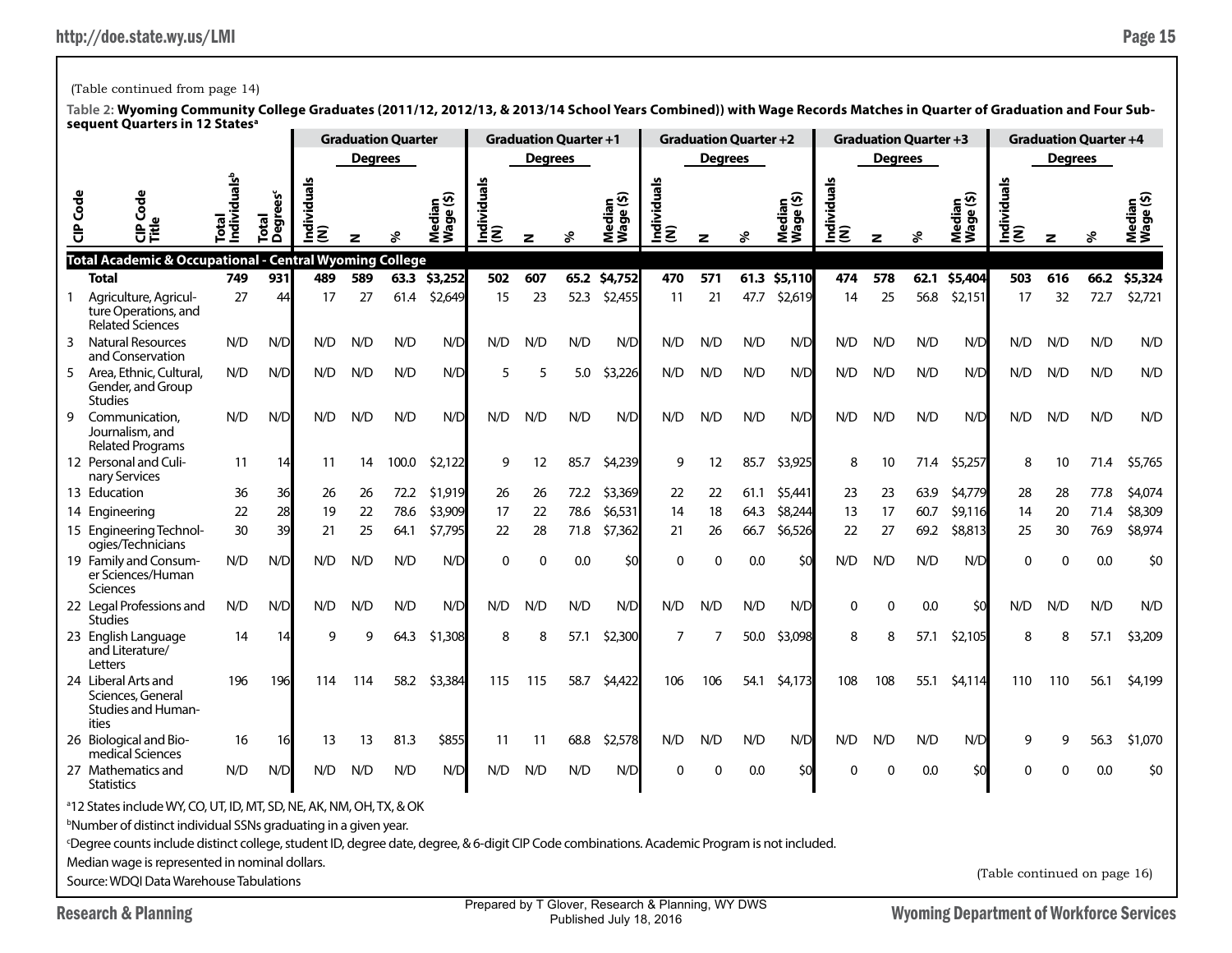### (Table continued from page 1)

|          |                                                                                                                                                                                                                                                                                                                                                                  |                                          |                               |                        | <b>Graduation Quarter</b> |      |                                      |                           | <b>Graduation Quarter +1</b> |      |                                              |                     |                | <b>Graduation Quarter +2</b> |                     |                                | <b>Graduation Quarter +3</b> |      |                                             |                              |                | <b>Graduation Quarter +4</b> |                               |
|----------|------------------------------------------------------------------------------------------------------------------------------------------------------------------------------------------------------------------------------------------------------------------------------------------------------------------------------------------------------------------|------------------------------------------|-------------------------------|------------------------|---------------------------|------|--------------------------------------|---------------------------|------------------------------|------|----------------------------------------------|---------------------|----------------|------------------------------|---------------------|--------------------------------|------------------------------|------|---------------------------------------------|------------------------------|----------------|------------------------------|-------------------------------|
|          |                                                                                                                                                                                                                                                                                                                                                                  |                                          |                               |                        | <b>Degrees</b>            |      |                                      |                           | <b>Degrees</b>               |      |                                              |                     | <b>Degrees</b> |                              |                     |                                | <b>Degrees</b>               |      |                                             |                              | <b>Degrees</b> |                              |                               |
| CIP Code | Ğ<br>$\tilde{\vec{c}}$                                                                                                                                                                                                                                                                                                                                           | Individuals <sup>t</sup><br><b>Total</b> | Total<br>Degrees <sup>c</sup> | ౨<br>g<br>Individ<br>ξ | z                         | s,   | ledian<br>Jage (\$)<br>Media<br>Wage | S<br> Individual:<br> (N) | z                            | ళ    | ⊆ ଦ<br>$\overline{\bullet}$<br>Media<br>Wage | Individuals<br> (N) | z              | ℅                            | Median<br>Wage (\$) | $\frac{1}{2}$<br>$\frac{1}{2}$ | z                            | వి   | ∈ ଊ<br>edia<br>$\mathbf{\omega}$<br>ō<br>ĕ₹ | ndividuals<br>ξ              | z              | శి                           | ତ<br>edian<br>Media<br>Wage ( |
|          | 30 Multi/Interdisciplin-<br>ary Studies                                                                                                                                                                                                                                                                                                                          | N/D                                      | N/D                           | N/D                    | N/D                       | N/D  | N/D                                  | N/D                       | N/D                          | N/D  | N/D                                          | N/D                 | N/D            | N/D                          | N/D                 | N/D                            | N/D                          | N/D  | N/D                                         | N/D                          | N/D            | N/D                          | N/D                           |
|          | 31 Parks, Recreation,<br>Leisure, and Fitness<br><b>Studies</b>                                                                                                                                                                                                                                                                                                  | 37                                       | 37                            | 13                     | 13                        | 35.1 | \$1,258                              | 16                        | 16                           | 43.2 | \$3,698                                      | 17                  | 17             | 45.9                         | \$2,705             | 16                             | 16                           | 43.2 | \$4,229                                     | 19                           | 19             | 51.4                         | \$2,154                       |
|          | 40 Physical Sciences                                                                                                                                                                                                                                                                                                                                             | N/D                                      | N/D                           | N/D                    | N/D                       | N/D  | N/D                                  | N/D                       | N/D                          | N/D  | N/D                                          | N/D                 | N/D            | N/D                          | N/D                 | N/D                            | N/D                          | N/D  | N/D                                         | N/D                          | N/D            | N/D                          | N/D                           |
|          | 42 Psychology                                                                                                                                                                                                                                                                                                                                                    | 24                                       | 24                            | 20                     | 20                        | 83.3 | \$3,064                              | 18                        | 18                           | 75.0 | \$2,701                                      | 17                  | 17             | 70.8                         | \$3,874             | 17                             | 17                           | 70.8 | \$3,212                                     | 17                           | 17             | 70.8                         | \$3,776                       |
|          | 43 Security and Protec-<br>tive Services                                                                                                                                                                                                                                                                                                                         | 44                                       | 52                            | 32                     | 37                        | 71.2 | \$5,201                              | 31                        | 36                           | 69.2 | \$6,321                                      | 30                  | 35             | 67.3                         | \$5,799             | 30                             | 35                           | 67.3 | \$7,104                                     | 31                           | 36             | 69.2                         | \$7,108                       |
|          | 45 Social Sciences                                                                                                                                                                                                                                                                                                                                               | 7                                        | $\overline{7}$                | N/D                    | N/D                       | N/D  | N/D                                  | 5                         | 5                            | 71.4 | \$3,125                                      | N/D                 | N/D            | N/D                          | N/D                 | N/D                            | N/D                          | N/D  | N/D                                         | N/D                          | N/D            | N/D                          | N/D                           |
|          | 46 Construction Trades                                                                                                                                                                                                                                                                                                                                           | 10                                       | 10                            | N/D                    | N/D                       | N/D  | N/D                                  | N/D                       | N/D                          | N/D  | N/D                                          | N/D                 | N/D            | N/D                          | N/D                 | 6                              | 6                            | 60.0 | \$2,360                                     | N/D                          | N/D            | N/D                          | N/D                           |
|          | 47 Mechanic and Repair<br>Technologies/Tech-<br>nicians                                                                                                                                                                                                                                                                                                          | 14                                       | 22                            | 9                      | 14                        | 63.6 | \$5,211                              | 11                        | 18                           | 81.8 | \$4,975                                      | 11                  | 19             | 86.4                         | \$5,559             | 10                             | 17                           | 77.3 | \$6,088                                     | 11                           | 17             | 77.3                         | \$7,448                       |
|          | 48 Precision Production                                                                                                                                                                                                                                                                                                                                          | 19                                       | 30                            | 12                     | 19                        | 63.3 | \$2,492                              | 14                        | 22                           | 73.3 | \$5,476                                      | 15                  | 24             | 80.0                         | \$7,519             | 15                             | 24                           | 80.0 | \$6,884                                     | 17                           | 28             | 93.3                         | \$7,793                       |
|          | 50 Visual and Perform-<br>ing Arts                                                                                                                                                                                                                                                                                                                               | 39                                       | 49                            | 24                     | 29                        | 59.2 | \$1,821                              | 24                        | 29                           | 59.2 | \$3,351                                      | 23                  | 28             | 57.1                         | \$3,564             | 24                             | 30                           | 61.2 | \$4,275                                     | 24                           | 29             | 59.2                         | \$3,712                       |
|          | 51 Health Professions<br>and Related Clinical<br><b>Sciences</b>                                                                                                                                                                                                                                                                                                 | 214                                      | 218                           | 141                    | 143                       | 65.6 | \$3,473                              | 151                       | 153                          | 70.2 | \$6,401                                      | 146                 | 148            | 67.9                         | \$6,959             | 151                            | 152                          | 69.7 | \$7,918                                     | 155                          | 156            | 71.6                         | \$8,932                       |
|          | 52 Business, Manage-<br>ment, Marketing,<br>and Related Support<br>Services                                                                                                                                                                                                                                                                                      | 58                                       | 61                            | 37                     | 38                        | 62.3 | \$5,916                              | 41                        | 42                           | 68.9 | \$5,841                                      | 40                  | 41             | 67.2                         | \$6,175             | 38                             | 39                           | 63.9 | \$6,699                                     | 41                           | 42             | 68.9                         | \$6,608                       |
|          | Total Academic - Central Wyoming College                                                                                                                                                                                                                                                                                                                         |                                          |                               |                        |                           |      |                                      |                           |                              |      |                                              |                     |                |                              |                     |                                |                              |      |                                             |                              |                |                              |                               |
|          | <b>Total</b>                                                                                                                                                                                                                                                                                                                                                     | 393                                      | 447                           | 243                    | 275                       |      | 61.5 \$2,669                         | 240                       | 267                          | 59.7 | \$3,884                                      | 213                 | 231            |                              | 51.7 \$3,784        | 217                            | 238                          | 53.2 | \$3,850                                     | 239                          | 263            | 58.8                         | \$3,651                       |
| 1        | Agriculture, Agricul-<br>ture Operations, and<br><b>Related Sciences</b>                                                                                                                                                                                                                                                                                         | $\overline{7}$                           |                               | 6                      | 6                         | 85.7 | \$2,724                              | N/D                       | N/D                          | N/D  | N/D                                          | N/D                 | N/D            | N/D                          | N/D                 | 5                              | 5                            | 71.4 | \$2,030                                     | 6                            | 6              | 85.7                         | \$3,619                       |
| 3        | <b>Natural Resources</b><br>and Conservation                                                                                                                                                                                                                                                                                                                     | N/D                                      | N/D                           | N/D                    | N/D                       | N/D  | N/D                                  | N/D                       | N/D                          | N/D  | N/D                                          | N/D                 | N/D            | N/D                          | N/D                 | N/D                            | N/D                          | N/D  | N/D                                         | N/D                          | N/D            | N/D                          | N/D                           |
| 5        | Area, Ethnic, Cultural,<br>Gender, and Group<br><b>Studies</b>                                                                                                                                                                                                                                                                                                   | N/D                                      | N/D                           | N/D                    | N/D                       | N/D  | N/D                                  | N/D                       | N/D                          | N/D  | N/D                                          | N/D                 | N/D            | N/D                          | N/D                 | N/D                            | N/D                          | N/D  | N/D                                         | N/D                          | N/D            | N/D                          | N/D                           |
|          | <sup>a</sup> 12 States include WY, CO, UT, ID, MT, SD, NE, AK, NM, OH, TX, & OK<br>bNumber of distinct individual SSNs graduating in a given year.<br><sup>c</sup> Degree counts include distinct college, student ID, degree date, degree, & 6-digit CIP Code combinations. Academic Program is not included.<br>Median wage is represented in nominal dollars. |                                          |                               |                        |                           |      |                                      |                           |                              |      |                                              |                     |                |                              |                     |                                |                              |      |                                             |                              |                |                              |                               |
|          | Source: WDOI Data Warehouse Tabulations                                                                                                                                                                                                                                                                                                                          |                                          |                               |                        |                           |      |                                      |                           |                              |      |                                              |                     |                |                              |                     |                                |                              |      |                                             | (Table continued on page 17) |                |                              |                               |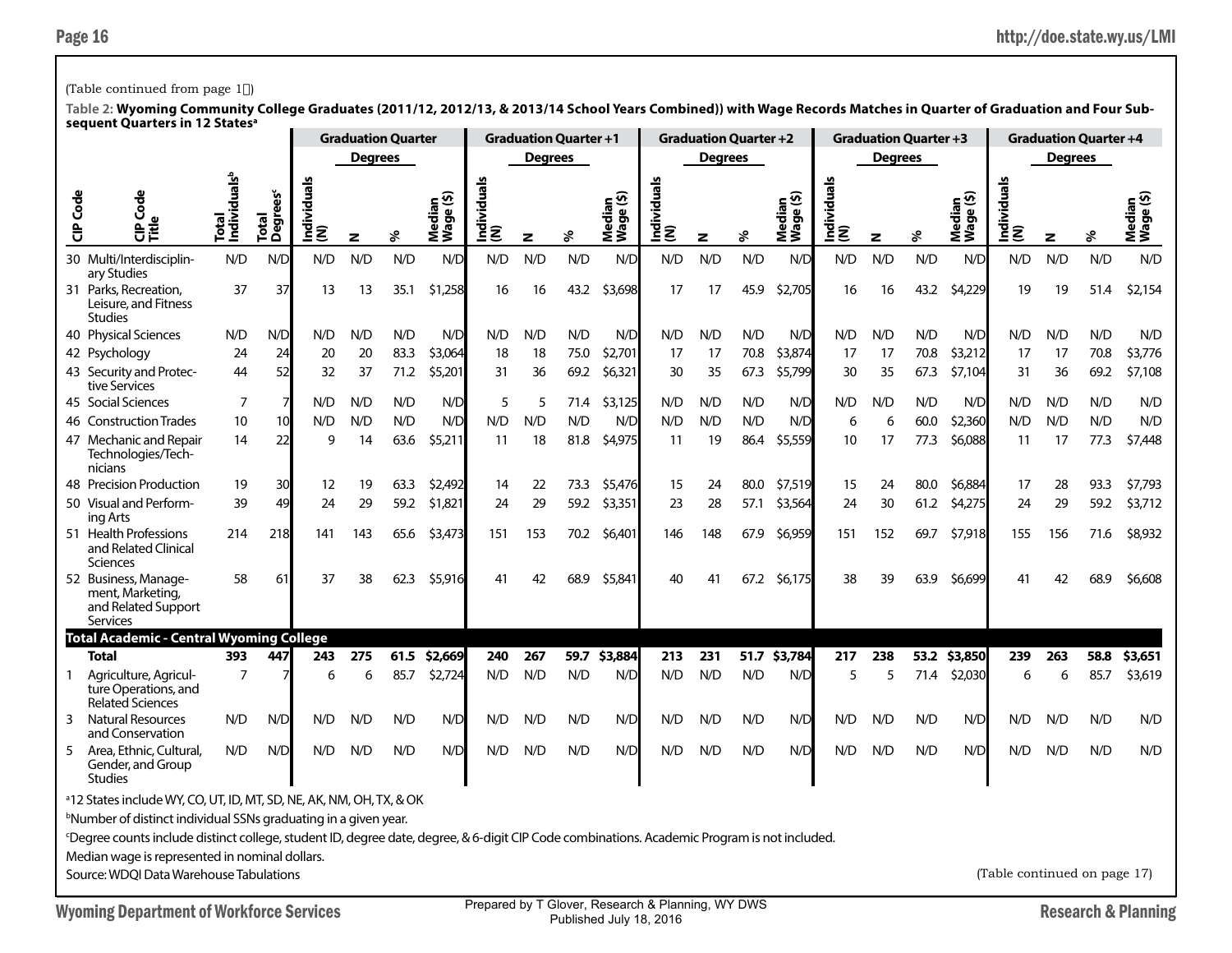# (Table continued from page  $1^*$ )

| Š<br>$\mathbf \omega$<br>응う                                                 | Individuals <sup>b</sup><br>lotal<br>D                                                       | ğ<br>Degree<br><b>Total</b>        | ndividual<br>ξ        | z                                                                                                             | వి                                          | ledian<br>Vage (\$)<br>Mediar<br>Wage (                                                                                                      | Individuals<br>(N)                                                                                                                                                                   | z                             | శి                                  | Median<br>Wage (\$)                 | <u>ທ</u><br>Individuals<br>(N)                                                                       | $\mathbf{z}$     | శి                                   | Median<br>Wage (\$)                  | Individuals<br>(N)                                                                        | $\mathbf{z}$                                                                                                                                                                 | ℅                             | Median<br>Wage (\$)                                 | Individuals<br>(N)                                                             | $\mathbf{z}$         | శి             | Median<br>Wage (\$)                                                                                                  |
|-----------------------------------------------------------------------------|----------------------------------------------------------------------------------------------|------------------------------------|-----------------------|---------------------------------------------------------------------------------------------------------------|---------------------------------------------|----------------------------------------------------------------------------------------------------------------------------------------------|--------------------------------------------------------------------------------------------------------------------------------------------------------------------------------------|-------------------------------|-------------------------------------|-------------------------------------|------------------------------------------------------------------------------------------------------|------------------|--------------------------------------|--------------------------------------|-------------------------------------------------------------------------------------------|------------------------------------------------------------------------------------------------------------------------------------------------------------------------------|-------------------------------|-----------------------------------------------------|--------------------------------------------------------------------------------|----------------------|----------------|----------------------------------------------------------------------------------------------------------------------|
| 13 Education                                                                | 36                                                                                           | 36                                 | 26                    | 26                                                                                                            | 72.2                                        | \$1,919                                                                                                                                      | 26                                                                                                                                                                                   | 26                            | 72.2                                | \$3,369                             | 22                                                                                                   | 22               | 61.1                                 | \$5,441                              | 23                                                                                        | 23                                                                                                                                                                           | 63.9                          | \$4,779                                             | 28                                                                             | 28                   | 77.8           | \$4,074                                                                                                              |
| 14 Engineering                                                              | 9                                                                                            |                                    | 8                     | 8                                                                                                             | 88.9                                        | \$1,479                                                                                                                                      | N/D                                                                                                                                                                                  | N/D                           | N/D                                 | N/D                                 | N/D                                                                                                  | N/D              | N/D                                  | N/D                                  | N/D                                                                                       | N/D                                                                                                                                                                          | N/D                           | N/D                                                 | N/D                                                                            | N/D                  | N/D            | N/D                                                                                                                  |
| 22 Legal Professions and<br><b>Studies</b>                                  | N/D                                                                                          | N/D                                | N/D                   | N/D                                                                                                           | N/D                                         | N/D                                                                                                                                          | N/D                                                                                                                                                                                  | N/D                           | N/D                                 | N/D                                 | N/D                                                                                                  | N/D              | N/D                                  | N/D                                  | $\Omega$                                                                                  | $\mathbf{0}$                                                                                                                                                                 | 0.0                           | \$0                                                 | N/D                                                                            | N/D                  | N/D            | N/D                                                                                                                  |
| 23 English Language<br>and Literature/<br>Letters                           | 14                                                                                           | 14                                 | 9                     | 9                                                                                                             | 64.3                                        | \$1,308                                                                                                                                      | 8                                                                                                                                                                                    | 8                             | 57.1                                | \$2,300                             | 7                                                                                                    | 7                | 50.0                                 | \$3,098                              | 8                                                                                         | 8                                                                                                                                                                            | 57.1                          | \$2,105                                             | 8                                                                              | 8                    | 57.1           | \$3,209                                                                                                              |
| 24 Liberal Arts and<br>Sciences, General<br>Studies and Human-              | \$3,384                                                                                      | 115                                | 115                   | 115.0                                                                                                         | \$4,422                                     | 106                                                                                                                                          | 106                                                                                                                                                                                  | 106.0                         | \$4,173                             | 108                                 | 108                                                                                                  | 108.0            | \$4,114                              | 110                                  | 110                                                                                       | 110.0                                                                                                                                                                        | \$4,199                       |                                                     |                                                                                |                      |                |                                                                                                                      |
| 26 Biological and Bio-<br>medical Sciences                                  | 16                                                                                           | 16                                 | 13                    | 13                                                                                                            | 81.3                                        | \$855                                                                                                                                        | 11                                                                                                                                                                                   | 11                            | 68.8                                | \$2,578                             | N/D                                                                                                  | N/D              | N/D                                  | N/D                                  | N/D                                                                                       | N/D                                                                                                                                                                          | N/D                           | N/D                                                 | 9                                                                              | 9                    | 56.3           | \$1,070                                                                                                              |
| 27 Mathematics and<br><b>Statistics</b>                                     | N/D                                                                                          | N/D                                | N/D                   | N/D                                                                                                           | N/D                                         | N/D                                                                                                                                          | N/D                                                                                                                                                                                  | N/D                           | N/D                                 | N/D                                 | 0                                                                                                    | $\mathbf 0$      | 0.0                                  | \$0                                  | 0                                                                                         | $\Omega$                                                                                                                                                                     | 0.0                           | \$0                                                 | $\Omega$                                                                       | ∩                    | 0.0            | \$0                                                                                                                  |
| ary Studies                                                                 |                                                                                              | N/D                                | N/D                   |                                                                                                               | N/D                                         |                                                                                                                                              |                                                                                                                                                                                      |                               | N/D                                 |                                     | N/D                                                                                                  |                  | N/D                                  |                                      | N/D                                                                                       |                                                                                                                                                                              | N/D                           |                                                     | N/D                                                                            | N/D                  | N/D            | N/D                                                                                                                  |
| 31 Parks, Recreation,<br>Leisure, and Fitness<br><b>Studies</b>             |                                                                                              | N/D                                | N/D                   |                                                                                                               | N/D                                         |                                                                                                                                              |                                                                                                                                                                                      |                               |                                     |                                     | N/D                                                                                                  |                  | N/D                                  |                                      | N/D                                                                                       | N/D                                                                                                                                                                          |                               |                                                     | N/D                                                                            | N/D                  |                | N/D                                                                                                                  |
| 40 Physical Sciences                                                        | N/D                                                                                          | N/D                                | N/D                   | N/D                                                                                                           | N/D                                         | N/D                                                                                                                                          | N/D                                                                                                                                                                                  | N/D                           | N/D                                 | N/D                                 | N/D                                                                                                  | N/D              | N/D                                  | N/D                                  | N/D                                                                                       | N/D                                                                                                                                                                          | N/D                           | N/D                                                 | N/D                                                                            | N/D                  | N/D            | N/D                                                                                                                  |
|                                                                             | 24                                                                                           | 24                                 | 20                    |                                                                                                               |                                             |                                                                                                                                              | 18                                                                                                                                                                                   |                               | 75.0                                |                                     | 17                                                                                                   |                  | 70.8                                 |                                      | 17                                                                                        |                                                                                                                                                                              |                               |                                                     |                                                                                | 17                   |                | \$3,776                                                                                                              |
| 43 Security and Protec-<br>tive Services                                    | 20                                                                                           |                                    | 16                    | 16                                                                                                            |                                             |                                                                                                                                              | 15                                                                                                                                                                                   | 15                            | 75.0                                |                                     | 14                                                                                                   | 14               | 70.0                                 |                                      | 15                                                                                        | 15                                                                                                                                                                           | 75.0                          | \$4,140                                             | 15                                                                             | 15                   | 75.0           | \$4,840                                                                                                              |
| 45 Social Sciences                                                          |                                                                                              |                                    | N/D                   |                                                                                                               |                                             |                                                                                                                                              |                                                                                                                                                                                      |                               | 71.4                                |                                     |                                                                                                      |                  |                                      |                                      |                                                                                           |                                                                                                                                                                              |                               |                                                     |                                                                                |                      |                | N/D                                                                                                                  |
| ing Arts                                                                    |                                                                                              |                                    |                       |                                                                                                               |                                             |                                                                                                                                              |                                                                                                                                                                                      |                               |                                     |                                     |                                                                                                      |                  |                                      |                                      |                                                                                           |                                                                                                                                                                              |                               |                                                     |                                                                                |                      |                | \$3,079                                                                                                              |
| and Related Clinical<br>Sciences                                            |                                                                                              |                                    |                       |                                                                                                               |                                             |                                                                                                                                              |                                                                                                                                                                                      |                               |                                     |                                     |                                                                                                      |                  |                                      |                                      |                                                                                           |                                                                                                                                                                              |                               |                                                     |                                                                                |                      |                | \$1,968                                                                                                              |
| 52 Business, Manage-<br>ment, Marketing,<br>and Related Support<br>Services | 16                                                                                           | 16                                 | 8                     | 8                                                                                                             | 50.0                                        |                                                                                                                                              | q                                                                                                                                                                                    | q                             | 56.3                                |                                     | 7                                                                                                    | 7                | 43.8                                 | \$6,803                              | 8                                                                                         | 8                                                                                                                                                                            | 50.0                          | \$6,967                                             | 10                                                                             | 10                   | 62.5           | \$7,744                                                                                                              |
|                                                                             |                                                                                              |                                    |                       |                                                                                                               |                                             |                                                                                                                                              |                                                                                                                                                                                      |                               |                                     |                                     |                                                                                                      |                  |                                      |                                      |                                                                                           |                                                                                                                                                                              |                               |                                                     |                                                                                |                      |                |                                                                                                                      |
|                                                                             | 30 Multi/Interdisciplin-<br>42 Psychology<br>50 Visual and Perform-<br>51 Health Professions | N/D<br>N/D<br>N/D<br>7<br>28<br>15 | N/D<br>20<br>34<br>15 | 114<br>19<br>N/D<br>Median wage is represented in nominal dollars.<br>Source: WDOI Data Warehouse Tabulations | 114<br>N/D<br>N/D<br>20<br>N/D<br>22<br>N/D | <b>Degrees</b><br>114.0<br>83.3<br>80.0<br>N/D<br>64.7<br>N/D<br><sup>b</sup> Number of distinct individual SSNs graduating in a given year. | <b>Graduation Quarter</b><br>N/D<br>N/D<br>\$3,064<br>\$3,259<br>N/D<br>\$1,897<br>N/D<br>\$4,724<br><sup>a</sup> 12 States include WY, CO, UT, ID, MT, SD, NE, AK, NM, OH, TX, & OK | N/D<br>N/D<br>5<br>N/D<br>N/D | N/D<br>N/D<br>18<br>5<br>N/D<br>N/D | <b>Degrees</b><br>N/D<br>N/D<br>N/D | <b>Graduation Quarter +1</b><br>N/D<br>N/D<br>\$2,701<br>\$4,025<br>\$3,125<br>N/D<br>N/D<br>\$4,247 | N/D<br>15<br>N/D | N/D<br>N/D<br>17<br>N/D<br>16<br>N/D | <b>Degrees</b><br>N/D<br>47.1<br>N/D | <b>Graduation Quarter +2</b><br>N/D<br>N/D<br>\$3,874<br>\$4,292<br>N/D<br>\$3,599<br>N/D | N/D<br>16<br>N/D<br><sup>c</sup> Degree counts include distinct college, student ID, degree date, degree, & 6-digit CIP Code combinations. Academic Program is not included. | N/D<br>17<br>N/D<br>18<br>N/D | <b>Degrees</b><br>N/D<br>70.8<br>N/D<br>52.9<br>N/D | <b>Graduation Quarter +3</b><br>N/D<br>N/D<br>\$3,212<br>N/D<br>\$4,275<br>N/D | 17<br>N/D<br>17<br>9 | N/D<br>19<br>9 | <b>Graduation Quarter +4</b><br><b>Degrees</b><br>N/D<br>70.8<br>N/D<br>55.9<br>60.0<br>(Table continued on page 18) |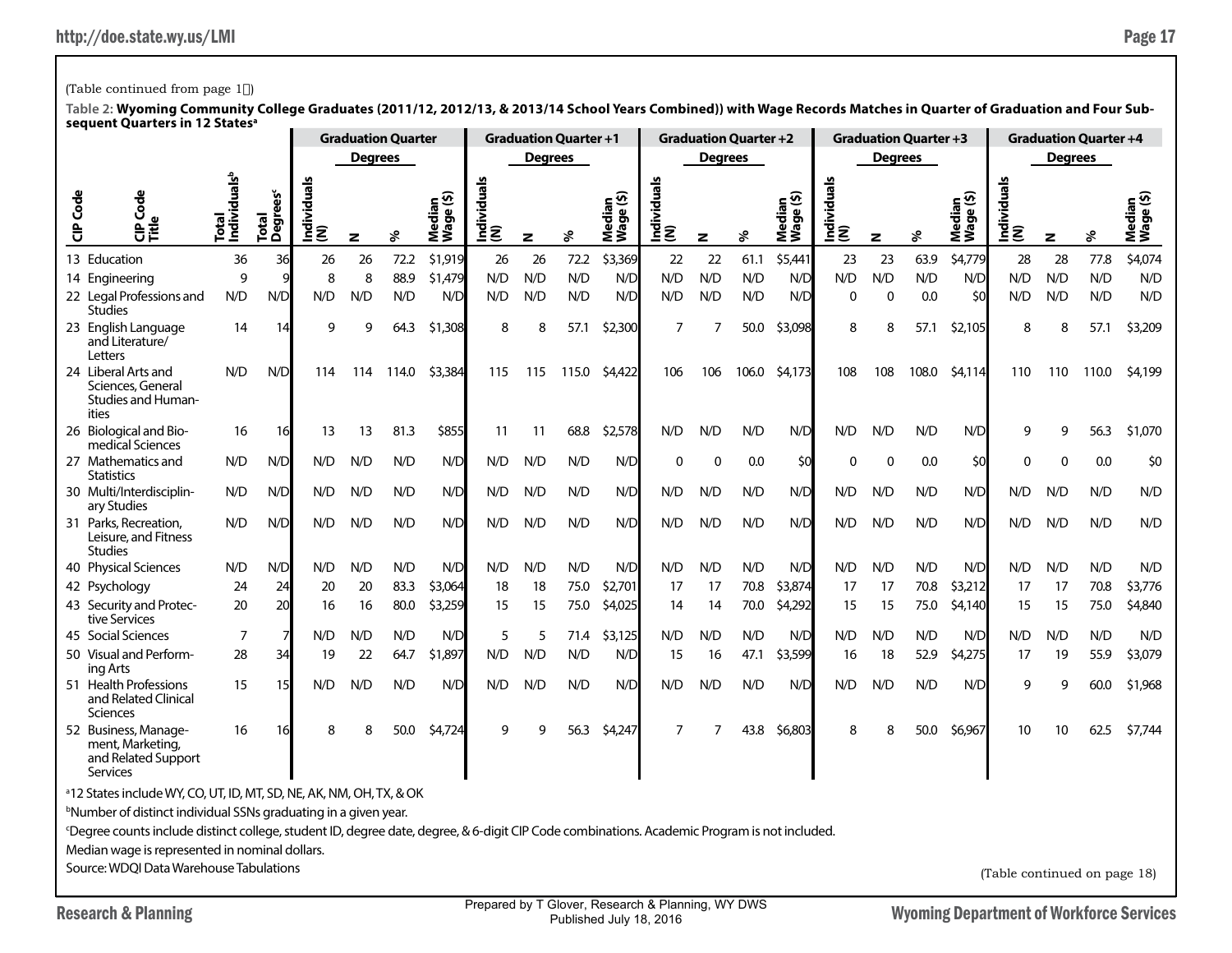### (Table continued from page 17)

**Table 2: Wyoming Community College Graduates (2011/12, 2012/13, & 2013/14 School Years Combined)) with Wage Records Matches in Quarter of Graduation and Four Subsequent Quarters in 12 Statesa**

|          | <b>QUALLED III 14</b>                                                                                                                                    |                                         |                              |                 |                | <b>Graduation Quarter</b> |                                          |                    | <b>Graduation Quarter +1</b> |      |                           |                    |                | <b>Graduation Quarter +2</b> |                                |                  | <b>Graduation Quarter +3</b> |      |                     |                    |                | <b>Graduation Quarter +4</b> |                  |
|----------|----------------------------------------------------------------------------------------------------------------------------------------------------------|-----------------------------------------|------------------------------|-----------------|----------------|---------------------------|------------------------------------------|--------------------|------------------------------|------|---------------------------|--------------------|----------------|------------------------------|--------------------------------|------------------|------------------------------|------|---------------------|--------------------|----------------|------------------------------|------------------|
|          |                                                                                                                                                          |                                         |                              |                 | <b>Degrees</b> |                           |                                          |                    | <b>Degrees</b>               |      |                           |                    | <b>Degrees</b> |                              |                                |                  | <b>Degrees</b>               |      |                     |                    | <b>Degrees</b> |                              |                  |
| CIP Code | ह<br>응章                                                                                                                                                  | ndividuals <sup>b</sup><br><b>Total</b> | grees<br><b>Total</b><br>ٛۜۊ | leubi<br>혿<br>ξ |                | వి                        | ledian<br><sup>(age (\$)</sup><br>ឨ៓៓៓៓៓ | Individuals<br>(N) | z                            | వి   | Median<br>Wage (\$)<br>Ź. | Individuals<br>(N) | z              | వి                           | ledian<br>/age (\$)<br>ă<br>Nă | Individuals<br>ξ | z                            | వి   | Median<br>Wage (\$) | Individuals<br>(N) | z              | వి                           | Mediar<br>Wage ( |
|          | Total Occupational 1 & 2 Year - Central Wyoming College                                                                                                  |                                         |                              |                 |                |                           |                                          |                    |                              |      |                           |                    |                |                              |                                |                  |                              |      |                     |                    |                |                              |                  |
|          | <b>Total</b>                                                                                                                                             | 393                                     | 484                          | 263             | 314            | 64.9                      | \$4,018                                  | 280                | 340                          | 70.2 | \$6,070                   | 277                | 340            | 70.2                         | \$6,412                        | 277              | 340                          | 70.2 | \$6,796             | 285                | 353            | 72.9                         | \$7,515          |
|          | Agriculture, Agricul-<br>ture Operations, and<br><b>Related Sciences</b>                                                                                 | 25                                      | 37                           | 15              | 21             | 56.8                      | \$2,482                                  | N/D                | N/D                          | N/D  | N/D                       | N/D                | N/D            | N/D                          | N/D                            | 12               | 20                           | 54.1 | \$2,828             | 15                 | 26             | 70.3                         | \$2,486          |
| 5        | Area, Ethnic, Cultural,<br>Gender, and Group<br><b>Studies</b>                                                                                           | N/D                                     | N/D                          | N/D             | N/D            | N/D                       | N/D                                      | N/D                | N/D                          | N/D  | N/D                       | N/D                | N/D            | N/D                          | N/D                            | N/D              | N/D                          | N/D  | N/D                 | N/D                | N/D            | N/D                          | N/D              |
| 9        | Communication.<br>Journalism, and<br><b>Related Programs</b>                                                                                             | N/D                                     | N/D                          | N/D             | N/D            | N/D                       | N/D                                      | N/D                | N/D                          | N/D  | N/D                       | N/D                | N/D            | N/D                          | N/D                            | N/D              | N/D                          | N/D  | N/D                 | N/D                | N/D            | N/D                          | N/D              |
|          | 12 Personal and Culi-<br>nary Services                                                                                                                   | 11                                      | 14                           | N/D             | N/D            | N/D                       | N/D                                      | 9                  | 12                           | 85.7 | \$4,239                   | 9                  | 12             | 85.7                         | \$3,925                        | 8                | 10                           | 71.4 | \$5,257             | 8                  | 10             | 71.4                         | \$5,765          |
|          | 14 Engineering                                                                                                                                           | 13                                      | 19                           | 11              | 14             | 73.7                      | \$6,217                                  | N/D                | N/D                          | N/D  | N/D                       | N/D                | N/D            | N/D                          | N/D                            | N/D              | N/D                          | N/D  | N/D                 | N/D                | N/D            | N/D                          | N/D              |
|          | 15 Engineering Technol-<br>ogies/Technicians                                                                                                             | 30                                      | 39                           | 21              | 25             | 64.1                      | \$7,795                                  | 22                 | 28                           | 71.8 | \$7,362                   | 21                 | 26             | 66.7                         | \$6,526                        | 22               | 27                           | 69.2 | \$8,813             | 25                 | 30             | 76.9                         | \$8,974          |
|          | 19 Family and Consum-<br>er Sciences/Human<br>Sciences                                                                                                   | N/D                                     | N/D                          | N/D             | N/D            | N/D                       | N/D                                      | 0                  | 0                            | 0.0  | \$0                       | $\Omega$           | $\mathbf{0}$   | 0.0                          | \$0                            | N/D              | N/D                          | N/D  | N/D                 | $\mathbf 0$        | $\Omega$       | 0.0                          | \$0              |
|          | 24 Liberal Arts and<br>Sciences, General<br><b>Studies and Human-</b><br>ities                                                                           | N/D                                     | N/D                          | U               | $\Omega$       | 0.0                       | \$0                                      | 0                  | $\mathbf 0$                  | 0.0  | \$0                       | $\Omega$           | $\Omega$       | 0.0                          | \$0                            | $\Omega$         | $\Omega$                     | 0.0  | \$0                 | U                  | $\Omega$       | 0.0                          | \$0              |
|          | 31 Parks, Recreation,<br>Leisure, and Fitness<br><b>Studies</b>                                                                                          | N/D                                     | N/D                          | N/D             | N/D            | N/D                       | N/D                                      | N/D                | N/D                          | N/D  | N/D                       | N/D                | N/D            | N/D                          | N/D                            | N/D              | N/D                          | N/D  | N/D                 | N/D                | N/D            | N/D                          | N/D              |
|          | 43 Security and Protec-<br>tive Services                                                                                                                 | 25                                      | 32                           | 17              | 21             |                           | 65.6 \$11,213                            | 17                 | 21                           |      | 65.6 \$15,444             | 17                 | 21             |                              | 65.6 \$12,422                  | 16               | 20                           |      | 62.5 \$12,999       | 17                 | 21             | 65.6                         | \$11,059         |
|          | 46 Construction Trades                                                                                                                                   | 10                                      | 10                           | N/D             | N/D            | N/D                       | N/D                                      | N/D                | N/D                          | N/D  | N/D                       | N/D                | N/D            | N/D                          | N/D                            | 6                | 6                            | 60.0 | \$2,360             | N/D                | N/D            | N/D                          | N/D              |
|          | 47 Mechanic and Repair<br>Technologies/Tech-<br>nicians                                                                                                  | 14                                      | 22                           | 9               | 14             | 63.6                      | \$5,211                                  | -11                | 18                           | 81.8 | \$4,975                   | 11                 | 19             | 86.4                         | \$5,559                        | 10               | 17                           | 77.3 | \$6,088             | 11                 | 17             | 77.3                         | \$7,448          |
|          | 48 Precision Production                                                                                                                                  | 19                                      |                              | 12              | 19             | 63.3                      | \$2,492                                  | 14                 | 22                           | 73.3 | \$5,476                   | 15                 | 24             | 80.0                         | \$7,519                        | 15               | 24                           | 80.0 | \$6,884             | 17                 | 28             | 93.3                         | \$7,793          |
|          | <sup>a</sup> 12 States include WY, CO, UT, ID, MT, SD, NE, AK, NM, OH, TX, & OK                                                                          |                                         |                              |                 |                |                           |                                          |                    |                              |      |                           |                    |                |                              |                                |                  |                              |      |                     |                    |                |                              |                  |
|          | <sup>b</sup> Number of distinct individual SSNs graduating in a given year.                                                                              |                                         |                              |                 |                |                           |                                          |                    |                              |      |                           |                    |                |                              |                                |                  |                              |      |                     |                    |                |                              |                  |
|          | <sup>c</sup> Degree counts include distinct college, student ID, degree date, degree, & 6-digit CIP Code combinations. Academic Program is not included. |                                         |                              |                 |                |                           |                                          |                    |                              |      |                           |                    |                |                              |                                |                  |                              |      |                     |                    |                |                              |                  |
|          | Median wage is represented in nominal dollars.                                                                                                           |                                         |                              |                 |                |                           |                                          |                    |                              |      |                           |                    |                |                              |                                |                  |                              |      |                     |                    |                |                              |                  |

Source: WDQI Data Warehouse Tabulations

(Table continued on page 19)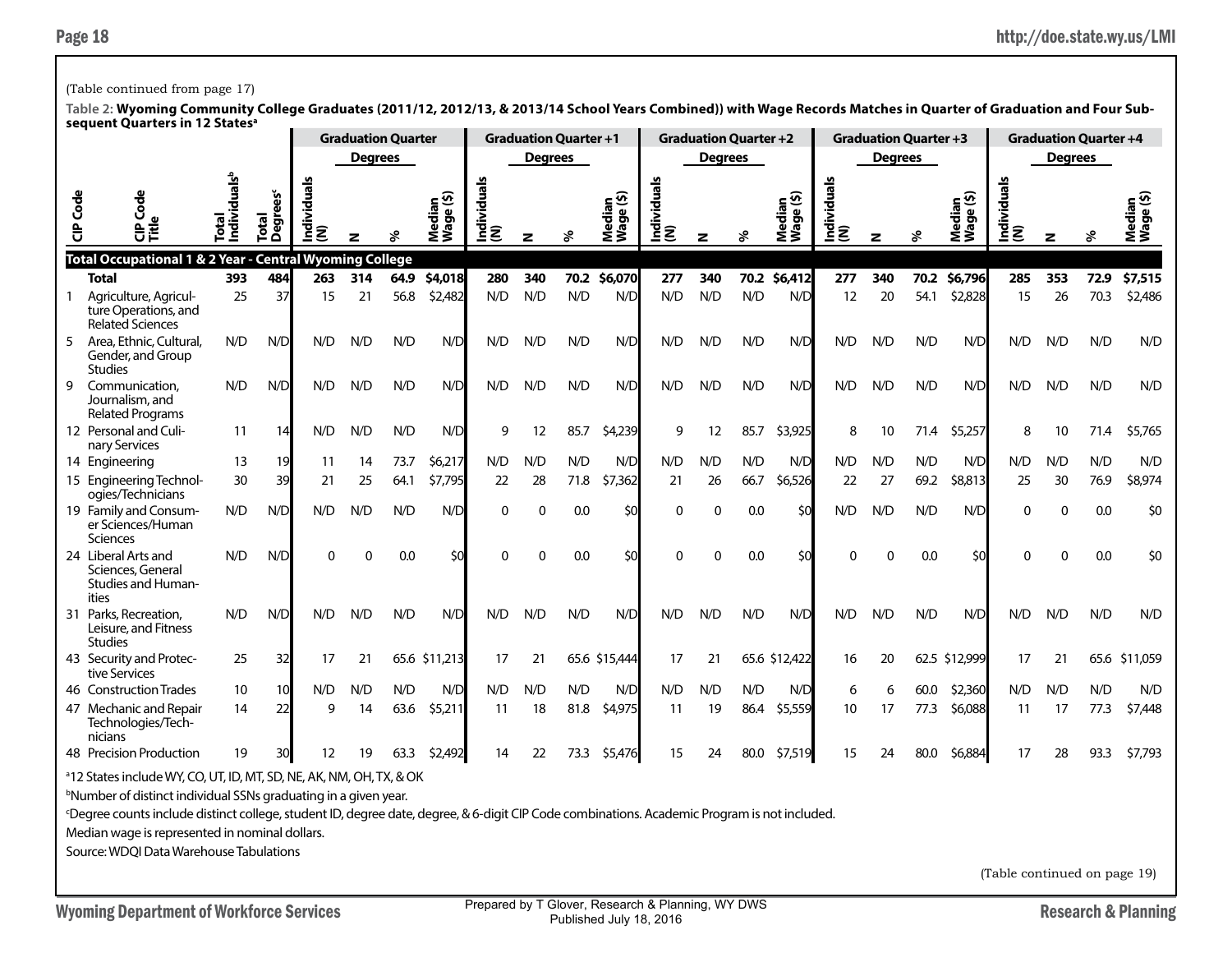## (Table continued from page 18)

|    |                                                                                                                                                                |     |                      |     |         | <b>Graduation Quarter</b> |              |                | <b>Graduation Quarter +1</b> |      |                     |                 | <b>Graduation Quarter +2</b> |      |                 |          |                | <b>Graduation Quarter +3</b> |            |                              |         | <b>Graduation Quarter +4</b> |                         |
|----|----------------------------------------------------------------------------------------------------------------------------------------------------------------|-----|----------------------|-----|---------|---------------------------|--------------|----------------|------------------------------|------|---------------------|-----------------|------------------------------|------|-----------------|----------|----------------|------------------------------|------------|------------------------------|---------|------------------------------|-------------------------|
|    |                                                                                                                                                                |     |                      |     | Degrees |                           |              |                | Degrees                      |      |                     |                 | <b>Degrees</b>               |      |                 |          | <b>Degrees</b> |                              |            |                              | Degrees |                              |                         |
|    | )<br>이<br>이 드                                                                                                                                                  | ີທ  | š<br>letal<br>ō<br>o |     |         |                           | ⊆ ଦି<br>≗็ร็ | Individ<br>(N) |                              |      | Median<br>Wage (\$) | Individu<br>(N) |                              |      | dian<br>ge (\$) | ΞĒ<br>ΞS |                |                              | - ଜ<br>៓ៜ៓ | lndivi<br>(N)                |         |                              | ⊆ ⊻າ<br>edja<br>T<br>Σ3 |
|    | 50 Visual and Perform-<br>ing Arts                                                                                                                             | 11  |                      | 5.  |         | 46.7                      | \$1,089      | N/D            | N/D                          | N/D  | N/D                 | 8               | 12                           | 80.0 | \$3,299         | 8        | 12             | 80.0                         | \$4,313    |                              | 10      | 66.7                         | \$4,260                 |
| 51 | <b>Health Professions</b><br>and Related Clinical<br><b>Sciences</b>                                                                                           | 199 | 203                  | N/D | N/D     | N/D                       | N/D          | N/D            | N/D                          | N/D  | N/D                 | N/D             | N/D                          | N/D  | N/D             | N/D      | N/D            | N/D                          | N/D        | 146                          | 147     | 72.4                         | \$9,290                 |
|    | 52 Business, Manage-<br>ment, Marketing,<br>and Related Support<br><b>Services</b>                                                                             | 42  |                      | 29  | 30      | 66.7                      | \$6,189      | 32             | 33                           | 73.3 | \$6,134             | 33              | 34                           | 75.6 | \$6,069         | 30       | 31             | 68.9                         | \$6,699    | 31                           | 32      | 71.1                         | \$6,281                 |
|    | <sup>a</sup> 12 States include WY, CO, UT, ID, MT, SD, NE, AK, NM, OH, TX, & OK<br><sup>b</sup> Number of distinct individual SSNs graduating in a given year. |     |                      |     |         |                           |              |                |                              |      |                     |                 |                              |      |                 |          |                |                              |            |                              |         |                              |                         |
|    | Degree counts include distinct college, student ID, degree date, degree, & 6-digit CIP Code combinations. Academic Program is not included.                    |     |                      |     |         |                           |              |                |                              |      |                     |                 |                              |      |                 |          |                |                              |            |                              |         |                              |                         |
|    | Median wage is represented in nominal dollars.                                                                                                                 |     |                      |     |         |                           |              |                |                              |      |                     |                 |                              |      |                 |          |                |                              |            |                              |         |                              |                         |
|    | Source: WDQI Data Warehouse Tabulations                                                                                                                        |     |                      |     |         |                           |              |                |                              |      |                     |                 |                              |      |                 |          |                |                              |            | (Table continued on page 20) |         |                              |                         |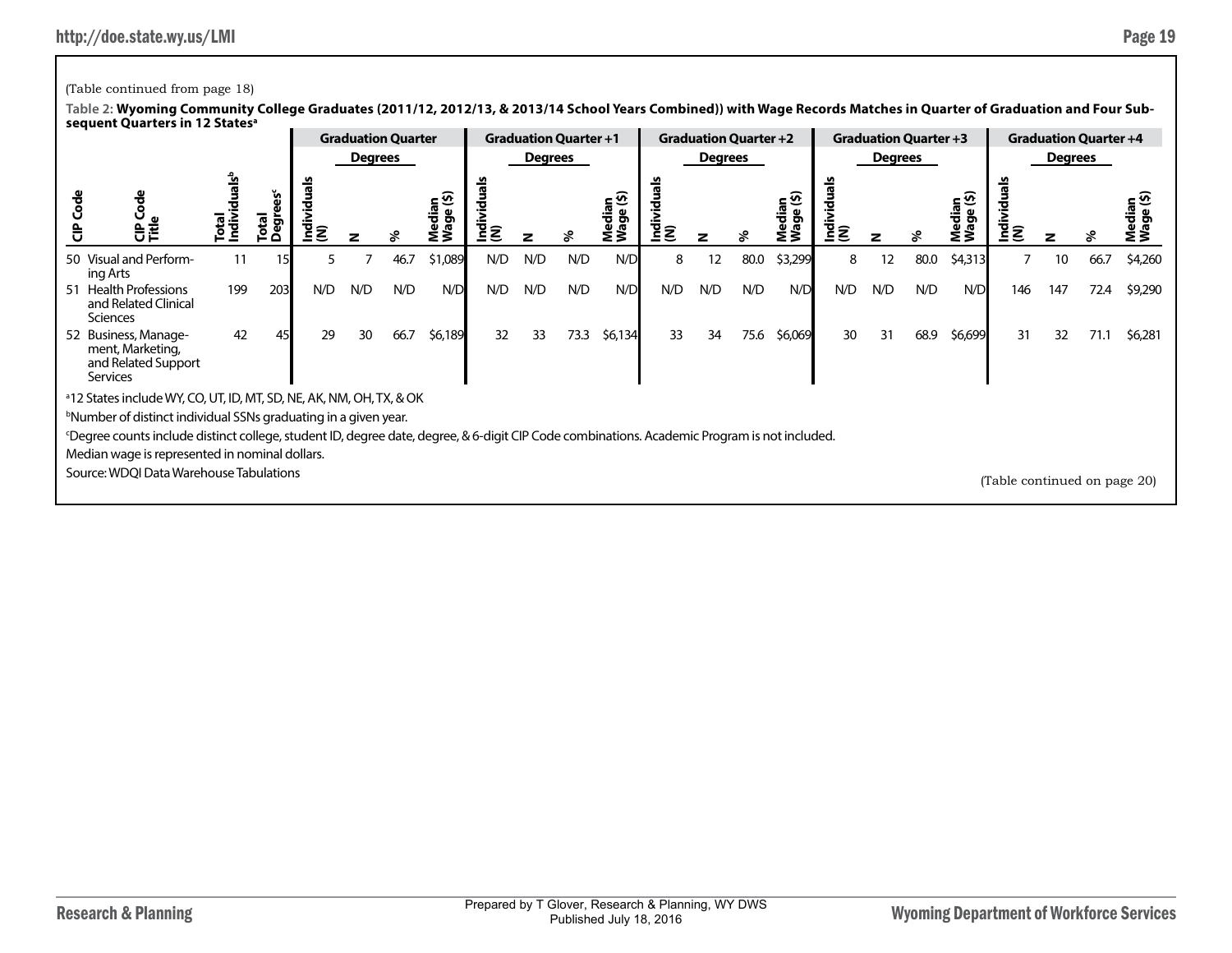### (Table continued from page 19)

**Table 2: Wyoming Community College Graduates (2011/12, 2012/13, & 2013/14 School Years Combined)) with Wage Records Matches in Quarter of Graduation and Four Subsequent Quarters in 12 Statesa**

|                 | sequent Quarters in 12 States                                                                                                               |                                  |                                     |                 | <b>Graduation Quarter</b> |      |                     |                    | <b>Graduation Quarter +1</b> |      |                     |                    | <b>Graduation Quarter +2</b> |      |                     |                    | <b>Graduation Quarter +3</b> |      |                     |                    |                | <b>Graduation Quarter +4</b> |                     |
|-----------------|---------------------------------------------------------------------------------------------------------------------------------------------|----------------------------------|-------------------------------------|-----------------|---------------------------|------|---------------------|--------------------|------------------------------|------|---------------------|--------------------|------------------------------|------|---------------------|--------------------|------------------------------|------|---------------------|--------------------|----------------|------------------------------|---------------------|
|                 |                                                                                                                                             |                                  |                                     |                 | <b>Degrees</b>            |      |                     |                    | <b>Degrees</b>               |      |                     |                    | <b>Degrees</b>               |      |                     |                    | <b>Degrees</b>               |      |                     |                    | <b>Degrees</b> |                              |                     |
| <b>CIP</b> Code | 횽<br>ι∰                                                                                                                                     | ndividuals <sup>b</sup><br>Total | <b>Degrees<sup>c</sup></b><br>Total | ndividuals<br>ξ |                           |      | Median<br>Wage (\$) | Individuals<br>(N) | z                            | వి   | Median<br>Wage (\$) | Individuals<br>(N) | z                            | ళి   | Median<br>Wage (\$) | Individuals<br>(N) | z                            |      | Median<br>Wage (\$) | Individuals<br>(N) | $\mathbf{z}$   | వి                           | Median<br>Wage (\$) |
|                 | Total Academic & Occupational - Eastern Wyoming College                                                                                     |                                  |                                     |                 |                           |      |                     |                    |                              |      |                     |                    |                              |      |                     |                    |                              |      |                     |                    |                |                              |                     |
|                 | <b>Total</b>                                                                                                                                | 567                              | 613                                 | 295             | 318                       |      | 51.9 \$2,402        | 318                | 349                          |      | 56.9 \$4,429        | 314                | 342                          |      | 55.8 \$5,269        | 322                | 346                          |      | 56.4 \$5,710        | 333                | 359            |                              | 58.6 \$5,189        |
| $\mathbf{1}$    | Agriculture, Ag-<br>riculture Opera-<br>tions, and Related<br><b>Sciences</b>                                                               | 57                               | 60                                  | 16              | 18                        |      | 30.0 \$1,887        | 20                 | 21                           |      | 35.0 \$2,655        | 21                 | 22                           |      | 36.7 \$3,714        | 27                 | 28                           |      | 46.7 \$4,424        | 29                 | 31             |                              | 51.7 \$4,849        |
| 9               | Communication.<br>Journalism, and<br><b>Related Programs</b>                                                                                | N/D                              | N/D                                 | N/D             | N/D                       | N/D  | N/D                 | N/D                | N/D                          | N/D  | N/D                 | ŋ                  | 0                            | 0.0  | \$0                 | N/D                | N/D                          | N/D  | N/D                 | O                  | O              | 0.0                          | \$0                 |
|                 | 12 Personal and Culi-<br>nary Services                                                                                                      | 35                               | 35                                  | 23              | 23                        | 65.7 | \$1,813             | 26                 | 26                           |      | 74.3 \$3,417        | 26                 | 26                           |      | 74.3 \$3,788        | 22                 | 22                           |      | 62.9 \$4,923        | 23                 | 23             | 65.7                         | \$4,442             |
|                 | 13 Education                                                                                                                                | 36                               | 36                                  | 25              | 25                        | 69.4 | \$1,511             | 22                 | 22                           | 61.1 | \$2,329             | 19                 | 19                           |      | 52.8 \$1,523        | 22                 | 22                           |      | 61.1 \$3,257        | 25                 | 25             | 69.4                         | \$2,671             |
|                 | 19 Family and Con-<br>sumer Sciences/<br>Human Sciences                                                                                     | N/D                              | N/D                                 | N/D             | N/D                       | N/D  | N/D                 | N/D                | N/D                          | N/D  | N/D                 | N/D                | N/D                          | N/D  | N/D                 | N/D                | N/D                          | N/D  | N/D                 | N/D                | N/D            | N/D                          | N/D                 |
|                 | 24 Liberal Arts and<br>Sciences, General<br><b>Studies and Hu-</b><br>manities                                                              | 88                               | 89                                  | 59              | 59                        |      | 66.3 \$2,768        | 54                 | 54                           | 60.7 | \$3,028             | 48                 | 48                           |      | 53.9 \$5,114        | 53                 | 53                           |      | 59.6 \$3,821        | 58                 | 58             |                              | 65.2 \$2,553        |
|                 | 26 Biological and Bio-<br>medical Sciences                                                                                                  | N/D                              | N/D                                 | N/D             | N/D                       | N/D  | N/D                 | N/D                | N/D                          | N/D  | N/D                 | $\Omega$           | 0                            | 0.0  | \$0                 | $\Omega$           | 0                            | 0.0  | \$0                 | 0                  | $\Omega$       | 0.0                          | \$0                 |
|                 | 27 Mathematics and<br><b>Statistics</b>                                                                                                     | N/D                              | N/D                                 | N/D             | N/D                       | N/D  | N/D                 | $\mathbf{0}$       | $\mathbf{0}$                 | 0.0  | \$0                 | ŋ                  | $\Omega$                     | 0.0  | \$0                 | $\Omega$           | 0                            | 0.0  | \$0                 | O                  | O              | 0.0                          | \$0                 |
|                 | 42 Psychology                                                                                                                               | 5                                |                                     | N/D             | N/D                       | N/D  | N/D                 | N/D                | N/D                          | N/D  | N/D                 | N/D                | N/D                          | N/D  | N/D                 | N/D                | N/D                          | N/D  | N/D                 | N/D                | N/D            | N/D                          | N/D                 |
|                 | 43 Security and Pro-<br>tective Services                                                                                                    | 20                               | 20                                  | 13              | 13                        |      | 65.0 \$2,801        | 13                 | 13                           |      | 65.0 \$4,518        | 14                 | 14                           |      | 70.0 \$4,189        | 14                 | 14                           |      | 70.0 \$6,810        | 14                 | 14             | 70.0                         | \$5,202             |
|                 | 45 Social Sciences                                                                                                                          | 20                               | 20                                  | 12              | 12                        |      | 60.0 \$2,878        | 13                 | 13                           |      | 65.0 \$4,666        | 11                 | 11                           |      | 55.0 \$5,408        | 13                 | 13                           |      | 65.0 \$3,250        | 13                 | 13             | 65.0                         | \$4,816             |
|                 | 48 Precision Produc-<br>tion                                                                                                                | 178                              | 206                                 | 69              | 86                        | 41.7 | \$3,566             | 102                | 126                          |      | 61.2 \$8,007        | 106                | 127                          |      | 61.7 \$7,893        | 102                | 120                          |      | 58.3 \$8,859        | 106                | 123            | 59.7                         | \$8,267             |
|                 | 50 Visual and Perform-<br>ing Arts                                                                                                          | $\overline{7}$                   |                                     | N/D             | N/D                       | N/D  | N/D                 | N/D                | N/D                          | N/D  | N/D                 | 6                  | 6                            | 85.7 | \$3,764             | 6                  | 6                            | 85.7 | \$3,560             | 5                  | 5              | 71.4                         | \$4,062             |
|                 | 51 Health Professions<br>and Related Clinical<br>Sciences                                                                                   | 62                               | 62                                  | 46              | 46                        |      | 74.2 \$1,133        | 40                 | 40                           | 64.5 | \$4,873             | 40                 | 40                           |      | 64.5 \$5,922        | 41                 | 41                           |      | 66.1 \$6,531        | 37                 | 37             | 59.7                         | \$6,347             |
|                 | <sup>a</sup> 12 States include WY, CO, UT, ID, MT, SD, NE, AK, NM, OH, TX, & OK                                                             |                                  |                                     |                 |                           |      |                     |                    |                              |      |                     |                    |                              |      |                     |                    |                              |      |                     |                    |                |                              |                     |
|                 | <sup>b</sup> Number of distinct individual SSNs graduating in a given year.                                                                 |                                  |                                     |                 |                           |      |                     |                    |                              |      |                     |                    |                              |      |                     |                    |                              |      |                     |                    |                |                              |                     |
|                 | Degree counts include distinct college, student ID, degree date, degree, & 6-digit CIP Code combinations. Academic Program is not included. |                                  |                                     |                 |                           |      |                     |                    |                              |      |                     |                    |                              |      |                     |                    |                              |      |                     |                    |                |                              |                     |

Median wage is represented in nominal dollars.

Source: WDQI Data Warehouse Tabulations

(Table continued on page 21)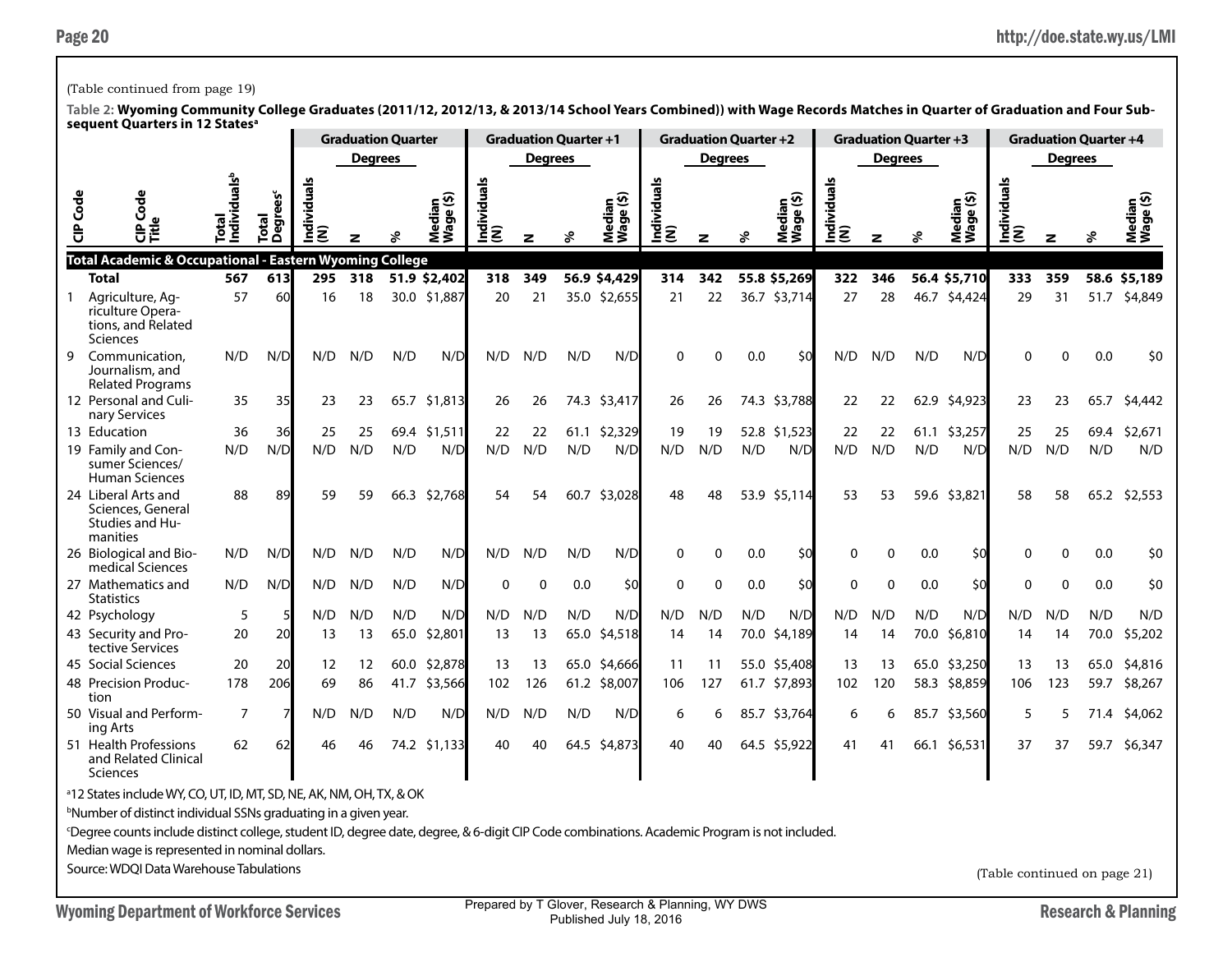# (Table continued from page 20)

**Table 2: Wyoming Community College Graduates (2011/12, 2012/13, & 2013/14 School Years Combined)) with Wage Records Matches in Quarter of Graduation and Four Subsequent Quarters in 12 Statesa**

|        |                                                                               |                                              |                               |                    | <b>Graduation Quarter</b> |      |                    |                  | <b>Graduation Quarter +1</b> |      |                     |                    | <b>Graduation Quarter +2</b> |      |                                     |                    | <b>Graduation Quarter +3</b> |      |                     |                    |                | <b>Graduation Quarter +4</b> |                 |
|--------|-------------------------------------------------------------------------------|----------------------------------------------|-------------------------------|--------------------|---------------------------|------|--------------------|------------------|------------------------------|------|---------------------|--------------------|------------------------------|------|-------------------------------------|--------------------|------------------------------|------|---------------------|--------------------|----------------|------------------------------|-----------------|
|        |                                                                               |                                              |                               |                    | <b>Degrees</b>            |      |                    |                  | <b>Degrees</b>               |      |                     |                    | <b>Degrees</b>               |      |                                     |                    | <b>Degrees</b>               |      |                     |                    | <b>Degrees</b> |                              |                 |
| Š<br>ិ | Code<br>C<br>Frie                                                             | ث <mark>ي</mark><br>وا<br>Total<br>Individua | Total<br>Degrees <sup>c</sup> | ᠊ᢛ<br>ndividu<br>ξ | z                         |      | ⊆ ⊻ົ<br>edia<br>ĕ₹ | Individuals<br>ξ | z                            |      | Median<br>Wage (\$) | Individuals<br>(N) | z                            | శి   | Median<br>Wage (\$)<br>$\mathbf{g}$ | Individuals<br>(N) | z                            |      | Median<br>Wage (\$) | Individuals<br>(N) | z              |                              | edia<br>ō<br>ŠŠ |
|        | 52 Business, Manage-<br>ment, Marketing,<br>and Related Sup-<br>port Services | 64                                           | 65                            | 21                 | 21                        | 32.3 | \$3,280            | 21               | 22                           | 33.8 | \$3,549             | 23                 | 24                           | 36.9 | \$3,990                             | 20                 | 20                           | 30.8 | \$4,384             | 23                 | 24             | 36.9                         | \$4,877         |
|        | 54 History                                                                    | N/D                                          | N/D                           | N/D                | N/D                       | N/D  | N/D                | N/D              | N/D                          | N/D  | N/D                 | 0                  | O                            | 0.0  | \$0                                 | N/D                | N/D                          | N/D  | N/D                 | N/D                | N/D            | N/D                          | N/D             |
|        | <b>Total Academic - Eastern Wyoming College</b>                               |                                              |                               |                    |                           |      |                    |                  |                              |      |                     |                    |                              |      |                                     |                    |                              |      |                     |                    |                |                              |                 |
|        | <b>Total</b>                                                                  | 226                                          | 228                           | 150                | 151                       |      | 66.2 \$2,228       | 135              | 136                          |      | 59.6 \$2,999        | 121                | 122                          |      | 53.5 \$3,953                        | 133                | 134                          |      | 58.8 \$3,733        | 142                | 143            |                              | 62.7 \$3,303    |
|        | Agriculture, Ag-<br>riculture Opera-<br>tions, and Related<br>Sciences        | 16                                           | 16                            | $\mathbf Q$        | q                         | 56.3 | \$1,974            | N/D              | N/D                          | N/D  | N/D                 | N/D                | N/D                          | N/D  | N/D                                 | 6                  | 6                            | 37.5 | \$2,518             | 8                  | 8              | 50.0                         | \$3,685         |
| 9      | Communication.<br>Journalism, and<br><b>Related Programs</b>                  | N/D                                          | N/D                           | N/D                | N/D                       | N/D  | N/D                | N/D              | N/D                          | N/D  | N/D                 | $\Omega$           | 0                            | 0.0  | \$0                                 | N/D                | N/D                          | N/D  | N/D                 | $\Omega$           | ∩              | 0.0                          | \$0             |
|        | 13 Education                                                                  | N/D                                          | N/D                           | N/D                | N/D                       | N/D  | N/D                | N/D              | N/D                          | N/D  | N/D                 | N/D                | N/D                          | N/D  | N/D                                 | N/D                | N/D                          | N/D  | N/D                 | N/D                | N/D            | N/D                          | N/D             |
|        | 24 Liberal Arts and<br>Sciences, General<br>Studies and Hu-<br>manities       | 88                                           | 89                            | 59                 | 59                        | 66.3 | \$2,768            | 54               | 54                           | 60.7 | \$3,028             | 48                 | 48                           | 53.9 | \$5,114                             | 53                 | 53                           | 59.6 | \$3,821             | 58                 | 58             | 65.2                         | \$2,553         |
|        | 26 Biological and Bio-<br>medical Sciences                                    | N/D                                          | N/D                           | N/D                | N/D                       | N/D  | N/D                | N/D              | N/D                          | N/D  | N/D                 | $\Omega$           | $\Omega$                     | 0.0  | \$0                                 | 0                  | ∩                            | 0.0  | \$0                 | ∩                  |                | 0.0                          | \$0             |
|        | 27 Mathematics and<br><b>Statistics</b>                                       | N/D                                          | N/D                           | N/D                | N/D                       | N/D  | N/D                | $\mathbf{0}$     | $\Omega$                     | 0.0  | \$0                 | $\Omega$           | $\mathbf{0}$                 | 0.0  | \$0                                 | $\Omega$           | $\Omega$                     | 0.0  | \$0                 | $\Omega$           |                | 0.0                          | \$0             |
|        | 42 Psychology                                                                 | 5                                            |                               | N/D                | N/D                       | N/D  | N/D                | N/D              | N/D                          | N/D  | N/D                 | N/D                | N/D                          | N/D  | N/D                                 | N/D                | N/D                          | N/D  | N/D                 | N/D                | N/D            | N/D                          | N/D             |
|        | 43 Security and Pro-<br>tective Services                                      | 20                                           | 20                            | 13                 | 13                        | 65.0 | \$2,801            | 13               | 13                           | 65.0 | \$4,518             | 14                 | 14                           | 70.0 | \$4,189                             | 14                 | 14                           | 70.0 | \$6,810             | 14                 | 14             | 70.0                         | \$5,202         |
|        | 45 Social Sciences                                                            | 20                                           | 20                            | 12                 | 12                        | 60.0 | \$2,878            | 13               | 13                           |      | 65.0 \$4,666        | 11                 | 11                           |      | 55.0 \$5,408                        | 13                 | 13                           |      | 65.0 \$3,250        | 13                 | 13             | 65.0                         | \$4,816         |
|        | 50 Visual and Perform-<br>ing Arts                                            | $\overline{7}$                               |                               | N/D                | N/D                       | N/D  | N/D                | N/D              | N/D                          | N/D  | N/D                 | 6                  | 6                            | 85.7 | \$3,764                             | 6                  | 6                            | 85.7 | \$3,560             | 5                  |                | 71.4                         | \$4,062         |
|        | 51 Health Professions<br>and Related Clinical<br>Sciences                     | 20                                           | 20                            | 12                 | 12                        | 60.0 | \$662              | q                | q                            |      | 45.0 \$2,963        | 7                  |                              |      | 35.0 \$3,234                        | 7                  |                              |      | 35.0 \$4,193        | N/D                | N/D            | N/D                          | N/D             |

a 12 States include WY, CO, UT, ID, MT, SD, NE, AK, NM, OH, TX, & OK

b Number of distinct individual SSNs graduating in a given year.

c Degree counts include distinct college, student ID, degree date, degree, & 6-digit CIP Code combinations. Academic Program is not included.

Median wage is represented in nominal dollars.

Source: WDQI Data Warehouse Tabulations

(Table continued on page 22)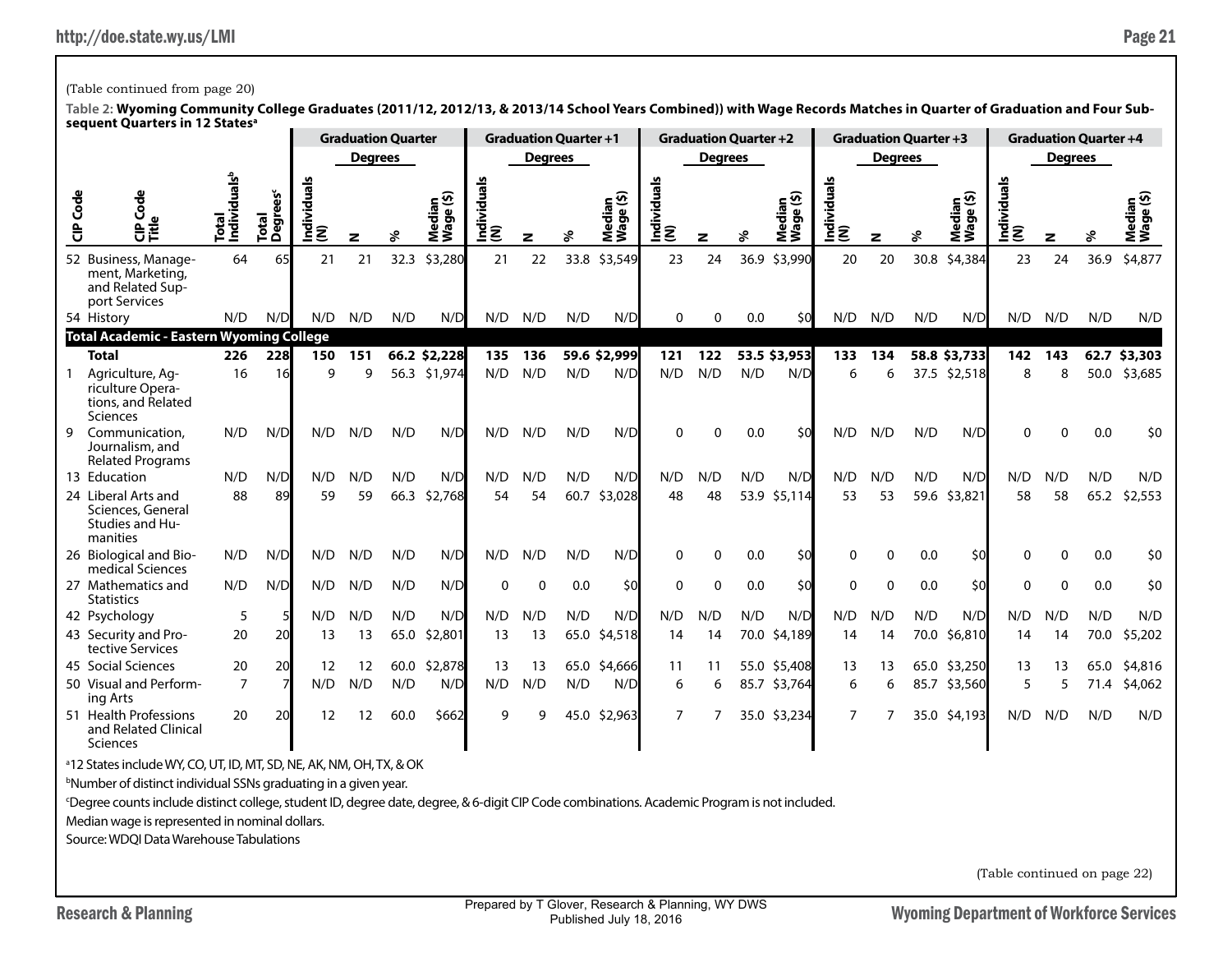### (Table continued from page 21)

**Table 2: Wyoming Community College Graduates (2011/12, 2012/13, & 2013/14 School Years Combined)) with Wage Records Matches in Quarter of Graduation and Four Subsequent Quarters in 12 Statesa**

|          | ~ ……                                                                                                                                                     |                                   |                               |                    |                | <b>Graduation Quarter</b> |                     |                 | <b>Graduation Quarter +1</b> |              |                     |                    |                | <b>Graduation Quarter +2</b> |                                                  |                    |                | <b>Graduation Quarter +3</b> |                     |                    |                | <b>Graduation Quarter +4</b> |                                     |
|----------|----------------------------------------------------------------------------------------------------------------------------------------------------------|-----------------------------------|-------------------------------|--------------------|----------------|---------------------------|---------------------|-----------------|------------------------------|--------------|---------------------|--------------------|----------------|------------------------------|--------------------------------------------------|--------------------|----------------|------------------------------|---------------------|--------------------|----------------|------------------------------|-------------------------------------|
|          |                                                                                                                                                          |                                   |                               |                    | <b>Degrees</b> |                           |                     |                 | <b>Degrees</b>               |              |                     |                    | <b>Degrees</b> |                              |                                                  |                    | <b>Degrees</b> |                              |                     |                    | <b>Degrees</b> |                              |                                     |
| CIP Code | Š<br>$\mathbf{v}$<br>응                                                                                                                                   | Total<br>Individuals <sup>b</sup> | Total<br>Degrees <sup>c</sup> | Individuals<br>(N) | z              | శి                        | Median<br>Wage (\$) | Individual<br>ξ | z                            |              | Median<br>Wage (\$) | Individuals<br>(N) |                | ళ                            | ledian<br><sup>(age (\$)</sup><br>Media<br> Wage | Individuals<br>(N) | z              |                              | Median<br>Wage (\$) | Individuals<br>(N) | z              |                              | ledian<br><sup>Jaqe</sup> (\$)<br>≅ |
|          | 52 Business, Manage-<br>ment, Marketing,<br>and Related Sup-<br>port Services                                                                            | N/D                               | N/D                           | N/D                | N/D            | N/D                       | 10                  | 10              |                              | 83.3 \$1,629 | 10                  | 10                 | 83.3           | \$3,319                      | 11                                               | 11                 | 91.7           | \$4,163                      |                     |                    |                |                              |                                     |
|          | N/D<br>N/D<br>N/D<br>N/D<br>N/D<br>54 History<br>Total Occupational 1 & 2 Year - Eastern Wyoming College                                                 |                                   |                               |                    |                |                           |                     | N/D             | N/D                          | N/D          | N/D                 | 0                  | $\mathbf{0}$   | 0.0                          | \$0                                              | N/D                | N/D            | N/D                          | N/D                 | N/D                | N/D            | N/D                          | N/D                                 |
|          |                                                                                                                                                          | N/D<br>43.4 \$2,771               |                               |                    |                |                           |                     |                 |                              |              |                     |                    |                |                              |                                                  |                    |                |                              |                     |                    |                |                              |                                     |
|          | <b>Total</b>                                                                                                                                             | 349                               | 385                           | 148                | 167            |                           |                     | 186             | 213                          |              | 55.3 \$5,691        | 196                | 220            |                              | 57.1 \$5,841                                     | 191                | 212            |                              | 55.1 \$6,744        | 196                | 216            |                              | 56.1 \$6,651                        |
|          | Agriculture, Ag-<br>riculture Opera-<br>tions, and Related<br><b>Sciences</b>                                                                            | 43                                | 44                            | 8                  | q              |                           | 20.5 \$1,800        | N/D             | N/D                          | N/D          | N/D                 | N/D                | N/D            | N/D                          | N/D                                              | 21                 | 22             |                              | 50.0 \$5,511        | 22                 | 23             | 52.3                         | \$5,086                             |
|          | 12 Personal and Culi-<br>nary Services                                                                                                                   | 35                                | 35                            | 23                 | 23             | 65.7                      | \$1,813             | 26              | 26                           |              | 74.3 \$3,417        | 26                 | 26             | 74.3                         | \$3,788                                          | 22                 | 22             | 62.9                         | \$4,923             | 23                 | 23             | 65.7                         | \$4,442                             |
|          | 13 Education                                                                                                                                             | N/D                               | N/D                           | N/D                | N/D            | N/D                       | N/D                 | N/D             | N/D                          | N/D          | N/D                 | N/D                | N/D            | N/D                          | N/D                                              | N/D                | N/D            | N/D                          | N/D                 | N/D                | N/D            | N/D                          | N/D                                 |
|          | 19 Family and Con-<br>sumer Sciences/<br><b>Human Sciences</b>                                                                                           | N/D                               | N/D                           | N/D                | N/D            | N/D                       | N/D                 | N/D             | N/D                          | N/D          | N/D                 | N/D                | N/D            | N/D                          | N/D                                              | N/D                | N/D            | N/D                          | N/D                 | N/D                | N/D            | N/D                          | N/D                                 |
|          | 48 Precision Produc-<br>tion                                                                                                                             | 178                               | 206                           | 69                 | 86             | 41.7                      | \$3,566             | 102             | 126                          |              | 61.2 \$8,007        | 106                | 127            |                              | 61.7 \$7,893                                     | 102                | 120            |                              | 58.3 \$8,859        | 106                | 123            | 59.7                         | \$8,267                             |
|          | 51 Health Professions<br>and Related Clinical<br><b>Sciences</b>                                                                                         | 42                                | 42                            | 34                 | 34             |                           | 81.0 \$1,188        | 31              | 31                           |              | 73.8 \$5,944        | 33                 | 33             |                              | 78.6 \$6,205                                     | 34                 | 34             |                              | 81.0 \$6,698        | N/D                | N/D            | N/D                          | N/D                                 |
|          | 52 Business, Manage-<br>ment, Marketing,<br>and Related Sup-<br>port Services                                                                            | 53                                | 53                            | 13                 | 13             |                           | 24.5 \$5,304        | 13              | 13                           |              | 24.5 \$5,594        | 14                 | 14             |                              | 26.4 \$5,840                                     | 10                 | 10             |                              | 18.9 \$5,410        | 13                 | 13             |                              | 24.5 \$5,526                        |
|          | <sup>a</sup> 12 States include WY, CO, UT, ID, MT, SD, NE, AK, NM, OH, TX, & OK                                                                          |                                   |                               |                    |                |                           |                     |                 |                              |              |                     |                    |                |                              |                                                  |                    |                |                              |                     |                    |                |                              |                                     |
|          | <sup>b</sup> Number of distinct individual SSNs graduating in a given year.                                                                              |                                   |                               |                    |                |                           |                     |                 |                              |              |                     |                    |                |                              |                                                  |                    |                |                              |                     |                    |                |                              |                                     |
|          | <sup>c</sup> Degree counts include distinct college, student ID, degree date, degree, & 6-digit CIP Code combinations. Academic Program is not included. |                                   |                               |                    |                |                           |                     |                 |                              |              |                     |                    |                |                              |                                                  |                    |                |                              |                     |                    |                |                              |                                     |
|          | Median wage is represented in nominal dollars.                                                                                                           |                                   |                               |                    |                |                           |                     |                 |                              |              |                     |                    |                |                              |                                                  |                    |                |                              |                     |                    |                |                              |                                     |
|          | Source: WDQI Data Warehouse Tabulations                                                                                                                  |                                   |                               |                    |                |                           |                     |                 |                              |              |                     |                    |                |                              |                                                  |                    |                |                              |                     |                    |                |                              |                                     |

(Table continued on page 23)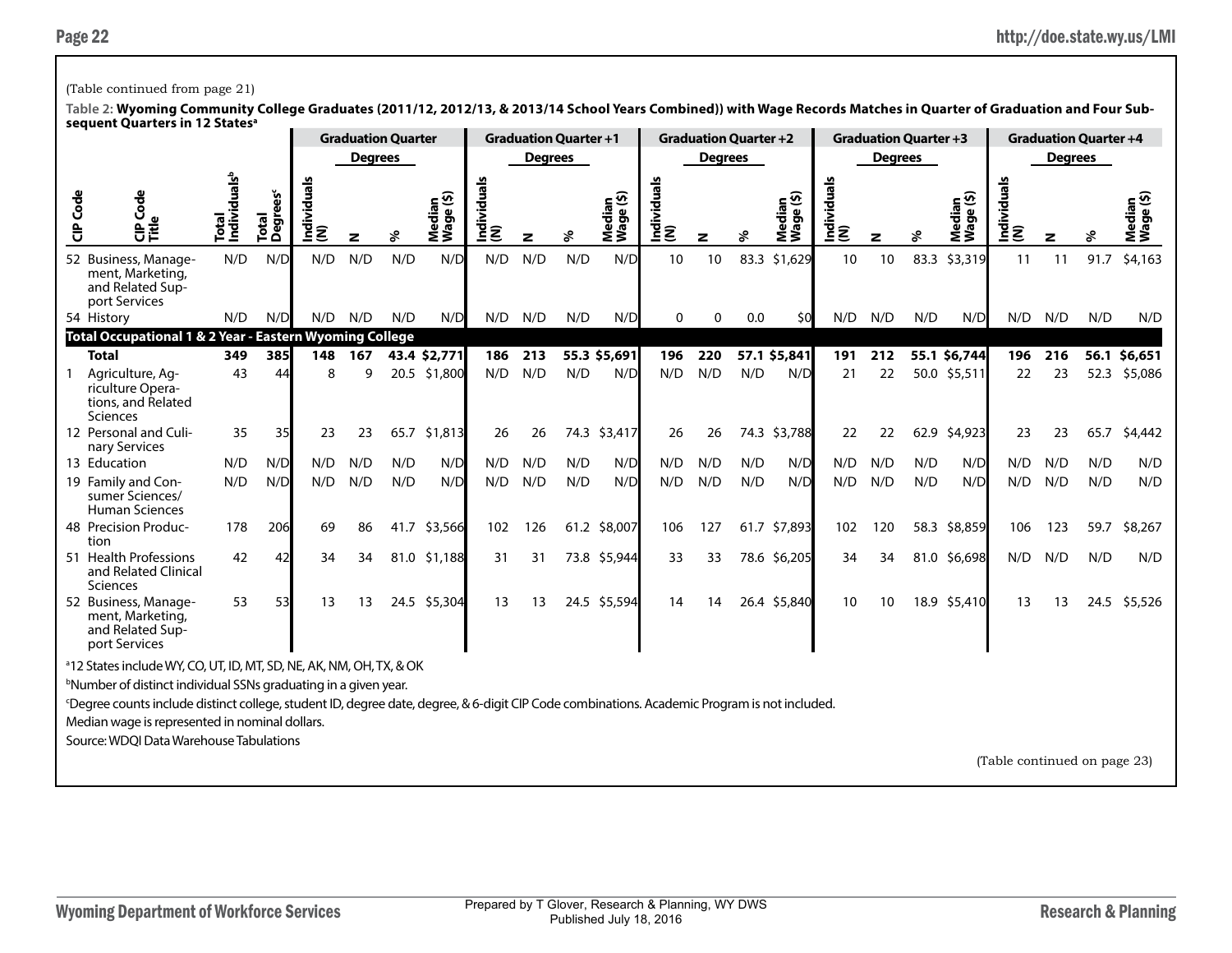## (Table continued from page 22)

|                 |                                                                                                                                                                                                                                                                                                                                                                                                                         |                                                                         |                         |                 |                | <b>Graduation Quarter</b> |                                             |                    |                | <b>Graduation Quarter +1</b> |                     |                    |                | <b>Graduation Quarter +2</b> |                     |                    | <b>Graduation Quarter +3</b> |     |                          |                              |                | <b>Graduation Quarter +4</b> |                     |
|-----------------|-------------------------------------------------------------------------------------------------------------------------------------------------------------------------------------------------------------------------------------------------------------------------------------------------------------------------------------------------------------------------------------------------------------------------|-------------------------------------------------------------------------|-------------------------|-----------------|----------------|---------------------------|---------------------------------------------|--------------------|----------------|------------------------------|---------------------|--------------------|----------------|------------------------------|---------------------|--------------------|------------------------------|-----|--------------------------|------------------------------|----------------|------------------------------|---------------------|
|                 |                                                                                                                                                                                                                                                                                                                                                                                                                         |                                                                         |                         |                 | <b>Degrees</b> |                           |                                             |                    | <b>Degrees</b> |                              |                     |                    | <b>Degrees</b> |                              |                     |                    | <b>Degrees</b>               |     |                          |                              | <b>Degrees</b> |                              |                     |
| <b>CIP</b> Code | ह<br>Ū<br>θĔ                                                                                                                                                                                                                                                                                                                                                                                                            | ndividuals <sup>b</sup><br>Total                                        | <b>Degrees</b><br>Total | ndividuals<br>ξ |                |                           | ledian<br>`° (\$)<br>Wage <sup>(</sup><br>ž | Individuals<br>(N) | z              | వి                           | Median<br>Wage (\$) | Individuals<br>(N) | z              | ళి                           | Median<br>Wage (\$) | Individuals<br>(N) | z                            | వి  | Median<br>Wage (\$)      | Individuals<br>(N)           | z              | శ                            | Median<br>Wage (\$) |
|                 | Total Academic & Occupational - Laramie County Community College<br><b>Total</b>                                                                                                                                                                                                                                                                                                                                        | 1,883 2,224                                                             |                         | 1,331 1,548     |                |                           | 69.6 \$3,461                                | 1,357 1,569        |                |                              | 70.5 \$4,941        | 1,322 1,536        |                |                              | 69.1 \$5,865        | 1,278 1,487        |                              |     | 66.9 \$6,016 1,303 1,511 |                              |                |                              | 67.9 \$6,222        |
|                 | Agriculture, Ag-<br>riculture Opera-<br>tions, and Related<br>Sciences                                                                                                                                                                                                                                                                                                                                                  | 73<br>80<br>63.8 \$2,392<br>48<br>51<br>N/D<br>N/D<br>N/D<br>N/D<br>N/D |                         |                 |                |                           |                                             |                    |                |                              | 56.3 \$3,801        | 36                 | 39             |                              | 48.8 \$3,191        | 33                 | 37                           |     | 46.3 \$3,748             | 34                           | 38             |                              | 47.5 \$3,192        |
| 3               | <b>Natural Resources</b><br>and Conservation                                                                                                                                                                                                                                                                                                                                                                            | N/D                                                                     | N/D                     | N/D             | N/D            | N/D                       | N/D                                         | N/D                | N/D            | N/D                          | $\Omega$            | $\Omega$           | 0.0            | \$0                          | N/D                 | N/D                | N/D                          | N/D |                          |                              |                |                              |                     |
|                 | 9 Communication,<br>Journalism, and<br><b>Related Programs</b>                                                                                                                                                                                                                                                                                                                                                          | 23                                                                      | 25                      | 18              | 20             | 80.0                      | \$3,151                                     | 18                 | 20             |                              | 80.0 \$3,398        | N/D                | N/D            | N/D                          | N/D                 | 16                 | 18                           |     | 72.0 \$4,482             | 19                           | 21             | 84.0                         | \$4,153             |
|                 | 11 Computer and<br>Information Sci-<br>ences and Support<br>Services                                                                                                                                                                                                                                                                                                                                                    | 92                                                                      | 153                     | 76              | 120            |                           | 78.4 \$4,988                                | 68                 | 108            |                              | 70.6 \$6,947        | 71                 | 114            |                              | 74.5 \$7,381        | 70                 | 112                          |     | 73.2 \$7,177             | 71                           | 111            |                              | 72.5 \$7,228        |
|                 | 13 Education                                                                                                                                                                                                                                                                                                                                                                                                            | 193                                                                     | 194                     | 151             | 152            |                           | 78.4 \$2,907                                | 143                | 144            |                              | 74.2 \$3,214        | 129                | 130            |                              | 67.0 \$3,185        | 134                | 135                          |     | 69.6 \$3,170             | 139                          | 140            |                              | 72.2 \$3,041        |
|                 | 14 Engineering                                                                                                                                                                                                                                                                                                                                                                                                          | $\overline{7}$                                                          | 7                       | N/D             | N/D            | N/D                       | N/D                                         | N/D                | N/D            | N/D                          | N/D                 | N/D                | N/D            | N/D                          | N/D                 | N/D                | N/D                          | N/D | N/D                      | N/D                          | N/D            | N/D                          | N/D                 |
|                 | 15 Engineering<br>Technologies/Tech-<br>nicians                                                                                                                                                                                                                                                                                                                                                                         | 70                                                                      | 85                      | 60              | 73             |                           | 85.9 \$5,294                                | 59                 | 70             |                              | 82.4 \$9,872        | 61                 | 72             |                              | 84.7\$10,608        | 52                 | 62                           |     | 72.9 \$11,080            | 50                           | 61             |                              | 71.8 \$12,000       |
|                 | 16 Foreign Languages,<br>Literatures, and<br>Linguistics                                                                                                                                                                                                                                                                                                                                                                | 8                                                                       |                         | 8               | 8              |                           | 100.0 \$4,489                               | 8                  | 8              |                              | 100.0 \$5,158       | 8                  | 8              |                              | 100.0 \$3,735       | 7                  | 7                            |     | 87.5 \$5,408             | 6                            | 6              | 75.0                         | \$9,535             |
|                 | 22 Legal Professions<br>and Studies                                                                                                                                                                                                                                                                                                                                                                                     | 36                                                                      | 36                      | 27              | 27             | 75.0                      | \$5,232                                     | 27                 | 27             |                              | 75.0 \$5,607        | 26                 | 26             |                              | 72.2 \$6,059        | 23                 | 23                           |     | 63.9 \$7,470             | 24                           | 24             | 66.7                         | \$6,345             |
|                 | 23 English Language<br>and Literature/<br>Letters                                                                                                                                                                                                                                                                                                                                                                       | 8                                                                       | 8                       | N/D             | N/D            | N/D                       | N/D                                         | N/D                | N/D            | N/D                          | N/D                 | N/D                | N/D            | N/D                          | N/D                 | N/D                | N/D                          | N/D | N/D                      | N/D                          | N/D            | N/D                          | N/D                 |
|                 | 24 Liberal Arts and<br>Sciences, General<br>Studies and Hu-<br>manities                                                                                                                                                                                                                                                                                                                                                 | 301                                                                     | 302                     | 212             | 212            |                           | 70.2 \$3,225                                | 200                | 201            |                              | 66.6 \$3,656        | 186                | 187            |                              | 61.9 \$4,263        | 190                | 191                          |     | 63.2 \$4,514             | 197                          | 198            | 65.6                         | \$4,296             |
|                 | 26 Biological and Bio-<br>medical Sciences                                                                                                                                                                                                                                                                                                                                                                              | 9                                                                       |                         | 7               | 7              | 77.8                      | \$1,440                                     | 5                  | 5              |                              | 55.6 \$3,920        | N/D                | N/D            | N/D                          | N/D                 | N/D                | N/D                          | N/D | N/D                      | N/D                          | N/D            | N/D                          | N/D                 |
|                 | <sup>a</sup> 12 States include WY, CO, UT, ID, MT, SD, NE, AK, NM, OH, TX, & OK<br><sup>b</sup> Number of distinct individual SSNs graduating in a given year.<br><sup>c</sup> Degree counts include distinct college, student ID, degree date, degree, & 6-digit CIP Code combinations. Academic Program is not included.<br>Median wage is represented in nominal dollars.<br>Source: WDOI Data Warehouse Tabulations |                                                                         |                         |                 |                |                           |                                             |                    |                |                              |                     |                    |                |                              |                     |                    |                              |     |                          |                              |                |                              |                     |
|                 |                                                                                                                                                                                                                                                                                                                                                                                                                         |                                                                         |                         |                 |                |                           |                                             |                    |                |                              |                     |                    |                |                              |                     |                    |                              |     |                          | (Table continued on page 24) |                |                              |                     |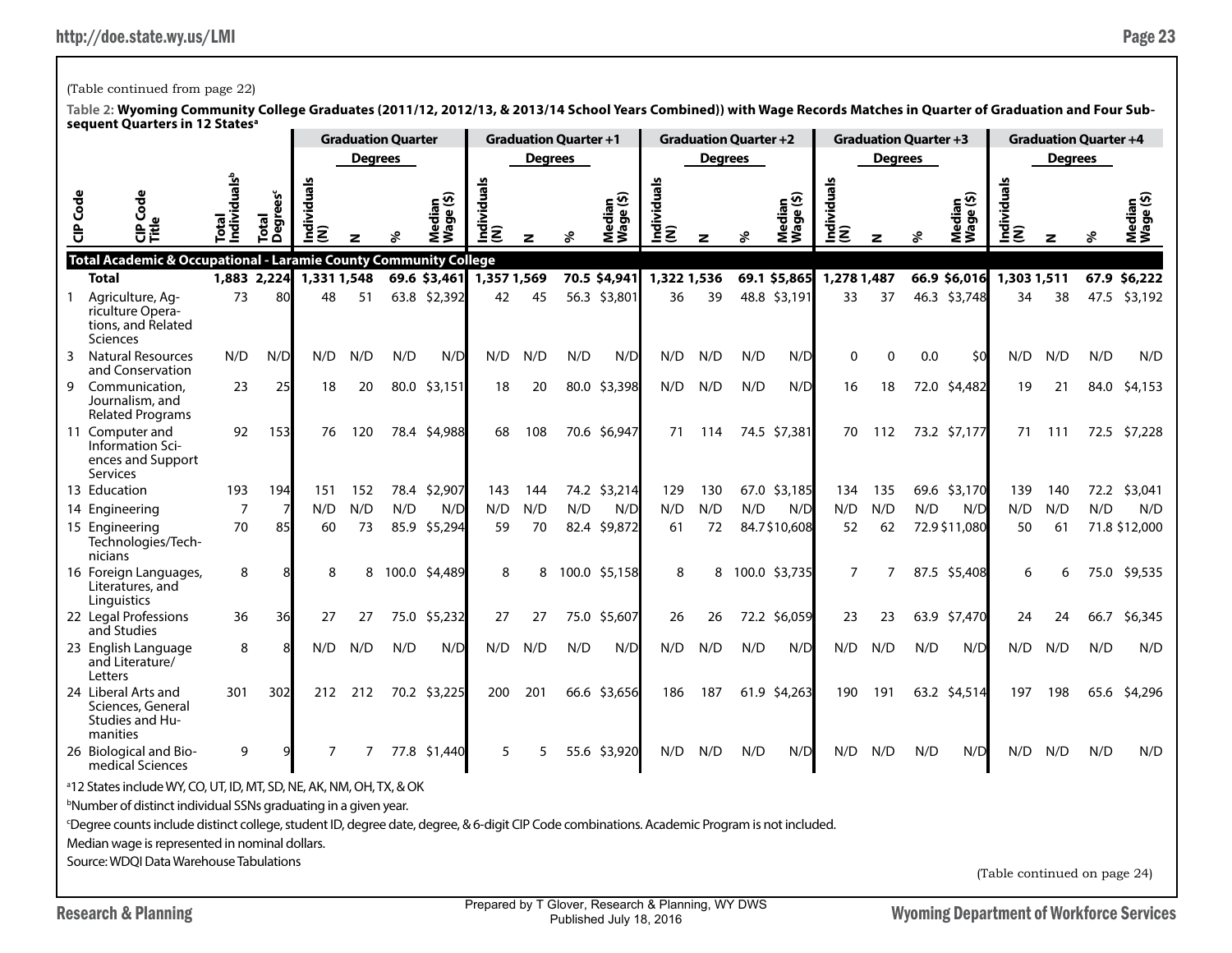## (Table continued from page 23)

|          | .                                                                                                                                                                                                                                                                                                                                                                                                                       |                                        |                                    |                         | <b>Graduation Quarter</b> |               |                                      |                         | <b>Graduation Quarter +1</b> |              |                     |                    |                | <b>Graduation Quarter +2</b> |                     |                    | <b>Graduation Quarter +3</b> |               |                         |                              |                   | <b>Graduation Quarter +4</b> |                     |
|----------|-------------------------------------------------------------------------------------------------------------------------------------------------------------------------------------------------------------------------------------------------------------------------------------------------------------------------------------------------------------------------------------------------------------------------|----------------------------------------|------------------------------------|-------------------------|---------------------------|---------------|--------------------------------------|-------------------------|------------------------------|--------------|---------------------|--------------------|----------------|------------------------------|---------------------|--------------------|------------------------------|---------------|-------------------------|------------------------------|-------------------|------------------------------|---------------------|
|          |                                                                                                                                                                                                                                                                                                                                                                                                                         |                                        |                                    |                         | <b>Degrees</b>            |               |                                      |                         | <b>Degrees</b>               |              |                     |                    | <b>Degrees</b> |                              |                     |                    | <b>Degrees</b>               |               |                         |                              | <b>Degrees</b>    |                              |                     |
| CIP Code | Φ<br>Ğ<br><b>DE</b>                                                                                                                                                                                                                                                                                                                                                                                                     | Individuals <sup>b</sup><br><b>Rad</b> | rees <sup>c</sup><br>Total<br>Degi | ౨<br>Individual:<br>(N) | z                         | వి            | ledian<br>`^(\$)<br>Mediar<br>Wage ( | ౨<br>Individuals<br>(N) | $\mathbf{z}$                 | ४            | Median<br>Wage (\$) | Individuals<br>(N) | z              | ℅                            | Median<br>Wage (\$) | Individuals<br>(N) | z                            | శి            | ୁ ⊙<br>Mediar<br>Wage ( | Individuals<br>(N)           | z                 | ళ                            | Median<br>Wage (\$) |
|          | 27 Mathematics and<br><b>Statistics</b>                                                                                                                                                                                                                                                                                                                                                                                 | N/D                                    | N/L                                | N/D                     | N/D                       | N/D           | N/D                                  | N/D                     | N/D                          | N/D          | N/D                 | N/D                | N/D            | N/D                          | N/D                 | N/D                | N/D                          | N/D           | N/D                     | N/D                          | N/D               | N/D                          | N/D                 |
|          | 30 Multi/Interdisciplin-<br>ary Studies                                                                                                                                                                                                                                                                                                                                                                                 | 104                                    | 104                                | 65                      | 65                        | 62.5          | \$3,512                              | 66                      | 66                           | 63.5         | \$3,449             | 59                 | 59             | 56.7                         | \$3,009             | 60                 | 60                           | 57.7          | \$3,707                 | 59                           | 59                | 56.7                         | \$3,749             |
|          | 31 Parks, Recreation,<br>Leisure, and Fitness<br><b>Studies</b>                                                                                                                                                                                                                                                                                                                                                         | N/D                                    | N/D                                | N/D                     | N/D                       | N/D           | N/D                                  | N/D                     | N/D                          | N/D          | N/D                 | N/D                | N/D            | N/D                          | N/D                 | N/D                | N/D                          | N/D           | N/D                     | N/D                          | N/D               | N/D                          | N/D                 |
|          | 41 Science Technolo-<br>gies/Technicians                                                                                                                                                                                                                                                                                                                                                                                | \$5,244                                | 27                                 | 27                      |                           | 84.4 \$10,374 | 26                                   | 26                      |                              | 81.3\$13,766 | 23                  | 23                 |                | 71.9 \$13,650                | 21                  | 21                 |                              | 65.6 \$15,784 |                         |                              |                   |                              |                     |
|          | 42 Psychology                                                                                                                                                                                                                                                                                                                                                                                                           | 59                                     | 59                                 | 44                      | 44                        | 74.6          | \$3,371                              | 45                      | 45                           |              | 76.3 \$3,166        | 39                 | 39             |                              | 66.1 \$3,087        | 35                 | 35                           |               | 59.3 \$4,153            | 33                           | 33                | 55.9                         | \$4,770             |
|          | 43 Security and Pro-<br>tective Services                                                                                                                                                                                                                                                                                                                                                                                | 45                                     | 45                                 | 33                      | 33                        |               | 73.3 \$3,736                         | 35                      | 35                           |              | 77.8 \$4,869        | 30                 | 30             |                              | 66.7 \$5,062        | 31                 | 31                           |               | 68.9 \$5,600            | 34                           | 34                |                              | 75.6 \$5,286        |
|          | 44 Public Adminis-<br>tration and Social<br>Service Professions                                                                                                                                                                                                                                                                                                                                                         | 29                                     | 29                                 | 22                      | 22                        |               | 75.9 \$3,325                         | 22                      | 22                           |              | 75.9 \$3,839        | 19                 | 19             |                              | 65.5 \$3,332        | 15                 | 15                           |               | 51.7 \$4,078            | 17                           | 17                |                              | 58.6 \$3,543        |
|          | 45 Social Sciences                                                                                                                                                                                                                                                                                                                                                                                                      | 50                                     | 52                                 | 39                      | 41                        | 78.8          | \$3,201                              | 33                      | 33                           |              | 63.5 \$3,614        | 29                 | 29             |                              | 55.8 \$2,371        | 31                 | 31                           |               | 59.6 \$4,331            | 31                           | 31                | 59.6                         | \$3,680             |
|          | 46 Construction Trades                                                                                                                                                                                                                                                                                                                                                                                                  | N/D                                    | N/D                                | N/D                     | N/D                       | N/D           | N/D                                  | N/D                     | N/D                          | N/D          | N/D                 | N/D                | N/D            | N/D                          | N/D                 | N/D                | N/D                          | N/D           | N/D                     | N/D                          | N/D               | N/D                          | N/D                 |
|          | 47 Mechanic and Re-<br>pair Technologies/<br>Technicians                                                                                                                                                                                                                                                                                                                                                                | 93                                     | 121                                | 73                      | 97                        | 80.2          | \$4,056                              | 74                      | 100                          |              | 82.6 \$5,750        | 75                 | 97             |                              | 80.2 \$6,023        | 69                 | 91                           |               | 75.2 \$5,854            | 70                           | 90                | 74.4                         | \$6,867             |
|          | 48 Precision Produc-<br>tion                                                                                                                                                                                                                                                                                                                                                                                            | N/D                                    | N/D                                | N/D                     | N/D                       | N/D           | N/D                                  | N/D                     | N/D                          | N/D          | N/D                 | N/D                | N/D            | N/D                          | N/D                 | N/D                | N/D                          | N/D           | N/D                     | N/D                          | N/D               | N/D                          | N/D                 |
|          | 50 Visual and Perform-<br>ing Arts                                                                                                                                                                                                                                                                                                                                                                                      | 28                                     | 28                                 | 23                      | 23                        | 82.1          | \$2,796                              | N/D                     | N/D                          | N/D          | N/D                 | 16                 | 16             | 57.1                         | \$4,840             | 18                 | 18                           |               | 64.3 \$4,447            | 17                           | 17                | 60.7                         | \$4,860             |
|          | 51 Health Professions<br>and Related Clinical<br>Sciences                                                                                                                                                                                                                                                                                                                                                               | 566                                    | 686                                | 345                     | 399                       |               | 58.2 \$3,098                         | 404                     | 461                          |              | 67.2 \$6,620        | 443                | 506            | 73.8                         | \$9,361             | 419                | 479                          |               | 69.8 \$9,673            | 423                          | 491               |                              | 71.6 \$10,360       |
|          | 52 Business, Manage-<br>ment, Marketing,<br>and Related Sup-<br>port Services                                                                                                                                                                                                                                                                                                                                           | 111                                    | 129                                | 85                      | 99                        |               | 76.7 \$5,089                         | 90                      | 104                          |              | 80.6 \$5,141        | 82                 | 96             |                              | 74.4 \$6,532        | 80                 | 94                           |               | 72.9 \$6,462            | 78                           | 88                |                              | 68.2 \$7,218        |
|          | 54 History                                                                                                                                                                                                                                                                                                                                                                                                              | 16                                     |                                    | 11                      | 11                        |               | 68.8 \$1.815                         | 12                      | 12                           |              | 75.0 \$3,033        | 8                  | 8              |                              | 50.0 \$2,525        | 9                  | 9                            |               | 56.3 \$2,835            | 12                           | $12 \overline{ }$ |                              | 75.0 \$1,438        |
|          | <b>Total Academic - Laramie County Community College</b>                                                                                                                                                                                                                                                                                                                                                                |                                        |                                    |                         |                           |               |                                      |                         |                              |              |                     |                    |                |                              |                     |                    |                              |               |                         |                              |                   |                              |                     |
|          | <b>Total</b>                                                                                                                                                                                                                                                                                                                                                                                                            |                                        | 995 1,056                          |                         |                           |               | 732 777 73.6 \$3,222                 |                         | 700 743                      |              | 70.4 \$3,801        | 624                | 662            |                              | 62.7 \$4,035        | 626                | 667                          |               | 63.2 \$4,146            | 648                          | 683               |                              | 64.7 \$4,013        |
|          | <sup>a</sup> 12 States include WY, CO, UT, ID, MT, SD, NE, AK, NM, OH, TX, & OK<br><sup>b</sup> Number of distinct individual SSNs graduating in a given year.<br><sup>c</sup> Degree counts include distinct college, student ID, degree date, degree, & 6-digit CIP Code combinations. Academic Program is not included.<br>Median wage is represented in nominal dollars.<br>Source: WDOI Data Warehouse Tabulations |                                        |                                    |                         |                           |               |                                      |                         |                              |              |                     |                    |                |                              |                     |                    |                              |               |                         | (Table continued on page 25) |                   |                              |                     |
|          |                                                                                                                                                                                                                                                                                                                                                                                                                         |                                        |                                    |                         |                           |               |                                      |                         |                              |              |                     |                    |                |                              |                     |                    |                              |               |                         |                              |                   |                              |                     |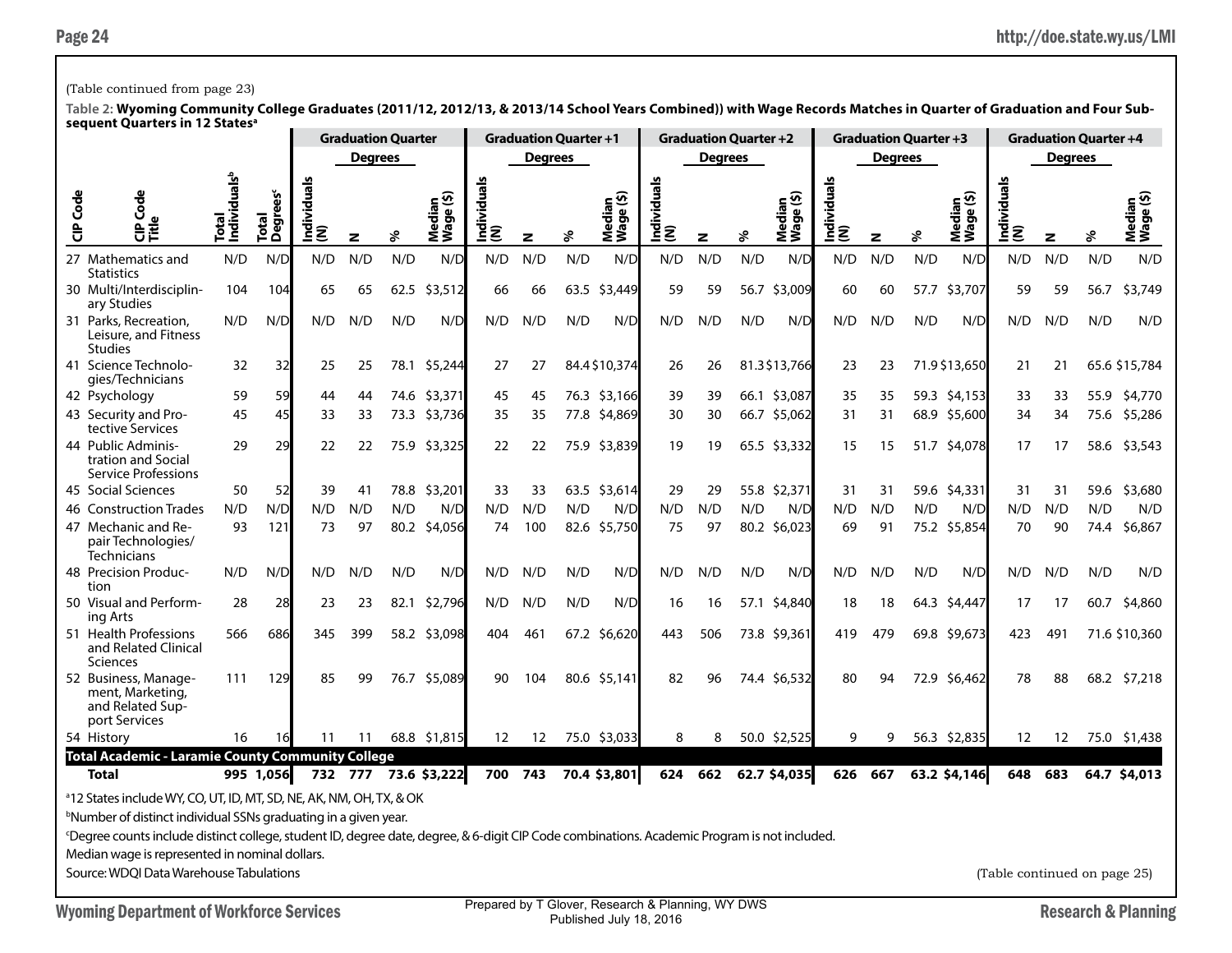## (Table continued from page 24)

**Table 2: Wyoming Community College Graduates (2011/12, 2012/13, & 2013/14 School Years Combined)) with Wage Records Matches in Quarter of Graduation and Four Subsequent Quarters in 12 Statesa**

|                 | אנטעכווג עטטו נכוא ווו וב                                                       |                                   |                       |                   |                | <b>Graduation Quarter</b> |                        |                   |                | <b>Graduation Quarter +1</b> |                     |                    |                | <b>Graduation Quarter +2</b> |                              |                    |                | <b>Graduation Quarter +3</b> |                     |                    |                | <b>Graduation Quarter +4</b> |                     |
|-----------------|---------------------------------------------------------------------------------|-----------------------------------|-----------------------|-------------------|----------------|---------------------------|------------------------|-------------------|----------------|------------------------------|---------------------|--------------------|----------------|------------------------------|------------------------------|--------------------|----------------|------------------------------|---------------------|--------------------|----------------|------------------------------|---------------------|
|                 |                                                                                 |                                   |                       |                   | <b>Degrees</b> |                           |                        |                   | <b>Degrees</b> |                              |                     |                    | <b>Degrees</b> |                              |                              |                    | <b>Degrees</b> |                              |                     |                    | <b>Degrees</b> |                              |                     |
| <b>CIP</b> Code | Code<br>C<br>Trie                                                               | Total<br>Individuals <sup>b</sup> | ees<br>Total<br>Degre | ᢛ<br>ndividu<br>ξ | z              | వి                        | ⊆ত<br>Media<br> Wage ( | Individuals<br>้౾ | z              | వి                           | Median<br>Wage (\$) | Individuals<br>(N) | z              | వి                           | ⊆⊛<br>Media<br> <br>  Wage ( | Individuals<br>(N) | z              | వి                           | Median<br>Wage (\$) | Individuals<br>(N) | z              | వి                           | Median<br>Wage (\$) |
|                 | Agriculture, Ag-<br>riculture Opera-<br>tions, and Related<br>Sciences          | 49                                | 50                    | 31                | 31             | 62.0                      | \$2,022                | 29                | 29             | 58.0                         | \$2,713             | 23                 | 23             | 46.0                         | \$2,458                      | 21                 | 22             | 44.0                         | \$2,608             | 22                 | 23             | 46.0                         | \$2,894             |
| 3               | <b>Natural Resources</b><br>and Conservation                                    | N/D                               | N/D                   | N/D               | N/D            | N/D                       | N/D                    | N/D               | N/D            | N/D                          | N/D                 | N/D                | N/D            | N/D                          | N/D                          | $\Omega$           | $\Omega$       | 0.0                          | \$0                 | N/D                | N/D            | N/D                          | N/D                 |
| 9               | Communication.<br>Journalism, and<br><b>Related Programs</b>                    | 23                                | 25                    | 18                | 20             | 80.0                      | \$3,151                | 18                | 20             |                              | 80.0 \$3,398        | N/D                | N/D            | N/D                          | N/D                          | 16                 | 18             | 72.0                         | \$4,482             | 19                 | 21             | 84.0                         | \$4,153             |
|                 | 11 Computer and<br>Information Sci-<br>ences and Support<br>Services            | N/D                               | N/D                   | N/D               | N/D            | N/D                       | N/D                    | N/D               | N/D            | N/D                          | N/D                 | N/D                | N/D            | N/D                          | N/D                          | N/D                | N/D            | N/D                          | N/D                 | N/D                | N/D            | N/D                          | N/D                 |
|                 | 13 Education                                                                    | N/D                               | N/D                   | 151               | 152            | 152.0                     | \$2,907                | N/D               | N/D            | N/D                          | N/D                 | N/D                | N/D            | N/D                          | N/D                          | N/D                | N/D            | N/D                          | N/D                 | N/D                | N/D            | N/D                          | N/D                 |
|                 | 14 Engineering                                                                  | $\overline{7}$                    |                       | N/D               | N/D            | N/D                       | N/D                    | N/D               | N/D            | N/D                          | N/D                 | N/D                | N/D            | N/D                          | N/D                          | N/D                | N/D            | N/D                          | N/D                 | N/D                | N/D            | N/D                          | N/D                 |
|                 | 15 Engineering<br>Technologies/Tech-<br>nicians                                 | 11                                | 11                    | 10                | 10             | 90.9                      | \$9,327                | 10                | 10             |                              | 90.9\$11,966        | 11                 | 11             |                              | 100.0\$11,813                | 10                 | 10             |                              | 90.9 \$11,565       | 9                  | 9              |                              | 81.8 \$12,548       |
|                 | 16 Foreign Languages,<br>Literatures, and<br>Linguistics                        | 8                                 |                       | 8                 | 8              | 100.0                     | \$4,489                | 8                 | 8              |                              | 100.0 \$5,158       | 8                  | 8              | 100.0                        | \$3,735                      | $\overline{7}$     | $\overline{7}$ | 87.5                         | \$5,408             | 6                  | 6              | 75.0                         | \$9,535             |
|                 | 22 Legal Professions<br>and Studies                                             | 13                                | 13                    | 10                | 10             | 76.9                      | \$4,671                | 10                | 10             | 76.9                         | \$4,410             | 9                  | 9              |                              | 69.2 \$5,942                 | N/D                | N/D            | N/D                          | N/D                 | 9                  | 9              | 69.2                         | \$6,207             |
|                 | 23 English Language<br>and Literature/<br>Letters                               | 8                                 |                       | N/D               | N/D            | N/D                       | N/D                    | N/D               | N/D            | N/D                          | N/D                 | N/D                | N/D            | N/D                          | N/D                          | N/D                | N/D            | N/D                          | N/D                 | N/D                | N/D            | N/D                          | N/D                 |
|                 | 24 Liberal Arts and<br>Sciences, General<br>Studies and Hu-<br>manities         | 301                               | 302                   | 212               | 212            |                           | 70.2 \$3,225           | 200               | 201            |                              | 66.6 \$3,656        | 186                | 187            | 61.9                         | \$4,263                      | 190                | 191            |                              | 63.2 \$4,514        | 197                | 198            | 65.6                         | \$4,296             |
|                 | 26 Biological and Bio-<br>medical Sciences                                      | 9                                 |                       | 7                 | 7              |                           | 77.8 \$1,440           | 5                 | 5              |                              | 55.6 \$3,920        | N/D                | N/D            | N/D                          | N/D                          | N/D                | N/D            | N/D                          | N/D                 | N/D                | N/D            | N/D                          | N/D                 |
|                 | 27 Mathematics and<br><b>Statistics</b>                                         | N/D                               | N/D                   | N/D               | N/D            | N/D                       | N/D                    | N/D               | N/D            | N/D                          | N/D                 | N/D                | N/D            | N/D                          | N/D                          | N/D                | N/D            | N/D                          | N/D                 | N/D                | N/D            | N/D                          | N/D                 |
|                 | <sup>a</sup> 12 States include WY, CO, UT, ID, MT, SD, NE, AK, NM, OH, TX, & OK |                                   |                       |                   |                |                           |                        |                   |                |                              |                     |                    |                |                              |                              |                    |                |                              |                     |                    |                |                              |                     |
|                 | <sup>b</sup> Number of distinct individual SSNs graduating in a given year.     |                                   |                       |                   |                |                           |                        |                   |                |                              |                     |                    |                |                              |                              |                    |                |                              |                     |                    |                |                              |                     |

c Degree counts include distinct college, student ID, degree date, degree, & 6-digit CIP Code combinations. Academic Program is not included.

Median wage is represented in nominal dollars.

Source: WDQI Data Warehouse Tabulations

(Table continued on page 26)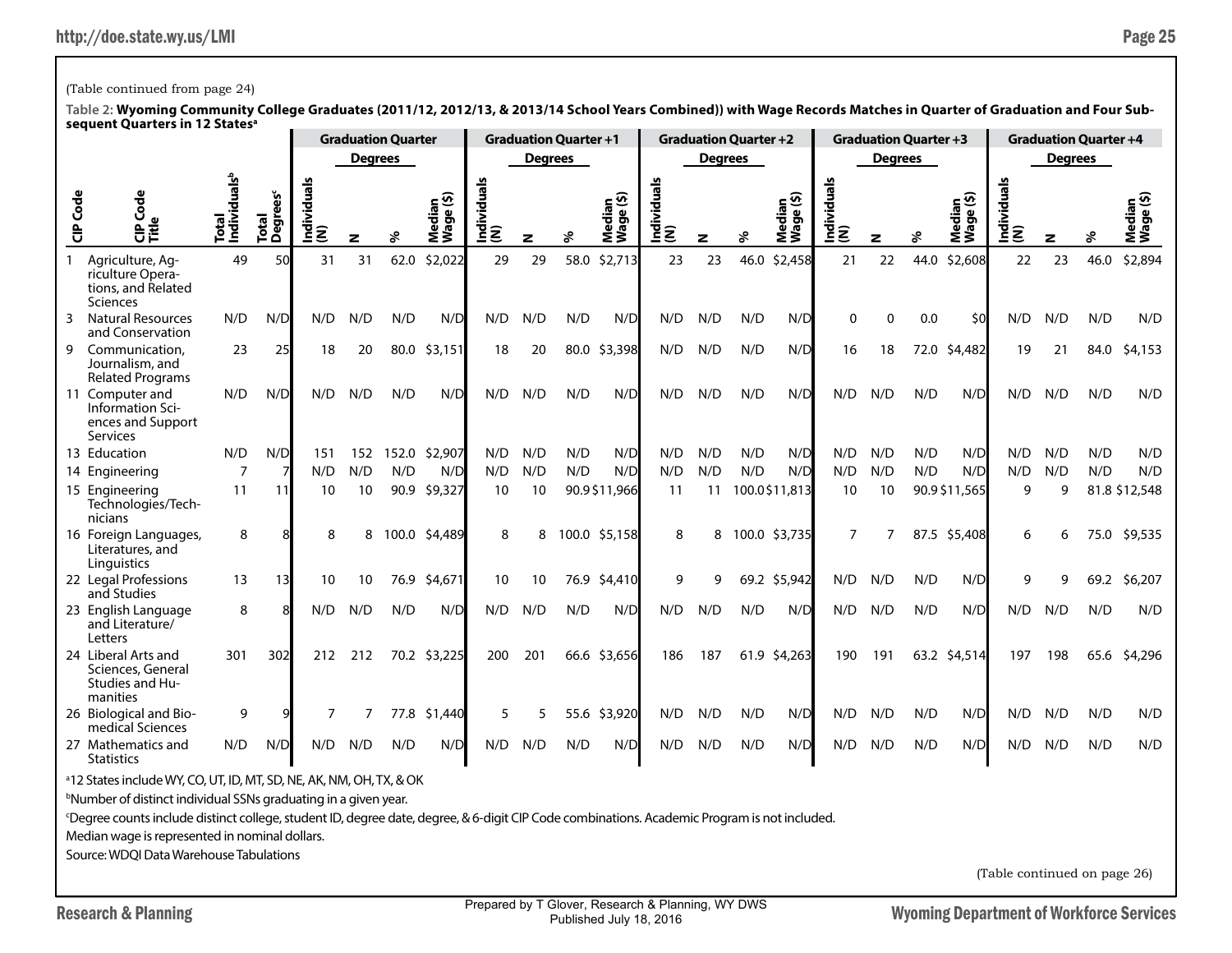### (Table continued from page 25)

**Table 2: Wyoming Community College Graduates (2011/12, 2012/13, & 2013/14 School Years Combined)) with Wage Records Matches in Quarter of Graduation and Four Subsequent Quarters in 12 Statesa**

|          | . <i>. . . .</i>                                                                                                                                                                                                                                                                                                           |                                   |                               |                        |                | <b>Graduation Quarter</b> |                     |                         | <b>Graduation Quarter +1</b> |      |                     |                    | <b>Graduation Quarter +2</b> |      |                                             |                    | <b>Graduation Quarter +3</b> |      |                                         |                    |                | <b>Graduation Quarter +4</b> |                     |
|----------|----------------------------------------------------------------------------------------------------------------------------------------------------------------------------------------------------------------------------------------------------------------------------------------------------------------------------|-----------------------------------|-------------------------------|------------------------|----------------|---------------------------|---------------------|-------------------------|------------------------------|------|---------------------|--------------------|------------------------------|------|---------------------------------------------|--------------------|------------------------------|------|-----------------------------------------|--------------------|----------------|------------------------------|---------------------|
|          |                                                                                                                                                                                                                                                                                                                            |                                   |                               |                        | <b>Degrees</b> |                           |                     |                         | <b>Degrees</b>               |      |                     |                    | <b>Degrees</b>               |      |                                             |                    | <b>Degrees</b>               |      |                                         |                    | <b>Degrees</b> |                              |                     |
| CIP Code | Š<br>응う                                                                                                                                                                                                                                                                                                                    | Individuals <sup>b</sup><br>Total | Total<br>Degrees <sup>c</sup> | S<br>g<br>Individ<br>ξ | z              | శి                        | Median<br>Wage (\$) | ౨<br>Individuals<br>(N) | z                            | ళి   | Median<br>Wage (\$) | Individuals<br>(N) | z                            | ℅    | ledian<br><sub>Vaqe</sub> (\$)<br>Nag<br>Ź. | Individuals<br>(N) | z                            | వి   | ledian<br>/age (\$)<br>Mediar<br>Wage ( | Individuals<br>(N) | z              | ℅                            | Median<br>Wage (\$) |
|          | 30 Multi/Interdisciplin-<br>ary Studies                                                                                                                                                                                                                                                                                    | 104                               | 104                           | 65                     | 65             | 62.5                      | \$3,512             | 66                      | 66                           | 63.5 | \$3,449             | 59                 | 59                           | 56.7 | \$3,009                                     | 60                 | 60                           | 57.7 | \$3,707                                 | 59                 | 59             | 56.7                         | \$3,749             |
|          | 31 Parks, Recreation,<br>Leisure, and Fitness<br><b>Studies</b>                                                                                                                                                                                                                                                            | N/D                               | N/D                           | N/D                    | N/D            | N/D                       | N/D                 | N/D                     | N/D                          | N/D  | N/D                 | N/D                | N/D                          | N/D  | N/D                                         | N/D                | N/D                          | N/D  | N/D                                     | N/D                | N/D            | N/D                          | N/D                 |
|          | 42 Psychology                                                                                                                                                                                                                                                                                                              | 59                                | 59                            | 44                     | 44             | 74.6                      | \$3,371             | 45                      | 45                           |      | 76.3 \$3,166        | 39                 | 39                           |      | 66.1 \$3,087                                | 35                 | 35                           |      | 59.3 \$4,153                            | 33                 | 33             | 55.9                         | \$4,770             |
|          | 43 Security and Pro-<br>tective Services                                                                                                                                                                                                                                                                                   | N/D                               | N/D                           | N/D                    | N/D            | N/D                       | N/D                 | N/D                     | N/D                          | N/D  | N/D                 | N/D                | N/D                          | N/D  | N/D                                         | N/D                | N/D                          | N/D  | N/D                                     | N/D                | N/D            | N/D                          | N/D                 |
|          | 44 Public Adminis-<br>tration and Social<br><b>Service Professions</b>                                                                                                                                                                                                                                                     | 29                                | 29                            | 22                     | 22             |                           | 75.9 \$3,325        | 22                      | 22                           |      | 75.9 \$3,839        | 19                 | 19                           |      | 65.5 \$3,332                                | 15                 | 15                           |      | 51.7 \$4,078                            | 17                 | 17             | 58.6                         | \$3,543             |
|          | 45 Social Sciences                                                                                                                                                                                                                                                                                                         | 50                                | 52                            | 39                     | 41             | 78.8                      | \$3,201             | 33                      | 33                           |      | 63.5 \$3,614        | 29                 | 29                           |      | 55.8 \$2,371                                | 31                 | 31                           |      | 59.6 \$4,331                            | 31                 | 31             | 59.6                         | \$3,680             |
|          | 50 Visual and Perform-<br>ing Arts                                                                                                                                                                                                                                                                                         | 28                                | 28                            | 23                     | 23             | 82.1                      | \$2,796             | N/D                     | N/D                          | N/D  | N/D                 | 16                 | 16                           |      | 57.1 \$4,840                                | 18                 | 18                           |      | 64.3 \$4,447                            | 17                 | 17             | 60.7                         | \$4,860             |
|          | 51 Health Professions<br>and Related Clinical<br><b>Sciences</b>                                                                                                                                                                                                                                                           | N/D                               | N/D                           | N/D                    | N/D            | N/D                       | N/D                 | N/D                     | N/D                          | N/D  | N/D                 | N/D                | N/D                          | N/D  | N/D                                         | N/D                | N/D                          | N/D  | N/D                                     | N/D                | N/D            | N/D                          | N/D                 |
|          | 52 Business, Manage-<br>ment, Marketing,<br>and Related Sup-<br>port Services                                                                                                                                                                                                                                              | 71                                | 83                            | 58                     | 69             |                           | 83.1 \$4,741        | 61                      | 72                           |      | 86.7 \$4,122        | 56                 | 67                           |      | 80.7 \$5,942                                | 54                 | 65                           |      | 78.3 \$5,904                            | 51                 | 58             |                              | 69.9 \$7,218        |
|          | 54 History                                                                                                                                                                                                                                                                                                                 | 16                                | 16                            | 11                     | 11             |                           | 68.8 \$1.815        | 12                      | 12                           |      | 75.0 \$3,033        | 8                  | 8                            |      | 50.0 \$2,525                                | 9                  | 9                            |      | 56.3 \$2,835                            | 12                 | 12             |                              | 75.0 \$1,438        |
|          | Total Occupational 1 & 2 Year - Laramie County Community College                                                                                                                                                                                                                                                           |                                   |                               |                        |                |                           |                     |                         |                              |      |                     |                    |                              |      |                                             |                    |                              |      |                                         |                    |                |                              |                     |
|          | <b>Total</b>                                                                                                                                                                                                                                                                                                               |                                   | 914 1,168                     | 618                    | 771            |                           | 66.0 \$3,916        | 673                     | 826                          |      | 70.7 \$6,722        | 714                | 874                          |      | 74.8 \$8,073                                | 668                | 820                          |      | 70.2 \$8,617                            | 670                | 828            |                              | 70.9 \$8,943        |
|          | Agriculture, Ag-<br>riculture Opera-<br>tions, and Related<br><b>Sciences</b>                                                                                                                                                                                                                                              | 29                                | 30                            | 19                     | 20             |                           | 66.7 \$2,603        | 15                      | 16                           |      | 53.3 \$4,640        | 15                 | 16                           |      | 53.3 \$3,496                                | 14                 | 15                           |      | 50.0 \$6,600                            | 14                 | 15             |                              | 50.0 \$4,745        |
|          | 11 Computer and<br>Information Sci-<br>ences and Support<br>Services                                                                                                                                                                                                                                                       | N/D                               | N/D                           | N/D                    | N/D            | N/D                       | N/D                 | N/D                     | N/D                          | N/D  | N/D                 | N/D                | N/D                          | N/D  | N/D                                         | N/D                | N/D                          | N/D  | N/D                                     | N/D                | N/D            | N/D                          | N/D                 |
|          | 13 Education                                                                                                                                                                                                                                                                                                               | N/D                               | N/D                           | U                      |                | 0.0                       | \$0                 | N/D                     | N/D                          | N/D  | N/D                 | N/D                | N/D                          | N/D  | N/D                                         | N/D                | N/D                          | N/D  | N/D                                     | N/D                | N/D            | N/D                          | N/D                 |
|          | <sup>a</sup> 12 States include WY, CO, UT, ID, MT, SD, NE, AK, NM, OH, TX, & OK<br><sup>b</sup> Number of distinct individual SSNs graduating in a given year.<br><sup>c</sup> Degree counts include distinct college, student ID, degree date, degree, & 6-digit CIP Code combinations. Academic Program is not included. |                                   |                               |                        |                |                           |                     |                         |                              |      |                     |                    |                              |      |                                             |                    |                              |      |                                         |                    |                |                              |                     |
|          | Median wage is represented in nominal dollars.                                                                                                                                                                                                                                                                             |                                   |                               |                        |                |                           |                     |                         |                              |      |                     |                    |                              |      |                                             |                    |                              |      |                                         |                    |                |                              |                     |
|          | Source: WDQI Data Warehouse Tabulations                                                                                                                                                                                                                                                                                    |                                   |                               |                        |                |                           |                     |                         |                              |      |                     |                    |                              |      |                                             |                    |                              |      |                                         |                    |                |                              |                     |

(Table continued on page 27)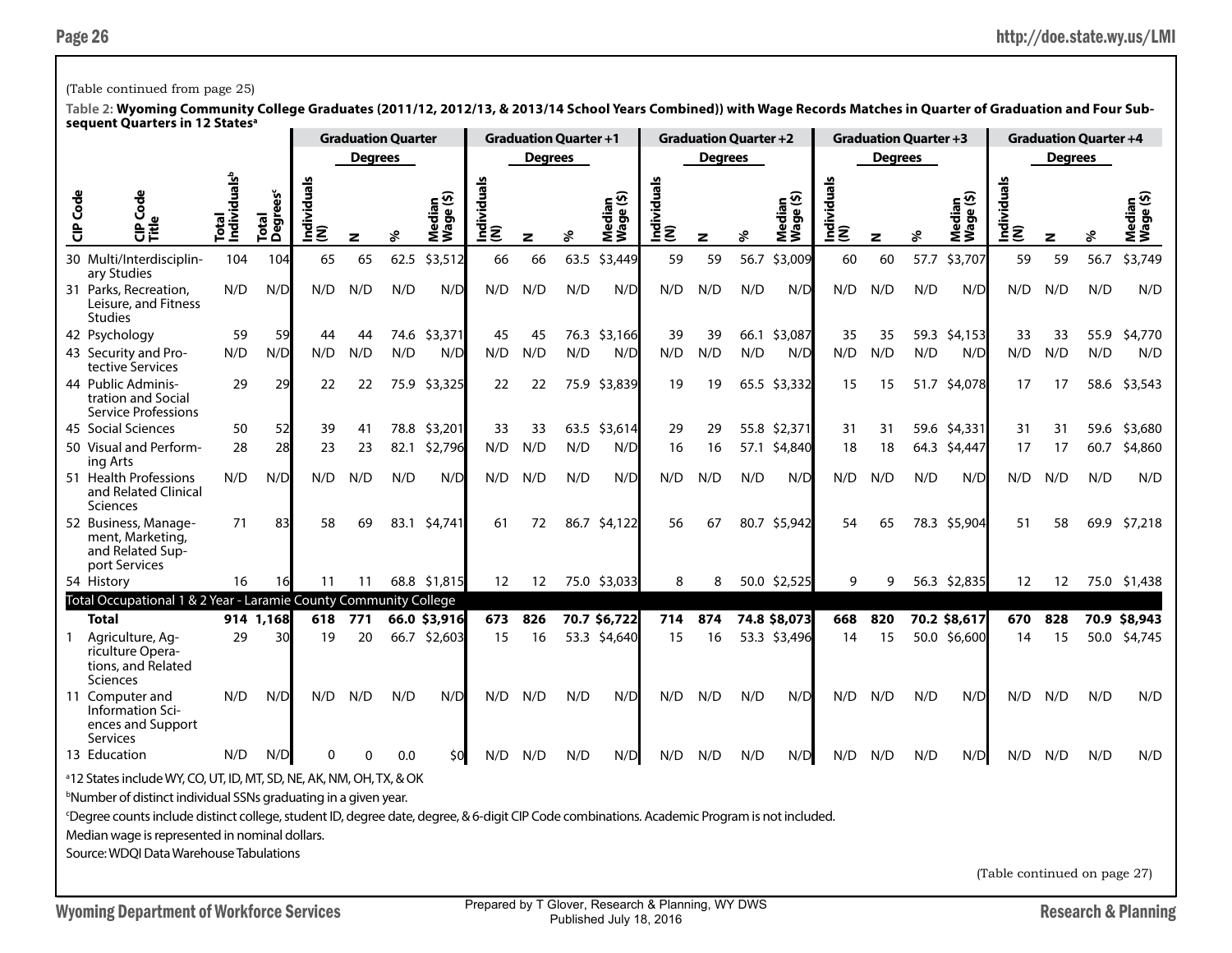# (Table continued from page 26)

|         |                                                                                                                                             |                                   |                     |                |                | <b>Graduation Quarter</b> |                          |                    | <b>Graduation Quarter +1</b> |      |                     |                    |                | <b>Graduation Quarter +2</b> |                                      |                    |                | <b>Graduation Quarter +3</b> |                     |                              |                | <b>Graduation Quarter +4</b> |                     |
|---------|---------------------------------------------------------------------------------------------------------------------------------------------|-----------------------------------|---------------------|----------------|----------------|---------------------------|--------------------------|--------------------|------------------------------|------|---------------------|--------------------|----------------|------------------------------|--------------------------------------|--------------------|----------------|------------------------------|---------------------|------------------------------|----------------|------------------------------|---------------------|
|         |                                                                                                                                             |                                   |                     |                | <b>Degrees</b> |                           |                          |                    | <b>Degrees</b>               |      |                     |                    | <b>Degrees</b> |                              |                                      |                    | <b>Degrees</b> |                              |                     |                              | <b>Degrees</b> |                              |                     |
| CIP Cod | Code<br>으<br>음료                                                                                                                             | Total<br>Individuals <sup>b</sup> | ង៉ូ<br>Total<br>Deg | ndividual<br>ξ | z              |                           | ⊊∙<br>eibə<br>შ,<br>ร็ร็ | Individuals<br>(N) | z                            | శి   | Median<br>Wage (\$) | Individuals<br>(N) |                | ፠                            | edian<br>age (\$)<br>Media<br>Wage ( | Individuals<br>(N) | z              | శి                           | Median<br>Wage (\$) | Individuals<br> (N)          | z              |                              | Median<br>Wage (\$) |
|         | 15 Engineering<br>Technologies/Tech-<br>nicians                                                                                             | 59                                | 74                  | 50             | 63             | 85.1                      | \$5,161                  | 49                 | 60                           | 81.1 | \$9,478             | 50                 | 61             | 82.4                         | \$9,875                              | 42                 | 52             |                              | 70.3 \$11,080       | 41                           | 52             |                              | 70.3 \$11,734       |
|         | 22 Legal Professions<br>and Studies                                                                                                         | 23                                | 23                  | 17             | 17             |                           | 73.9 \$5,561             | 17                 | 17                           |      | 73.9 \$5,995        | 17                 | 17             | 73.9                         | \$6,175                              | N/D                | N/D            | N/D                          | N/D                 | 15                           | 15             |                              | 65.2 \$7,206        |
|         | 41 Science Technolo-<br>gies/Technicians                                                                                                    | 32                                | 32                  | 25             | 25             |                           | 78.1 \$5,244             | 27                 | 27                           |      | 84.4 \$10,374       | 26                 | 26             |                              | 81.3\$13,766                         | 23                 | 23             |                              | 71.9 \$13,650       | 21                           | 21             |                              | 65.6 \$15,784       |
|         | 43 Security and Pro-<br>tective Services                                                                                                    | N/D                               | N/D                 | N/D            | N/D            | N/D                       | N/D                      | N/D                | N/D                          | N/D  | N/D                 | N/D                | N/D            | N/D                          | N/D                                  | N/D                | N/D            | N/D                          | N/D                 | N/D                          | N/D            | N/D                          | N/D                 |
|         | 46 Construction Trades                                                                                                                      | N/D                               | N/D                 | N/D            | N/D            | N/D                       | N/D                      | N/D                | N/D                          | N/D  | N/D                 | N/D                | N/D            | N/D                          | N/D                                  | N/D                | N/D            | N/D                          | N/D                 | N/D                          | N/D            | N/D                          | N/D                 |
|         | 47 Mechanic and Re-<br>pair Technologies/<br><b>Technicians</b>                                                                             | 93                                | 121                 | 73             | 97             | 80.2                      | \$4,056                  | 74                 | 100                          | 82.6 | \$5,750             | 75                 | 97             | 80.2                         | \$6,023                              | 69                 | 91             | 75.2                         | \$5,854             | 70                           | 90             | 74.4                         | \$6,867             |
| tion    | 48 Precision Produc-                                                                                                                        | N/D                               | N/D                 | N/D            | N/D            | N/D                       | N/D                      | N/D                | N/D                          | N/D  | N/D                 | N/D                | N/D            | N/D                          | N/D                                  | N/D                | N/D            | N/D                          | N/D                 | N/D                          | N/D            | N/D                          | N/D                 |
|         | 51 Health Professions<br>and Related Clinical<br>Sciences                                                                                   | N/D                               | N/D                 | N/D            | N/D            | N/D                       | N/D                      | N/D                | N/D                          | N/D  | N/D                 | N/D                | N/D            | N/D                          | N/D                                  | N/D                | N/D            | N/D                          | N/D                 | N/D                          | N/D            | N/D                          | N/D                 |
|         | 52 Business, Manage-<br>ment, Marketing,<br>and Related Sup-<br>port Services                                                               | 41                                | 46                  | 28             | 30             |                           | 65.2 \$5,240             | 30                 | 32                           |      | 69.6 \$5,672        | 27                 | 29             | 63.0                         | \$6,975                              | 27                 | 29             | 63.0                         | \$6,851             | 28                           | 30             | 65.2                         | \$6,919             |
|         | <sup>a</sup> 12 States include WY, CO, UT, ID, MT, SD, NE, AK, NM, OH, TX, & OK                                                             |                                   |                     |                |                |                           |                          |                    |                              |      |                     |                    |                |                              |                                      |                    |                |                              |                     |                              |                |                              |                     |
|         | <sup>b</sup> Number of distinct individual SSNs graduating in a given year.                                                                 |                                   |                     |                |                |                           |                          |                    |                              |      |                     |                    |                |                              |                                      |                    |                |                              |                     |                              |                |                              |                     |
|         | Degree counts include distinct college, student ID, degree date, degree, & 6-digit CIP Code combinations. Academic Program is not included. |                                   |                     |                |                |                           |                          |                    |                              |      |                     |                    |                |                              |                                      |                    |                |                              |                     |                              |                |                              |                     |
|         | Median wage is represented in nominal dollars.                                                                                              |                                   |                     |                |                |                           |                          |                    |                              |      |                     |                    |                |                              |                                      |                    |                |                              |                     |                              |                |                              |                     |
|         | Source: WDQI Data Warehouse Tabulations                                                                                                     |                                   |                     |                |                |                           |                          |                    |                              |      |                     |                    |                |                              |                                      |                    |                |                              |                     |                              |                |                              |                     |
|         |                                                                                                                                             |                                   |                     |                |                |                           |                          |                    |                              |      |                     |                    |                |                              |                                      |                    |                |                              |                     | (Table continued on page 28) |                |                              |                     |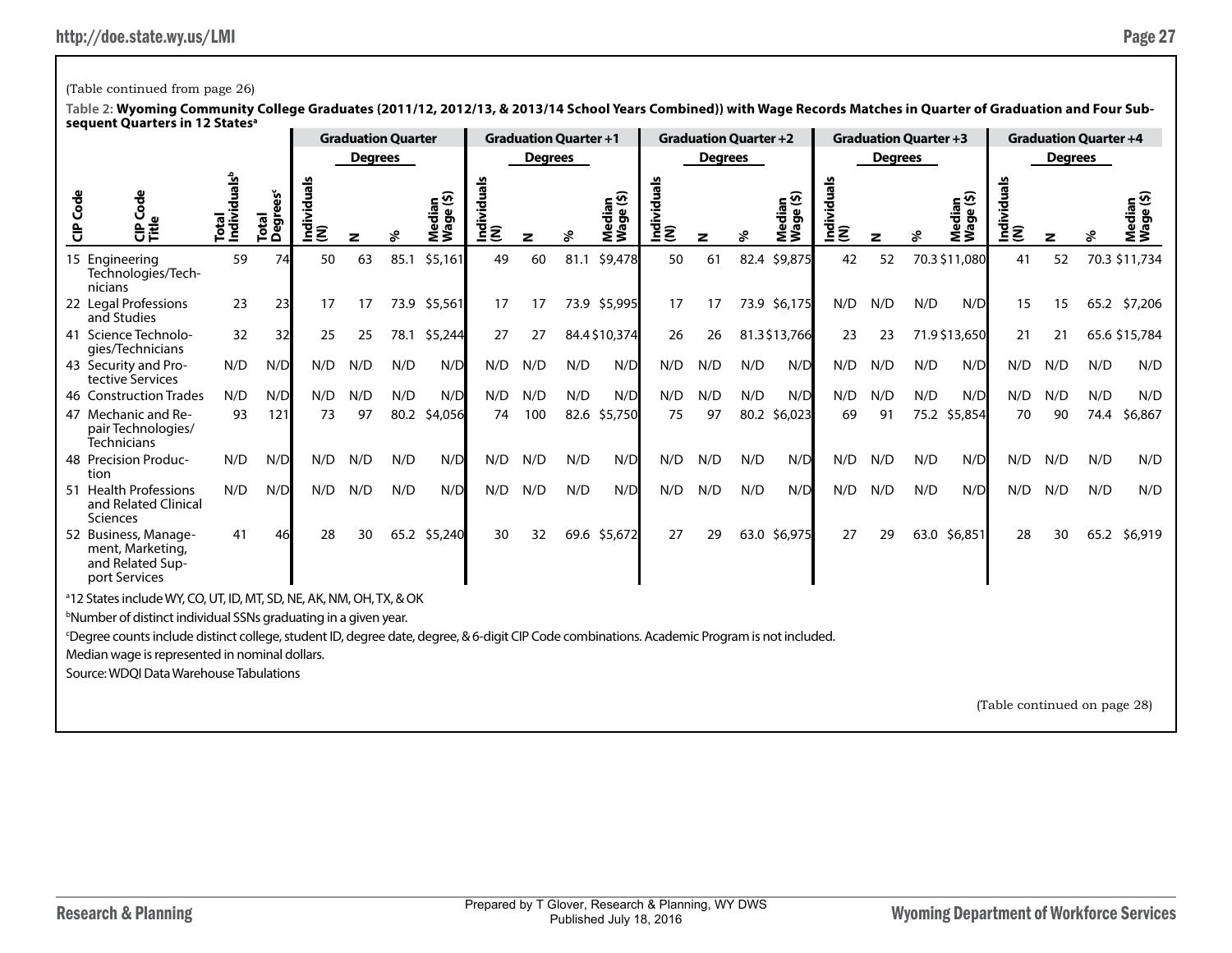### (Table continued from page 27)

|                 | sequent Quarters in 12 States°                                                                                                                           |                                   |                               |                    | <b>Graduation Quarter</b> |     |                     |                    | <b>Graduation Quarter +1</b> |      |                           |                    | <b>Graduation Quarter +2</b> |     |                     |                    | <b>Graduation Quarter +3</b> |     |                     |                    |                | <b>Graduation Quarter +4</b> |                     |
|-----------------|----------------------------------------------------------------------------------------------------------------------------------------------------------|-----------------------------------|-------------------------------|--------------------|---------------------------|-----|---------------------|--------------------|------------------------------|------|---------------------------|--------------------|------------------------------|-----|---------------------|--------------------|------------------------------|-----|---------------------|--------------------|----------------|------------------------------|---------------------|
|                 |                                                                                                                                                          |                                   |                               |                    | <b>Degrees</b>            |     |                     |                    | <b>Degrees</b>               |      |                           |                    | <b>Degrees</b>               |     |                     |                    | <b>Degrees</b>               |     |                     |                    | <b>Degrees</b> |                              |                     |
|                 |                                                                                                                                                          |                                   |                               |                    |                           |     |                     |                    |                              |      |                           |                    |                              |     |                     |                    |                              |     |                     |                    |                |                              |                     |
| <b>CIP</b> Code | Ü<br>응호                                                                                                                                                  | Individuals <sup>t</sup><br>Total | Total<br>Degrees <sup>c</sup> | Individuals<br>(N) |                           |     | Median<br>Wage (\$) | Individuals<br>(N) | z                            |      | Median<br>Wage (\$)<br>Σ. | Individuals<br>(N) | z                            | శ   | Median<br>Wage (\$) | Individuals<br>(N) | z                            |     | Median<br>Wage (\$) | Individuals<br>(N) | z              |                              | Median<br>Wage (\$) |
|                 | <b>Total Academic &amp; Occupational - Northwest College</b>                                                                                             |                                   |                               |                    |                           |     |                     |                    |                              |      |                           |                    |                              |     |                     |                    |                              |     |                     |                    |                |                              |                     |
|                 | Total                                                                                                                                                    |                                   | 975 1,262                     | 602                | 765                       |     | 60.6 \$2,287        | 627                | 794                          |      | 62.9 \$3,909              | 550                | 698                          |     | 55.3 \$4,486        | 569                | 723                          |     | 57.3 \$4,225        | 581                | 762            |                              | 60.4 \$4,429        |
| $\mathbf{1}$    | Agriculture, Ag-<br>riculture Opera-<br>tions, and Related<br><b>Sciences</b>                                                                            | 77                                | 98                            | 37                 | 43                        |     | 43.9 \$1,392        | 32                 | 39                           |      | 39.8 \$3,740              | 30                 | 38                           |     | 38.8 \$2,831        | 31                 | 40                           |     | 40.8 \$3,429        | 32                 | 39             |                              | 39.8 \$3,112        |
| 3               | <b>Natural Resources</b><br>and Conservation                                                                                                             | 20                                | 20                            | 14                 | 14                        |     | 70.0 \$2,899        | 14                 | 14                           |      | 70.0 \$4,758              | 8                  | 8                            |     | 40.0 \$5,091        | 8                  | 8                            |     | 40.0 \$4,006        | 10                 | 10             |                              | 50.0 \$4,279        |
| 9               | Communication.<br>Journalism, and<br><b>Related Programs</b>                                                                                             | 29                                | 30                            | 15                 | 16                        |     | 53.3 \$1,640        | 16                 | 17                           |      | 56.7 \$2,108              | 15                 | 16                           |     | 53.3 \$3,346        | 15                 | 16                           |     | 53.3 \$3,479        | 14                 | 15             |                              | 50.0 \$2,714        |
|                 | 10 Communications<br>Technologies/Tech-<br>nicians and Support<br>Services                                                                               | 8                                 | 10                            | N/D                | N/D                       | N/D | N/D                 | 5                  | 6                            |      | 60.0 \$2,441              | 7                  | 8                            |     | 80.0 \$4,346        | $\overline{7}$     | 8                            |     | 80.0 \$5,950        | 7                  | 8              |                              | 80.0 \$3,187        |
|                 | 11 Computer and<br>Information Sci-<br>ences and Support<br><b>Services</b>                                                                              | N/D                               | N/D                           | 0                  | O                         | 0.0 | \$0                 | $\Omega$           | $\Omega$                     | 0.0  | \$0                       | $\Omega$           | O                            | 0.0 | \$0                 | $\Omega$           | 0                            | 0.0 | \$0                 | $\Omega$           | ∩              | 0.0                          | \$0                 |
|                 | 13 Education                                                                                                                                             | 100                               | 113                           | 66                 | 75                        |     | 66.4 \$2,220        | 64                 | 70                           |      | 61.9 \$2,760              | 54                 | 61                           |     | 54.0 \$2,914        | 58                 | 65                           |     | 57.5 \$2,381        | 62                 | 71             | 62.8                         | \$2,981             |
|                 | 14 Engineering                                                                                                                                           | 21                                | 21                            | 14                 | 14                        |     | 66.7 \$2,098        | 13                 | 13                           |      | 61.9 \$4,522              | 9                  | 9                            |     | 42.9 \$3,774        | 9                  | 9                            |     | 42.9 \$4,258        | 16                 | 16             |                              | 76.2 \$4,573        |
|                 | 15 Engineering<br>Technologies/Tech-<br>nicians                                                                                                          | 23                                | 41                            | 14                 | 25                        |     | 61.0 \$2,628        | 16                 | 28                           |      | 68.3 \$4,968              | 15                 | 27                           |     | 65.9 \$5,461        | 13                 | 23                           |     | 56.1 \$6,475        | 14                 | 25             |                              | 61.0 \$9,156        |
|                 | 16 Foreign Languages,<br>Literatures, and<br>Linguistics                                                                                                 | N/D                               | N/D                           | 5                  | 5                         |     | 5.0 \$2,170         | N/D                | N/D                          | N/D  | N/D                       | N/D                | N/D                          | N/D | N/D                 | N/D                | N/D                          | N/D | N/D                 | 5                  | 5              | 5.0                          | \$945               |
|                 | 23 English Language<br>and Literature/<br>Letters                                                                                                        | 13                                | 13                            | 8                  | 8                         |     | 61.5 \$1,466        | 8                  | 8                            | 61.5 | \$3,663                   | 6                  | 6                            |     | 46.2 \$3,378        | $\overline{7}$     | 7                            |     | 53.8 \$2,120        | 9                  | 9              |                              | 69.2 \$2,359        |
|                 | 24 Liberal Arts and<br>Sciences, General<br><b>Studies and Hu-</b><br>manities                                                                           | 166                               | 167                           | 97                 | 97                        |     | 58.1 \$2,382        | 102                | 103                          |      | 61.7 \$3,504              | 82                 | 82                           |     | 49.1 \$3,960        | 93                 | 93                           |     | 55.7 \$3,199        | 93                 | 93             |                              | 55.7 \$3,846        |
|                 | <sup>a</sup> 12 States include WY, CO, UT, ID, MT, SD, NE, AK, NM, OH, TX, & OK                                                                          |                                   |                               |                    |                           |     |                     |                    |                              |      |                           |                    |                              |     |                     |                    |                              |     |                     |                    |                |                              |                     |
|                 | <sup>b</sup> Number of distinct individual SSNs graduating in a given year.                                                                              |                                   |                               |                    |                           |     |                     |                    |                              |      |                           |                    |                              |     |                     |                    |                              |     |                     |                    |                |                              |                     |
|                 | <sup>c</sup> Degree counts include distinct college, student ID, degree date, degree, & 6-digit CIP Code combinations. Academic Program is not included. |                                   |                               |                    |                           |     |                     |                    |                              |      |                           |                    |                              |     |                     |                    |                              |     |                     |                    |                |                              |                     |
|                 | Median wage is represented in nominal dollars.                                                                                                           |                                   |                               |                    |                           |     |                     |                    |                              |      |                           |                    |                              |     |                     |                    |                              |     |                     |                    |                |                              |                     |
|                 | Source: WDQI Data Warehouse Tabulations                                                                                                                  |                                   |                               |                    |                           |     |                     |                    |                              |      |                           |                    |                              |     |                     |                    |                              |     |                     |                    |                |                              |                     |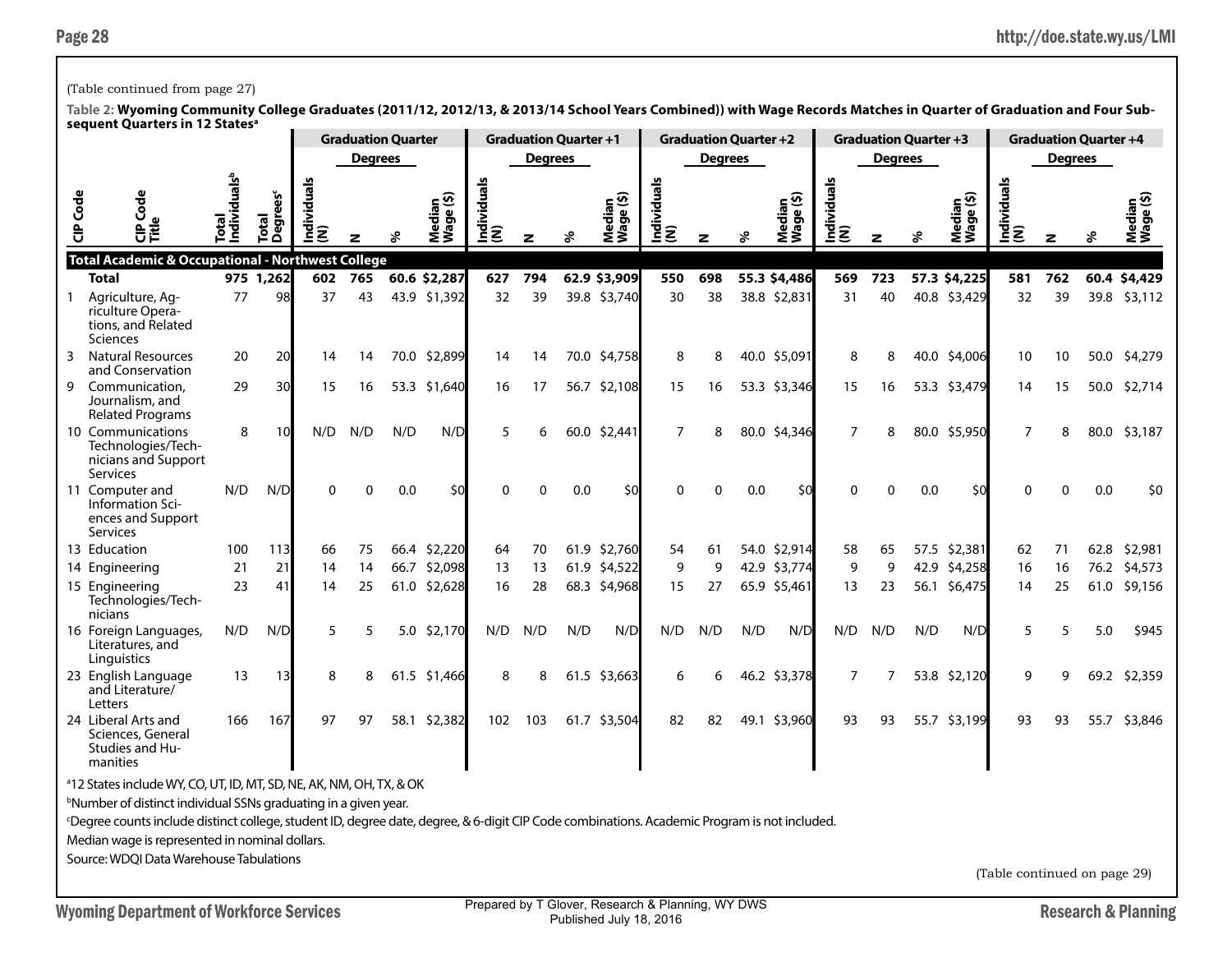## (Table continued from page 28)

|                                                                                                                                                                                                                                                                                                               |                                   |                       |                    |                | <b>Graduation Quarter</b> |                     |                   | <b>Graduation Quarter +1</b> |      |                                    |                                                   | <b>Graduation Quarter +2</b> |      |                                         |                    |                | <b>Graduation Quarter +3</b> |                     |                              |                | <b>Graduation Quarter +4</b> |                                                 |
|---------------------------------------------------------------------------------------------------------------------------------------------------------------------------------------------------------------------------------------------------------------------------------------------------------------|-----------------------------------|-----------------------|--------------------|----------------|---------------------------|---------------------|-------------------|------------------------------|------|------------------------------------|---------------------------------------------------|------------------------------|------|-----------------------------------------|--------------------|----------------|------------------------------|---------------------|------------------------------|----------------|------------------------------|-------------------------------------------------|
|                                                                                                                                                                                                                                                                                                               |                                   |                       |                    | <b>Degrees</b> |                           |                     |                   | Degrees                      |      |                                    |                                                   | <b>Degrees</b>               |      |                                         |                    | <b>Degrees</b> |                              |                     |                              | <b>Degrees</b> |                              |                                                 |
| <b>CIP</b> Code<br>Code<br>o<br>문<br>다                                                                                                                                                                                                                                                                        | Total<br>Individuals <sup>b</sup> | rees<br>Total<br>Degr | Individual:<br>(N) | z              | ℅                         | Median<br>Wage (\$) | Individual<br>(N) | z                            | ళి   | ledian<br>/aqe (\$)<br>Nedi<br>Wag | Individuals<br>(N)                                | z                            | ℅    | ledian<br>/age (\$)<br>Mediar<br>Wage ( | Individuals<br>(N) | z              | ℅                            | Median<br>Wage (\$) | Individuals<br> (N)          | z              | ℅                            | Median<br>Wage (\$)                             |
| 26 Biological and Bio-<br>medical Sciences                                                                                                                                                                                                                                                                    | $\overline{7}$                    |                       | N/D                | N/D            | N/D                       | N/D                 | 5                 | 5                            | 71.4 | \$3,662                            | N/D                                               | N/D                          | N/D  | N/D                                     | N/D                | N/D            | N/D                          | N/D                 | N/D                          | N/D            | N/D                          | N/D                                             |
| 27 Mathematics and<br><b>Statistics</b>                                                                                                                                                                                                                                                                       | 27                                | 27                    | 18                 | 18             |                           | 66.7 \$1,250        | 14                | 14                           | 51.9 | \$2,952                            | $\overline{7}$                                    |                              |      | 25.9 \$1,385                            | 11                 | 11             |                              | 40.7 \$1,235        | 18                           | 18             |                              | 66.7 \$3,112                                    |
| 31 Parks, Recreation,<br>Leisure, and Fitness<br>Studies                                                                                                                                                                                                                                                      | 32                                | 44                    | 25                 | 34             | 77.3                      | \$2,324             | 23                | 31                           |      | 70.5 \$4,211                       | 20                                                | 25                           |      | 56.8 \$4,359                            | 23                 | 29             |                              | 65.9 \$2,624        | 22                           | 31             |                              | 70.5 \$3,617                                    |
| 40 Physical Sciences                                                                                                                                                                                                                                                                                          | N/D                               | N/D                   | N/D                | N/D            | N/D                       | N/D                 | N/D               | N/D                          | N/D  | N/D                                | N/D                                               | N/D                          | N/D  | N/D                                     | N/D                | N/D            | N/D                          | N/D                 | N/D                          | N/D            | N/D                          | N/D                                             |
| 42 Psychology                                                                                                                                                                                                                                                                                                 | 23                                | 23                    | 12                 | 12             | 52.2                      | \$2,604             | N/D               | N/D                          | N/D  | N/D                                | N/D                                               | N/D                          | N/D  | N/D                                     | N/D                | N/D            | N/D                          | N/D                 | 13                           | 13             |                              | 56.5 \$3,932                                    |
| 43 Security and Pro-<br>tective Services                                                                                                                                                                                                                                                                      | 42                                | 42                    | 25                 | 25             | 59.5                      | \$1,929             | 27                | 27                           | 64.3 | \$3,971                            | 21                                                | 21                           | 50.0 | \$2,641                                 | 23                 | 23             | 54.8                         | \$4,376             | 26                           | 26             | 61.9                         | \$3,894                                         |
| 45 Social Sciences                                                                                                                                                                                                                                                                                            | 47                                | 51                    | 33                 | 35             | 68.6                      | \$1,954             | 33                | 34                           | 66.7 | \$3,524                            | 29                                                | 29                           |      | 56.9 \$2,641                            | 29                 | 29             | 56.9                         | \$4,082             | 32                           | 34             | 66.7                         | \$3,489                                         |
| 48 Precision Produc-<br>tion                                                                                                                                                                                                                                                                                  | 41                                | 63                    | 26                 | 41             | 65.1                      | \$3,020             | 27                | 43                           | 68.3 | \$7,077                            | 24                                                | 37                           |      | 58.7 \$8,106                            | 23                 | 34             |                              | 54.0 \$8,096        | 24                           | 40             |                              | 63.5 \$6,963                                    |
| 49 Transportation and<br>Materials Moving                                                                                                                                                                                                                                                                     | N/D                               | N/D                   | N/D                | N/D            | N/D                       | N/D                 | N/D               | N/D                          | N/D  | N/D                                | N/D                                               | N/D                          | N/D  | N/D                                     | N/D                | N/D            | N/D                          | N/D                 | N/D                          | N/D            | N/D                          | N/D                                             |
| 50 Visual and Perform-<br>ing Arts                                                                                                                                                                                                                                                                            | 150                               | 170                   | 90                 | 100            | 58.8                      | \$1,628             | 94                | 106                          |      | 62.4 \$3,378                       | 83                                                | 92                           |      | 54.1 \$3,582                            | 89                 | 99             |                              | 58.2 \$3,780        | 82                           | 92             |                              | 54.1 \$4,422                                    |
| 51 Health Professions<br>and Related Clinical<br>Sciences                                                                                                                                                                                                                                                     | 182                               | 200                   | 116                | 130            |                           | 65.0 \$2,802        | 136               | 152                          |      | 76.0 \$5,863                       | 132                                               | 149                          |      | 74.5 \$8,728                            | 134                | 151            |                              | 75.5 \$8,778        | 132                          | 150            |                              | 75.0 \$10,102                                   |
| 52 Business, Manage-<br>ment, Marketing,<br>and Related Sup-<br>port Services                                                                                                                                                                                                                                 | 92                                | 95                    | 53                 | 56             |                           | 58.9 \$2,183        | 57                | 60                           |      | 63.2 \$3,925                       | 56                                                | 59                           |      | 62.1 \$4,055                            | 53                 | 56             |                              | 58.9 \$3,666        | 51                           | 54             |                              | 56.8 \$4,563                                    |
| 54 History                                                                                                                                                                                                                                                                                                    | $\overline{7}$                    |                       | N/D                | N/D            | N/D                       | N/D                 | N/D               | N/D                          | N/D  | N/D                                | N/D                                               | N/D                          | N/D  | N/D                                     | N/D                | N/D            | N/D                          | N/D                 | N/D                          | N/D            | N/D                          | N/D                                             |
| <b>Total Academic - Northwest College</b>                                                                                                                                                                                                                                                                     |                                   |                       |                    |                |                           |                     |                   |                              |      |                                    |                                                   |                              |      |                                         |                    |                |                              |                     |                              |                |                              |                                                 |
| <b>Total</b>                                                                                                                                                                                                                                                                                                  | 668                               | 801                   | 417                | 485            |                           | 60.5 \$2,098        | 418               | 486                          |      | 60.7 \$3,593                       | 353                                               | 407                          |      | 50.8 \$3,346                            | 373                | 433            |                              | 54.1 \$3,392        | 397                          | 475            |                              | 59.3 \$3,413                                    |
| Agriculture, Ag-<br>1<br>riculture Opera-<br>tions, and Related<br>Sciences                                                                                                                                                                                                                                   | 47                                | 60                    | 23                 | 27             |                           | 45.0 \$1,078        | 20                | 26                           |      | 43.3 \$4,282                       | 20                                                | 27                           |      | 45.0 \$3,284                            | N/D                | N/D            | N/D                          | N/D                 | N/D                          | N/D            | N/D                          | N/D                                             |
| <b>Natural Resources</b><br>3<br>and Conservation                                                                                                                                                                                                                                                             | 20                                | 20                    | 14                 | 14             | 70.0                      | \$2,899             | 14                | 14                           | 70.0 | \$4,758                            | 8                                                 | 8                            |      | 40.0 \$5,091                            | 8                  | 8              |                              | 40.0 \$4,006        | 10                           | 10             |                              | 50.0 \$4,279                                    |
| <sup>a</sup> 12 States include WY, CO, UT, ID, MT, SD, NE, AK, NM, OH, TX, & OK<br><sup>b</sup> Number of distinct individual SSNs graduating in a given year.<br>Degree counts include distinct college, student ID, degree date, degree, & 6-digit CIP Code combinations. Academic Program is not included. |                                   |                       |                    |                |                           |                     |                   |                              |      |                                    |                                                   |                              |      |                                         |                    |                |                              |                     |                              |                |                              |                                                 |
| Median wage is represented in nominal dollars.                                                                                                                                                                                                                                                                |                                   |                       |                    |                |                           |                     |                   |                              |      |                                    |                                                   |                              |      |                                         |                    |                |                              |                     |                              |                |                              |                                                 |
| Source: WDOI Data Warehouse Tabulations                                                                                                                                                                                                                                                                       |                                   |                       |                    |                |                           |                     |                   |                              |      |                                    |                                                   |                              |      |                                         |                    |                |                              |                     | (Table continued on page 30) |                |                              |                                                 |
| <b>Research &amp; Planning</b>                                                                                                                                                                                                                                                                                |                                   |                       |                    |                |                           |                     |                   |                              |      | Published July 18 2016             | Prepared by T Glover, Research & Planning, WY DWS |                              |      |                                         |                    |                |                              |                     |                              |                |                              | <b>Wyoming Department of Workforce Services</b> |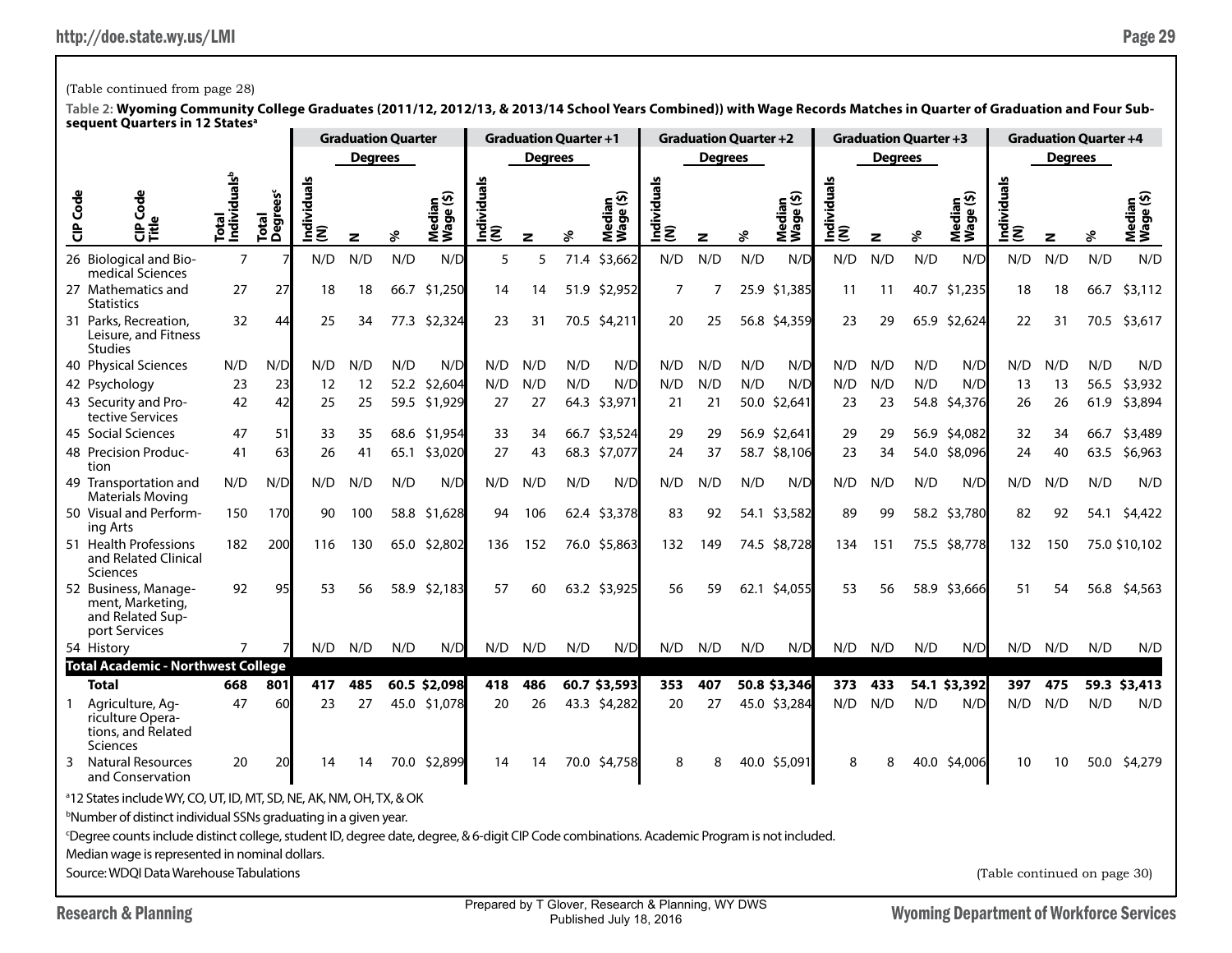## (Table continued from page 29)

**Table 2: Wyoming Community College Graduates (2011/12, 2012/13, & 2013/14 School Years Combined)) with Wage Records Matches in Quarter of Graduation and Four Subsequent Quarters in 12 Statesa**

|                 | אכקטכוונ עטמו נכוא ווו וב אמנכא                                                 | <b>Graduation Quarter</b>         |                               |                           |                |      | <b>Graduation Quarter +1</b> |                    |                | <b>Graduation Quarter +2</b> |                     |                    |                | <b>Graduation Quarter +3</b> |                     |                    |                |      | <b>Graduation Quarter +4</b> |                     |                |      |                     |
|-----------------|---------------------------------------------------------------------------------|-----------------------------------|-------------------------------|---------------------------|----------------|------|------------------------------|--------------------|----------------|------------------------------|---------------------|--------------------|----------------|------------------------------|---------------------|--------------------|----------------|------|------------------------------|---------------------|----------------|------|---------------------|
|                 |                                                                                 |                                   |                               |                           | <b>Degrees</b> |      |                              |                    | <b>Degrees</b> |                              |                     |                    | <b>Degrees</b> |                              |                     |                    | <b>Degrees</b> |      |                              |                     | <b>Degrees</b> |      |                     |
| <b>CIP</b> Code | Ğ<br>ਜ਼ਁ                                                                        | Total<br>Individuals <sup>b</sup> | Total<br>Degrees <sup>c</sup> | <b>Individuals</b><br>(N) | z              | వి   | Median<br>Wage (\$)          | Individuals<br>(N) | z              | ℅                            | Median<br>Wage (\$) | Individuals<br>(N) | z              | శ                            | Median<br>Wage (\$) | Individuals<br>(N) | z              | శి   | Median<br>Wage (\$)          | Individuals<br> (N) | z              | ళి   | Median<br>Wage (\$) |
| 9               | Communication.<br>Journalism, and<br><b>Related Programs</b>                    | N/D                               | $N/\Gamma$                    | N/D                       | N/D            | N/D  | N/D                          | N/D                | N/D            | N/D                          | N/D                 | N/D                | N/D            | N/D                          | N/D                 | N/D                | N/D            | N/D  | N/D                          | N/D                 | N/D            | N/D  | N/D                 |
|                 | 13 Education                                                                    | N/D                               | N/D                           | N/D                       | N/D            | N/D  | N/D                          | N/D                | N/D            | N/D                          | N/D                 | N/D                | N/D            | N/D                          | N/D                 | N/D                | N/D            | N/D  | N/D                          | N/D                 | N/D            | N/D  | N/D                 |
|                 | 14 Engineering                                                                  | 21                                | 21                            | 14                        | 14             | 66.7 | \$2,098                      | 13                 | 13             | 61.9                         | \$4,522             | 9                  | q              | 42.9                         | \$3,774             | 9                  | 9              | 42.9 | \$4,258                      | 16                  | 16             | 76.2 | \$4,573             |
|                 | 16 Foreign Languages,<br>Literatures, and<br>Linguistics                        | N/D                               | N/D                           | 5                         | 5              | 5.0  | \$2,170                      | N/D                | N/D            | N/D                          | N/D                 | N/D                | N/D            | N/D                          | N/D                 | N/D                | N/D            | N/D  | N/D                          | 5                   | 5              | 5.0  | \$945               |
|                 | 23 English Language<br>and Literature/<br>Letters                               | 13                                | 13                            | 8                         | 8              |      | 61.5 \$1,466                 | 8                  | 8              | 61.5                         | \$3,663             | 6                  | 6              |                              | 46.2 \$3,378        | 7                  | 7              |      | 53.8 \$2,120                 | 9                   | q              | 69.2 | \$2,359             |
|                 | 24 Liberal Arts and<br>Sciences, General<br>Studies and Hu-<br>manities         | N/D                               | N/D                           | 97                        | 97             |      | 97.0 \$2,382                 | 102                | 103            |                              | 103.0 \$3.504       | 82                 | 82             |                              | 82.0 \$3,960        | 93                 | 93             |      | 93.0 \$3,199                 | 93                  | 93             |      | 93.0 \$3,846        |
|                 | 26 Biological and Bio-<br>medical Sciences                                      | 7                                 |                               | N/D                       | N/D            | N/D  | N/D                          | 5                  | 5              |                              | 71.4 \$3,662        | N/D                | N/D            | N/D                          | N/D                 | N/D                | N/D            | N/D  | N/D                          | N/D                 | N/D            | N/D  | N/D                 |
|                 | 27 Mathematics and<br><b>Statistics</b>                                         | 27                                | 27                            | 18                        | 18             | 66.7 | \$1,250                      | 14                 | 14             | 51.9                         | \$2,952             | 7                  | 7              | 25.9                         | \$1,385             | 11                 | -11            | 40.7 | \$1,235                      | 18                  | 18             | 66.7 | \$3,112             |
|                 | 31 Parks, Recreation,<br>Leisure, and Fitness<br><b>Studies</b>                 | 26                                | 26                            | 20                        | 20             | 76.9 | \$2,309                      | 18                 | 18             |                              | 69.2 \$3,764        | 16                 | 16             | 61.5                         | \$4,252             | 18                 | 18             |      | 69.2 \$2,086                 | 17                  | 17             | 65.4 | \$3,168             |
|                 | 40 Physical Sciences                                                            | N/D                               | N/D                           | N/D                       | N/D            | N/D  | N/D                          | N/D                | N/D            | N/D                          | N/D                 | N/D                | N/D            | N/D                          | N/D                 | N/D                | N/D            | N/D  | N/D                          | N/D                 | N/D            | N/D  | N/D                 |
|                 | 42 Psychology                                                                   | 23                                | 23                            | 12                        | 12             | 52.2 | \$2,604                      | N/D                | N/D            | N/D                          | N/D                 | N/D                | N/D            | N/D                          | N/D                 | N/D                | N/D            | N/D  | N/D                          | 13                  | -13            | 56.5 | \$3,932             |
|                 | 43 Security and Pro-<br>tective Services                                        | 42                                | 42                            | 25                        | 25             | 59.5 | \$1,929                      | 27                 | 27             | 64.3                         | \$3,971             | 21                 | 21             | 50.0                         | \$2,641             | 23                 | 23             | 54.8 | \$4,376                      | 26                  | 26             | 61.9 | \$3,894             |
|                 | 45 Social Sciences                                                              | N/D                               | N/D                           | N/D                       | N/D            | N/D  | N/D                          | 33                 | 34             |                              | 34.0 \$3,524        | N/D                | N/D            | N/D                          | N/D                 | N/D                | N/D            | N/D  | N/D                          | N/D                 | N/D            | N/D  | N/D                 |
|                 | 49 Transportation and<br><b>Materials Moving</b>                                | N/D                               | N/D                           | N/D                       | N/D            | N/D  | N/D                          | N/D                | N/D            | N/D                          | N/D                 | N/D                | N/D            | N/D                          | N/D                 | N/D                | N/D            | N/D  | N/D                          | N/D                 | N/D            | N/D  | N/D                 |
|                 | 50 Visual and Perform-<br>ing Arts                                              | 50                                | 51                            | 29                        | 29             |      | 56.9 \$1,269                 | 30                 | 30             |                              | 58.8 \$2,761        | 28                 | 28             |                              | 54.9 \$3,139        | 31                 | 31             |      | 60.8 \$3,580                 | 32                  | 32             | 62.7 | \$2,930             |
|                 | 51 Health Professions<br>and Related Clinical<br>Sciences                       | 78                                | 81                            | 50                        | 52             |      | 64.2 \$2,064                 | 55                 | 57             |                              | 70.4 \$4,810        | 48                 | 50             |                              | 61.7 \$5,037        | 47                 | 49             |      | 60.5 \$6,061                 | 51                  | 54             | 66.7 | \$5,201             |
|                 | <sup>a</sup> 12 States include WY, CO, UT, ID, MT, SD, NE, AK, NM, OH, TX, & OK |                                   |                               |                           |                |      |                              |                    |                |                              |                     |                    |                |                              |                     |                    |                |      |                              |                     |                |      |                     |
|                 | <sup>b</sup> Number of distinct individual SSNs graduating in a given year.     |                                   |                               |                           |                |      |                              |                    |                |                              |                     |                    |                |                              |                     |                    |                |      |                              |                     |                |      |                     |

c Degree counts include distinct college, student ID, degree date, degree, & 6-digit CIP Code combinations. Academic Program is not included.

Median wage is represented in nominal dollars.

Source: WDQI Data Warehouse Tabulations

(Table continued on page 31)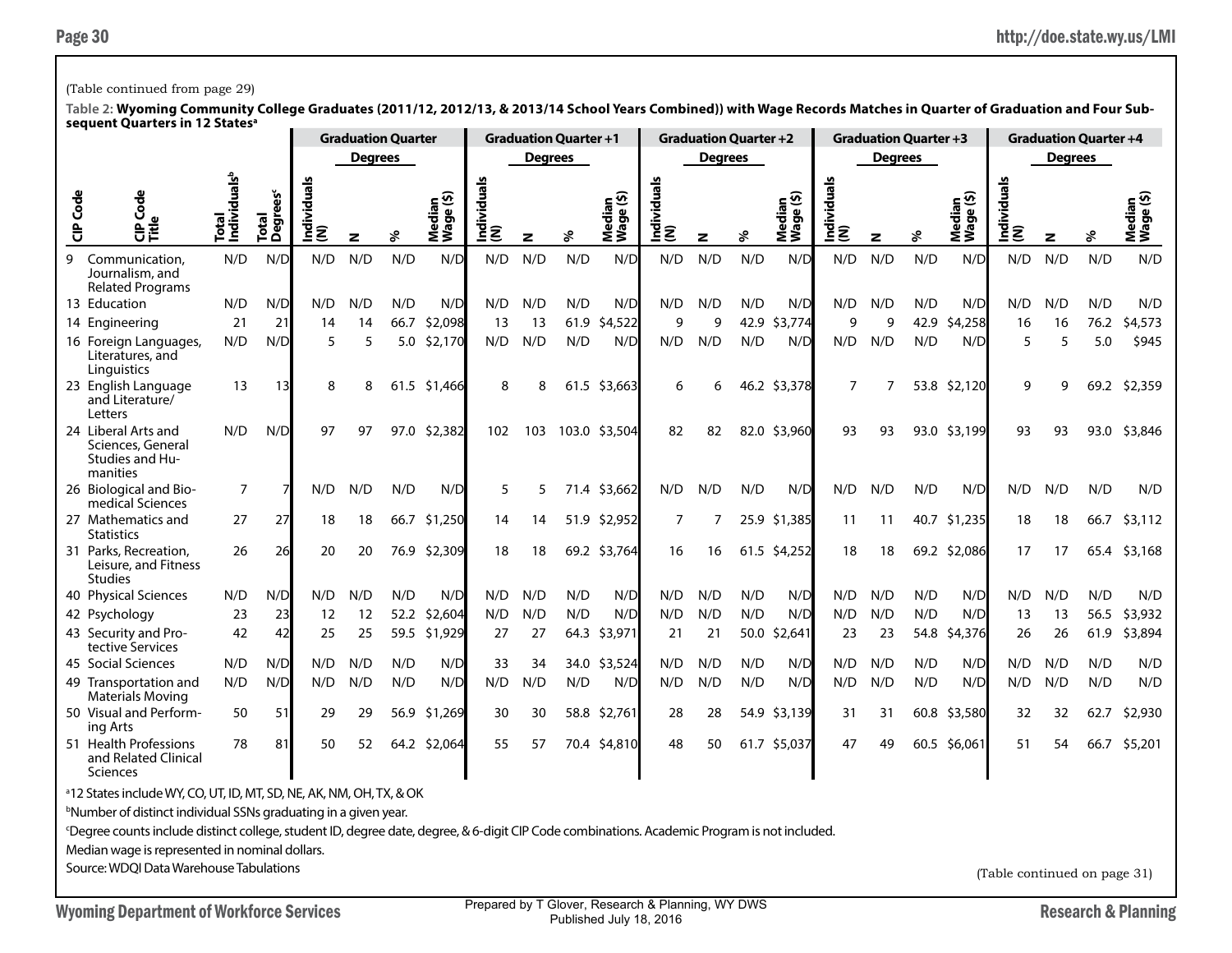Prepared by T Glover, Research & Planning, WY DWS Published July 18, 2016

# (Table continued from page 30)

|              |                                                                                                                                                                                                                                                                                                                                                                                                            |                                   |                       |                |                | <b>Graduation Quarter</b> |                     |                     | <b>Graduation Quarter +1</b> |      |                     |                    | <b>Graduation Quarter +2</b> |      |                     |                    |                | <b>Graduation Quarter +3</b> |                     |                              | <b>Graduation Quarter +4</b> |      |                     |
|--------------|------------------------------------------------------------------------------------------------------------------------------------------------------------------------------------------------------------------------------------------------------------------------------------------------------------------------------------------------------------------------------------------------------------|-----------------------------------|-----------------------|----------------|----------------|---------------------------|---------------------|---------------------|------------------------------|------|---------------------|--------------------|------------------------------|------|---------------------|--------------------|----------------|------------------------------|---------------------|------------------------------|------------------------------|------|---------------------|
|              |                                                                                                                                                                                                                                                                                                                                                                                                            |                                   |                       |                | <b>Degrees</b> |                           |                     |                     | Degrees                      |      |                     |                    | <b>Degrees</b>               |      |                     |                    | <b>Degrees</b> |                              |                     |                              | Degrees                      |      |                     |
| CIP Code     | CIP Code<br>Title                                                                                                                                                                                                                                                                                                                                                                                          | Total<br>Individuals <sup>b</sup> | čes<br>Total<br>Degre | ndividual<br>ξ | z              |                           | Median<br>Wage (\$) | Individuals<br> (N) | z                            | శి   | Median<br>Wage (\$) | Individuals<br>(N) | z                            | ४    | Median<br>Wage (\$) | Individuals<br>(N) | z              | ℅                            | Median<br>Wage (\$) | Individuals<br>(N)           | z                            |      | Median<br>Wage (\$) |
|              | 52 Business, Manage-<br>ment, Marketing,<br>and Related Sup-<br>port Services                                                                                                                                                                                                                                                                                                                              | 50                                | 50                    | 29             | 29             | 58.0                      | \$2,103             | 30                  | 30                           | 60.0 | \$3,758             | 27                 | 27                           | 54.0 | \$3,991             | 26                 | 26             | 52.0                         | \$3,529             | 25                           | 25                           | 50.0 | \$3,672             |
|              | 54 History                                                                                                                                                                                                                                                                                                                                                                                                 | $\overline{7}$                    |                       | N/D            | N/D            | N/D                       | N/D                 | N/D                 | N/D                          | N/D  | N/D                 | N/D                | N/D                          | N/D  | N/D                 | N/D                | N/D            | N/D                          | N/D                 | N/D                          | N/D                          | N/D  | N/D                 |
|              | <b>Total Occupational 1 &amp; 2 Year - Northwest College</b>                                                                                                                                                                                                                                                                                                                                               |                                   |                       |                |                |                           |                     |                     |                              |      |                     |                    |                              |      |                     |                    |                |                              |                     |                              |                              |      |                     |
|              | Total                                                                                                                                                                                                                                                                                                                                                                                                      | 380                               | 461                   | 232            | 280            |                           | 60.7 \$2,506        | 257                 | 308                          |      | 66.8 \$4,752        | 246                | 291                          |      | 63.1 \$5,566        | 247                | 290            |                              | 62.9 \$6,085        | 238                          | 287                          |      | 62.3 \$6,171        |
| $\mathbf{1}$ | Agriculture, Ag-<br>riculture Opera-<br>tions, and Related<br>Sciences                                                                                                                                                                                                                                                                                                                                     | 34                                | 38                    | 15             | 16             |                           | 42.1 \$1,656        | 12                  | 13                           |      | 34.2 \$2,839        | 10                 | 11                           |      | 28.9 \$2,400        | N/D                | N/D            | N/D                          | N/D                 | N/D                          | N/D                          | N/D  | N/D                 |
| 9            | Communication.<br>Journalism, and<br><b>Related Programs</b>                                                                                                                                                                                                                                                                                                                                               | N/D                               | N/D                   | N/D            | N/D            | N/D                       | N/D                 | N/D                 | N/D                          | N/D  | N/D                 | N/D                | N/D                          | N/D  | N/D                 | N/D                | N/D            | N/D                          | N/D                 | N/D                          | N/D                          | N/D  | N/D                 |
|              | 10 Communications<br>Technologies/Tech-<br>nicians and Support<br>Services                                                                                                                                                                                                                                                                                                                                 | 8                                 | 10                    | N/D            | N/D            | N/D                       | N/D                 | 5                   | 6                            | 60.0 | \$2,441             | $\overline{7}$     | 8                            | 80.0 | \$4,346             | $\overline{7}$     | 8              | 80.0                         | \$5,950             | $\overline{7}$               | 8                            | 80.0 | \$3,187             |
|              | 11 Computer and<br>Information Sci-<br>ences and Support<br><b>Services</b>                                                                                                                                                                                                                                                                                                                                | N/D                               | N/D                   | $\Omega$       | $\Omega$       | 0.0                       | \$0                 | O                   | $\Omega$                     | 0.0  | \$0                 | 0                  | O                            | 0.0  | \$0                 | ∩                  | 0              | 0.0                          | \$0                 | O                            | $\Omega$                     | 0.0  | \$0                 |
|              | 13 Education                                                                                                                                                                                                                                                                                                                                                                                               | N/D                               | N/D                   | N/D            | N/D            | N/D                       | N/D                 | N/D                 | N/D                          | N/D  | N/D                 | N/D                | N/D                          | N/D  | N/D                 | N/D                | N/D            | N/D                          | N/D                 | N/D                          | N/D                          | N/D  | N/D                 |
|              | 15 Engineering<br>Technologies/Tech-<br>nicians                                                                                                                                                                                                                                                                                                                                                            | 23                                | 41                    | 14             | 25             | 61.0                      | \$2,628             | 16                  | 28                           | 68.3 | \$4,968             | 15                 | 27                           | 65.9 | \$5,461             | 13                 | 23             | 56.1                         | \$6,475             | 14                           | 25                           | 61.0 | \$9,156             |
|              | 24 Liberal Arts and<br>Sciences, General<br>Studies and Hu-<br>manities                                                                                                                                                                                                                                                                                                                                    | N/D                               | N/D                   | $\Omega$       | U              | 0.0                       | \$0                 | $\Omega$            | $\Omega$                     | 0.0  | \$0                 | $\Omega$           | 0                            | 0.0  | \$0                 |                    | $\Omega$       | 0.0                          | \$0                 |                              | U                            | 0.0  | \$0                 |
|              | 31 Parks, Recreation,<br>Leisure, and Fitness<br><b>Studies</b>                                                                                                                                                                                                                                                                                                                                            | 17                                | 18                    | 13             | 14             |                           | 77.8 \$2,371        | 12                  | 13                           |      | 72.2 \$5,336        | 9                  | 9                            | 50.0 | \$4,359             | 11                 | 11             |                              | 61.1 \$3,294        | 13                           | 14                           | 77.8 | \$3,766             |
|              | 45 Social Sciences                                                                                                                                                                                                                                                                                                                                                                                         | N/D                               | N/D                   | N/D            | N/D            | N/D                       | N/D                 | $\Omega$            | $\Omega$                     | 0.0  | \$0                 | N/D                | N/D                          | N/D  | N/D                 | N/D                | N/D            | N/D                          | N/D                 | N/D                          | N/D                          | N/D  | N/D                 |
|              | <sup>a</sup> 12 States include WY, CO, UT, ID, MT, SD, NE, AK, NM, OH, TX, & OK<br><sup>b</sup> Number of distinct individual SSNs graduating in a given year.<br>Degree counts include distinct college, student ID, degree date, degree, & 6-digit CIP Code combinations. Academic Program is not included.<br>Median wage is represented in nominal dollars.<br>Source: WDQI Data Warehouse Tabulations |                                   |                       |                |                |                           |                     |                     |                              |      |                     |                    |                              |      |                     |                    |                |                              |                     | (Table continued on page 32) |                              |      |                     |
|              |                                                                                                                                                                                                                                                                                                                                                                                                            |                                   |                       |                |                |                           |                     |                     |                              |      |                     |                    |                              |      |                     |                    |                |                              |                     |                              |                              |      |                     |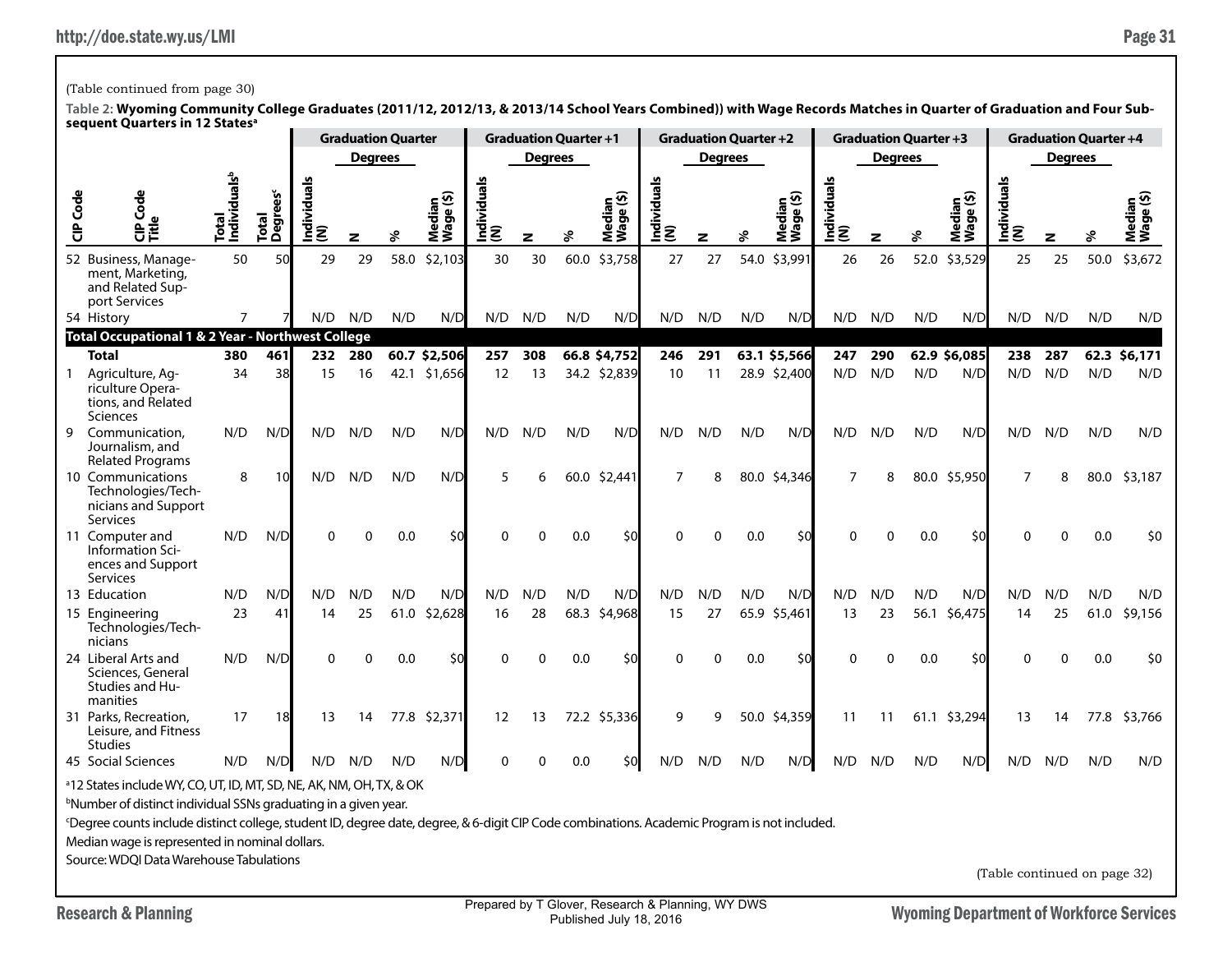## (Table continued from page 31)

|        | --------------                                                                                                                              |                          |                 |    | <b>Graduation Quarter</b> |      |                          |                    | <b>Graduation Quarter +1</b> |      |                 |                    |                | <b>Graduation Quarter +2</b> |                          |               | <b>Graduation Quarter +3</b> |      |         |                              | <b>Graduation Quarter +4</b> |      |               |
|--------|---------------------------------------------------------------------------------------------------------------------------------------------|--------------------------|-----------------|----|---------------------------|------|--------------------------|--------------------|------------------------------|------|-----------------|--------------------|----------------|------------------------------|--------------------------|---------------|------------------------------|------|---------|------------------------------|------------------------------|------|---------------|
|        |                                                                                                                                             |                          |                 |    | Degrees                   |      |                          |                    | Degrees                      |      |                 |                    | <b>Degrees</b> |                              |                          |               | Degrees                      |      |         |                              | <b>Degrees</b>               |      |               |
| Š<br>ਰ | )<br>이<br>이 드                                                                                                                               | iduals <sup>b</sup><br>も | Total<br>ה<br>≏ | ξξ |                           |      | edian<br>'aqe (\$)<br>ξŠ | Individuals<br>(N) |                              |      | ဖွဲ့<br>ခ<br>Σ3 | Individuals<br>(N) |                | ℅                            | ledian<br>age (\$)<br>Σ3 | indivi<br>(N) |                              |      | Σ3      | ž<br>I¤D<br>I                |                              |      | edia<br>ŹŠ    |
|        | 48 Precision Produc-<br>tion                                                                                                                | 41                       | 63              | 26 | 41                        | 65.1 | \$3,020                  | 27                 | 43                           | 68.3 | \$7,077         | 24                 | 37             | 58.7                         | \$8,106                  | 23            | 34                           | 54.0 | \$8,096 | 24                           | 40                           | 63.5 | \$6,963       |
|        | 50 Visual and Perform-<br>ing Arts                                                                                                          | 100                      | 119             | 61 | 71                        | 59.7 | \$2,054                  | 64                 | 76                           | 63.9 | \$3,546         | 55                 | 64             |                              | 53.8 \$4,014             | 58            | 68                           | 57.1 | \$3,832 | 50                           | 60                           |      | 50.4 \$4,722  |
|        | 51 Health Professions<br>and Related Clinical<br><b>Sciences</b>                                                                            | 117                      | 119             | 76 | 78                        | 65.5 | \$3,377                  | 93                 | 95                           |      | 79.8 \$6,922    | 97                 | 99             |                              | 83.2\$10,430             | 100           | 102                          | 85.7 | \$9,373 | 94                           | 96                           |      | 80.7 \$11,467 |
|        | 52 Business, Manage-<br>ment, Marketing,<br>and Related Sup-<br>port Services                                                               | 43                       |                 | 25 | 27                        | 60.0 | \$2,263                  | 28                 | 30                           | 66.7 | \$4,266         | 30                 | 32             | 71.1                         | \$4,380                  | 28            | 30                           | 66.7 | \$4,598 | 27                           | 29                           |      | 64.4 \$5,427  |
|        | <sup>a</sup> 12 States include WY, CO, UT, ID, MT, SD, NE, AK, NM, OH, TX, & OK                                                             |                          |                 |    |                           |      |                          |                    |                              |      |                 |                    |                |                              |                          |               |                              |      |         |                              |                              |      |               |
|        | bNumber of distinct individual SSNs graduating in a given year.                                                                             |                          |                 |    |                           |      |                          |                    |                              |      |                 |                    |                |                              |                          |               |                              |      |         |                              |                              |      |               |
|        | Degree counts include distinct college, student ID, degree date, degree, & 6-digit CIP Code combinations. Academic Program is not included. |                          |                 |    |                           |      |                          |                    |                              |      |                 |                    |                |                              |                          |               |                              |      |         |                              |                              |      |               |
|        | Median wage is represented in nominal dollars.                                                                                              |                          |                 |    |                           |      |                          |                    |                              |      |                 |                    |                |                              |                          |               |                              |      |         |                              |                              |      |               |
|        | Source: WDQI Data Warehouse Tabulations                                                                                                     |                          |                 |    |                           |      |                          |                    |                              |      |                 |                    |                |                              |                          |               |                              |      |         | (Table continued on page 33) |                              |      |               |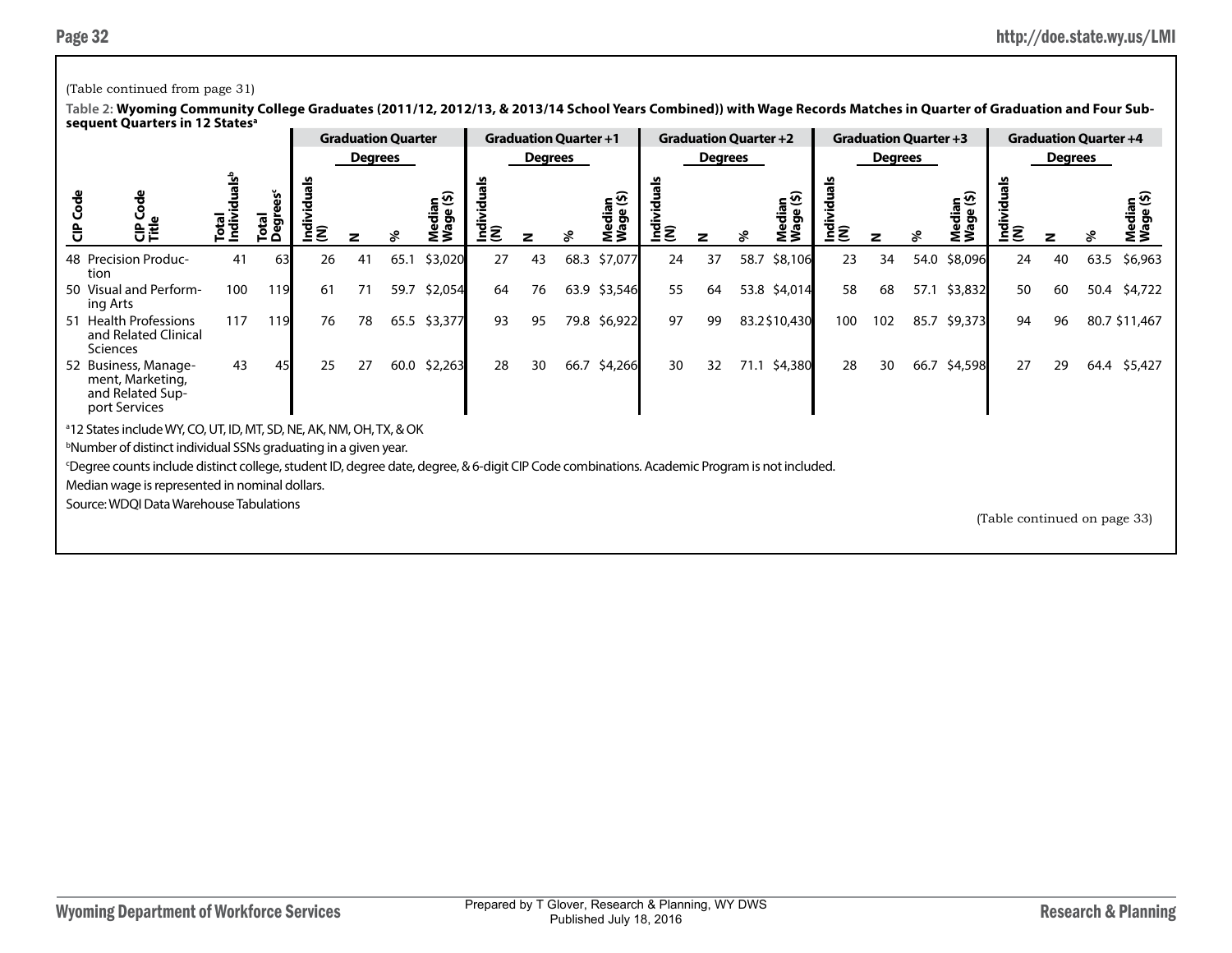## (Table continued from page 32)

|                 | אכקטכווג עטמו נכוא ווו וב אמנכא                                                                                                             |                                       |                                            |                  |                | <b>Graduation Quarter</b> |                             |                    |                | <b>Graduation Quarter +1</b> |                     |                    | <b>Graduation Quarter +2</b> |     |                     |                    | <b>Graduation Quarter +3</b> |     |                     |                                 |                | <b>Graduation Quarter +4</b> |                                                 |
|-----------------|---------------------------------------------------------------------------------------------------------------------------------------------|---------------------------------------|--------------------------------------------|------------------|----------------|---------------------------|-----------------------------|--------------------|----------------|------------------------------|---------------------|--------------------|------------------------------|-----|---------------------|--------------------|------------------------------|-----|---------------------|---------------------------------|----------------|------------------------------|-------------------------------------------------|
|                 |                                                                                                                                             |                                       |                                            |                  | <b>Degrees</b> |                           |                             |                    | <b>Degrees</b> |                              |                     |                    | <b>Degrees</b>               |     |                     |                    | <b>Degrees</b>               |     |                     |                                 | <b>Degrees</b> |                              |                                                 |
| <b>CIP</b> Code | CIP Cod<br>Title                                                                                                                            | ndividuals <sup>t</sup><br><u>ត្រ</u> | <b>Degrees<sup>c</sup></b><br><b>Total</b> | Individuals<br>Ē |                |                           | Median<br>Wage (\$)<br>Wage | Individuals<br>(N) |                |                              | Median<br>Wage (\$) | Individuals<br>(N) |                              |     | Median<br>Wage (\$) | Individuals<br>(N) | z                            | వి  | Median<br>Wage (\$) | <u>ທ</u><br> Individuals<br>(N) | z              | ℅                            | ⊆ ତି<br>ledial<br><sup>lage</sup><br><b>New</b> |
|                 | Total Academic & Occupational - Northern Wyoming Community College District<br><b>Total</b>                                                 | 1,371                                 | 1,925                                      | 1,030 1,442      |                |                           | 74.9 \$3,722                | 1,053 1,484        |                |                              | 77.1 \$5,506        | 1,000 1,399        |                              |     | 72.7 \$6,473        |                    | 998 1,392                    |     | 72.3 \$6,792        | 1,011 1,404                     |                |                              | 72.9 \$7,127                                    |
| 1               | Agriculture, Ag-<br>riculture Opera-<br>tions, and Related<br><b>Sciences</b>                                                               | 61                                    | 62                                         | 36               | 36             |                           | 58.1 \$2,395                | 33                 | 33             |                              | 53.2 \$3,827        | 30                 | 30                           |     | 48.4 \$3,880        | 30                 | 31                           |     | 50.0 \$4,544        | 31                              | 31             |                              | 50.0 \$3,610                                    |
| 9               | Communication,<br>Journalism, and<br><b>Related Programs</b>                                                                                | N/D                                   | N/D                                        | N/D              | N/D            | N/D                       | N/D                         | N/D                | N/D            | N/D                          | N/D                 | N/D                | N/D                          | N/D | N/D                 | N/D                | N/D                          | N/D | N/D                 | N/D                             | N/D            | N/D                          | N/D                                             |
|                 | 11 Computer and<br>Information Sci-<br>ences and Support<br>Services                                                                        | N/D                                   | N/D                                        | 9                | 10             |                           | 10.0 \$5,776                | 11                 | 12             |                              | 12.0 \$6,196        | q                  | 10                           |     | 10.0 \$7,479        | q                  | 10                           |     | 10.0 \$9,500        | g                               | 10             | 10.0                         | \$9,500                                         |
|                 | 12 Personal and Culi-<br>nary Services                                                                                                      | 75                                    | 100                                        | 64               | 85             |                           | 85.0 \$2,969                | 69                 | 91             |                              | 91.0 \$3,954        | 64                 | 82                           |     | 82.0 \$4,067        | 63                 | 79                           |     | 79.0 \$4,255        | 63                              | 78             | 78.0                         | \$4,184                                         |
|                 | 13 Education                                                                                                                                | 69                                    | 76                                         | 51               | 55             | 72.4                      | \$2,053                     | 47                 | 51             | 67.1                         | \$3,209             | 47                 | 52                           |     | 68.4 \$2,252        | 47                 | 51                           |     | 67.1 \$3,122        | 50                              | 55             | 72.4                         | \$3,449                                         |
|                 | 14 Engineering                                                                                                                              | 9                                     | 9                                          | N/D              | N/D            | N/D                       | N/D                         | N/D                | N/D            | N/D                          | N/D                 | N/D                | N/D                          | N/D | N/D                 | N/D                | N/D                          | N/D | N/D                 | N/D                             | N/D            | N/D                          | N/D                                             |
|                 | 15 Engineering<br>Technologies/Tech-<br>nicians                                                                                             | 100                                   | 153                                        | 95               | 143            |                           | 93.5 \$14,635               | 95                 | 142            |                              | 92.8 \$16,665       | 94                 | 140                          |     | 91.5\$18,294        | 91                 | 137                          |     | 89.5 \$17,991       | 90                              | 139            |                              | 90.8 \$19,132                                   |
|                 | 16 Foreign Languages,<br>Literatures, and<br>Linguistics                                                                                    | N/D                                   | N/D                                        | N/D              | N/D            | N/D                       | N/D                         | N/D                | N/D            | N/D                          | N/D                 | N/D                | N/D                          | N/D | N/D                 | N/D                | N/D                          | N/D | N/D                 | N/D                             | N/D            | N/D                          | N/D                                             |
|                 | 23 English Language<br>and Literature/<br>Letters                                                                                           | 5                                     |                                            | N/D              | N/D            | N/D                       | N/D                         | N/D                | N/D            | N/D                          | N/D                 | N/D                | N/D                          | N/D | N/D                 | N/D                | N/D                          | N/D | N/D                 | N/D                             | N/D            | N/D                          | N/D                                             |
|                 | 24 Liberal Arts and<br>Sciences, General<br><b>Studies and Hu-</b><br>manities                                                              | 437                                   | 439                                        | 314              | 315            |                           | 71.8 \$2,663                | 300                | 301            |                              | 68.6 \$4,330        | 288                | 289                          |     | 65.8 \$5,055        | 285                | 286                          |     | 65.1 \$5,438        | 292                             | 294            | 67.0                         | \$5,461                                         |
|                 | 26 Biological and Bio-<br>medical Sciences                                                                                                  | N/D                                   | N/D                                        | N/D              | N/D            | N/D                       | N/D                         | N/D                | N/D            | N/D                          | N/D                 | N/D                | N/D                          | N/D | N/D                 | N/D                | N/D                          | N/D | N/D                 | N/D                             | N/D            | N/D                          | N/D                                             |
|                 | 27 Mathematics and<br><b>Statistics</b>                                                                                                     | 6                                     |                                            | 6                | 6              |                           | 100.0 \$4,371               | 6                  | 6              | 100.0                        | \$4,416             | N/D                | N/D                          | N/D | N/D                 | N/D                | N/D                          | N/D | N/D                 | N/D                             | N/D            | N/D                          | N/D                                             |
|                 | <sup>a</sup> 12 States include WY, CO, UT, ID, MT, SD, NE, AK, NM, OH, TX, & OK                                                             |                                       |                                            |                  |                |                           |                             |                    |                |                              |                     |                    |                              |     |                     |                    |                              |     |                     |                                 |                |                              |                                                 |
|                 | <sup>b</sup> Number of distinct individual SSNs graduating in a given year.                                                                 |                                       |                                            |                  |                |                           |                             |                    |                |                              |                     |                    |                              |     |                     |                    |                              |     |                     |                                 |                |                              |                                                 |
|                 | Degree counts include distinct college, student ID, degree date, degree, & 6-digit CIP Code combinations. Academic Program is not included. |                                       |                                            |                  |                |                           |                             |                    |                |                              |                     |                    |                              |     |                     |                    |                              |     |                     |                                 |                |                              |                                                 |
|                 | Median wage is represented in nominal dollars.                                                                                              |                                       |                                            |                  |                |                           |                             |                    |                |                              |                     |                    |                              |     |                     |                    |                              |     |                     |                                 |                |                              |                                                 |
|                 | Source: WDQI Data Warehouse Tabulations                                                                                                     |                                       |                                            |                  |                |                           |                             |                    |                |                              |                     |                    |                              |     |                     |                    |                              |     |                     | (Table continued on page 34)    |                |                              |                                                 |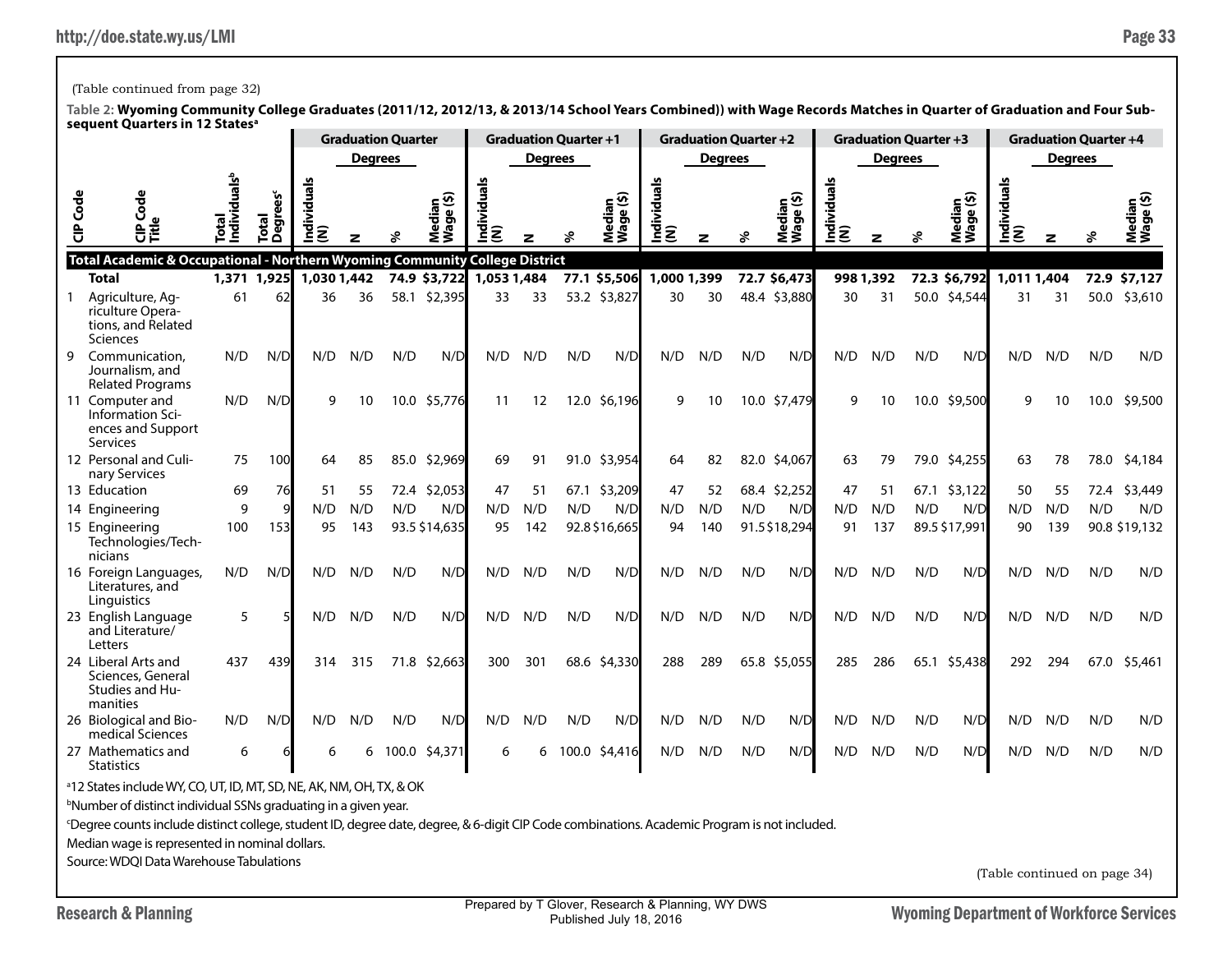## (Table continued from page 33)

|          |                                                                                                                                                          |                                   |                               |                            | <b>Graduation Quarter</b> |      |                     |                    | <b>Graduation Quarter +1</b> |      |                     |                    | <b>Graduation Quarter +2</b> |      |                     |                    | <b>Graduation Quarter +3</b> |      |                     |                              | <b>Graduation Quarter +4</b> |      |                     |
|----------|----------------------------------------------------------------------------------------------------------------------------------------------------------|-----------------------------------|-------------------------------|----------------------------|---------------------------|------|---------------------|--------------------|------------------------------|------|---------------------|--------------------|------------------------------|------|---------------------|--------------------|------------------------------|------|---------------------|------------------------------|------------------------------|------|---------------------|
|          |                                                                                                                                                          |                                   |                               |                            | <b>Degrees</b>            |      |                     |                    | <b>Degrees</b>               |      |                     |                    | <b>Degrees</b>               |      |                     |                    | <b>Degrees</b>               |      |                     |                              | <b>Degrees</b>               |      |                     |
| CIP Code | Š<br>$\mathbf{a}$<br>용                                                                                                                                   | Individuals <sup>b</sup><br>Total | Total<br>Degrees <sup>c</sup> | Individual <u>:</u><br>(N) | $\overline{\mathbf{z}}$   | వి   | Median<br>Wage (\$) | Individual:<br>(N) | $\mathbf{z}$                 | వి   | Median<br>Wage (\$) | Individuals<br>(N) | z                            | ℅    | Median<br>Wage (\$) | Individuals<br>(N) | z                            |      | Median<br>Wage (\$) | Individuals<br>(N)           | z                            | వి   | Median<br>Wage (\$) |
|          | 30 Multi/Interdisciplin-<br>ary Studies                                                                                                                  | 22                                | 22                            | 18                         | 18                        | 81.8 | \$2,763             | 19                 | 19                           | 86.4 | \$3,311             | 10                 | 10                           | 45.5 | \$3,344             | 11                 | 11                           | 50.0 | \$3,098             | 14                           | 14                           | 63.6 | \$4,042             |
|          | 31 Parks, Rec., Leisure,<br>& Fitness Studies                                                                                                            | N/D                               | N/D                           | N/D                        | N/D                       | N/D  | N/D                 | N/D                | N/D                          | N/D  | N/D                 | N/D                | N/D                          | N/D  | N/D                 | N/D                | N/D                          | N/D  | N/D                 | N/D                          | N/D                          | N/D  | N/D                 |
|          | 42 Psychology                                                                                                                                            | 17                                | 17                            | N/D                        | N/D                       | N/D  | N/D                 | 14                 | 14                           |      | 82.4 \$2,184        | 12                 | 12                           |      | 70.6 \$1,262        | 12                 | 12                           |      | 70.6 \$1,875        | N/D                          | N/D                          | N/D  | N/D                 |
|          | 43 Security and Pro-<br>tective Services                                                                                                                 | 44                                | 60                            | 38                         | 54                        | 90.0 | \$4,007             | 36                 | 52                           |      | 86.7 \$3,884        | 30                 | 44                           |      | 73.3 \$5,792        | 32                 | 45                           |      | 75.0 \$6,371        | 33                           | 48                           | 80.0 | \$5,423             |
|          | 45 Social Sciences                                                                                                                                       | 14                                | 14                            | N/D                        | N/D                       | N/D  | N/D                 | 10                 | 10                           |      | 71.4 \$3,468        | N/D                | N/D                          | N/D  | N/D                 | N/D                | N/D                          | N/D  | N/D                 | N/D                          | N/D                          | N/D  | N/D                 |
|          | 46 Construction Trades                                                                                                                                   | 23                                | 28                            | 22                         | 27                        | 96.4 | \$3,098             | 21                 | 25                           |      | 89.3 \$4,827        | 18                 | 21                           |      | 75.0 \$6,109        | 18                 | 21                           |      | 75.0 \$4,827        | 17                           | 21                           | 75.0 | \$7,256             |
|          | 47 Mechanic and Re-<br>pair Technologies/<br>Technicians                                                                                                 | 107                               | 183                           | 89                         | 155                       | 84.7 | \$8,022             | 91                 | 155                          |      | 84.7\$12,684        | 86                 | 149                          |      | 81.4\$15,235        | 88                 | 152                          |      | 83.1 \$15,805       | 85                           | 145                          |      | 79.2 \$15,786       |
|          | 48 Precision Production                                                                                                                                  | 94                                | 137                           | 71                         | 101                       | 73.7 | \$4,596             | 77                 | 111                          |      | 81.0 \$6,552        | 69                 | 96                           |      | 70.1 \$8,238        | 70                 | 101                          |      | 73.7 \$7,515        | 73                           | 104                          | 75.9 | \$8,040             |
|          | 50 Visual and Perform-<br>ing Arts                                                                                                                       | 33                                | 37                            | N/D                        | N/D                       | N/D  | N/D                 | 23                 | 26                           |      | 70.3 \$3,337        | 22                 | 26                           |      | 70.3 \$3,374        | 20                 | 23                           |      | 62.2 \$3,017        | 22                           | 25                           | 67.6 | \$3,193             |
|          | 51 Health Professions<br>and Related Clinical<br>Sciences                                                                                                | 322                               | 417                           | 214                        | 269                       |      | 64.5 \$2,522        | 246                | 309                          |      | 74.1 \$5,382        | 250                | 308                          |      | 73.9 \$6,623        | 250                | 305                          |      | 73.1 \$7,699        | 239                          | 298                          |      | 71.5 \$8,109        |
|          | 52 Business, Manage-<br>ment, Marketing,<br>and Related Sup-<br>port Services                                                                            | 99                                | 125                           | 74                         | 95                        |      | 76.0 \$4,084        | 77                 | 98                           |      | 78.4 \$5,107        | 76                 | 96                           |      | 76.8 \$5,912        | 74                 | 91                           |      | 72.8 \$5,882        | 75                           | 91                           |      | 72.8 \$6,607        |
|          | 54 History                                                                                                                                               | N/D                               | N/D                           | N/D                        | N/D                       | N/D  | N/D                 | N/D                | N/D                          | N/D  | N/D                 | N/D                | N/D                          | N/D  | N/D                 | N/D                | N/D                          | N/D  | N/D                 | N/D                          | N/D                          | N/D  | N/D                 |
|          | <b>Total Academic - Northern Wyoming Community College District</b>                                                                                      |                                   |                               |                            |                           |      |                     |                    |                              |      |                     |                    |                              |      |                     |                    |                              |      |                     |                              |                              |      |                     |
|          | <b>Total</b>                                                                                                                                             | 696                               | 736                           | 508                        | 535                       |      | 72.7 \$2,854        | 497                | 525                          |      | 71.3 \$4,000        | 457                | 477                          |      | 64.8 \$4,616        | 459                | 479                          |      | 65.1 \$4,573        | 476                          | 501                          |      | 68.1 \$4,592        |
|          | Agriculture, Agricul-<br>ture Operations, &<br><b>Related Sciences</b>                                                                                   | 22                                | 22                            | 17                         | 17                        |      | 77.3 \$2,410        | 15                 | 15                           |      | 68.2 \$3,900        | 12                 | 12                           |      | 54.5 \$3,880        | 13                 | 13                           |      | 59.1 \$4,817        | 14                           | 14                           | 63.6 | \$3,282             |
| 9        | Communication.<br>Journalism, and<br><b>Related Programs</b>                                                                                             | N/D                               | N/D                           | N/D                        | N/D                       | N/D  | N/D                 | N/D                | N/D                          | N/D  | N/D                 | N/D                | N/D                          | N/D  | N/D                 | N/D                | N/D                          | N/D  | N/D                 | N/D                          | N/D                          | N/D  | N/D                 |
|          | 11 Computer and In-<br>formation Sciences<br>& Support Services                                                                                          | N/D                               | N/D                           | N/D                        | N/D                       | N/D  | N/D                 | N/D                | N/D                          | N/D  | N/D                 | N/D                | N/D                          | N/D  | N/D                 | N/D                | N/D                          | N/D  | N/D                 | N/D                          | N/D                          | N/D  | N/D                 |
|          | <sup>a</sup> 12 States include WY, CO, UT, ID, MT, SD, NE, AK, NM, OH, TX, & OK                                                                          |                                   |                               |                            |                           |      |                     |                    |                              |      |                     |                    |                              |      |                     |                    |                              |      |                     |                              |                              |      |                     |
|          | <sup>b</sup> Number of distinct individual SSNs graduating in a given year.                                                                              |                                   |                               |                            |                           |      |                     |                    |                              |      |                     |                    |                              |      |                     |                    |                              |      |                     |                              |                              |      |                     |
|          | <sup>c</sup> Degree counts include distinct college, student ID, degree date, degree, & 6-digit CIP Code combinations. Academic Program is not included. |                                   |                               |                            |                           |      |                     |                    |                              |      |                     |                    |                              |      |                     |                    |                              |      |                     |                              |                              |      |                     |
|          | Median wage is represented in nominal dollars.                                                                                                           |                                   |                               |                            |                           |      |                     |                    |                              |      |                     |                    |                              |      |                     |                    |                              |      |                     |                              |                              |      |                     |
|          | Source: WDQI Data Warehouse Tabulations                                                                                                                  |                                   |                               |                            |                           |      |                     |                    |                              |      |                     |                    |                              |      |                     |                    |                              |      |                     | (Table continued on page 35) |                              |      |                     |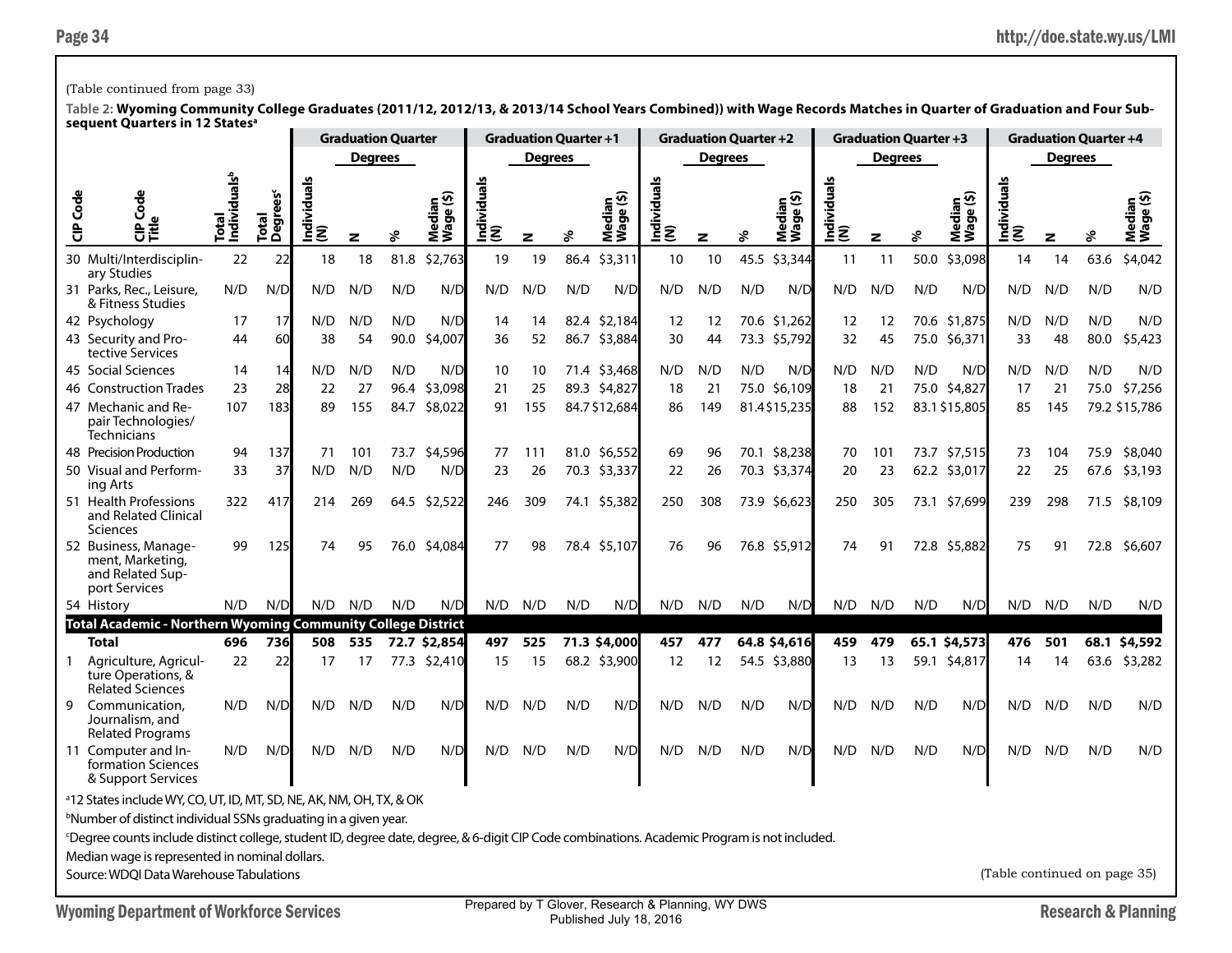## (Table continued from page 34)

|           |                                                                                                                                                                                                                                                                                                                                                                                                                         |                                   |                               |                |                | <b>Graduation Quarter</b> |                                                    |                 |                | <b>Graduation Quarter +1</b> |                     |                 | <b>Graduation Quarter +2</b> |      |                                                           |                  |                | <b>Graduation Quarter +3</b> |                     |                              | <b>Graduation Quarter +4</b> |      |                     |
|-----------|-------------------------------------------------------------------------------------------------------------------------------------------------------------------------------------------------------------------------------------------------------------------------------------------------------------------------------------------------------------------------------------------------------------------------|-----------------------------------|-------------------------------|----------------|----------------|---------------------------|----------------------------------------------------|-----------------|----------------|------------------------------|---------------------|-----------------|------------------------------|------|-----------------------------------------------------------|------------------|----------------|------------------------------|---------------------|------------------------------|------------------------------|------|---------------------|
|           |                                                                                                                                                                                                                                                                                                                                                                                                                         |                                   |                               |                | <b>Degrees</b> |                           |                                                    |                 | <b>Degrees</b> |                              |                     |                 | <b>Degrees</b>               |      |                                                           |                  | <b>Degrees</b> |                              |                     |                              | <b>Degrees</b>               |      |                     |
| Code<br>ិ | Φ<br>Š<br>)<br>이<br>디자                                                                                                                                                                                                                                                                                                                                                                                                  | Total<br>Individuals <sup>b</sup> | Total<br>Degrees <sup>c</sup> | ndividual<br>ξ | z              | శి                        | ledian<br><sup>(age (\$)</sup><br>Mediar<br>Wage ( | Individual<br>ξ | z              | ℅                            | Median<br>Wage (\$) | Individu<br>(N) | z                            | ४    | $\mathbf{\tilde{e}}$ $\mathbf{\tilde{e}}$<br>ჭ<br>ᄛ<br>ξŠ | Individuals<br>ξ | z              | ℅                            | Median<br>Wage (\$) | Individuals<br>(N)           | z                            | శి   | Median<br>Wage (\$) |
|           | 13 Education                                                                                                                                                                                                                                                                                                                                                                                                            | 53                                | 56                            | 39             | 41             | 73.2                      | \$2,053                                            | 35              | 37             | 66.1                         | \$3,111             | 35              | 37                           | 66.1 | \$1,986                                                   | 36               | 38             | 67.9                         | \$2,155             | 36                           | 38                           | 67.9 | \$3,523             |
|           | 14 Engineering                                                                                                                                                                                                                                                                                                                                                                                                          | 9                                 |                               | N/D            | N/D            | N/D                       | N/D                                                | N/D             | N/D            | N/D                          | N/D                 | N/D             | N/D                          | N/D  | N/D                                                       | N/D              | N/D            | N/D                          | N/D                 | N/D                          | N/D                          | N/D  | N/D                 |
|           | 16 Foreign Languages,<br>Literatures, and<br>Linguistics                                                                                                                                                                                                                                                                                                                                                                | N/D                               | N/D                           | N/D            | N/D            | N/D                       | N/D                                                | N/D             | N/D            | N/D                          | N/D                 | N/D             | N/D                          | N/D  | N/D                                                       | N/D              | N/D            | N/D                          | N/D                 | N/D                          | N/D                          | N/D  | N/D                 |
|           | 23 English Language &<br>Literature/Letters                                                                                                                                                                                                                                                                                                                                                                             | 5                                 |                               | N/D            | N/D            | N/D                       | N/D                                                | N/D             | N/D            | N/D                          | N/D                 | N/D             | N/D                          | N/D  | N/D                                                       | N/D              | N/D            | N/D                          | N/D                 | N/D                          | N/D                          | N/D  | N/D                 |
|           | 24 Liberal Arts and Sci-<br>ences, General Studies<br>& Humanities                                                                                                                                                                                                                                                                                                                                                      | 437                               | 439                           | 314            | 315            | 71.8                      | \$2,663                                            | 300             | 301            | 68.6                         | \$4,330             | 288             | 289                          | 65.8 | \$5,055                                                   | 285              | 286            | 65.1                         | \$5,438             | 292                          | 294                          | 67.0 | \$5,461             |
|           | 26 Biological and Bio-<br>medical Sciences                                                                                                                                                                                                                                                                                                                                                                              | N/D                               | N/D                           | N/D            | N/D            | N/D                       | N/D                                                | N/D             | N/D            | N/D                          | $N/\Gamma$          | N/D             | N/D                          | N/D  | N/D                                                       | N/D              | N/D            | N/D                          | N/D                 | N/D                          | N/D                          | N/D  | N/D                 |
|           | 27 Mathematics and<br><b>Statistics</b>                                                                                                                                                                                                                                                                                                                                                                                 | 6                                 |                               | 6              | 6              | 100.0                     | \$4,371                                            | 6               | 6              |                              | 100.0 \$4,416       | N/D             | N/D                          | N/D  | N/D                                                       | N/D              | N/D            | N/D                          | N/D                 | N/D                          | N/D                          | N/D  | N/D                 |
|           | 30 Multi/Interdisciplin-<br>ary Studies                                                                                                                                                                                                                                                                                                                                                                                 | 22                                | 22                            | 18             | 18             | 81.8                      | \$2,763                                            | 19              | 19             |                              | 86.4 \$3,311        | 10              | 10                           | 45.5 | \$3,344                                                   | 11               | 11             | 50.0                         | \$3,098             | 14                           | 14                           | 63.6 | \$4,042             |
|           | 31 Parks, Rec., Leisure,<br>& Fitness Studies                                                                                                                                                                                                                                                                                                                                                                           | N/D                               | N/D                           | N/D            | N/D            | N/D                       | N/D                                                | N/D             | N/D            | N/D                          | $N/\Gamma$          | N/D             | N/D                          | N/D  | N/D                                                       | N/D              | N/D            | N/D                          | N/D                 | N/D                          | N/D                          | N/D  | N/D                 |
|           | 42 Psychology                                                                                                                                                                                                                                                                                                                                                                                                           | 17                                | 17                            | N/D            | N/D            | N/D                       | N/D                                                | 14              | 14             |                              | 82.4 \$2,184        | 12              | 12                           |      | 70.6 \$1,262                                              | 12               | 12             |                              | 70.6 \$1,875        | N/D                          | N/D                          | N/D  | N/D                 |
|           | 43 Security and Pro-<br>tective Services                                                                                                                                                                                                                                                                                                                                                                                | 26                                | 26                            | 22             | 22             | 84.6                      | \$4,486                                            | 20              | 20             |                              | 76.9 \$3,626        | 15              | 15                           |      | 57.7 \$7,240                                              | 16               | 16             | 61.5                         | \$6,436             | 18                           | 18                           | 69.2 | \$5,180             |
|           | 45 Social Sciences                                                                                                                                                                                                                                                                                                                                                                                                      | 14                                | 14                            | N/D            | N/D            | N/D                       | N/D                                                | 10              | 10             |                              | 71.4 \$3,468        | N/D             | N/D                          | N/D  | N/D                                                       | N/D              | N/D            | N/D                          | N/D                 | N/D                          | N/D                          | N/D  | N/D                 |
|           | 50 Visual and Perform-<br>ing Arts                                                                                                                                                                                                                                                                                                                                                                                      | 27                                | 27                            | N/D            | N/D            | N/D                       | N/D                                                | 19              | 19             |                              | 70.4 \$3,000        | 18              | 18                           |      | 66.7 \$3,066                                              | 16               | 16             | 59.3                         | \$2,897             | 18                           | 18                           | 66.7 | \$2,945             |
|           | 51 Health Professions<br>& Related Clinical<br>Sciences                                                                                                                                                                                                                                                                                                                                                                 | N/D                               | N/D                           | q              | 9              | 9.0                       | \$5,115                                            | 13              | 13             |                              | 13.0 \$3,455        | 10              | 10                           |      | 10.0 \$5,178                                              | 10               | 10             | 10.0                         | \$3,664             | 10                           | 10                           | 10.0 | \$3,394             |
|           | 52 Business, Manage-<br>ment. Marketing.<br>and Related Sup-<br>port Services                                                                                                                                                                                                                                                                                                                                           | 58                                | 58                            | 42             | 42             | 72.4                      | \$4,258                                            | 42              | 42             |                              | 72.4 \$6,253        | 42              | 42                           |      | 72.4 \$6,315                                              | 42               | 42             |                              | 72.4 \$6,131        | 44                           | 44                           | 75.9 | \$6,156             |
|           | 54 History                                                                                                                                                                                                                                                                                                                                                                                                              | N/D                               | N/D                           | N/D            | N/D            | N/D                       | N/D                                                | N/D             | N/D            | N/D                          | N/D                 | N/D             | N/D                          | N/D  | N/D                                                       | N/D              | N/D            | N/D                          | N/D                 | N/D                          | N/D                          | N/D  | N/D                 |
|           | Total Occupational 1 & 2 Year - Northern Wyoming Community College District<br><b>Total</b>                                                                                                                                                                                                                                                                                                                             |                                   | 820 1,189                     |                | 622 907        |                           | 76.3 \$4,313                                       | 664             | 959            |                              | 80.7 \$6,523        | 648             | 922                          |      | 77.5 \$8,669                                              | 643              | 913            |                              | 76.8 \$8,824        | 632                          | 903                          | 75.9 | \$8,979             |
|           | <sup>a</sup> 12 States include WY, CO, UT, ID, MT, SD, NE, AK, NM, OH, TX, & OK<br><sup>b</sup> Number of distinct individual SSNs graduating in a given year.<br><sup>c</sup> Degree counts include distinct college, student ID, degree date, degree, & 6-digit CIP Code combinations. Academic Program is not included.<br>Median wage is represented in nominal dollars.<br>Source: WDOI Data Warehouse Tabulations |                                   |                               |                |                |                           |                                                    |                 |                |                              |                     |                 |                              |      |                                                           |                  |                |                              |                     | (Table continued on page 36) |                              |      |                     |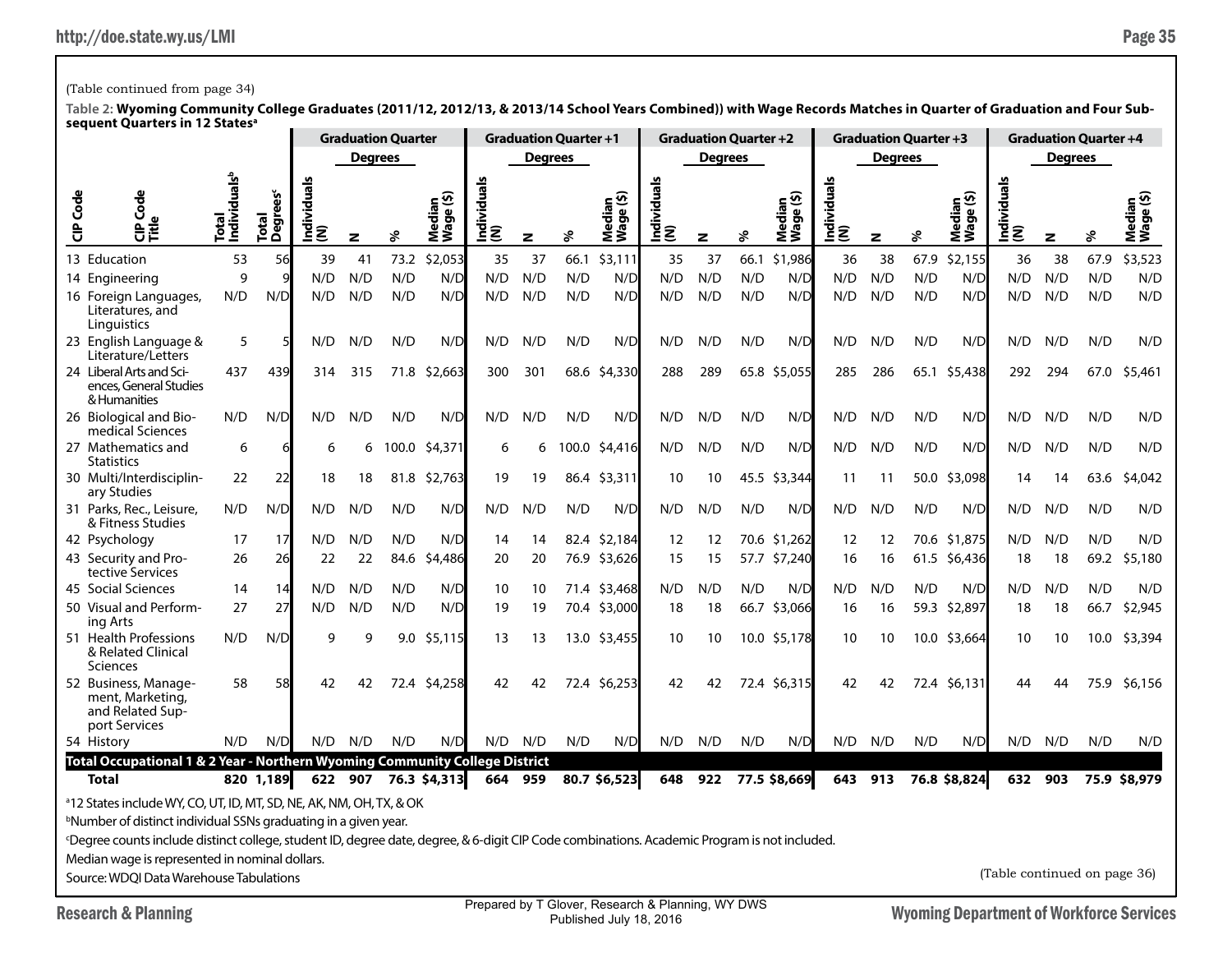## (Table continued from page 35)

**Table 2: Wyoming Community College Graduates (2011/12, 2012/13, & 2013/14 School Years Combined)) with Wage Records Matches in Quarter of Graduation and Four Subsequent Quarters in 12 Statesa**

|                 |                                                                               |                                   |                      |                    |                | <b>Graduation Quarter</b> |                     |                    |                | <b>Graduation Quarter +1</b> |                     |                    |                | <b>Graduation Quarter +2</b> |                     |                    | <b>Graduation Quarter +3</b> |      |                                |                    |                | <b>Graduation Quarter +4</b> |                     |
|-----------------|-------------------------------------------------------------------------------|-----------------------------------|----------------------|--------------------|----------------|---------------------------|---------------------|--------------------|----------------|------------------------------|---------------------|--------------------|----------------|------------------------------|---------------------|--------------------|------------------------------|------|--------------------------------|--------------------|----------------|------------------------------|---------------------|
|                 |                                                                               |                                   |                      |                    | <b>Degrees</b> |                           |                     |                    | <b>Degrees</b> |                              |                     |                    | <b>Degrees</b> |                              |                     |                    | <b>Degrees</b>               |      |                                |                    | <b>Degrees</b> |                              |                     |
| <b>CIP Code</b> | Code<br>o<br>문<br>다                                                           | Individuals <sup>b</sup><br>Total | Šēā<br>Total<br>Degr | Individuals<br>(N) | z              | ℅                         | Median<br>Wage (\$) | Individuals<br>(N) | z              | వి                           | Median<br>Wage (\$) | Individuals<br>(N) | z              | ℅                            | Median<br>Wage (\$) | Individuals<br>(N) | z                            |      | <u>ତ</u> ୁ<br>Median<br>Wage ( | Individuals<br>(N) | z              | వి                           | Median<br>Wage (\$) |
|                 | Agriculture, Agricul-<br>ture Operations, &<br><b>Related Sciences</b>        | 39                                | 40                   | 19                 | 19             | 47.5                      | \$2,343             | 18                 | 18             | 45.0                         | \$3,732             | 18                 | 18             | 45.0                         | \$3,725             | 17                 | 18                           | 45.0 | \$4,178                        | 17                 | 17             | 42.5                         | \$3,728             |
|                 | 11 Computer and In-<br>formation Sciences<br>& Support Services               | 9                                 | 10                   | N/D                | N/D            | N/D                       | N/D                 | N/D                | N/D            | N/D                          | N/D                 | N/D                | N/D            | N/D                          | N/D                 | N/D                | N/D                          | N/D  | N/D                            | N/D                | N/D            | N/D                          | N/D                 |
|                 | 12 Personal and Culi-<br>nary Services                                        | 75                                | 100                  | 64                 | 85             | 85.0                      | \$2,969             | 69                 | 91             |                              | 91.0 \$3,954        | 64                 | 82             |                              | 82.0 \$4,067        | 63                 | 79                           |      | 79.0 \$4,255                   | 63                 | 78             | 78.0                         | \$4,184             |
|                 | 13 Education                                                                  | 19                                | 20                   | 14                 | 14             |                           | 70.0 \$2,324        | 14                 | 14             |                              | 70.0 \$4,262        | 14                 | 15             |                              | 75.0 \$3,795        | 13                 | 13                           |      | 65.0 \$4,158                   | 16                 | 17             |                              | 85.0 \$3,201        |
|                 | 15 Engineering<br>Technologies/Tech-<br>nicians                               | 100                               | 153                  | 95                 | 143            |                           | 93.5 \$14,635       | 95                 | 142            |                              | 92.8 \$16,665       | 94                 | 140            |                              | 91.5\$18,294        | 91                 | 137                          |      | 89.5 \$17,991                  | 90                 | 139            |                              | 90.8 \$19,132       |
|                 | 31 Parks, Recreation,<br>Leisure, & Fitness<br><b>Studies</b>                 | N/D                               | N/D                  | N/D                | N/D            | N/D                       | N/D                 | N/D                | N/D            | N/D                          | N/D                 | N/D                | N/D            | N/D                          | N/D                 | N/D                | N/D                          | N/D  | N/D                            | N/D                | N/D            | N/D                          | N/D                 |
|                 | 43 Security and Pro-<br>tective Services                                      | 22                                | 34                   | 20                 | 32             | 94.1                      | \$4,007             | 20                 | 32             |                              | 94.1 \$3,884        | 18                 | 29             |                              | 85.3 \$5,574        | 18                 | 29                           |      | 85.3 \$6,096                   | 19                 | 30             | 88.2                         | \$5,780             |
|                 | 46 Construction Trades                                                        | 23                                | 28                   | 22                 | 27             | 96.4                      | \$3,098             | 21                 | 25             |                              | 89.3 \$4,827        | 18                 | 21             |                              | 75.0 \$6,109        | 18                 | 21                           |      | 75.0 \$4,827                   | 17                 | 21             |                              | 75.0 \$7,256        |
|                 | 47 Mechanic and Re-<br>pair Technologies/<br><b>Technicians</b>               | 107                               | 183                  | 89                 | 155            | 84.7                      | \$8,022             | 91                 | 155            |                              | 84.7\$12,684        | 86                 | 149            |                              | 81.4\$15,235        | 88                 | 152                          |      | 83.1 \$15,805                  | 85                 | 145            |                              | 79.2 \$15,786       |
|                 | 48 Precision Production                                                       | 94                                | 137                  | 71                 | 101            | 73.7                      | \$4,596             | 77                 | 111            |                              | 81.0 \$6,552        | 69                 | 96             |                              | 70.1 \$8,238        | 70                 | 101                          |      | 73.7 \$7,515                   | 73                 | 104            | 75.9                         | \$8,040             |
|                 | 50 Visual and Perform-<br>ing Arts                                            | 10                                | 10                   | 8                  | 8              | 80.0                      | \$2,467             | 7                  |                |                              | 70.0 \$4,215        | 8                  | 8              |                              | 80.0 \$3,374        | 7                  |                              |      | 70.0 \$3,351                   | 7                  |                |                              | 70.0 \$4,250        |
|                 | 51 Health Professions<br>and Related Clinical<br>Sciences                     | N/D                               | N/D                  | 206                | 260            | 260.0                     | \$2,497             | 235                | 296            |                              | 296.0 \$5,427       | 241                | 298            |                              | 298.0 \$7,030       | 241                | 295                          |      | 295.0 \$7,856                  | 230                | 288            | 288.0                        | \$8,790             |
|                 | 52 Business, Manage-<br>ment, Marketing,<br>and Related Sup-<br>port Services | 41                                | 67                   | 32                 | 53             | 79.1                      | \$4,004             | 35                 | 56             |                              | 83.6 \$4,307        | 34                 | 54             |                              | 80.6 \$5,490        | 32                 | 49                           |      | 73.1 \$5,621                   | 31                 | 47             | 70.1                         | \$6,746             |

a 12 States include WY, CO, UT, ID, MT, SD, NE, AK, NM, OH, TX, & OK

b Number of distinct individual SSNs graduating in a given year.

c Degree counts include distinct college, student ID, degree date, degree, & 6-digit CIP Code combinations. Academic Program is not included.

Median wage is represented in nominal dollars.

Source: WDQI Data Warehouse Tabulations

(Table continued on page 37)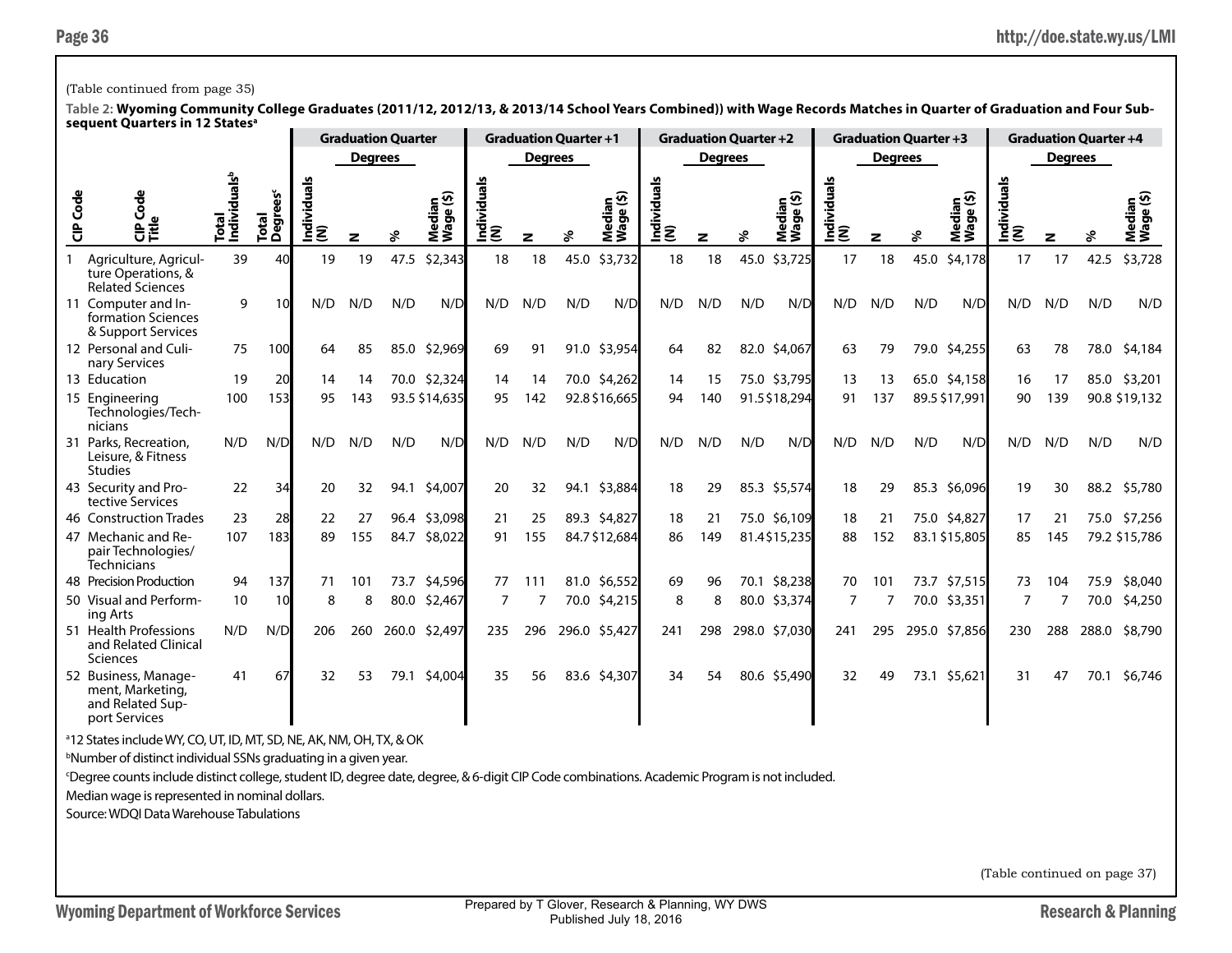Statistics

Studies

31 Parks, Recreation, Leisure, and Fitness

a 12 States include WY, CO, UT, ID, MT, SD, NE, AK, NM, OH, TX, & OK b Number of distinct individual SSNs graduating in a given year.

Median wage is represented in nominal dollars. Source: WDQI Data Warehouse Tabulations

Research & Planning Research & Planning Prepared by 1 Glover, Research & Planning, WY DWS Wyoming Department of Workforce Services Prepared by T Glover, Research & Planning, WY DWS Published July 18, 2016

c Degree counts include distinct college, student ID, degree date, degree, & 6-digit CIP Code combinations. Academic Program is not included.

21 29 16 21 72.4 \$2,309 16 22 75.9 \$2,481 11 14 48.3 \$1,797 10 14 48.3 \$3,158 11 15 51.7 \$4,003

| Table 2: Wyoming Community College Graduates (2011/12, 2012/13, & 2013/14 School Years Combined)) with Wage Records Matches in Quarter of Graduation and Four Sub-<br>sequent Quarters in 12 States <sup>a</sup> |                                                                             |                |               |                |           |                           |                               |                   |          |                              |                                           |                              |                |     |                                        |                |                |                              |               |                              |           |      |                          |  |  |
|------------------------------------------------------------------------------------------------------------------------------------------------------------------------------------------------------------------|-----------------------------------------------------------------------------|----------------|---------------|----------------|-----------|---------------------------|-------------------------------|-------------------|----------|------------------------------|-------------------------------------------|------------------------------|----------------|-----|----------------------------------------|----------------|----------------|------------------------------|---------------|------------------------------|-----------|------|--------------------------|--|--|
|                                                                                                                                                                                                                  |                                                                             |                |               |                |           | <b>Graduation Quarter</b> |                               |                   |          | <b>Graduation Quarter +1</b> |                                           | <b>Graduation Quarter +2</b> |                |     |                                        |                |                | <b>Graduation Quarter +3</b> |               | <b>Graduation Quarter +4</b> |           |      |                          |  |  |
|                                                                                                                                                                                                                  |                                                                             |                |               | <b>Degrees</b> |           |                           |                               | <b>Degrees</b>    |          |                              |                                           |                              | <b>Degrees</b> |     |                                        |                | <b>Degrees</b> |                              |               | <b>Degrees</b>               |           |      |                          |  |  |
|                                                                                                                                                                                                                  | Code<br><b>Code</b><br>양                                                    |                | Total<br>Degi |                |           |                           | ledian<br>'age (\$)<br>Š<br>٤ | viduals<br>ᄒ<br>Ē | z        |                              | ledian<br><sup>r</sup> age (\$)<br>ឨ៓៓៓៓៓ | ă<br>꽁<br>ις<br>Εε           |                | వి  | ledian<br><sup>laqe (\$)</sup><br>ร็≶็ | Individ<br>(N) |                | వి                           | ⊂ ທ<br>Σპ     | viduals<br>€<br>ξ<br>Ě       | z         |      | ⊆ ତି<br>Mediar<br>Wage ( |  |  |
|                                                                                                                                                                                                                  | Total Academic & Occupational - Western Wyoming Community College           |                |               |                |           |                           |                               |                   |          |                              |                                           |                              |                |     |                                        |                |                |                              |               |                              |           |      |                          |  |  |
|                                                                                                                                                                                                                  | <b>Total</b>                                                                |                | 1,241 1,506   |                | 905 1,074 |                           | 71.3 \$3,712                  |                   | 9301,113 |                              | 73.9 \$5,098                              |                              | 848 1,023      |     | 67.9 \$5,777                           |                | 866 1,042      |                              | 69.2 \$5,607  |                              | 900 1,088 |      | 72.2 \$6,042             |  |  |
|                                                                                                                                                                                                                  | <b>Natural Resources</b><br>3<br>and Conservation                           | N/D            | N/D           | N/D            | N/D       | N/D                       | N/D                           | N/D               | N/D      | N/D                          | N/D                                       | N/D                          | N/D            | N/D | N/D                                    | N/D            | N/D            | N/D                          | N/D           | N/D                          | N/D       | N/D  | N/D                      |  |  |
|                                                                                                                                                                                                                  | Communication,<br>9<br>Journalism, and<br><b>Related Programs</b>           | 33             | 33            | 17             | 17        |                           | 51.5 \$3,604                  | 17                | 17       |                              | 51.5 \$2,560                              | 16                           | 16             |     | 48.5 \$3,336                           | 17             | 17             |                              | 51.5 \$4,214  | 17                           | 17        |      | 51.5 \$3,867             |  |  |
|                                                                                                                                                                                                                  | 11 Computer and<br>Information Sci-<br>ences and Support<br><b>Services</b> | 35             | 47            | 22             | 29        | 61.7                      | \$3,644                       | 20                | 28       |                              | 59.6 \$3,730                              | 21                           | 28             |     | 59.6 \$3,877                           | 20             | 27             |                              | 57.4 \$3,991  | 21                           | 27        | 57.4 | \$4,298                  |  |  |
|                                                                                                                                                                                                                  | 13 Education                                                                | 141            | 144           | 107            | 108       | 75.0                      | \$3,077                       | 108               | 111      | 77.1                         | \$3,089                                   | 91                           | 94             |     | 65.3 \$4,057                           | 90             | 93             |                              | 64.6 \$3,519  | 105                          | 108       | 75.0 | \$3,702                  |  |  |
|                                                                                                                                                                                                                  | 14 Engineering                                                              | 34             | 34            | 23             | 23        | 67.6                      | \$4,209                       | 26                | 26       | 76.5                         | \$6,257                                   | 18                           | 18             |     | 52.9 \$8,300                           | 19             | 19             | 55.9                         | \$6,530       | 27                           | 27        | 79.4 | \$3,991                  |  |  |
|                                                                                                                                                                                                                  | 15 Engineering<br>Technologies/Tech-<br>nicians                             | 18             | 23            | 13             | 18        |                           | 78.3 \$5,426                  | 16                | 20       |                              | 87.0 \$13,131                             | 16                           | 21             |     | 91.3\$15,270                           | 15             | 19             |                              | 82.6 \$18,318 | 15                           | 19        |      | 82.6 \$16,894            |  |  |
|                                                                                                                                                                                                                  | 16 Foreign Languages,<br>Literatures, and<br>Linguistics                    | $\overline{7}$ |               | N/D            | N/D       | N/D                       | N/D                           | N/D               | N/D      | N/D                          | N/D                                       | N/D                          | N/D            | N/D | N/D                                    | N/D            | N/D            | N/D                          | N/D           | N/D                          | N/D       | N/D  | N/D                      |  |  |
|                                                                                                                                                                                                                  | 22 Legal Professions<br>and Studies                                         | N/D            | N/D           | N/D            | N/D       | N/D                       | N/D                           | N/D               | N/D      | N/D                          | N/D                                       | N/D                          | N/D            | N/D | N/D                                    | N/D            | N/D            | N/D                          | N/D           | N/D                          | N/D       | N/D  | N/D                      |  |  |
|                                                                                                                                                                                                                  | 23 English Language<br>and Literature/<br>Letters                           | 19             | 21            | 10             | 12        |                           | 57.1 \$2,994                  | 13                | 15       |                              | 71.4 \$2,216                              | 12                           | 13             |     | 61.9 \$3,780                           | 11             | 12             |                              | 57.1 \$3,186  | 11                           | 13        | 61.9 | \$3,999                  |  |  |
|                                                                                                                                                                                                                  | 24 Liberal Arts and<br>Sciences, General<br>Studies and Hu-<br>manities     | 276            | 296           | 203            | 211       |                           | 71.3 \$3,325                  | 199               | 209      |                              | 70.6 \$4,113                              |                              | 177 187        |     | 63.2 \$4,324                           | 177            | 187            |                              | 63.2 \$4,463  | 180                          | 188       |      | 63.5 \$4,819             |  |  |
|                                                                                                                                                                                                                  | 26 Biological and Bio-<br>medical Sciences                                  | 38             | 38            | 32             | 32        |                           | 84.2 \$2,926                  | 29                | 29       |                              | 76.3 \$5,825                              | 22                           | 22             |     | 57.9 \$4,548                           | 27             | 27             |                              | 71.1 \$3,632  | 29                           | 29        |      | 76.3 \$3,546             |  |  |
|                                                                                                                                                                                                                  | 27 Mathematics and                                                          | 11             | 11            | 8              | 8         |                           | 72.7 \$1,883                  | 8                 | 8        |                              | 72.7 \$1,763                              | 6                            |                |     | 54.5 \$2,065                           | 6              | 6              |                              | 54.5 \$2,059  |                              | 7         |      | 63.6 \$1,778             |  |  |

(Table continued from page 36)

(Table continued on page 38)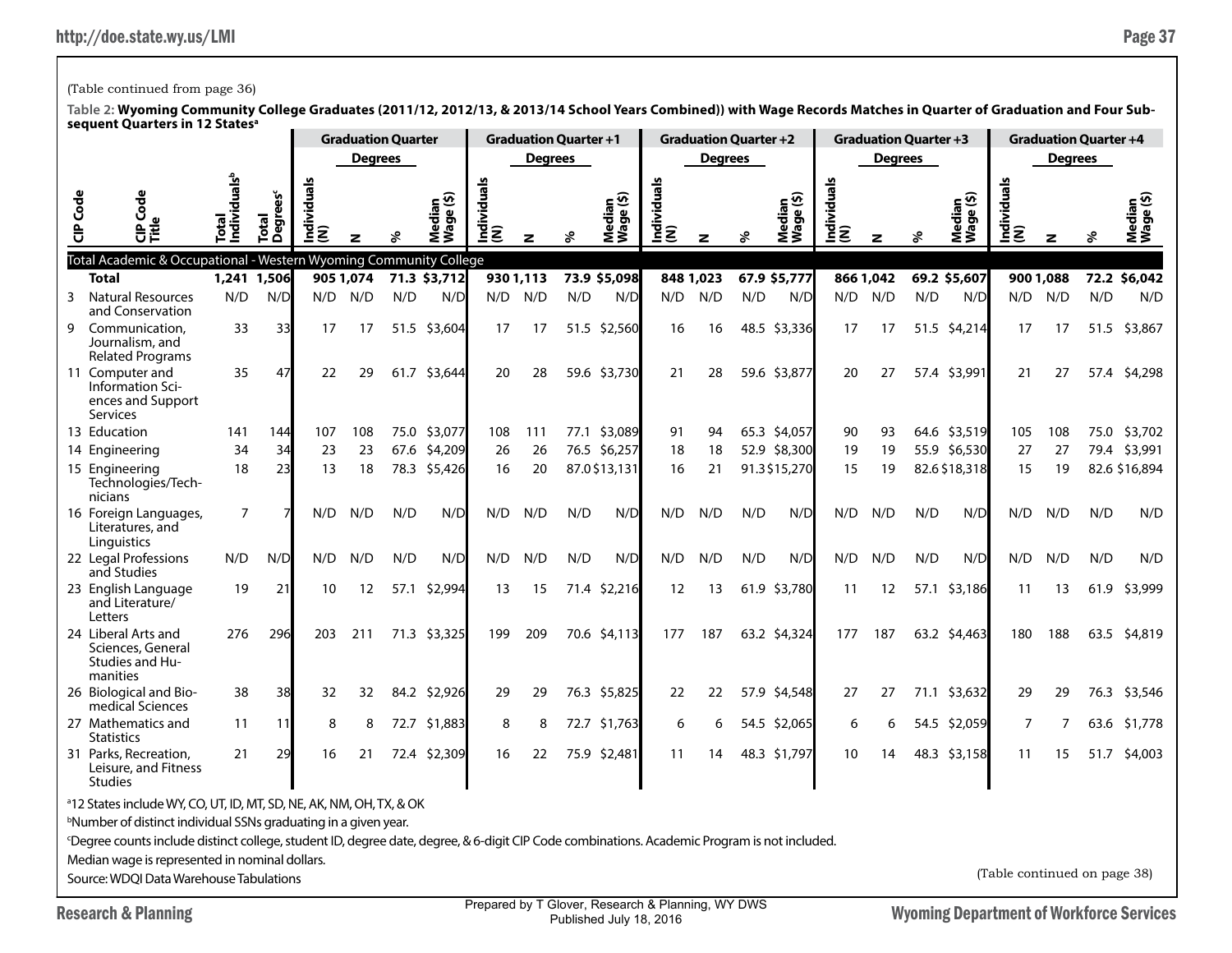### (Table continued from page 37)

**Table 2: Wyoming Community College Graduates (2011/12, 2012/13, & 2013/14 School Years Combined)) with Wage Records Matches in Quarter of Graduation and Four Subsequent Quarters in 12 Statesa**

|          |                                                                               |                                   |                                            |                    | <b>Graduation Quarter</b> |      | <b>Graduation Quarter +1</b> |                    |                |      | <b>Graduation Quarter +2</b> |                    |                |      |                     | <b>Graduation Quarter +3</b> |                |      | <b>Graduation Quarter +4</b> |                    |     |      |                     |  |
|----------|-------------------------------------------------------------------------------|-----------------------------------|--------------------------------------------|--------------------|---------------------------|------|------------------------------|--------------------|----------------|------|------------------------------|--------------------|----------------|------|---------------------|------------------------------|----------------|------|------------------------------|--------------------|-----|------|---------------------|--|
|          |                                                                               |                                   |                                            | <b>Degrees</b>     |                           |      |                              |                    | <b>Degrees</b> |      |                              |                    | <b>Degrees</b> |      |                     |                              | <b>Degrees</b> |      |                              | <b>Degrees</b>     |     |      |                     |  |
| CIP Code | Š<br>양                                                                        | Total<br>Individuals <sup>b</sup> | <b>Degrees<sup>c</sup></b><br><b>Total</b> | Individuals<br>(N) | z                         | వి   | Median<br>Wage (\$)          | Individuals<br>(N) | z              | ళ    | Median<br>Wage (\$)          | Individuals<br>(N) | z              | ℅    | Median<br>Wage (\$) | Individuals<br>(N)           | z              | వి   | Median<br>Wage (\$)          | Individuals<br>(N) | z   | శి   | edia<br>Nedi<br>Vag |  |
|          | 40 Physical Sciences                                                          | 10                                | 10                                         | 8                  | 8                         | 80.0 | \$2,455                      | 8                  | 8              | 80.0 | \$3,101                      | 7                  | 7              | 70.0 | \$1,171             | 6                            | 6              | 60.0 | \$4,617                      | 7                  | 7   | 70.0 | \$3,136             |  |
|          | 42 Psychology                                                                 | 70                                | 70                                         | 47                 | 47                        | 67.1 | \$3,392                      | 42                 | 42             |      | 60.0 \$3,348                 | 42                 | 42             |      | 60.0 \$3,201        | 42                           | 42             | 60.0 | \$3,295                      | 40                 | 40  | 57.1 | \$4,347             |  |
|          | 43 Security and Pro-<br>tective Services                                      | 51                                | 51                                         | 39                 | 39                        | 76.5 | \$6,479                      | 38                 | 38             |      | 74.5 \$7.052                 | 36                 | 36             |      | 70.6 \$7.068        | 39                           | 39             |      | 76.5 \$7,170                 | 39                 | 39  | 76.5 | \$7,672             |  |
|          | 45 Social Sciences                                                            | 37                                | 37                                         | 24                 | 24                        |      | 64.9 \$2,845                 | 25                 | 25             |      | 67.6 \$3,957                 | 22                 | 22             |      | 59.5 \$3,806        | 22                           | 22             |      | 59.5 \$3,560                 | 18                 | 18  |      | 48.6 \$3,575        |  |
|          | 47 Mechanic and Re-<br>pair Technologies/<br><b>Technicians</b>               | 142                               | 176                                        | 123                | 152                       |      | 86.4 \$15,746                | 128                | 159            |      | 90.3 \$17,753                | 128                | 159            |      | 90.3\$18,797        | 129                          | 159            |      | 90.3 \$17,520                | 131                | 163 |      | 92.6 \$17,794       |  |
|          | 48 Precision Produc-<br>tion                                                  | N/D                               | N/D                                        | N/D                | N/D                       | N/D  | N/D                          | N/D                | N/D            | N/D  | N/D                          | N/D                | N/D            | N/D  | N/D                 | N/D                          | N/D            | N/D  | N/D                          | N/D                | N/D | N/D  | N/D                 |  |
|          | 50 Visual and Perform-<br>ing Arts                                            | 80                                | 84                                         | 60                 | 63                        |      | 75.0 \$1,156                 | 59                 | 61             |      | 72.6 \$2,447                 | 42                 | 42             | 50.0 | \$2,597             | 44                           | 45             |      | 53.6 \$3,056                 | 49                 | 50  | 59.5 | \$2,593             |  |
|          | 51 Health Professions<br>and Related Clinical<br>Sciences                     | 210                               | 267                                        | 137                | 168                       |      | 62.9 \$3,583                 | 164                | 197            |      | 73.8 \$6,074                 | 163                | 198            |      | 74.2 \$6,944        | 169                          | 206            |      | 77.2 \$7,540                 | 174                | 221 | 82.8 | \$8,988             |  |
|          | 52 Business, Manage-<br>ment, Marketing,<br>and Related Sup-<br>port Services | 81                                | 100                                        | 59                 | 72                        | 72.0 | \$6,343                      | 63                 | 75             |      | 75.0 \$5,263                 | 64                 | 78             |      | 78.0 \$5,210        | 67                           | 81             |      | 81.0 \$5,468                 | 65                 | 77  | 77.0 | \$6,752             |  |
|          | 54 History                                                                    | 6                                 |                                            | N/D                | N/D                       | N/D  | N/D                          | N/D                | N/D            | N/D  | N/D                          | N/D                | N/D            | N/D  | N/D                 | N/D                          | N/D            | N/D  | N/D                          | N/D                | N/D | N/D  | N/D                 |  |
|          | <b>Total Academic - Western Wyoming Community College</b>                     |                                   |                                            |                    |                           |      |                              |                    |                |      |                              |                    |                |      |                     |                              |                |      |                              |                    |     |      |                     |  |
|          | <b>Total</b>                                                                  | 909                               | 999                                        | 667                | 722                       |      | 72.3 \$3,133                 | 665                | 724            |      | 72.5 \$3,914                 | 566                | 620            |      | 62.1 \$4,194        | 584                          | 637            |      | 63.8 \$4,197                 | 617                | 670 |      | 67.1 \$4,317        |  |
| 3        | <b>Natural Resources</b><br>and Conservation                                  | N/D                               | N/D                                        | N/D                | N/D                       | N/D  | N/D                          | N/D                | N/D            | N/D  | N/D                          | N/D                | N/D            | N/D  | N/D                 | N/D                          | N/D            | N/D  | N/D                          | N/D                | N/D | N/D  | N/D                 |  |
| 9        | Communication,<br>Journalism, and<br><b>Related Programs</b>                  | 33                                | 33                                         | 17                 | 17                        |      | 51.5 \$3,604                 | 17                 | 17             |      | 51.5 \$2,560                 | 16                 | 16             |      | 48.5 \$3,336        | 17                           | 17             |      | 51.5 \$4,214                 | 17                 | 17  |      | 51.5 \$3,867        |  |
|          | 11 Computer and<br>Information Sci-<br>ences and Support<br><b>Services</b>   | 15                                | 15                                         | 10                 | 10                        |      | 66.7 \$4,848                 | 12                 | 12             |      | 80.0 \$4,021                 | 11                 | 11             |      | 73.3 \$3,991        | 10                           | 10             |      | 66.7 \$4,328                 | 9                  | q   | 60.0 | \$5,034             |  |
|          | 13 Education                                                                  | 141                               | 144                                        | 107                | 108                       | 75.0 | \$3,077                      | 108                | 111            | 77.1 | \$3,089                      | 91                 | 94             |      | 65.3 \$4,057        | 90                           | 93             |      | 64.6 \$3,519                 | 105                | 108 | 75.0 | \$3,702             |  |
|          | 14 Engineering                                                                | 34                                | 34                                         | 23                 | 23                        |      | 67.6 \$4,209                 | 26                 | 26             | 76.5 | \$6,257                      | 18                 | 18             | 52.9 | \$8,300             | 19                           | 19             |      | 55.9 \$6,530                 | 27                 | 27  |      | 79.4 \$3,991        |  |

a 12 States include WY, CO, UT, ID, MT, SD, NE, AK, NM, OH, TX, & OK

b Number of distinct individual SSNs graduating in a given year.

c Degree counts include distinct college, student ID, degree date, degree, & 6-digit CIP Code combinations. Academic Program is not included.

Median wage is represented in nominal dollars.

Source: WDQI Data Warehouse Tabulations

(Table continued on page 39)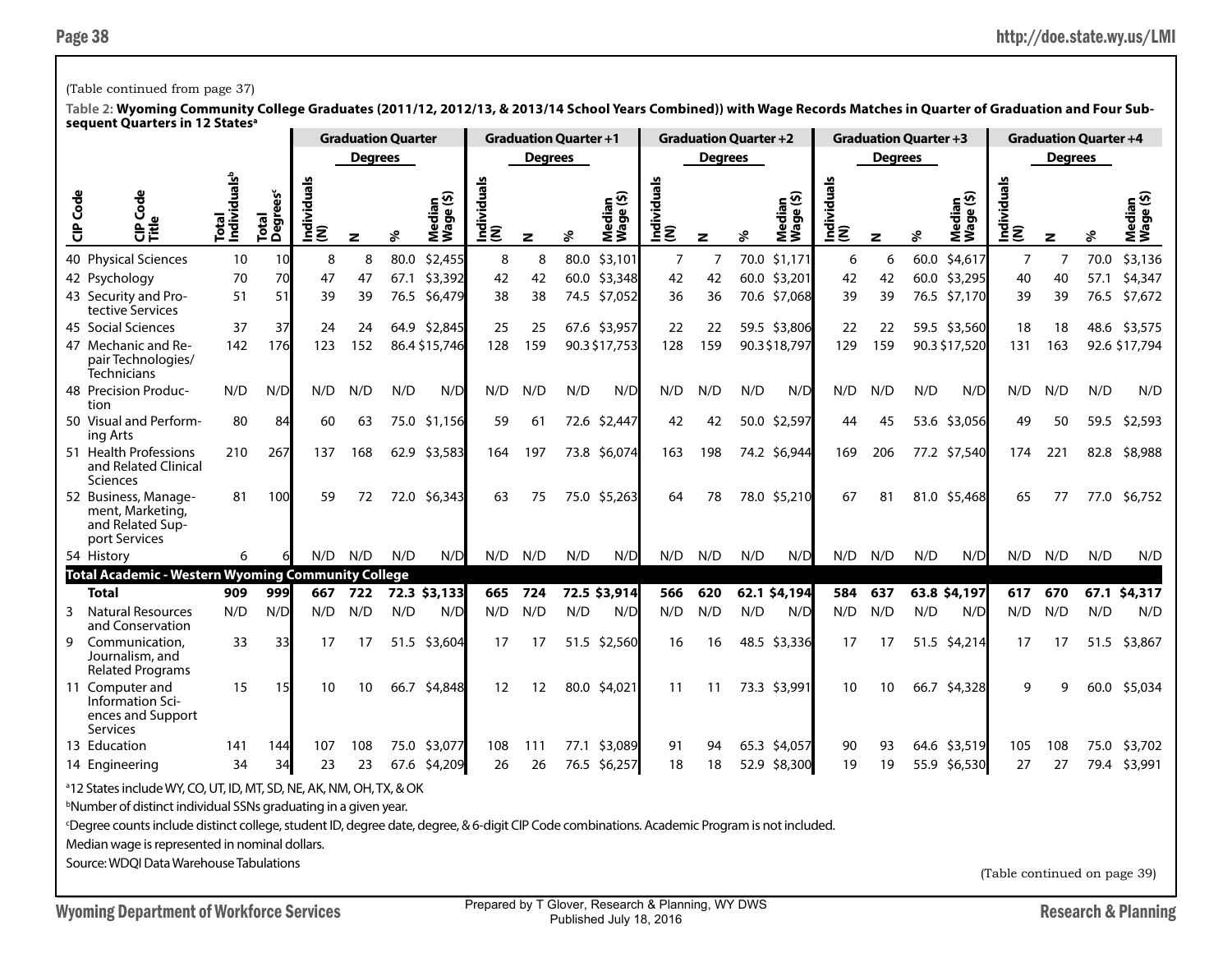## (Table continued from page 38)

**Table 2: Wyoming Community College Graduates (2011/12, 2012/13, & 2013/14 School Years Combined)) with Wage Records Matches in Quarter of Graduation and Four Subsequent Quarters in 12 Statesa**

|                                                                                 |                                                                                                                                                          |                                   | <b>Graduation Quarter</b>     |                 |                |      | <b>Graduation Quarter +1</b> |                    |                |     | <b>Graduation Quarter +2</b> |                    |                |      | <b>Graduation Quarter +3</b> |                    |                |      | <b>Graduation Quarter +4</b> |                    |     |      |                     |  |
|---------------------------------------------------------------------------------|----------------------------------------------------------------------------------------------------------------------------------------------------------|-----------------------------------|-------------------------------|-----------------|----------------|------|------------------------------|--------------------|----------------|-----|------------------------------|--------------------|----------------|------|------------------------------|--------------------|----------------|------|------------------------------|--------------------|-----|------|---------------------|--|
|                                                                                 |                                                                                                                                                          |                                   |                               |                 | <b>Degrees</b> |      |                              |                    | <b>Degrees</b> |     |                              |                    | <b>Degrees</b> |      |                              |                    | <b>Degrees</b> |      |                              | <b>Degrees</b>     |     |      |                     |  |
| CIP Code                                                                        | Φ<br>Š<br>ਜ਼                                                                                                                                             | Total<br>Individuals <sup>b</sup> | Total<br>Degrees <sup>c</sup> | Individual<br>ξ | z              | ళి   | Median<br>Wage (\$)          | Individuals<br>(N) | $\mathbf{z}$   | వి  | Median<br>Wage (\$)          | Individuals<br>(N) | z              | శి   | Median<br>Wage (\$)          | Individuals<br>(N) | $\mathbf{z}$   | శి   | Median<br>Wage (\$)          | Individuals<br>(N) | z   | వి   | Median<br>Wage (\$) |  |
|                                                                                 | 16 Foreign Languages,<br>Literatures, and<br>Linguistics                                                                                                 | $\overline{7}$                    |                               | N/D             | N/D            | N/D  | N/D                          | N/D                | N/D            | N/D | N/D                          | N/D                | N/D            | N/D  | N/D                          | N/D                | N/D            | N/D  | N/D                          | N/D                | N/D | N/D  | N/D                 |  |
|                                                                                 | 22 Legal Professions<br>and Studies                                                                                                                      | N/D                               | N/D                           | N/D             | N/D            | N/D  | N/D                          | N/D                | N/D            | N/D | N/D                          | N/D                | N/D            | N/D  | N/D                          | N/D                | N/D            | N/D  | N/D                          | N/D                | N/D | N/D  | N/D                 |  |
|                                                                                 | 23 English Language<br>and Literature/<br>Letters                                                                                                        | 16                                | 16                            | N/D             | N/D            | N/D  | N/D                          | N/D                | N/D            | N/D | N/D                          | N/D                | N/D            | N/D  | N/D                          | N/D                | N/D            | N/D  | N/D                          | N/D                | N/D | N/D  | N/D                 |  |
|                                                                                 | 24 Liberal Arts and<br>Sciences, General<br>Studies and Hu-<br>manities                                                                                  | 257                               | 275                           | N/D             | N/D            | N/D  | N/D                          | N/D                | N/D            | N/D | N/D                          | N/D                | N/D            | N/D  | N/D                          | N/D                | N/D            | N/D  | N/D                          | N/D                | N/D | N/D  | N/D                 |  |
|                                                                                 | 26 Biological and Bio-<br>medical Sciences                                                                                                               | 38                                | 38                            | 32              | 32             |      | 84.2 \$2,926                 | 29                 | 29             |     | 76.3 \$5,825                 | 22                 | 22             |      | 57.9 \$4,548                 | 27                 | 27             |      | 71.1 \$3,632                 | 29                 | 29  |      | 76.3 \$3,546        |  |
|                                                                                 | 27 Mathematics and<br><b>Statistics</b>                                                                                                                  | 11                                | 11                            | 8               | 8              |      | 72.7 \$1,883                 | 8                  | 8              |     | 72.7 \$1,763                 | 6                  | 6              | 54.5 | \$2,065                      | 6                  | 6              | 54.5 | \$2,059                      | 7                  | 7   | 63.6 | \$1,778             |  |
|                                                                                 | 31 Parks, Recreation,<br>Leisure, and Fitness<br><b>Studies</b>                                                                                          | 21                                | 21                            | 16              | 16             |      | 76.2 \$2,327                 | 16                 | 16             |     | 76.2 \$2,974                 | N/D                | N/D            | N/D  | N/D                          | N/D                | N/D            | N/D  | N/D                          | N/D                | N/D | N/D  | N/D                 |  |
|                                                                                 | 40 Physical Sciences                                                                                                                                     | 10                                | 10                            | 8               | 8              | 80.0 | \$2,455                      | 8                  | 8              |     | 80.0 \$3,101                 | 7                  | 7              |      | 70.0 \$1,171                 | 6                  | 6              |      | 60.0 \$4,617                 | 7                  |     | 70.0 | \$3,136             |  |
|                                                                                 | 42 Psychology                                                                                                                                            | 70                                | 70                            | 47              | 47             | 67.1 | \$3,392                      | 42                 | 42             |     | 60.0 \$3,348                 | 42                 | 42             |      | 60.0 \$3,201                 | 42                 | 42             |      | 60.0 \$3,295                 | 40                 | 40  | 57.1 | \$4,347             |  |
|                                                                                 | 43 Security and Pro-<br>tective Services                                                                                                                 | N/D                               | N/D                           | N/D             | N/D            | N/D  | N/D                          | N/D                | N/D            | N/D | N/D                          | N/D                | N/D            | N/D  | N/D                          | N/D                | N/D            | N/D  | N/D                          | N/D                | N/D | N/D  | N/D                 |  |
|                                                                                 | 45 Social Sciences                                                                                                                                       | 37                                | 37                            | 24              | 24             | 64.9 | \$2,845                      | 25                 | 25             |     | 67.6 \$3,957                 | 22                 | 22             |      | 59.5 \$3,806                 | 22                 | 22             |      | 59.5 \$3,560                 | 18                 | 18  | 48.6 | \$3,575             |  |
|                                                                                 | 50 Visual and Perform-<br>ing Arts                                                                                                                       | 80                                | 84                            | 60              | 63             |      | 75.0 \$1,156                 | 59                 | 61             |     | 72.6 \$2,447                 | 42                 | 42             |      | 50.0 \$2,597                 | 44                 | 45             |      | 53.6 \$3,056                 | 49                 | 50  |      | 59.5 \$2,593        |  |
|                                                                                 | 51 Health Professions<br>and Related Clinical<br><b>Sciences</b>                                                                                         | 84                                | 84                            | 63              | 63             | 75.0 | \$2,976                      | 64                 | 64             |     | 76.2 \$4,199                 | 52                 | 52             |      | 61.9 \$4,064                 | 60                 | 60             |      | 71.4 \$4,188                 | 65                 | 65  |      | 77.4 \$4,297        |  |
|                                                                                 | 52 Business, Manage-<br>ment, Marketing,<br>and Related Sup-<br>port Services                                                                            | 45                                | 55                            | 33              | 39             |      | 70.9 \$5,518                 | 34                 | 40             |     | 72.7 \$4,283                 | 33                 | 40             |      | 72.7 \$4,841                 | 35                 | 42             |      | 76.4 \$5,249                 | 33                 | 39  |      | 70.9 \$6,951        |  |
|                                                                                 | 54 History                                                                                                                                               | 6                                 |                               | N/D             | N/D            | N/D  | N/D                          | N/D                | N/D            | N/D | N/D                          | N/D                | N/D            | N/D  | N/D                          | N/D                | N/D            | N/D  | N/D                          | N/D                | N/D | N/D  | N/D                 |  |
| <sup>a</sup> 12 States include WY, CO, UT, ID, MT, SD, NE, AK, NM, OH, TX, & OK |                                                                                                                                                          |                                   |                               |                 |                |      |                              |                    |                |     |                              |                    |                |      |                              |                    |                |      |                              |                    |     |      |                     |  |
|                                                                                 | bNumber of distinct individual SSNs graduating in a given year.                                                                                          |                                   |                               |                 |                |      |                              |                    |                |     |                              |                    |                |      |                              |                    |                |      |                              |                    |     |      |                     |  |
|                                                                                 | <sup>c</sup> Degree counts include distinct college, student ID, degree date, degree, & 6-digit CIP Code combinations. Academic Program is not included. |                                   |                               |                 |                |      |                              |                    |                |     |                              |                    |                |      |                              |                    |                |      |                              |                    |     |      |                     |  |
| Median wage is represented in nominal dollars.                                  |                                                                                                                                                          |                                   |                               |                 |                |      |                              |                    |                |     |                              |                    |                |      |                              |                    |                |      |                              |                    |     |      |                     |  |
|                                                                                 | Source: WDOI Data Warehouse Tabulations                                                                                                                  |                                   |                               |                 |                |      |                              |                    |                |     |                              |                    |                |      |                              |                    |                |      |                              |                    |     |      |                     |  |

(Table continued on page 40)